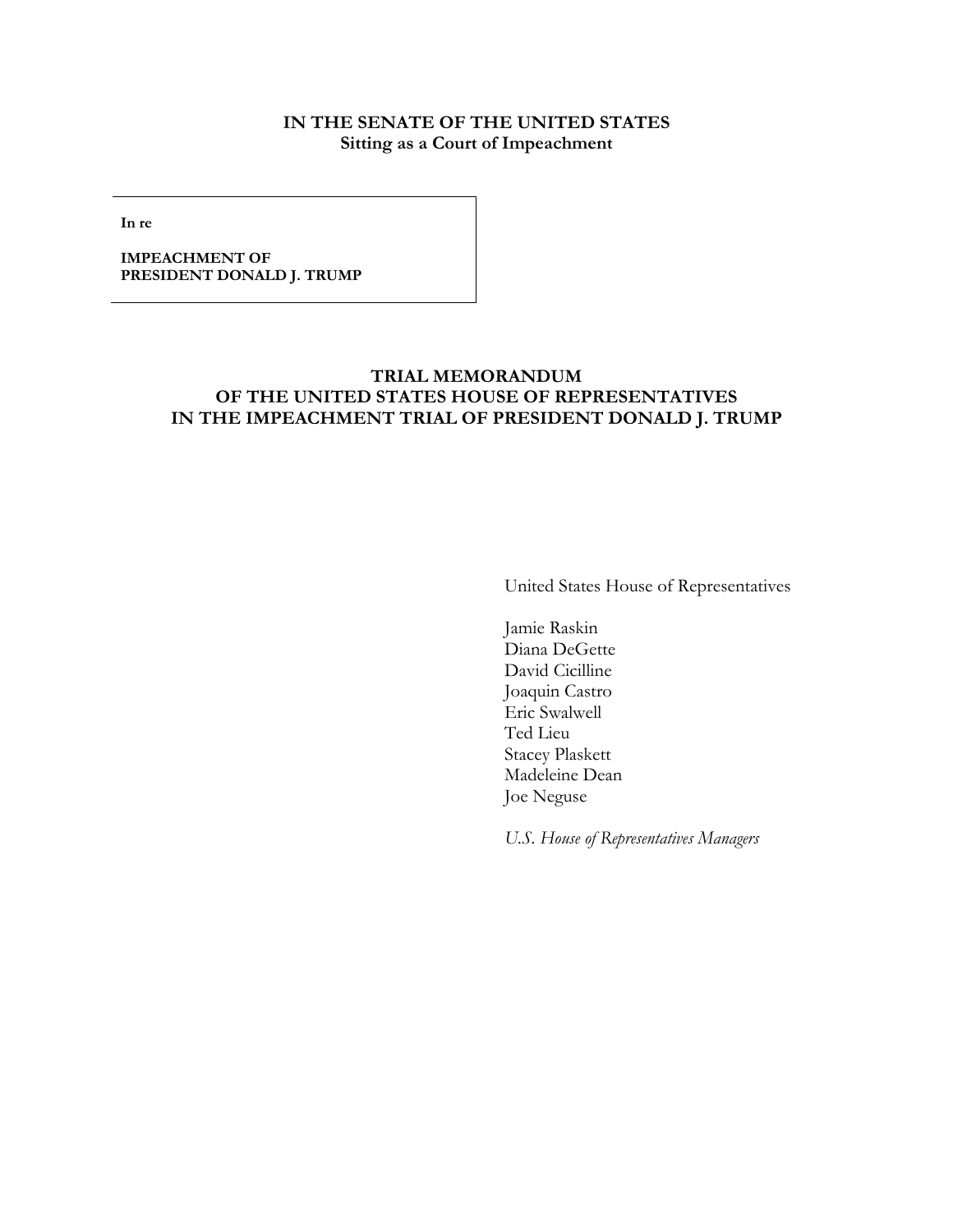# **TABLE OF CONTENTS**

|    | А.        | President Trump Refuses to Accept the Results of the 2020 Election5                                                                                     |  |  |
|----|-----------|---------------------------------------------------------------------------------------------------------------------------------------------------------|--|--|
|    | <b>B.</b> | President Trump Encourages His Followers to Come to Washington on January 6,                                                                            |  |  |
|    | C.        |                                                                                                                                                         |  |  |
|    | D.        |                                                                                                                                                         |  |  |
|    | Ε.        |                                                                                                                                                         |  |  |
|    | F.        |                                                                                                                                                         |  |  |
|    | G.        | The House Approves An Article of Impeachment with Bipartisan Support 34                                                                                 |  |  |
|    |           |                                                                                                                                                         |  |  |
| Ι. |           |                                                                                                                                                         |  |  |
|    | А.        |                                                                                                                                                         |  |  |
|    | <b>B.</b> |                                                                                                                                                         |  |  |
|    | C.        |                                                                                                                                                         |  |  |
|    | D.        |                                                                                                                                                         |  |  |
| П. |           |                                                                                                                                                         |  |  |
|    | A.        |                                                                                                                                                         |  |  |
|    | <b>B.</b> |                                                                                                                                                         |  |  |
|    | C.        |                                                                                                                                                         |  |  |
|    |           |                                                                                                                                                         |  |  |
|    |           |                                                                                                                                                         |  |  |
|    | А.        | Former Officials in England and the Early American States Were Subject to                                                                               |  |  |
|    | <b>B.</b> | The Framers Adhered to the Tradition That Former Officials Were Subject to<br>Impeachment, Conviction, and Disqualification for Misconduct in Office 53 |  |  |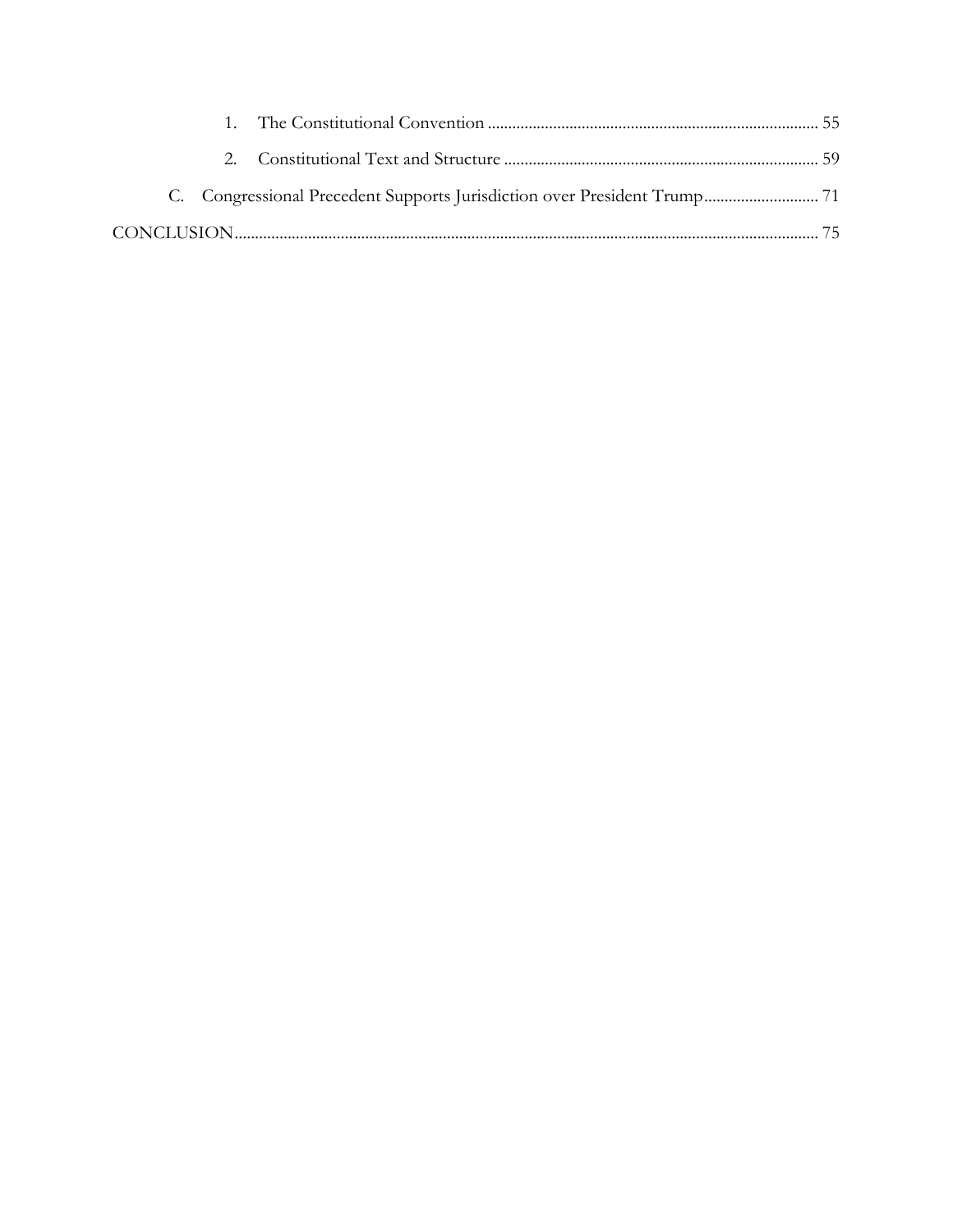#### **INTRODUCTION**

This trial arises from President Donald J. Trump's incitement of insurrection against the Republic he swore to protect. The House of Representatives has impeached him for that constitutional offense. To protect our democracy and national security—and to deter any future President who would consider provoking violence in pursuit of power—the Senate should convict President Trump and disqualify him from future federal officeholding.

On January 6, 2021, with Vice President Michael Pence presiding, Congress assembled to perform one of its most solemn constitutional responsibilities: the counting of electoral votes for President of the United States. This ritual has marked the peaceful transfer of power in the United States for centuries. Since the dawn of the Republic, no enemy—foreign or domestic—had ever obstructed Congress's counting of the votes. No President had ever refused to accept an election result or defied the lawful processes for resolving electoral disputes. Until President Trump.

In a grievous betrayal of his Oath of Office, President Trump incited a violent mob to attack the United States Capitol during the Joint Session, thus impeding Congress's confirmation of Joseph R. Biden, Jr. as the winner of the presidential election. As it stormed the Capitol, the mob yelled out "President Trump Sent Us," "Hang Mike Pence," and "Traitor Traitor Traitor." The insurrectionists assaulted police officers with weapons and chemical agents. They seized control of the Senate chamber floor, the Office of the Speaker of the House, and major sections of the Capitol complex. Members and their staffs were trapped and terrorized. Many officials (including the Vice President himself) barely escaped the rioters. The line of succession to the Presidency was endangered. Our seat of government was violated, vandalized, and desecrated. Congress's counting of electoral votes was delayed until nightfall and not completed until 4 AM. Hundreds of people were injured in the assault. Five people—including a Capitol Police officer—died.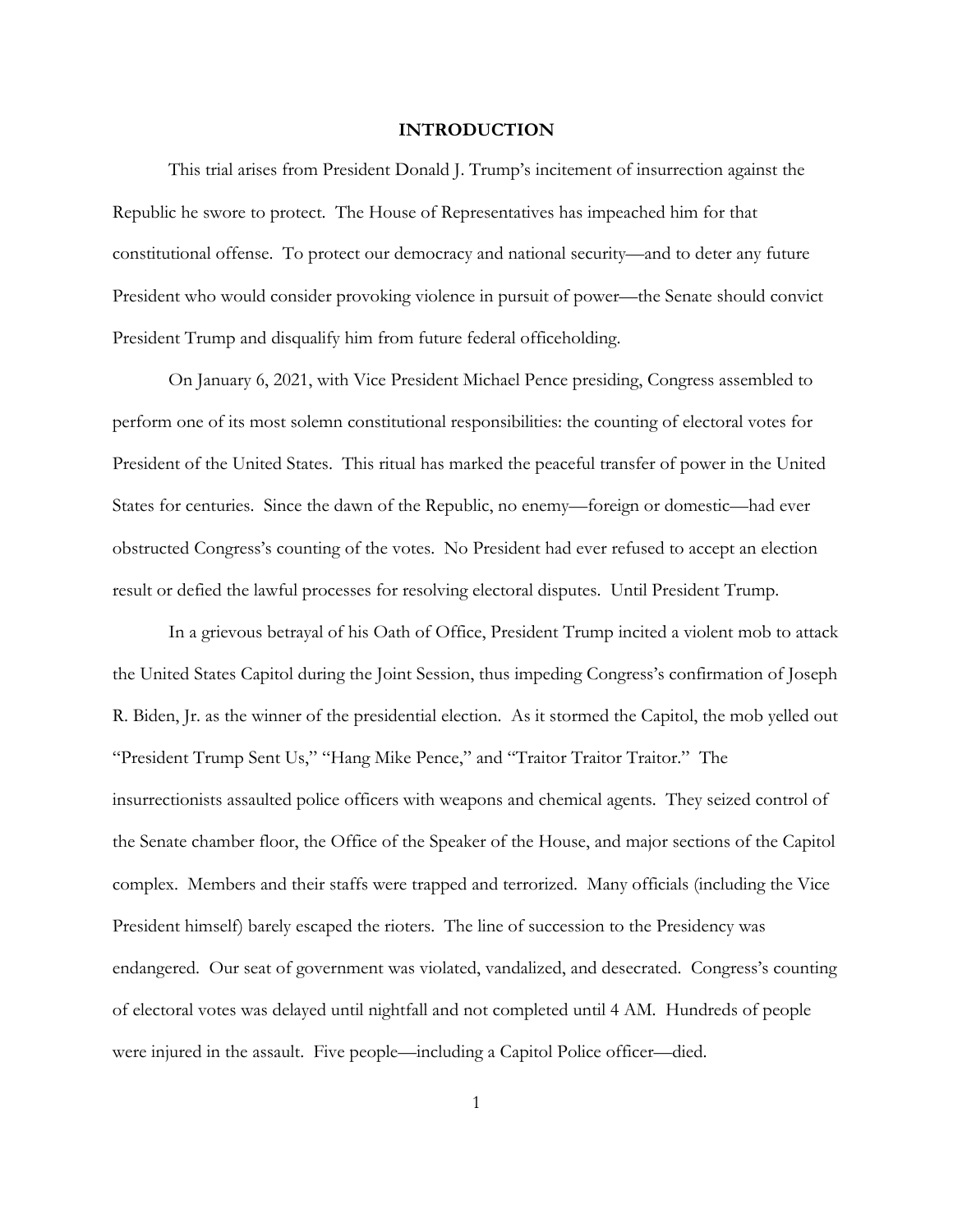President Trump's responsibility for the events of January 6 is unmistakable. After losing the 2020 election, President Trump refused to accept the will of the American people. He spent months asserting, without evidence, that he won in a "landslide" and that the election was "stolen." He amplified these lies at every turn, seeking to convince supporters that they were victims of a massive electoral conspiracy that threatened the Nation's continued existence. But every single court to consider the President's attacks on the outcome of the election rejected them. And state and federal officials from both parties refused President Trump's increasingly desperate demands that they break the law to keep him in power. With his options running out, President Trump announced a "Save America Rally" on January 6. He promised it would be "wild."

By the day of the rally, President Trump had spent months using his bully pulpit to insist that the Joint Session of Congress was the final act of a vast plot to destroy America. As a result and as had been widely reported—the crowd was armed, angry, and dangerous. Before President Trump took the stage, his lawyer called for "trial by combat." His son warned Republican legislators against finalizing the election results: "We're coming for you." Finally, President Trump appeared behind a podium bearing the presidential seal. Surveying the tense crowd before him, President Trump whipped it into a frenzy, exhorting followers to "fight like hell [or] you're not going to have a country anymore." Then he aimed them straight at the Capitol, declaring: "You'll never take back our country with weakness. You have to show strength, and you have to be strong."

Incited by President Trump, his mob attacked the Capitol. This assault unfolded live on television before a horrified nation. But President Trump did not take swift action to stop the violence. Instead, while Vice President Pence and Congress fled, and while Capitol Police officers battled insurrectionists, President Trump was reportedly "delighted" by the mayhem he had unleashed, because it was preventing Congress from affirming his election loss. This dereliction of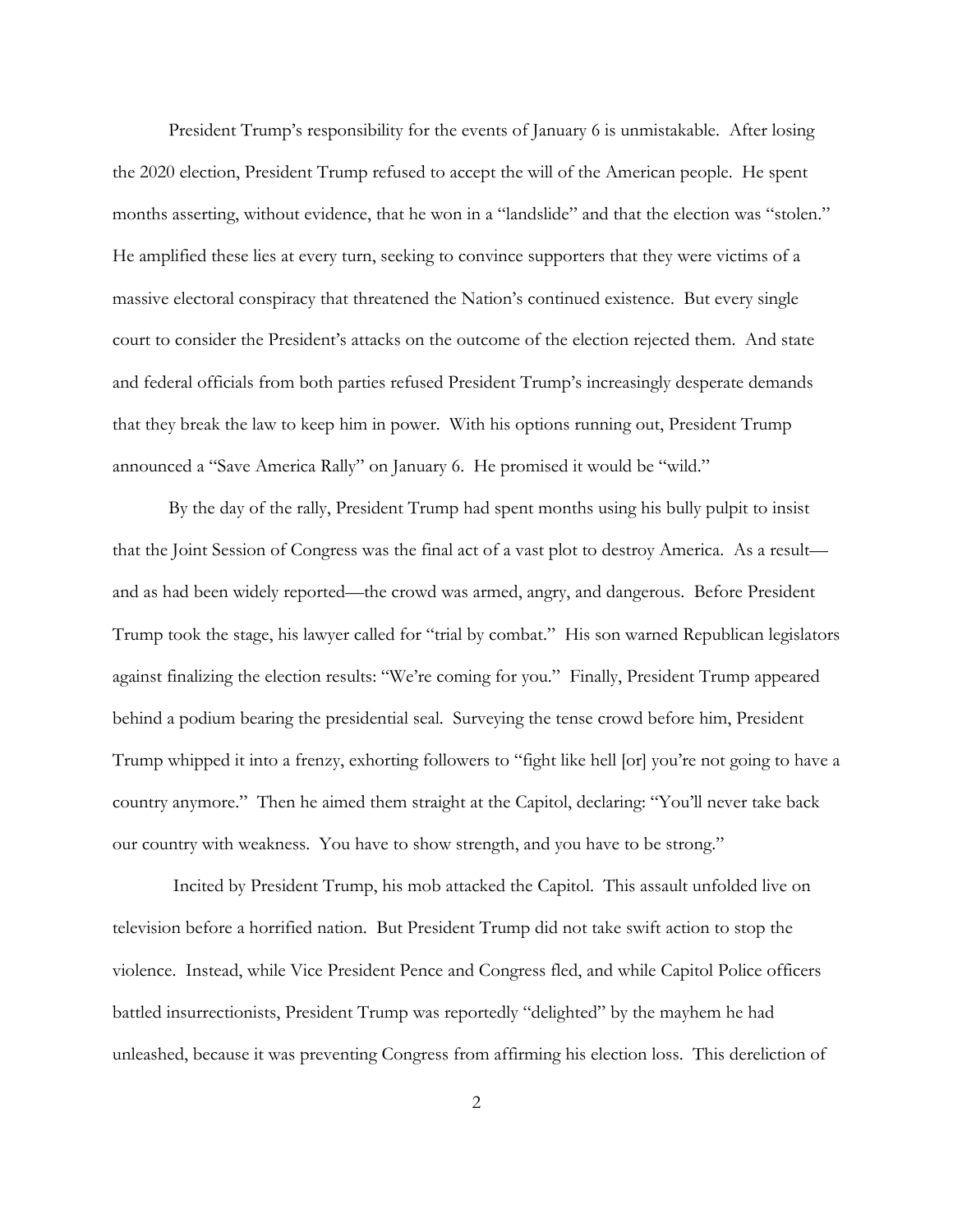duty—this failure to take charge of a decisive security response and to quell the riotous mob persisted late into the day. In fact, when Congressional leaders begged President Trump to send help, or to urge his supporters to stand down, he instead renewed his attacks on the Vice President and focused on lobbying Senators to challenge the election results. Only *hours* after his mob first breached the Capitol did President Trump release a video statement calling for peace—and even then, he told the insurrectionists (who were at that very moment rampaging through the Capitol) "we love you" and "you're very special." President Trump then doubled down at 6:01pm, issuing a tweet that blamed Congress for not surrendering to his demand that the election results be overturned: "These are the things and events that happen when a sacred landslide election victory is so unceremoniously & viciously stripped away from great patriots who have been badly & unfairly treated for so long. Go home with love & in peace. Remember this day forever!"

The Nation will indeed remember January 6, 2021—and President Trump's singular responsibility for that tragedy. It is impossible to imagine the events of January 6 occurring without President Trump creating a powder keg, striking a match, and then seeking personal advantage from the ensuing havoc. In the words of Representative Liz Cheney, the House Republican Conference Chair: "The President of the United States summoned this mob, assembled the mob, and lit the flame of this attack. Everything that followed was his doing. None of this would have happened without the President. The President could have immediately and forcefully intervened to stop the violence. He did not. There has never been a greater betrayal by a President of the United States of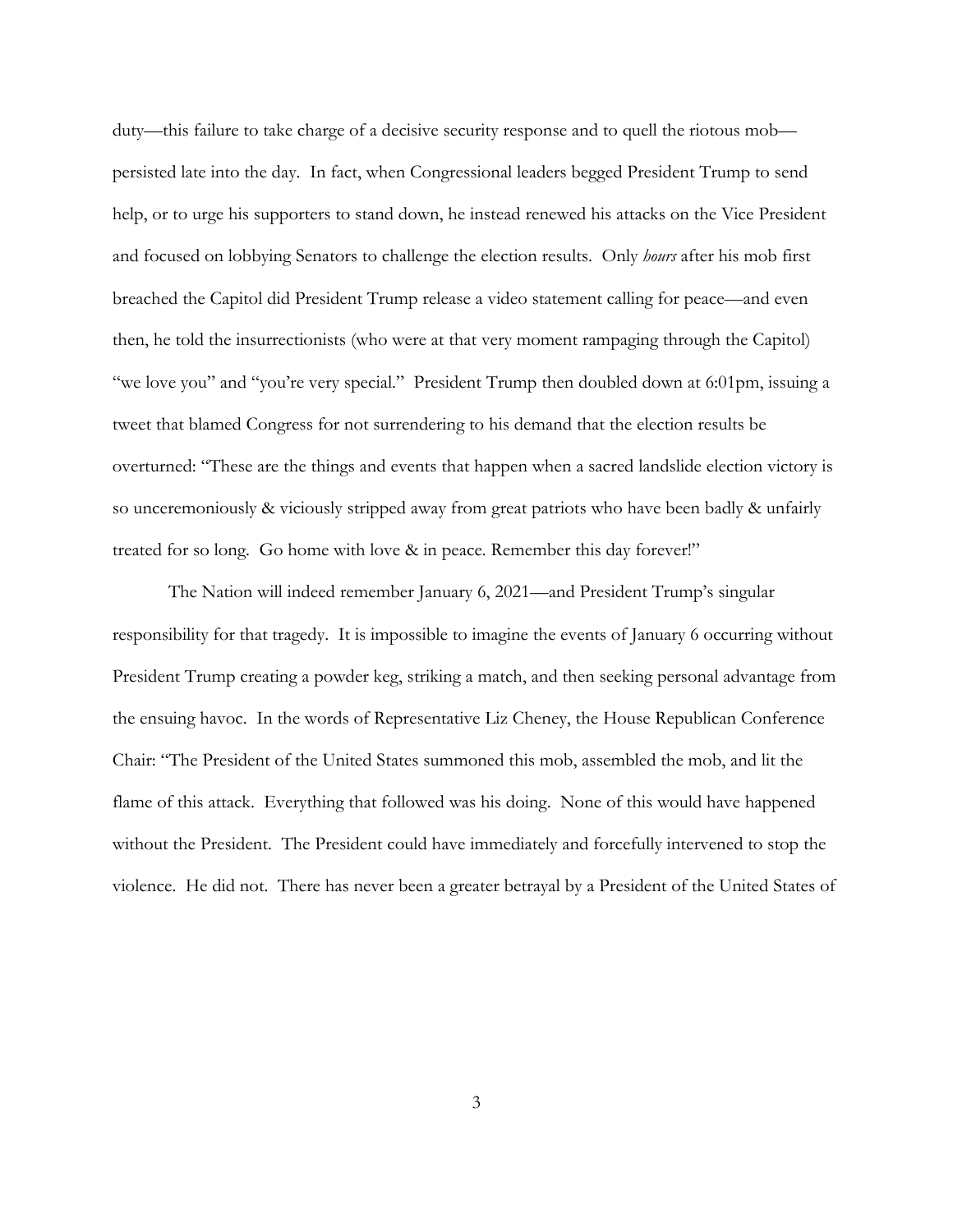his office and his oath to the Constitution."<sup>1</sup> Senate Minority Leader Mitch McConnell recently affirmed that "[t]he mob was fed lies" and "provoked by the president."<sup>2</sup>

President Trump committed this high crime and misdemeanor amid his final days in office. Given the clarity of the evidence and the egregiousness of his wrongdoing, the House approved an article of impeachment for incitement of insurrection. Now, merely weeks later, President Trump will argue that it serves no purpose to subject him to a trial and that the Senate lacks jurisdiction to do so. He is mistaken. As we explain at length below—and as scholars from diverse viewpoints have long recognized—the text and structure of the Constitution, as well as its original meaning and prior interpretations by Congress, overwhelmingly demonstrate that a former official remains subject to trial and conviction for abuses committed in office. Any other rule would make little sense. The Constitution governs the first day of the President's term, the last day, and every moment in between. Presidents do not get a free pass to commit high crimes and misdemeanors near the end of their term. The Framers of our Constitution feared more than anything a President who would abuse power to remain in office against the will of the electorate. Allowing Presidents to subvert elections without consequence would encourage the most dangerous of abuses.

For that reason, President Trump's conduct must be declared unacceptable in the clearest and most unequivocal terms. This is not a partisan matter. His actions directly threatened the very foundation on which all other political debates and disagreements unfold. They also threatened the constitutional system that protects the fundamental freedoms we cherish. It is one thing for an official to pursue legal processes for contesting election results. It is something else entirely for that

<sup>1</sup> Liz Cheney, *I Will Vote To Impeach The President* (Jan. 12, 2021).

<sup>2</sup> Mike DeBonis & Paul Kane, *Uncertainty Reigns in Senate as Schumer Pushes Fast Agenda and McConnell Calls Out Trump*, Wash. Post (Jan. 19, 2021).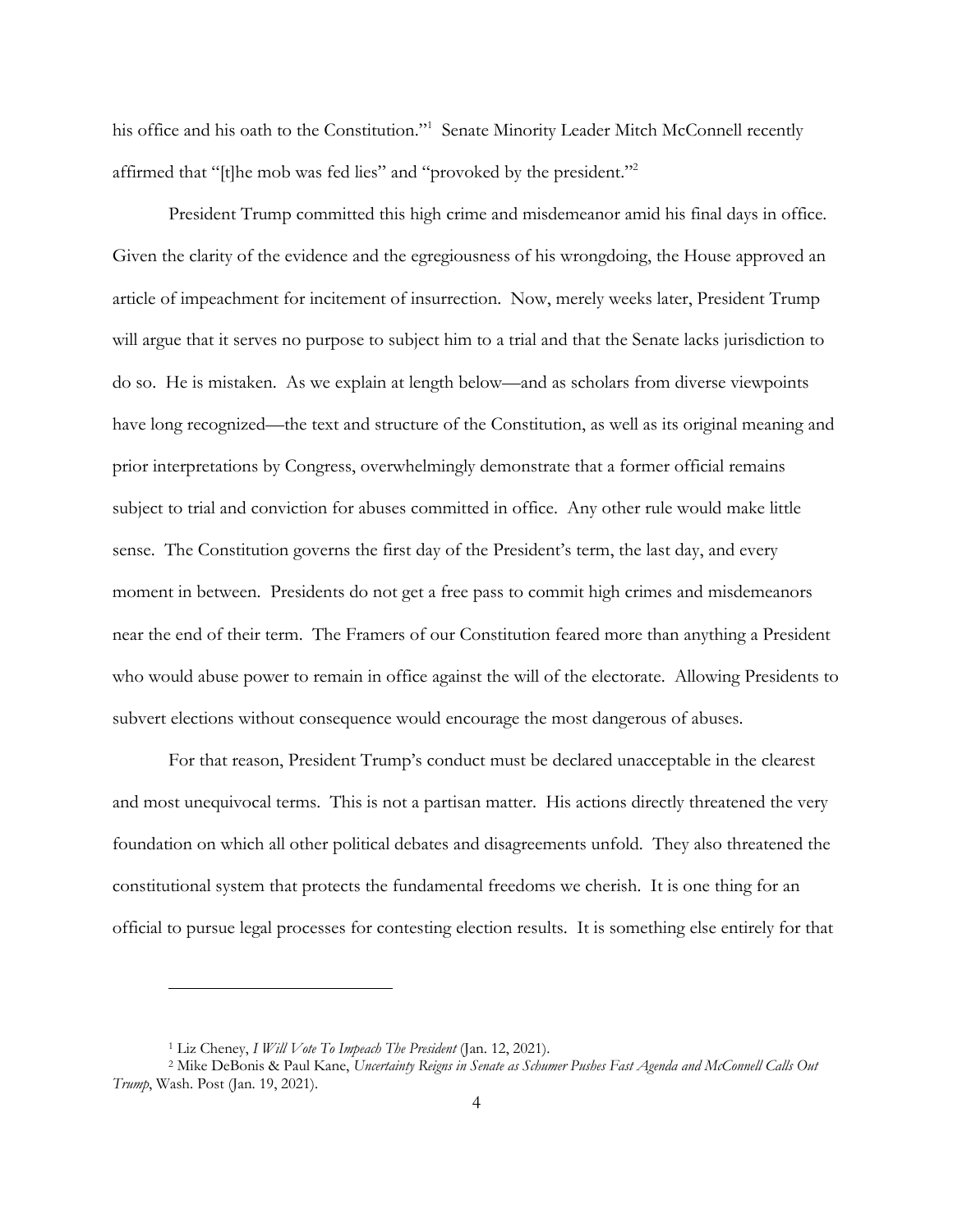official to incite violence against the government, and to obstruct the finalization of election results, after judges and election officials conclude that his challenges lack proof and legal merit.

To reaffirm our core constitutional principles—and to deter future Presidents from attempting to subvert our Nation's elections—the Senate should convict President Trump and disqualify him from holding or enjoying "any Office or honor, Trust, or Profit under the United States."<sup>3</sup> That outcome is not only supported by the facts and the law; it is also the right thing to do. President Trump has demonstrated beyond doubt that he will resort to any method to maintain or reassert his grip on power. A President who violently attacks the democratic process has no right to participate in it. Only after President Trump is held to account for his actions can the Nation move forward with unity of purpose and commitment to the Constitution. And only then will future Presidents know that Congress stands vigilant in its defense of our democracy.

## **STATEMENT OF FACTS**

#### **A. President Trump Refuses to Accept the Results of the 2020 Election**

Before a single voter cast a ballot in the 2020 presidential election, President Trump made it clear that he had no intention of abiding by the verdict of the American people.<sup>4</sup> In a July 2020 interview, he pointedly refused to agree that he would accept the election results.<sup>5</sup> Pressed in September 2020 on whether he would "commit to making sure that there is a peaceful transferal [sic] of power after the election," he responded: "We're going to have to see what happens."<sup>6</sup> Throughout this period, he insisted at rallies and through social media that if he appeared to lose the

<sup>3</sup> U.S. Const., Art. I, § 3, cl. 7.

<sup>4</sup> Nick Niedzwiadek, *The 9 Most Notable Comments Trump Has Made About Accepting the Election Results*, Politico (Sept. 24, 2020).

<sup>5</sup> Ryan Goodman et al., *Incitement Timeline: Year of Trump's Actions Leading to the Attack on the Capitol*, Just Security (Jan. 11, 2021).

<sup>6</sup> *Id.*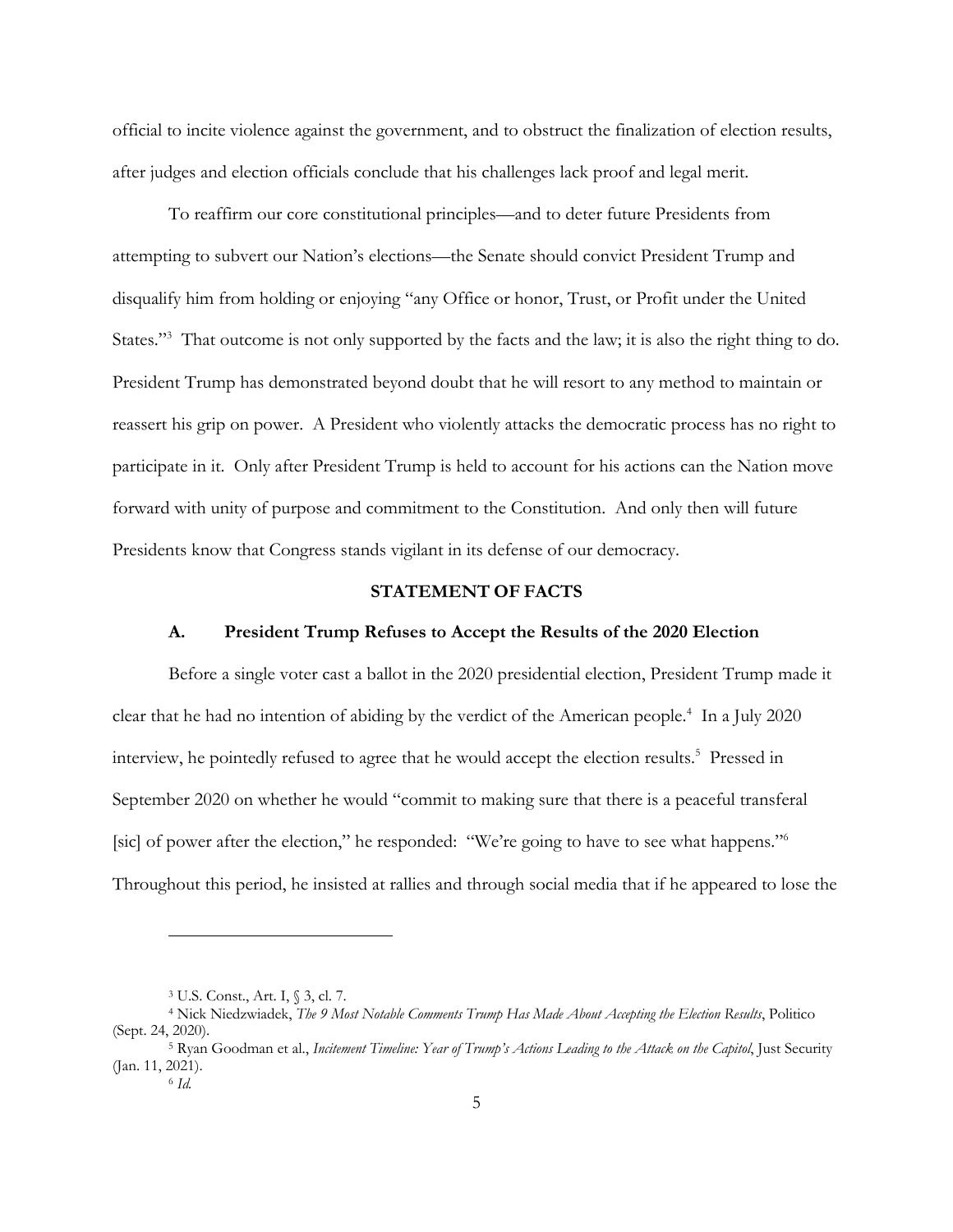election, the only possible explanation was a conspiracy to defraud him and those who supported him. On August 17, for instance, he asserted that "the only way we're going to lose this election is if this election is rigged."7 One week later, he declared that "[t]he only way they can take this election away from us is if this is a rigged election."<sup>8</sup> He echoed these points at every opportunity, laying the groundwork for a refusal to accept any outcome other than his own continued grip on power.

This was not mere rhetoric, as became apparent immediately after Election Day. Based on incomplete early returns, and despite warnings from virtually every expert and election official in the country, President Trump claimed victory and tried to stop states from counting millions of lawful ballots. On November 4, for example, he tweeted: "We are up BIG, but they are trying to STEAL the Election. We will never let them do it."9 Over the following days, many media outlets (including Fox News) reported that Joseph R. Biden, Jr. had won the election. President Trump responded by asserting—on November 8—that "this was a stolen election."10 He repeated that same theme many times over the following months, urging his supporters to "Stop the Steal!"<sup>11</sup>

It was never clear who President Trump blamed for this asserted fraud—which, according to him, was vast enough to affect the outcome in many different states. At various points throughout

<sup>7</sup> *Donald Trump Speech Transcript Wisconsin August 17*, Rev (Aug. 17, 2020).

<sup>8</sup> *Donald Trump 2020 RNC Speech Transcript August 24*, Rev (Aug. 24, 2020).

<sup>9</sup> Donald J. Trump (@realDonaldTrump), Twitter (Nov. 4, 2020, 12:49 AM).

<sup>10</sup> Donald J. Trump (@realDonaldTrump), Twitter (Nov. 8, 2020, 9:17 AM).

<sup>11</sup> *See e.g.*, Donald J. Trump (@realDonaldTrump), Twitter (Nov. 21, 2020 3:34 PM) (Watch: Hundreds of Activists Gather for 'Stop the Steal' Rally in Georgia https://t.co/vUG1bqG9yg via BreitbartNews Big Rallies all over the Country. The proof pouring in is undeniable. Many more votes than needed. This was a LANDSLIDE!"); Donald J. Trump (@realDonaldTrump), Twitter (Nov. 24, 2020 10:45 PM) ("Poll: 79 Percent of Trump Voters Believe 'Election Was Stolen' https://t.co/PmMBmt05AI via @BreitbartNews They are 100% correct, but we are fighting hard. Our big lawsuit, which spells out in great detail all of the ballot fraud and more, will soon be filled. RIGGED ELECTION!"); *Donald Trump Speech on Election Fraud Claims Transcript*, *December 2*, Rev (Dec. 2, 2020) (But no matter when it happens, when they see fraud, when they see false votes and when those votes number far more than is necessary, you can't let another person steal that election from you. All over the country, people are together in holding up signs, "Stop the steal."); Donald J. Trump (@realDonaldTrump), Twitter (Dec. 19, 2020 9:41 AM) (He didn't win the Election. He lost all 6 Swing States, by a lot. They then dumped hundreds of thousands of votes in each one, and got caught. Now Republican politicians have to fight so that their great victory is not stolen. Don't be weak fools!).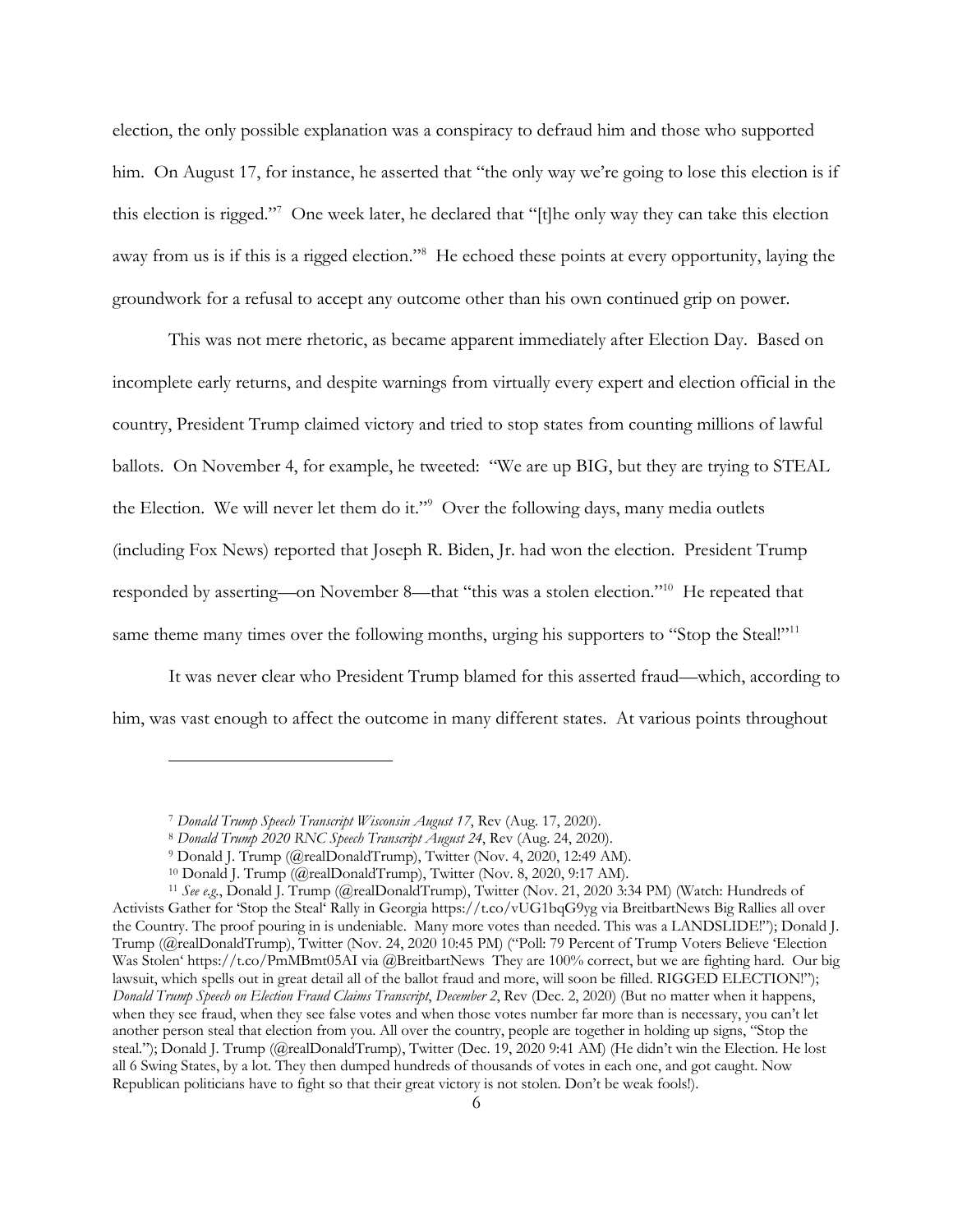late 2020, President Trump accused some combination of corrupt state election officials, fraudulent voters, doctored voting machines, and unspecified shadowy actors. In a speech on December 2, for example, he alleged "tremendous voter fraud and irregularities" resulting from a suspicious latenight "massive dump" of votes; he added in this speech that certain votes were "counted in foreign countries," that "[m]illions of votes were cast illegally in the swing states alone," and that "[i]t is statistically impossible" that he lost.<sup>12</sup> "This election was rigged," he insisted.<sup>13</sup>

Our legal system affords many ways in which a candidate can contest the outcome of an election. President Trump took full advantage of those opportunities, focusing on the states in which he claimed President Biden had been improperly recognized as the winner: Arizona, Georgia, Michigan, Nevada, Pennsylvania, and Wisconsin. President Trump and his allies ultimately filed 62 lawsuits in state and federal courts contesting every aspect of those elections.<sup>14</sup> But all of these suits were dismissed, save for one marginal Pennsylvania suit that did not affect the outcome there.<sup>15</sup> In dismissing these suits, judges at all levels—including several of President Trump's own judicial appointees—found that his claims were "not credible," "without merit," and "flat out wrong."16 Courts warned that some of his suits improperly aimed to "breed confusion," "undermine the public's trust in the election," and "ignore the will of millions of voters."17 As Judge Stephanos Bibas (a Trump appointee) observed in one characteristic opinion: "Free, fair elections are the lifeblood of

<sup>12</sup> *Donald Trump Speech on Election Fraud Claims Transcript*, *December 2*, Rev (Dec. 2, 2020).

<sup>13</sup> *Id.*; *see also, e.g.*, Donald J. Trump (@realDonaldTrump), Twitter (Dec. 30, 2020 2:48 PM) ("United States had more votes than it had people voting, by a lot. This travesty cannot be allowed to stand. It was a Rigged Election, one not even fit for third world countries!").

<sup>14</sup> William Cummings et al., *By the Numbers: President Donald Trump's Failed Efforts to Overturn the Election*, USA Today (Jan. 6, 2021).

<sup>15</sup> *Id.* 

<sup>16</sup> *Id.*

<sup>17</sup> Allison Durkee, *Trump Election Lawsuit Against Brad Raffensperger, Brian Kemp Fails in Georgia*, Forbes (Jan. 5, 2021).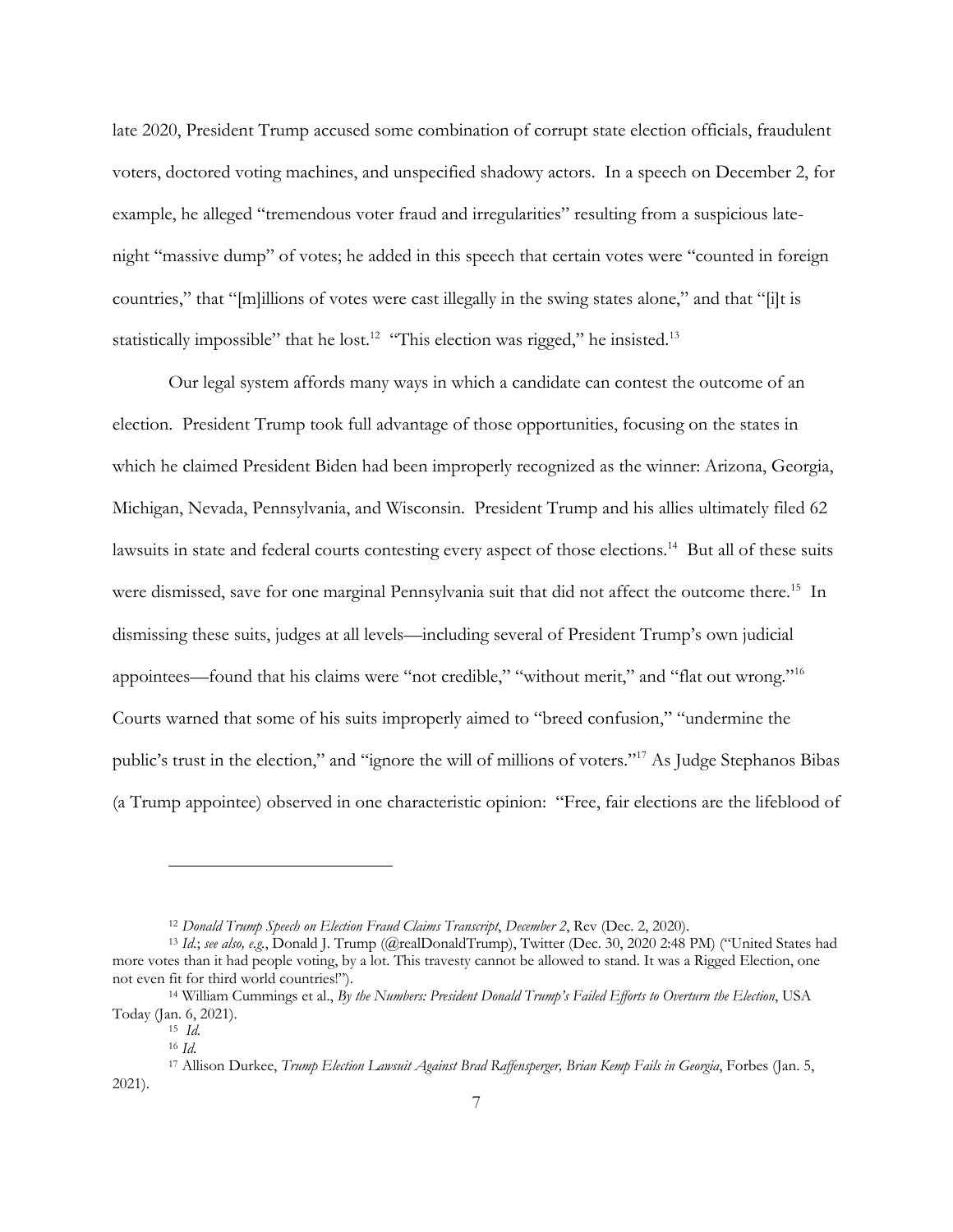our democracy. Charges of unfairness are serious. But calling an election unfair does not make it so. Charges require specific allegations and then proof. We have neither here."18 The U.S. Supreme Court itself denied numerous emergency applications aimed at overturning the election results; in response, President Trump tweeted that our highest court is "totally incompetent and weak on the massive Election Fraud that took place in the 2020 Presidential Election."19

President Trump had the right to seek redress through the legal system. But he turned to improper and abusive means of staying in power when it became clear that the courts were unconvinced by his claims. Specifically, he launched a pressure campaign initially aimed at state election officials that soon expanded to the Department of Justice and Members of Congress.

Starting in mid-November, President Trump brought the full power of his office to bear on state officials, pushing them to overturn and block certification of the election results by any means necessary. He pursued this agenda through tweets, phone calls, and meetings with officials, seeking at every opportunity to reverse the election so that he could remain in office.<sup>20</sup> For example, despite clear evidence of President Biden's victory in Michigan, President Trump issued false accusations that "[t]he Democrats cheated big time and got caught."21 He personally lobbied two members of the Board of Canvassers for Wayne County to rescind their prior votes in favor of certifying the election results.<sup>22</sup> He also (unsuccessfully) tried to induce Michigan's top Republican legislative

<sup>18</sup> *Donald J. Trump For President v. Boockvar*, No. 20-3371 (3d Cir. Nov. 27, 2020).

<sup>19</sup> Donald J. Trump (@realDonaldTrump), Twitter (Dec. 26, 2020 8:51 AM).

<sup>20</sup> Maggie Haberman et al., *Trump Targets Michigan in His Ploy to Subvert the Election*, N.Y. Times (Nov. 19, 2020); Amy Gardner et al., *Trump asks Pennsylvania House Speaker for Help Overturning Election Results, Personally Intervening in a Third State*, Wash. Post (Dec. 8, 2020); Ryan Randazzo et al., *Arizona Legislature 'Cannot and Will Not' Overturn Election, Republican House Speaker Says*, Arizona Republic (Dec. 4, 2020).

<sup>21</sup> Donald J. Trump (@realDonaldTrump), Twitter (Nov. 18, 2020) ("The Great State of Michigan, with votes being far greater than the number of people who voted, cannot certify the election. The Democrats cheated big time, and got caught. A Republican WIN!").

<sup>&</sup>lt;sup>22</sup> Kendall Karson et al., *Republican Canvassers Ask To 'Rescind' Their Votes Certifying Michigan Election Results*, ABC News (Nov. 19, 2020).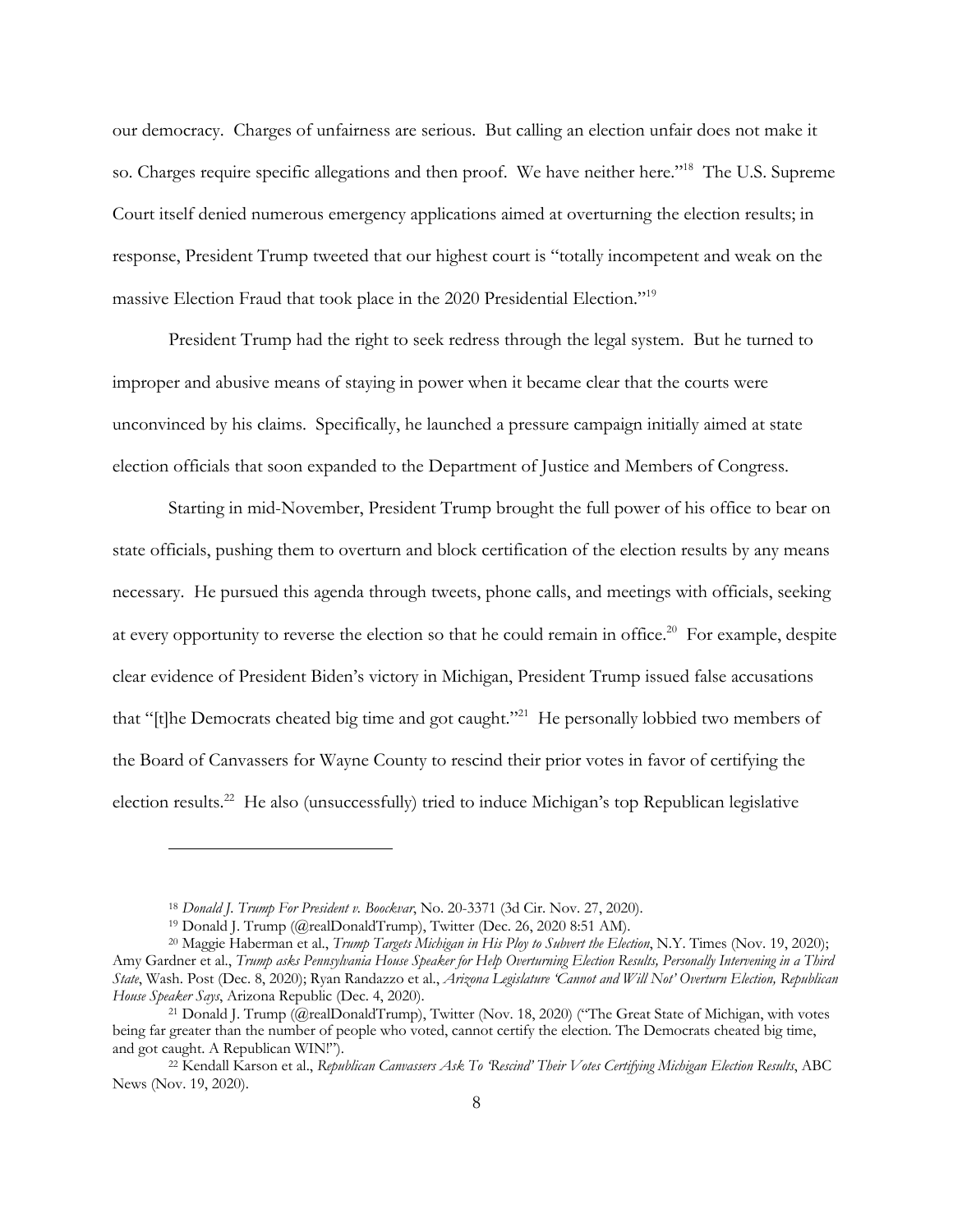officials to violate Michigan law by rejecting the popular vote and selecting a Trump slate of electors; in furtherance of this effort, he had them fly to Washington, D.C., for a White House meeting.<sup>23</sup>

Trump applied particularly intense pressure to Georgia officials. On November 11, while Georgia's vote count was in progress, Republican Secretary of State Brad Raffensperger publicly stated that there was no evidence of widespread voter fraud and that ballots were being accurately counted.24 President Trump then tweeted about Raffensperger seventeen times between November 11 and the date on which Georgia finally certified its election results. On Thanksgiving Day, he declared Raffensperger an "enemy of the people" for insisting upon the integrity of Georgia's election.<sup>25</sup> Reflecting an ominous pattern that would recur many times over the weeks that followed, President Trump's attacks on Raffensperger sparked threats of death and violence; one such message warned that "the Raffenspergers should be put on trial for treason and face execution."26 Nonetheless, President Trump continued his assault on Raffensperger. President Trump's attacks were so concerning that Gabriel Sterling, another Republican election official in Georgia, publicly warned: "Mr. President … Stop inspiring people to commit potential acts of violence. Someone's going to get hurt, someone's going to get shot, someone's going to get killed."27

President Trump's campaign to reverse the election results—and to keep himself in the White House—lasted through the days immediately preceding the assault on the Capitol. On

<sup>23</sup> Tom Hamburger et al., *Trump Invites Michigan Republican Leaders To Meet Him At White House As He Escalates Attempts To Overturn Election Results*, Wash. Post (Nov. 19, 2020).

<sup>24</sup> Tim Reid & Lisa Lambert, *Republican Georgia Secretary of State Says No Sign of Widespread Fraud in Vote Count*, Reuters (Nov. 11, 2020).

<sup>25</sup> Tim Kephart, *Trump Calls Ga. Secretary of State "Enemy of the People"*, CBS46 (Nov. 27, 2020).

<sup>26</sup> Jake Lahut, *Georgia's Republican Secretary Of State And His Wife Received Texts Telling Them They Deserve 'To Face A Firing Squad' As Trump Escalated His Attacks On Election Results*, Business Insider (Nov. 19, 2020); Donald J. Trump (@realDonaldTrump), Twitter (Dec. 7, 2020, 7:50 PM).

<sup>27</sup> Stephen Fowler, *'Someone's Going To Get Killed': Ga. Official Blasts GOP Silence On Election Threats*, NPR (Dec. 1, 2020).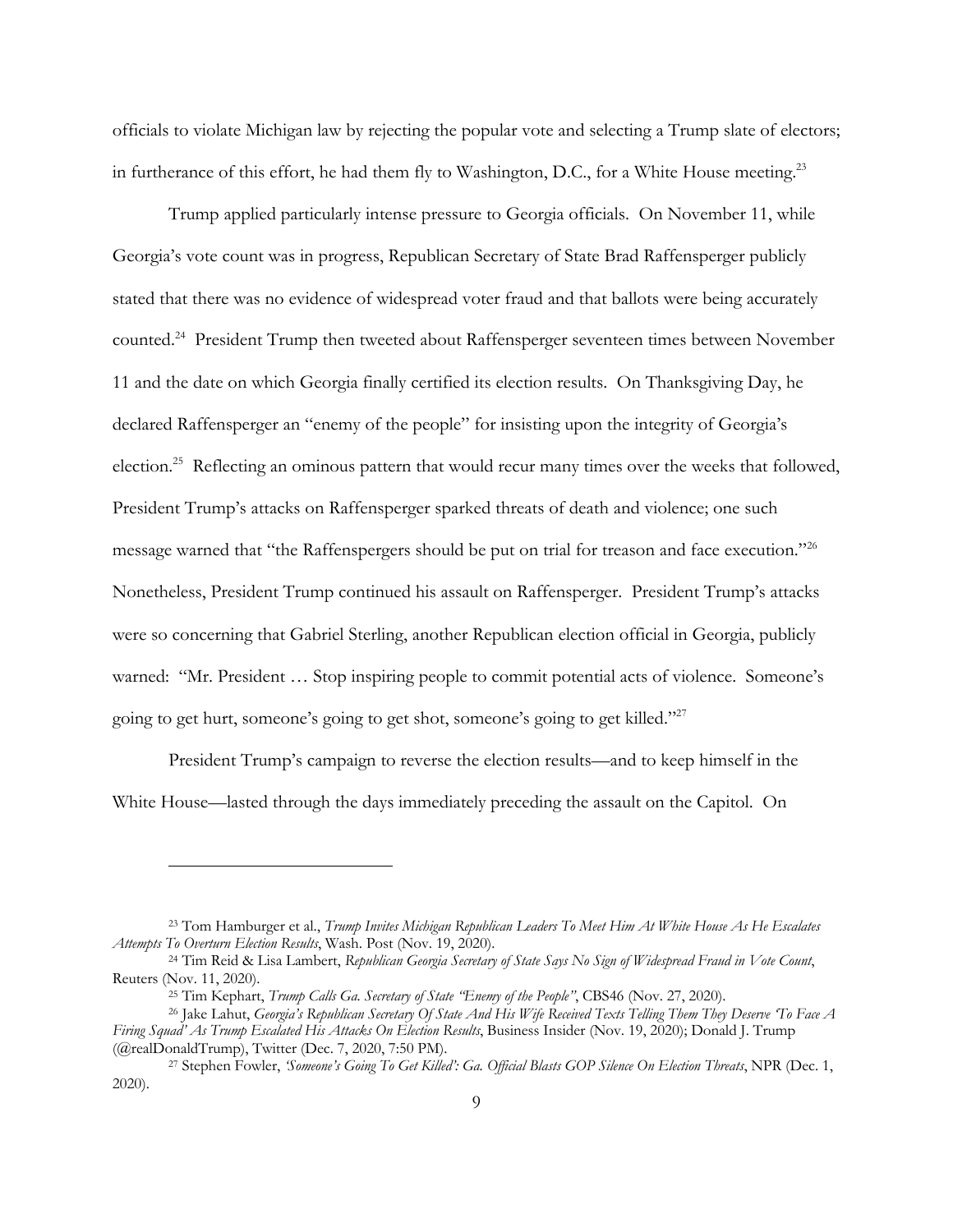December 23, for instance, President Trump reportedly called one of Georgia's lead election investigators, urging him to "find the fraud" and claiming that the official would be a "national hero" if he did so.<sup>28</sup> On January 2, President Trump called Raffensperger to push him to somehow "find" enough votes to overturn the state's results: "I just want to find 11,780 votes, which is one more than we have because we won the state."<sup>29</sup> President Trump also made a clear and chilling threat to Georgia's highest election official: Failing to "find" enough votes to overturn the results of the Georgia election would be "a criminal offense" and "a big risk to you."30 By this point, it was evident that President Trump would resort to any means necessary to reverse the election outcome.

That is confirmed by his persistent (and increasingly extreme) efforts to transform DOJ into an arm of his assault on state election results. At President Trump's direction, then-Attorney General William Barr authorized federal prosecutors "to pursue substantial allegations of voting and vote tabulation irregularities prior to the certification of elections."31 That prompted sixteen Assistant United States Attorneys in fifteen districts to urge Barr to cease the investigation because there was no evidence of such substantial voting irregularities. DOJ's own investigation ultimately confirmed as much: Barr announced on December 1 that DOJ had "uncovered no evidence of widespread voter fraud that could change the outcome of the 2020 election."<sup>32</sup> Barr reportedly told President Trump at the time that his claims of election stealing were "bullshit."<sup>33</sup>

<sup>28</sup> Amy Gardner, *'Find the Fraud': Trump Pressured a Georgia Elections Investigator in a Separate Call Legal Experts Say Could Amount to Obstruction*, Wash. Post (Jan. 9, 2021).

<sup>29</sup> Amy Gardner & Paulina Firozi, *Here's the Full Transcript and Audio of the Call Between Trump and Raffensperger*, Wash. Post (Jan. 5, 2021).

<sup>30</sup> *Id.*

<sup>31</sup> Katie Benner & Michael S. Schmidt, *Barr Hands Prosecutors the Authority to Investigate Voter Fraud Claims*, N.Y. Times (Nov. 9, 2020); Memorandum from the Attorney General, Post-Voting Election Irregularity Inquiries (Nov. 9, 2020).

<sup>32</sup> Michael Balsamo, *Disputing Trump, Barr Says No Widespread Election Fraud*, Associated Press (Dec. 1, 2020). <sup>33</sup> Jesse Byrnes, *Barr Told Trump that Theories About Stolen Election Were "Bulls---": Report*, The Hill (Jan. 18, 2021).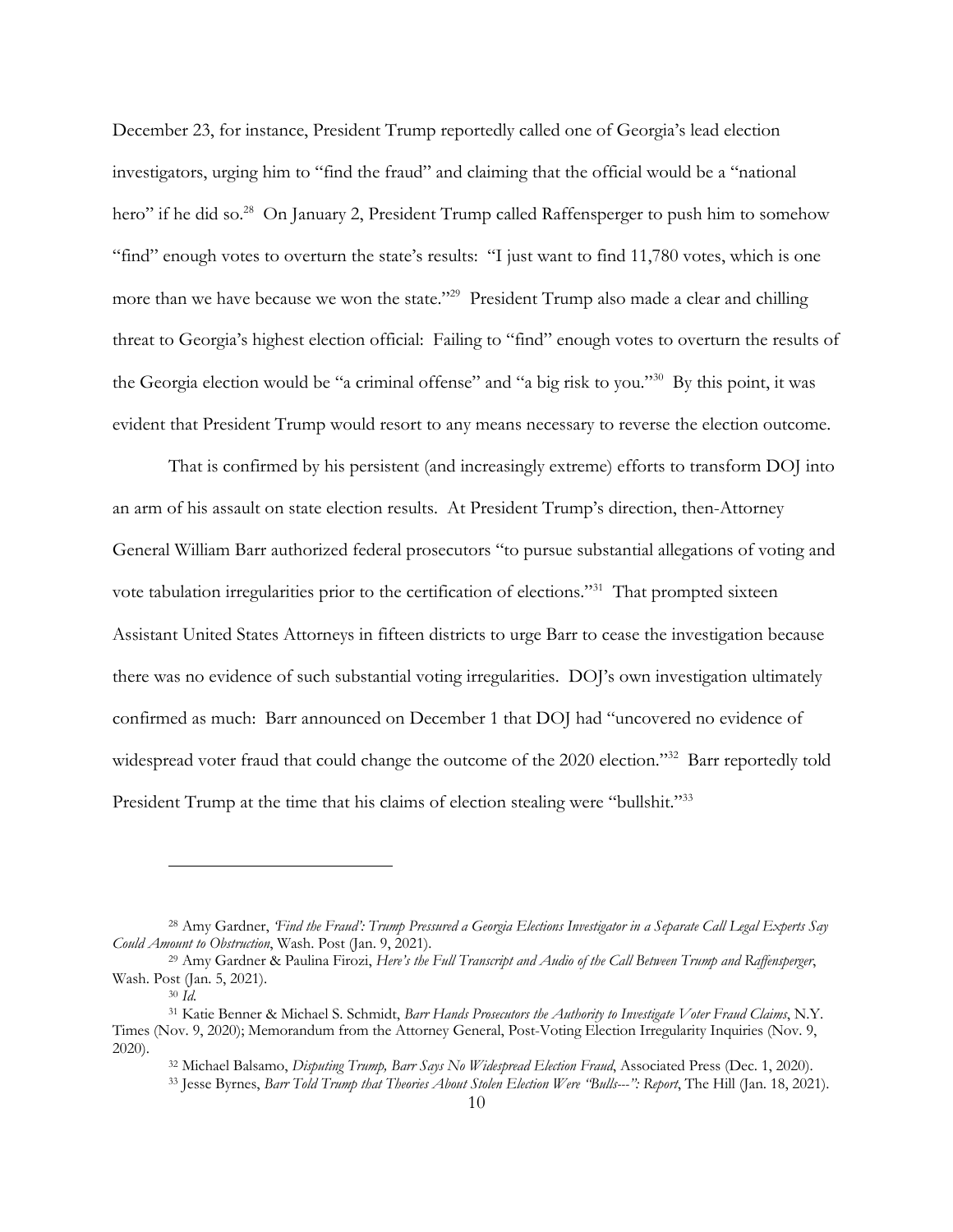President Trump then apparently pressured Barr's successor, Acting Attorney General Jeffrey Rosen, to appoint special counsels and file briefs aimed at overturning the election results.<sup>34</sup> When Rosen refused, President Trump reportedly hatched a scheme to fire Rosen and replace him with a different official who would be willing to deploy DOJ's resources in support of President Trump's efforts to keep himself in office.<sup>35</sup> President Trump backed down only after he learned that most of DOJ's political leadership would resign in protest if he fired Rosen.<sup>36</sup>

As this timeline indicates, President Trump's rejection of the election results—and his steadily more extreme efforts to overturn them—persisted from Election Day through January 6. He did not cease his campaign even after the Electoral College met on December 14, with presidential electors casting 306 Biden votes and only 232 Trump votes. Nor did he cease after Senate Majority Leader McConnell recognized Mr. Biden's victory: "Many millions of us hoped that the presidential election would yield a different result, but our system of government has processes to determine who will be sworn in on January the 20th. The Electoral College has spoken."37 Instead, President Trump responded to these developments by escalating and refocusing his attacks on Members of Congress, pushing them to reject the Electoral College vote and then engineer his retention in office. On December 18, for instance, he tweeted that " $@$ senatemajldr and Republican

<sup>34</sup> Katie Benner, *Trump and Justice Dept. Lawyer Said to Have Plotted to Oust Acting Attorney General*, N.Y. Times (Jan. 22, 2021); Matt Zapotosky et al., *Trump Entertained Plan to Install an Attorney General Who Would Help Him Pursue Baseless Election Fraud Claims*, Wash. Post (Jan. 22, 2021); Jess Bravin & Sadie Gurman, *Trump Pressed Justice Department to Go Directly to Supreme Court to Overturn Election Results*, Wall Street J. (Jan. 23, 2021).

<sup>35</sup> *Id.*

<sup>36</sup> Katie Benner, *Trump and Justice Dept. Lawyer Said to Have Plotted to Oust Acting Attorney General*, N.Y. Times (Jan. 22, 2021).37 Niels Lesniewski, *McConnell Recognizes Biden Win: 'The Electoral College Has Spoken*, Roll Call (Dec. 15, 2020);

Nicholas Fandos, *Defying Trump, McConnell Seeks to Squelch Bid to Overturn the Election*, N.Y. Times (Dec. 15, 2020).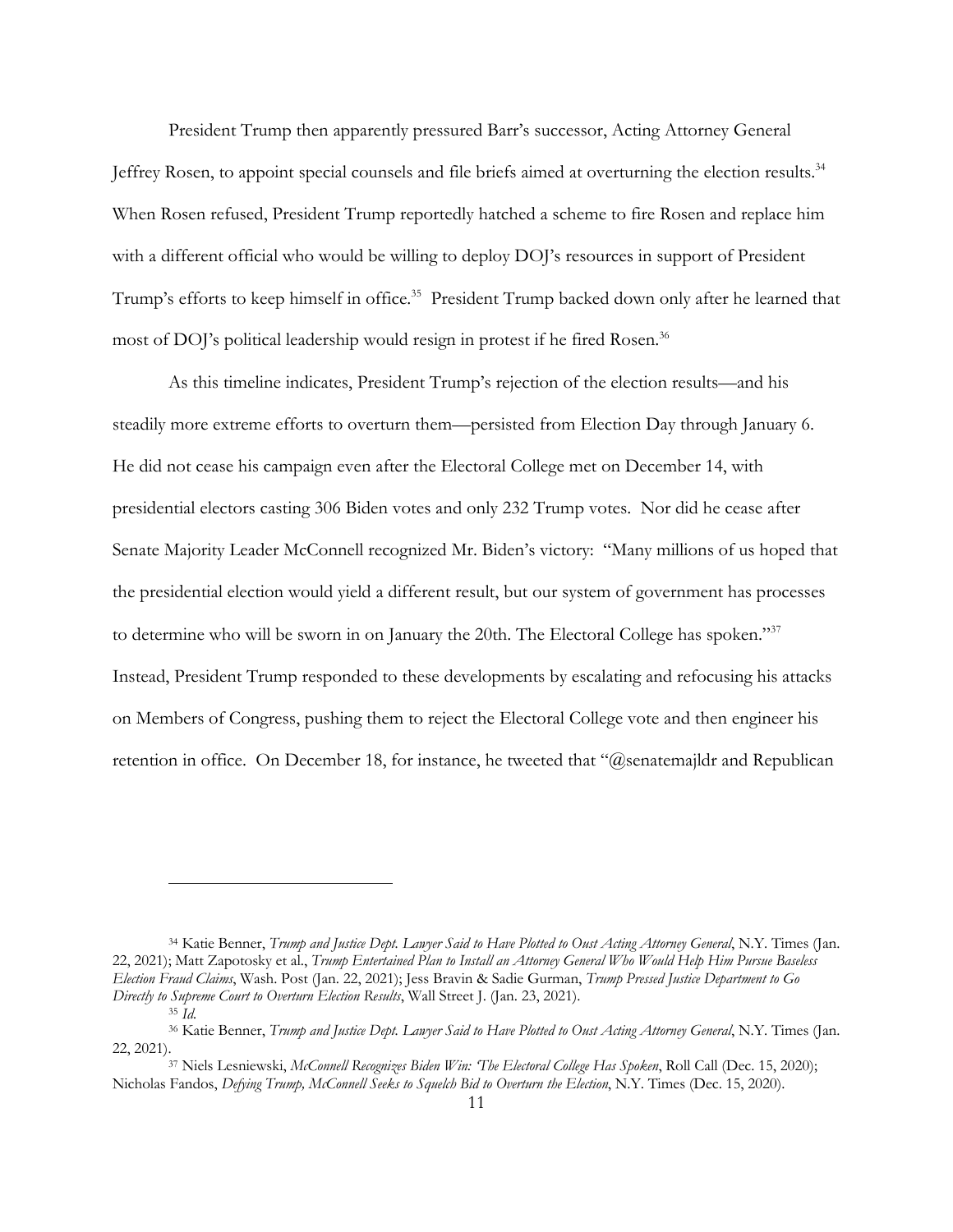Senators have to get tougher, or you won't have a Republican Party anymore. We won the Presidential Election, by a lot. FIGHT FOR IT. Don't let them take it away!"<sup>38</sup>

## **B. President Trump Encourages His Followers to Come to Washington on January 6, 2021 and "Fight" to Overturn the Election Results**

Following the Electoral College vote, President Trump fixated on January 6, 2021—the date of the Joint Session of Congress—as presenting his last, best hope to reverse the election results and remain in power. Even as he continued improperly pressuring state officials, DOJ, and Members of Congress to overturn the electoral outcome, he sharply escalated his public statements, using more incendiary and violent language to urge supporters to "stop the steal" on January 6. He insisted that the election had been "rigged" and "stolen," and that his followers had to "fight like hell" and "fight to the death" against this "act of war," since they "can't let it happen" and "won't take it anymore!" These statements turned his "wild" rally on January 6 into a powder keg waiting to blow. Indeed, it was obvious and entirely foreseeable that the furious crowd assembled before President Trump at the "Save America Rally" on January 6 was primed (and prepared) for violence if he lit a spark.

By mid-December 2020, President Trump had spent months insisting to his base that the only way he could lose the election was a dangerous, wide-ranging conspiracy against them that threatened America itself. After the Electoral College vote, he channeled that fury toward January 6, which he presented as the final firewall against a historic fraud that "stole" their democracy. On December 19, he tweeted: "Statistically impossible to have lost the 2020 Election. Big protest in D.C. on January 6th. **Be there, will be wild!**"<sup>39</sup> On December 26, he tweeted: "If a Democrat Presidential Candidate had an Election Rigged & Stolen, with proof of such acts at a level never seen

<sup>38</sup> Donald J. Trump (@realDonaldTrump), Twitter (Dec. 18, 2020, 9:14 AM).

<sup>39</sup> Donald J. Trump (@realDonaldTrump), Twitter (Dec. 19, 2020, 1:42 AM).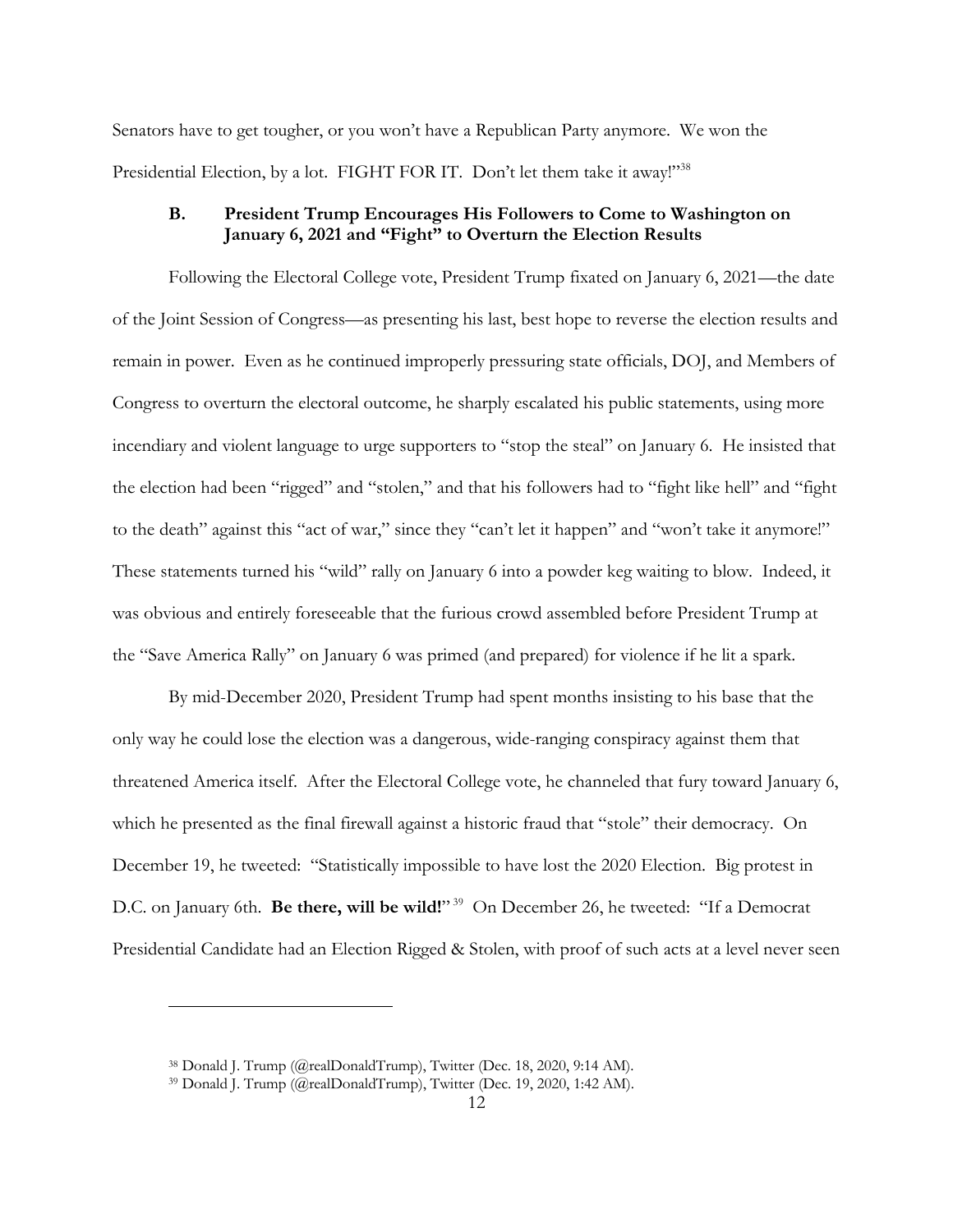before, the Democrat Senators would consider it an **act of war, and fight to the death.** Mitch & the Republicans do NOTHING, just want to let it pass. NO FIGHT!" (emphasis added).<sup>40</sup> Fourteen minutes later, he tweeted again: "The 'Justice' Department and the FBI have done nothing about the 2020 Presidential Election Voter Fraud, **the biggest SCAM in our nation's history**, despite overwhelming evidence. They should be ashamed. History will remember. **Never give up.**  See everyone in D.C. on January 6th."<sup>41</sup> And on January 1, he tweeted: "The BIG Protest Rally in Washington, D.C., will take place at 11.00 AM on January  $6<sup>th</sup> \dots$  **StopTheSteal!**"<sup>42</sup> That same day, Kylie Jane Kremer, the head of Women For America First—a group that had helped organize the Second Million MAGA March on December 12 (which ended in 4 stabbings and 33 arrests)<sup>43</sup> tweeted a link to the website "Trumpmarch.com." At the top of the post she added, "the cavalry is coming Mr. President!" President Trump retweeted her post, responding, "A great honor!"<sup>44</sup>

As January 6 approached, and President Trump's other attempts to overturn the election failed (including his schemes at DOJ), he further escalated his call to arms. On January 4, he gave an angry speech in Dalton, Georgia, warning that "**Democrats are trying to steal the White House … [y]ou can't let it happen. You can't let it happen,**" and "**they're not taking this White House. We're going to fight like hell, I'll tell you right now**."45 The next day, on January 5, he tweeted: "Washington is being inundated with people who don't want to see an election victory stolen by emboldened Radical Left Democrats. Our Country has had enough, **they won't take it** 

 $^{40}$  Donald J. Trump (@realDonaldTrump), Twitter (Dec. 26, 2020, 8:00 AM).

<sup>41</sup> Donald J. Trump (@realDonaldTrump), Twitter (Dec. 26, 2020, 8:14 AM).

<sup>42</sup> Donald J. Trump (@realDonaldTrump), Twitter (Jan. 1, 2021, 2:53 PM).

<sup>43</sup> NBC Washington Staff, *4 Stabbed, 33 Arrested as Trump Supporters, Counterprotesters Clash in Downtown DC*, NBC Washington (Dec. 12, 2020).

<sup>44</sup> Donald J. Trump (@realDonaldTrump), Twitter (Jan. 1, 2021, 12:52 PM); Donald J. Trump (@realDonaldTrump), Twitter (Jan. 1, 2021, 3:34 PM).

<sup>45</sup> Donald Trump Rally Speech Transcript Dalton, Georgia: Senate Runoff Election, Rev (Jan. 4, 2021).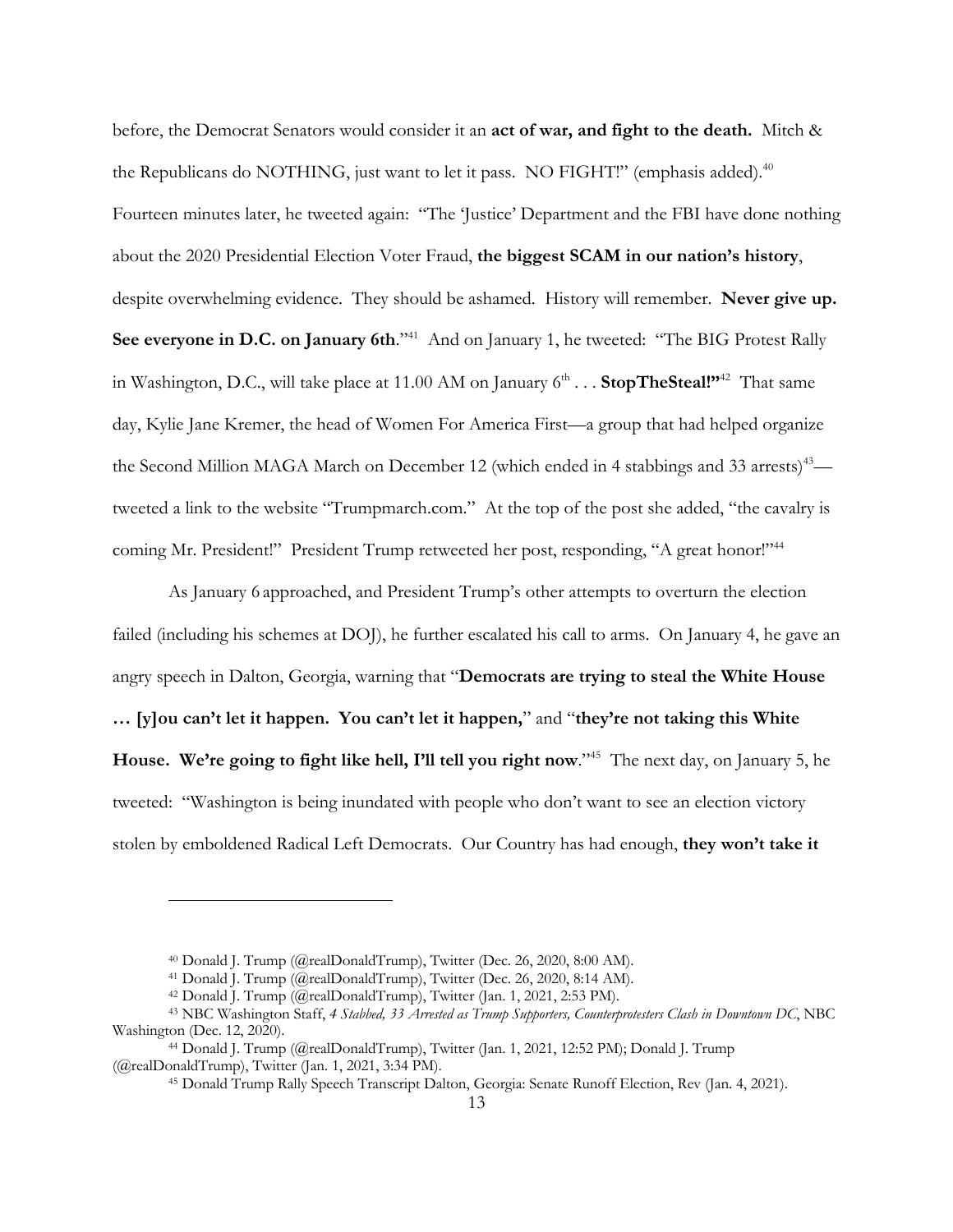**anymore!** We hear you (and love you) from the Oval Office. MAKE AMERICA GREAT AGAIN!"46 Trump made it clear that his goal was to prevent the election results from being certified: "**I hope the Democrats, and even more importantly, the weak and ineffective RINO section of the Republican Party, are looking** at the thousands of people pouring into D.C. They won't stand for a landslide election victory to be stolen. @senatemajldr @JohnCornyn  $@$ SenJohnThune"<sup>47</sup>

Through these and other statements, President Trump spent the weeks preceding his rally doing everything in his power to persuade attendees that their votes—and the election itself—were going to be stolen away in the Joint Session of Congress. That is, unless they somehow stopped it by making plans to "fight like hell" and "fight to the death" against this "act of war" by "Radical Left Democrats" and the "weak and ineffective RINO section of the Republican Party."

By this point, it was clear that President Trump was comfortable urging, approving, and even celebrating violence. During a debate on September 29, for instance, he told the Proud Boys a violent extremist group with ties to white nationalism—to "stand back and stand by."48 On October 30, when a caravan of his supporters in Texas attacked a bus full of Biden campaign workers, nearly running it off the road, President Trump tweeted a stylized video of the caravan and captioned it, "I LOVE TEXAS!"49 Days later, he declared that "these patriots"—who could easily have killed a busload of innocent campaign staff—"did nothing wrong."<sup>50</sup>

<sup>46</sup> Donald J. Trump (@realDonaldTrump), Twitter (Jan. 5, 2021, 5:05 PM).

<sup>47</sup> Donald J. Trump (@realDonaldTrump), Twitter (Jan. 5, 2021, 5:12 PM).

<sup>48</sup> Sheera Frenkel & Annie Karni, *Proud Boys Celebrate Trump's 'Stand By' Remark About Them At The Debate*, New York Times (Sept. 29, 2020).

<sup>49</sup> Donald J. Trump (@realDonaldTrump), Twitter (Oct. 31, 2020 8:14 PM).

<sup>50</sup> Donald J. Trump (@realDonaldTrump), Twitter (Nov. 1, 2020, 8:18 AM); Katie Shepherd, *Trump Cheers Supporters Who Swarmed A Biden Bus In Texas: 'These Patriots Did Nothing Wrong'*, Wash. Post (Nov. 2, 2020).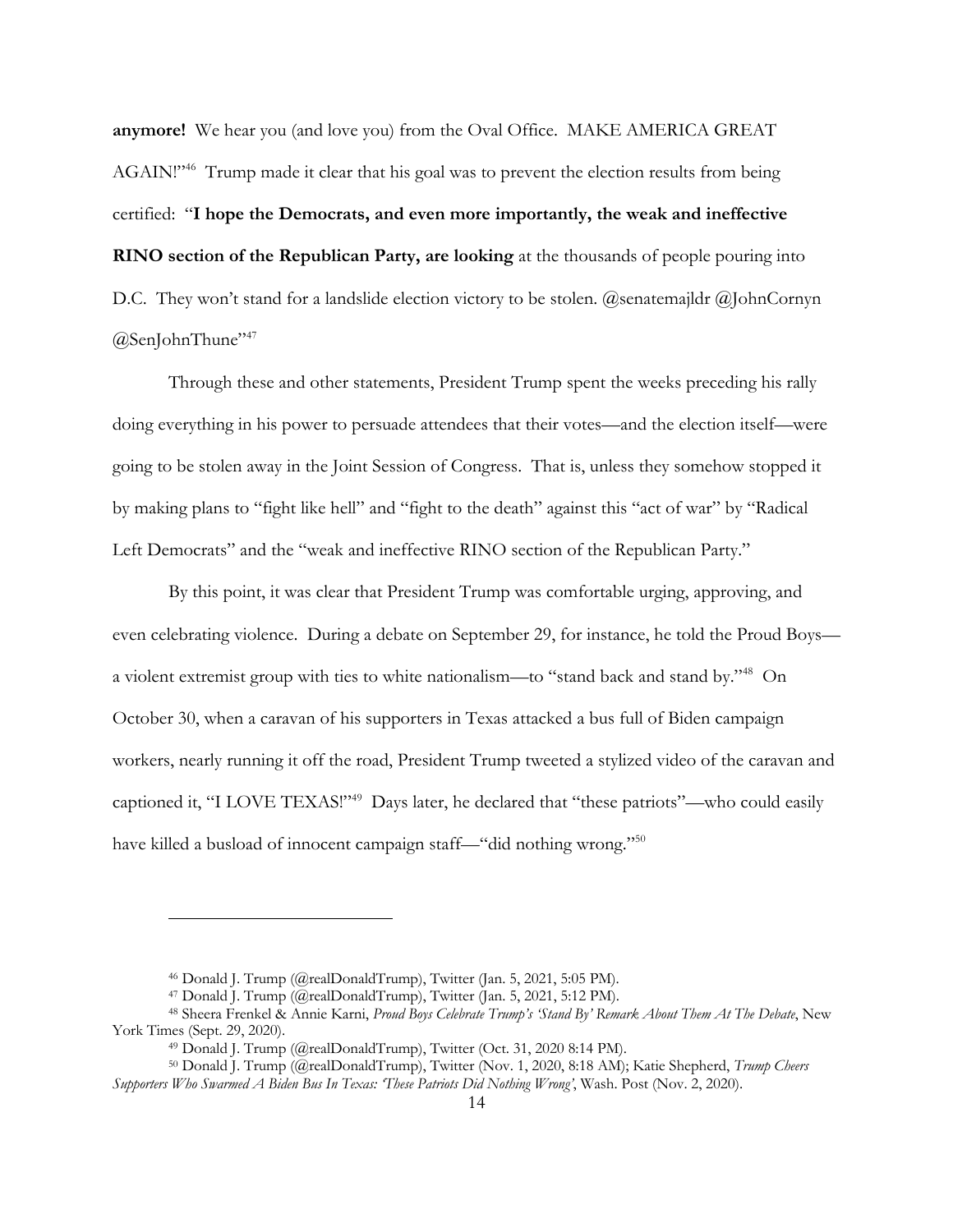Throughout this period, it was widely reported and well known that President Trump's attacks on election officials had sparked threats, intimidation, and actual violence.<sup>51</sup> Following President Trump's attacks on Michigan's election process, armed supporters surrounded the home of the Michigan Secretary of State; after President Trump's attacks on the election in Arizona, his supporters surrounded the home of the Arizona Secretary of State and chanted, "We are watching you!"; after President Trump targeted the election outcome in Georgia, state election officials received a wave of death threats.<sup>52</sup> On December 1, as described above, Gabriel Sterling (who voted for Trump) warned President Trump that his incendiary rhetoric could mean that "someone's going to get killed." Yet President Trump not only refused to condemn any of this dangerous and threatening conduct; as detailed above, he also escalated his inflammatory and militaristic demands. That trend was matched by escalating violence. On December 12, for instance, clashes between Trump supporters and law enforcement and counter protestors at the "Second Million MAGA March" resulted in dozens of arrests and several stabbings, and at least one leader of the Proud Boys was later arrested for vandalizing a church.<sup>53</sup>

Given all that, the crowd which assembled on January 6 unsurprisingly included many who were armed, angry, and dangerous—and poised on a hair trigger for President Trump to confirm that they indeed had to "fight" to save America from an imagined conspiracy. Answering to the President's call to mobilize, thousands arrived in Washington for the purpose (aggressively

<sup>51</sup> Michael Wines, *Here Are the Threats Terrorizing Election Workers*, N.Y. Times (Dec. 3, 2020).

<sup>52</sup> Nick Corasaniti et al., *As Trump Rails Against Loss, His Supporters Become More Threatening*, N.Y. Times (updated Jan. 7, 2021); *Video: Group Chants 'We Are Watching You' outside Arizona Secretary of State Katie Hobbs' Home*, KPNX-TV 12 News (Nov. 18, 2020).

<sup>53</sup> Peter Hermann & Keith Alexander, *Proud Boys Leader Barred From District By Judge Following His Arrest*, Wash. Post (Jan. 5, 2021); Jason Slotkin et al., *4 Stabbed, 33 Arrested After Trump Supporters, Counterprotesters Clash in D.C.*, NPR (Dec. 12, 2020).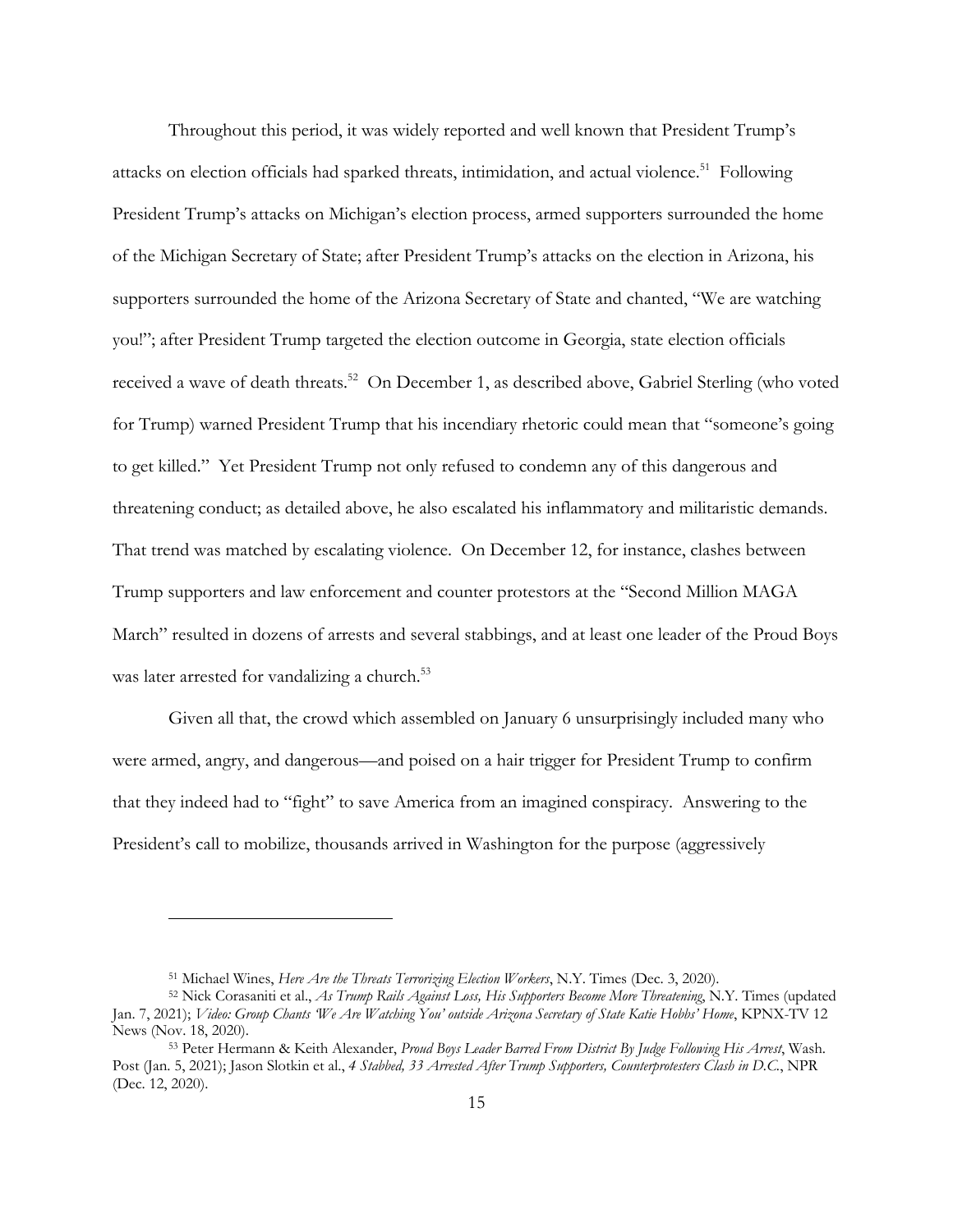championed by the President) of doing anything necessary to stop the Joint Session of Congress from finalizing the election results. Many who arrived brought weapons, plans of the Capitol building, and even tactical gear, including ropes, military helmets, ladders, and zip tie restraints.<sup>54</sup>

This mobilization was not hidden away in the dead of night. It was widely discussed on websites—such as TheDonald.win—that, as confirmed by a former White House staff member, were "closely monitored" by President Trump's social media operation.<sup>55</sup> These sites hosted hundreds of posts about plans for the attack on the Capitol, with detailed discussions of weaponry and directions to "find the tunnels" and "arrest the worst traitors."56 At TheDonald.win, one poster stated: "If Congress illegally certifies Biden, … Trump would have absolutely no choice but to demand us to storm Congress and kill/beat them up for it."<sup>57</sup> Another poster wrote: "[Trump] can order the NAT guard to stand down if needed. unfortunately he has no control over the Capitol Police... but there are only around 2k of them and a lot are useless fat asses or girls."<sup>58</sup> In their posts, extremists made it clear that they were prepared to fight at President Trump's direction.

These calls for violence at the Capitol were widely covered. On January 2, for example, Fox News reported on a social media declaration by Proud Boys Leader Enrique Tarrio that the Proud Boys would come to the January 6 rally prepared for violence.<sup>59</sup> Another Proud Boys organizer said,

<sup>54</sup> *See, e.g.*, Evan Hill et al., *They Got a Officer!': How a Mob Dragged and Beat Police at the Capitol*, N.Y. Times (Jan. 11, 2021); Peter Hermann, *'We Got to Hold This Door'*, Wash. Post (Jan. 14, 2021); Rich Schapiro, *Stun Guns, 'Stinger Whips' and a Crossbow: What Police Found on the Capitol Protesters*, NBC News (Jan. 13, 2021).

<sup>55</sup> Andrew Feinberg, White House Insiders Say Trump Knew What Was About To Happen At The Capitol— Because of His Social Media Guru Dan Scavino, Independent (Jan. 12, 2021).

<sup>56</sup> Adam Rawnsley and Justin Rohrlich, *'Ready to Die': Two Months of MAGA Mob Warning Signs*, The Daily Beast (Jan. 7, 2021).

<sup>57</sup> Greg Miller et al., *A Mob Insurrection Stoked by False Claims Of Election Fraud And Promises Of Violent Restoration*, Wash. Post (Jan. 9, 2021).

<sup>58</sup> House Judiciary Committee Majority Staff Report: Materials in Support of H. Res. 24, Impeaching Donald John Trump, President of the United States, for High Crimes and Misdemeanors, 117th Cong, at 20 (Jan. 12, 2021).

<sup>59</sup> Caitlin McFall, *Proud Boys Flock to Washington 'Incognito' for Jan. 6 Protests*, Fox News (Jan. 2, 2021).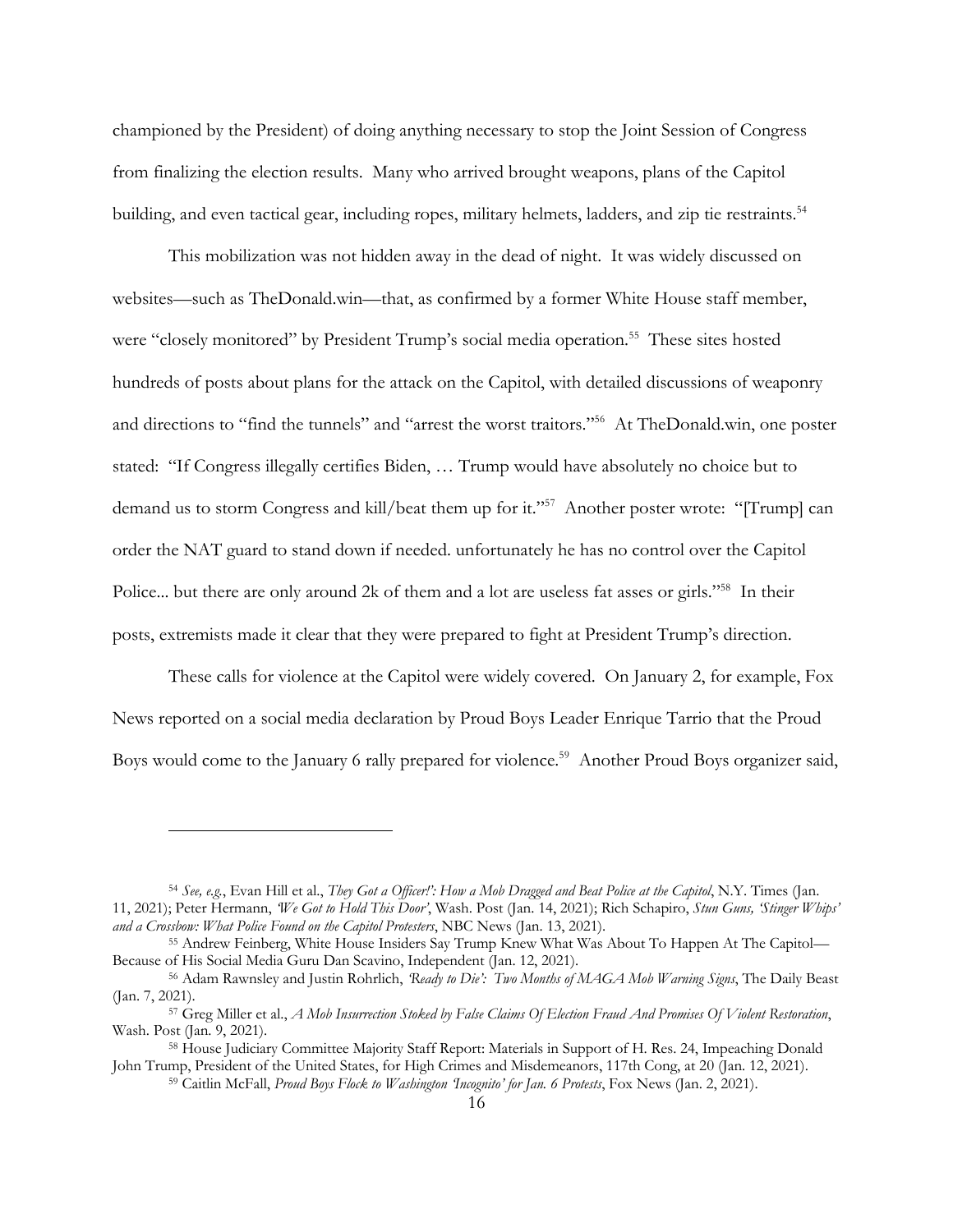"We are going to smell like you, move like you, and look like you. The only thing we'll do that's us is think like us! Jan 6th is gonna be epic."60 On January 5, the *Washington Post* warned that "[f]arright online forums are seething with references to potential violence and urging supporters of President Trump to bring guns to Wednesday's protests in Washington."<sup>61</sup> These calls to action, the *Washington Post* explained, were "direct responses to Trump's demands that his supporters pack the nation's capital in support of his bogus claims that November's national vote for Biden resulted from election fraud."62 Other outlets reported threats to the Joint Session, with headlines such as "Violent threats ripple through far-right internet forums ahead of protest," and "MAGA Geniuses Plot Takeover of US Capitol."<sup>63</sup>

City officials, such as D.C. Mayor Muriel Bowser, also warned that the rally posed a high risk of violence. Mayor Bowser announced that all D.C. police officers would report on January 6, and asked residents to avoid the downtown area and "not to engage with demonstrators who come to our city seeking confrontation."64 Law enforcement activity in the days leading up to January 6 confirmed that the gathering was dangerous. On January 3, a Capitol Police intelligence report warned of increased risk of violence targeted against Congress "as the last opportunity to overturn the results of the presidential election."65 On January 5, an FBI office in Virginia also issued an

<sup>60</sup> Joshua Zitser, *Far-Right Group Proud Boys Claim They Will Attend January 6 Rally 'Incognito' and Wear All-Black to Blend In With Antifa Protestors*, Business Insider (Jan. 3, 2021).

<sup>61</sup> Craig Timberg & Drew Harwell, *Pro-Trump Forums Erupt with Violent Threats Ahead of Wednesday's Rally Against the 2020 Election,* Wash. Post (Jan. 5, 2021).

<sup>62</sup> *Id.*.

<sup>63</sup> Brandy Zadrozny & Ben Collins, *Violent Threats Ripple Through Far-Right Internet Forums Ahead of Protest*, NBC News (Jan. 5, 2021); Andrew Beaujon, *MAGA Geniuses Plot Takeover of US Capitol*, Washingtonian (Jan. 5, 2021); Luke Barr, *Law Enforcement Braces For Protests As Trump Supporters Gather In Captial*, ABC News (Jan. 5, 2021).

<sup>64</sup> Press Release, Office of the Mayor of the District of Columbia, Mayor Bowser Continues Preparation for Upcoming First Amendment Demonstrations (Jan 3, 2021).

<sup>65</sup> Carol D. Leonnig, Capitol Police Intelligence Report Warned Three Days Before Attack That 'Congress Itself' Could Be Targeted, Washington Post (Jan. 15, 2021).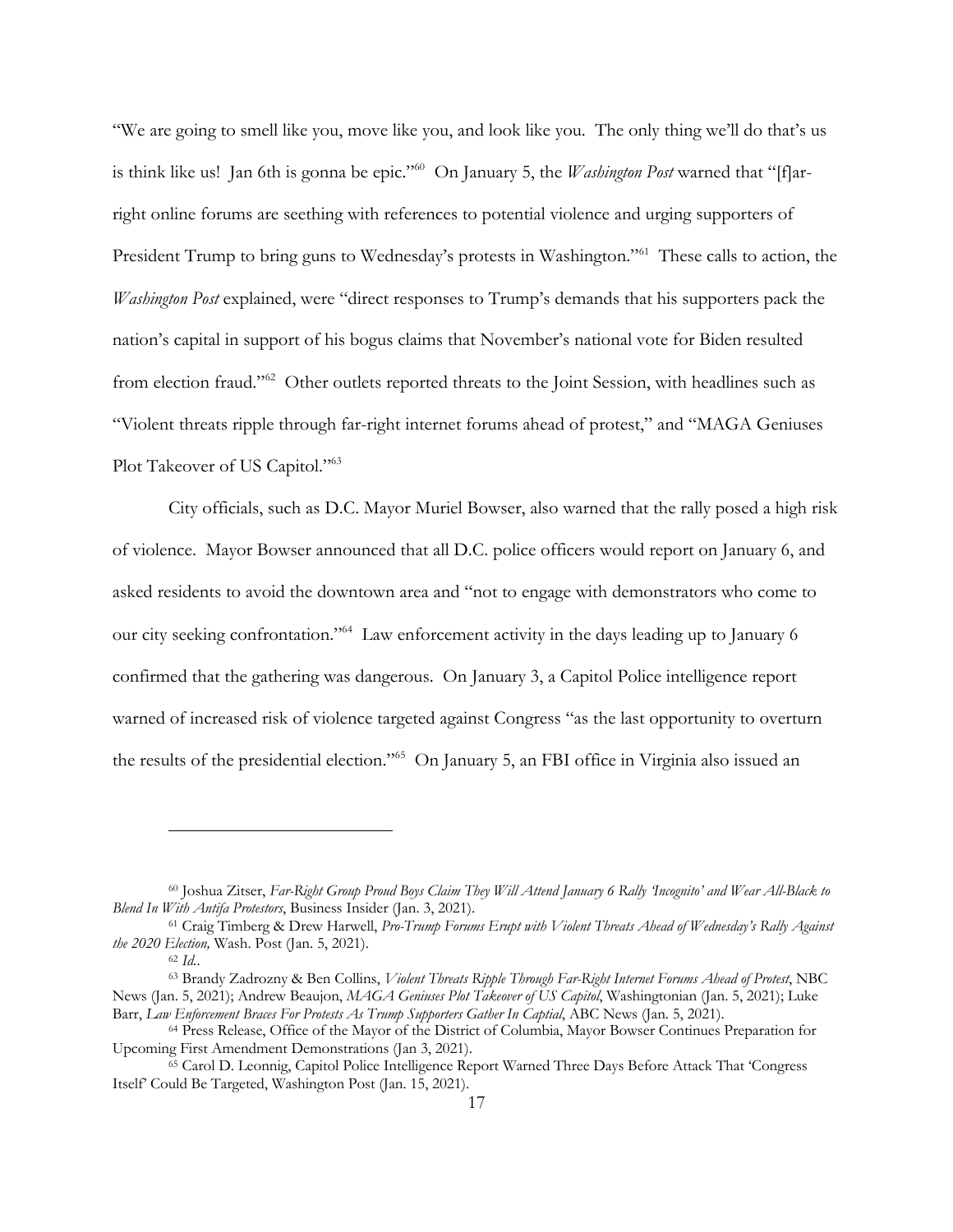explicit warning that extremists were preparing to travel to Washington to commit violence and start a "war."66 District of Columbia police made several protest-related arrests on January 4 and 5, including for weapons charges and assaulting a police officer. The arrests were widely publicized and included the leader of the Proud Boys, who was arrested with high capacity firearms magazines, which he claimed were meant to be supplied to another rally attendant.<sup>67</sup>

In all these ways—and more, as we will show at trial—President Trump created a powder keg on January 6. Hundreds were prepared for violence at his direction. They were prepared to do whatever it took to keep him in power. All they needed to hear was that their President needed them to "fight like hell." All they needed was for President Trump to strike a match.

# **C. Vice President Pence Refuses to Overturn the Election Results**

By the time the rally began, President Trump had nearly run out of options. He had only one card left to play: his Vice President. But in an act that President Trump saw as an unforgivable betrayal, Vice President Pence refused to violate his oath and constitutional duty—and, just hours later, had to be rushed from the Senate chamber to escape an armed mob seeking vengeance.

In the weeks leading up to the rally, President Trump had furiously lobbied Vice President Pence to refuse to count electoral votes for President Biden from any of the swing states.<sup>68</sup> These demands ignored the reality that the Vice President has no constitutional or statutory authority to take that step. Over and over again, President Trump publicly declared that if Vice President Pence refused to block the Joint Session from finalizing President Biden's victory, then the election, the

<sup>66</sup> Devlin Barrett and Matt Zapotosky, *FBI Report Warned Of 'War' At Capitol, Contradicting Claims There Was No Indication Of Looming Violence,* Washington Post (Jan. 12, 2021).

<sup>67</sup> Jennifer Steinhauer et al., *Leader of Proud Boys, a Far-Right Group, Is Arrested as D.C. Braces for Protests*, N.Y. Times (Jan. 4, 2021); Peter Hermann & Keith Alexander, *Proud Boys Leader Barred From District By Judge Following His Arrest*, Wash. Post (Jan. 5, 2021).

<sup>68</sup> Jonathan Swan, Zachary Basu, *Off the Rails Episode 7: Trump Turns on* Pence, Axios (Jan. 20, 2021).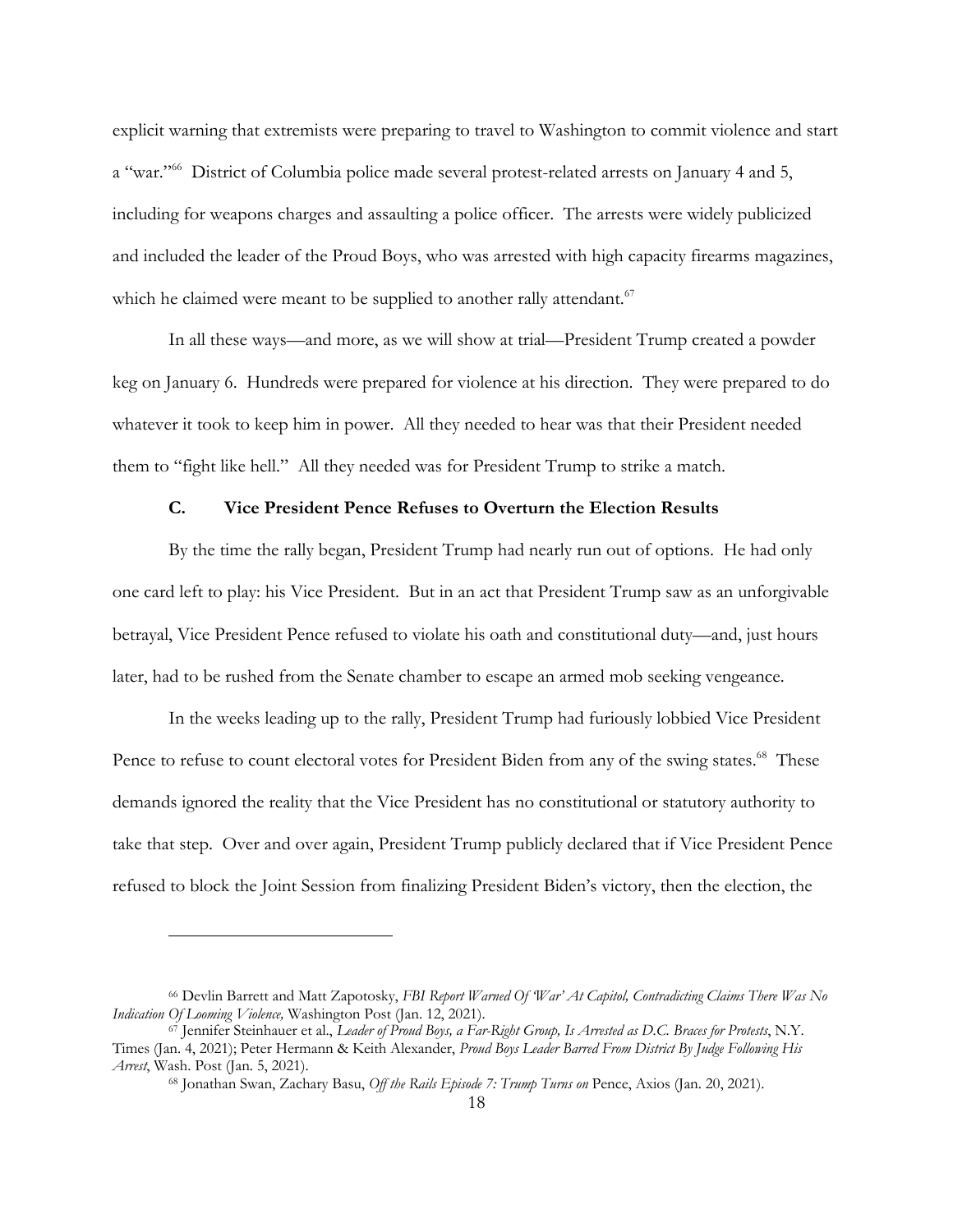party, and the country would be lost. "I hope Mike Pence comes through for us, I have to tell you," President Trump said in Georgia on January 4.<sup>69</sup> The next day, he tweeted: "If Vice President @Mike\_Pence comes through for us, we will win the Presidency."70 President Trump reiterated this demand just hours before the rally: "States want to correct their votes, which they now know were based on irregularities and fraud, plus corrupt process never received legislative approval. All Mike Pence has to do is send them back to the States, AND WE WIN. Do it Mike, this is a time for extreme courage!"<sup>71</sup> On the morning of January 6, President Trump reportedly told Vice President Pence, "You can either go down in history as a patriot, or you can go down in history as a pussy."<sup>72</sup>

Later that day, while President Trump was speaking at his rally, Vice President Pence issued a public letter rejecting President Trump's threats. "It is my considered judgment," he wrote, "that my oath to support and defend the Constitution constrains me from claiming unilateral authority to determine which electoral votes should be counted and which should not."73

This letter sounded the death knell to any peaceful methods of overturning the election outcome. It was well known that the House and Senate were going to count the lawfully certified electoral votes they had received. President Trump's efforts to coerce election officials, state legislatures, the DOJ, Members of Congress, and his own Vice President had all failed. But he had long made it clear that he would *never* accept defeat. He would fight until the bitter end. And all that remained for President Trump was the seething crowd before him—known to be poised for

<sup>69</sup> Donald Trump Rally Speech Transcript Dalton, Georgia: Senate Runoff Election, Rev (Jan. 4, 2021).

<sup>70</sup> Donald J. Trump (@realDonaldTrump), Twitter (Jan. 6, 2021, 1:00 AM).

<sup>71</sup> Donald J. Trump (@realDonaldTrump), Twitter (Jan. 6, 2021, 8:17 AM).

<sup>72</sup> Peter Baker et al., *Pence Reached His Limit With Trump. It Wasn't Pretty*., N.Y. Times (Jan. 12, 2021). 73 Mike Pence (@Mike\_Pence), Twitter (Jan. 6, 2021, 1:02 PM).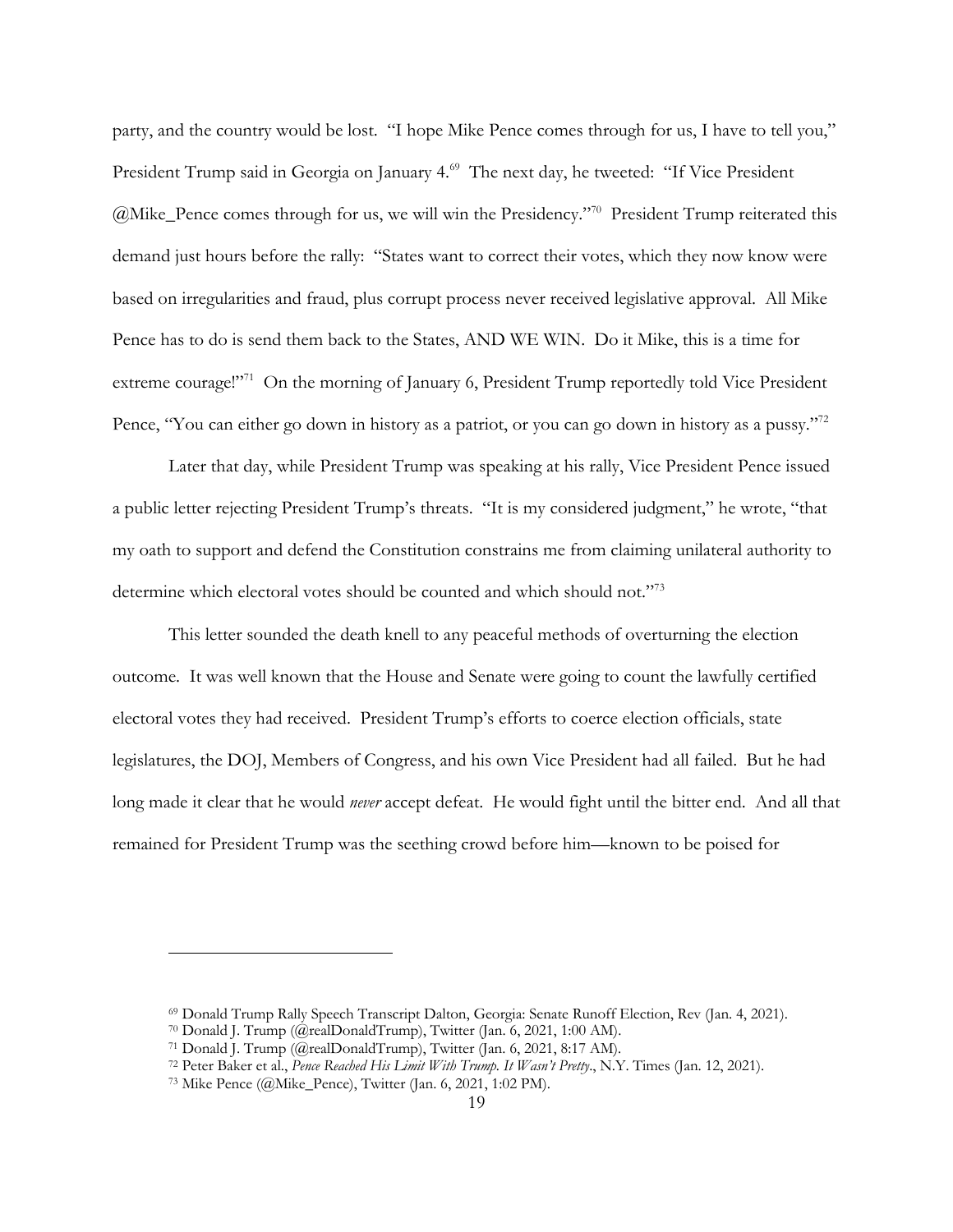violence at his instigation—and the Capitol building just a short march away, where Vice President Pence presided over the final, definitive accounting of President Trump's electoral loss.

### **D. President Trump Incites Insurrectionists to Attack the Capitol**

Shortly before noon on January 6, President Trump took the stage at his "Save America Rally" and spoke from a podium bearing the Seal of the President of the United States.<sup>74</sup> By the time he addressed the angry crowd, Rudy Giuliani (his lawyer) had called for "trial by combat."<sup>75</sup> President Trump praised Giuliani, saying "he's got guts, he fights."

Over the following hour, President Trump repeatedly reiterated his claim that Democrats had "stolen" the election. He described vote tranches that favored President Biden as "explosions of bullshit." 76 He exhorted the crowd to "**fight much harder**" to "**stop the steal**" and "**take back our country**."77 He also demanded again that Vice President Pence illegally interfere with the work of the Joint Session—a position that the Vice President rejected even as President Trump spoke. Time and again, President Trump declared that the future of the country was on the line and that only the crowd assembled before him could stop the massive fraud taking place at the Capitol.

At numerous points during the rally, President Trump urged the crowd toward the Capitol, where the Joint Session was about to start.<sup>78</sup> In response, an early wave surged toward the building and started to pull down barricades around its perimeter. Twenty minutes into the rally, President Trump said that those marching toward the Capitol should do so "peacefully." But then he spoke

<sup>74</sup> *Watch LIVE: Save America March at The Ellipse featuring President @realDonaldTrump*, RSBN TV (Jan. 6, 2020).

<sup>75</sup> *Id.*; *see also Rudy Giuliani Speech Transcript at Trump's Washington, D.C. Rally: Wants 'Trial by Combat'*, Rev (Jan. 6, 2021).

<sup>&</sup>lt;sup>76</sup> *Watch LIVE: Save America March at The Ellipse featuring President @realDonaldTrump*, RSBN TV (Jan. 6, 2020).

<sup>77</sup> *Id.*; *see also* Maggie Haberman, *Trump Told Crowd 'You Will Never Take Back Our Country with Weakness'*, N.Y. Times (Jan. 6, 2021).

<sup>78</sup> *Watch LIVE:* Save *America March at The Ellipse featuring President @realDonaldTrump*, RSBN TV (Jan. 6, 2020).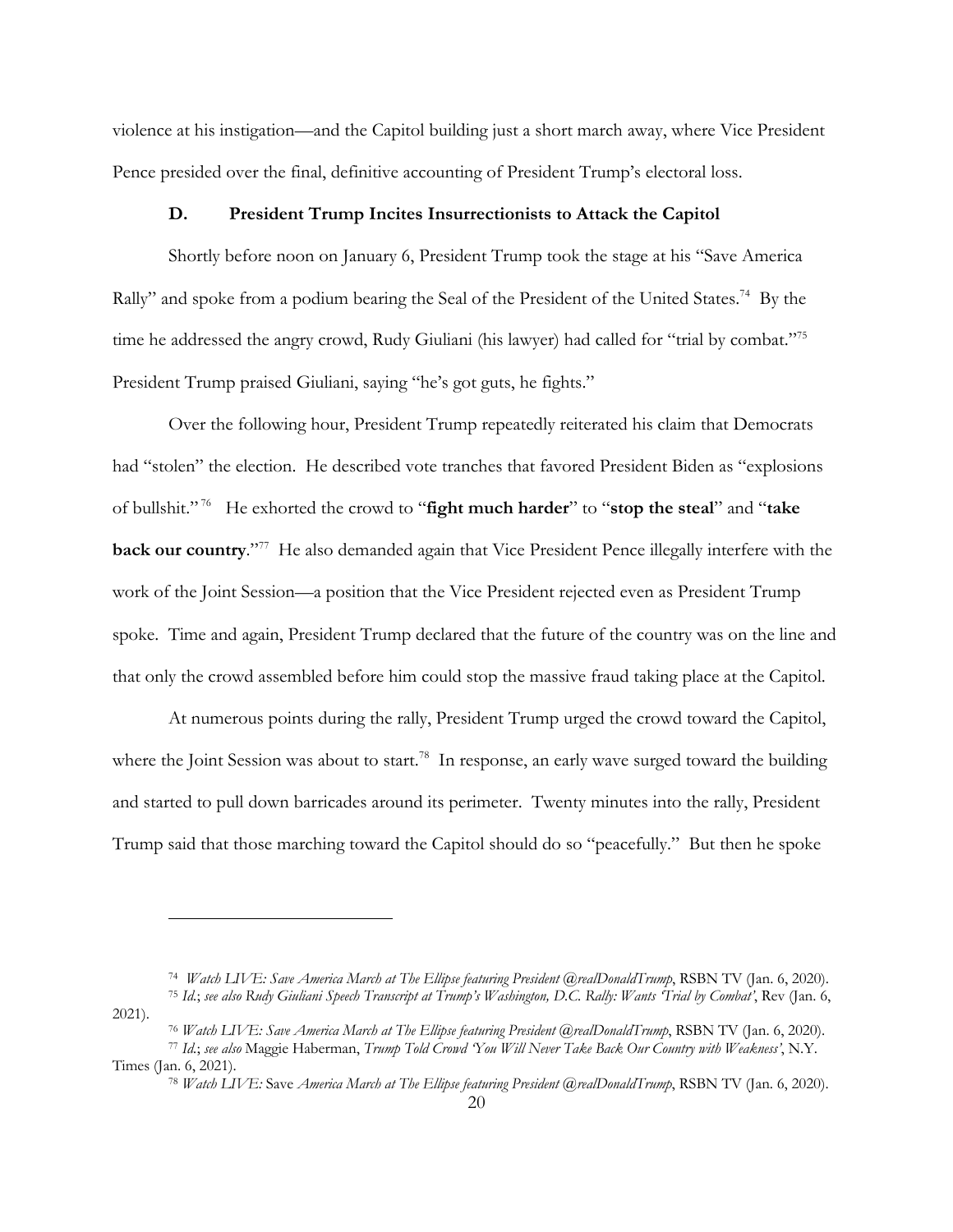for another 50 minutes, using highly inflammatory rhetoric—exactly the kind of language calculated to incite violence given what had been reported about the crowd. He declared, "**we fight, we fight like hell**," because "**if you don't fight like hell you're not going to have a country anymore**."79

Videos of the crowd eliminate any doubt that President Trump's words *in fact* incited the crowd to commit violence. Immediately after President Trump told the crowd that "**you'll never take back our country with weakness**," and that "**[y]ou have to show strength**," supporters can be heard loudly shouting "take the Capitol right now!" and "invade the Capitol building!"<sup>80</sup> At another point, the crowd interrupted him with chants of "Fight for Trump!" The President did not try to soothe their aggression, but instead smiled and responded, "Thank you."81 As many in the crowd instantly recognized, the tenor of his speech (and his repeated demand that they "fight like hell" and "show strength" to save their country) belied any desire for a peaceful demonstration.<sup>82</sup> Those who had come to the rally looking for a signal from their President found it in his remarks. Rather than quell the crowd, urge peaceful demonstration, or promise to carry on the fight over the years to come, the overwhelming thrust of President Trump's remarks—delivered to an armed, angry crowd widely known to be prepared for violence on his behalf—was a militaristic demand that they must fight to stop what was occurring in the Capitol at that very moment.

President Trump ended his speech by again imploring supporters to march to the Capitol, shouting, "So let's walk down Pennsylvania Avenue!"<sup>83</sup> Although President Trump ducked out and

<sup>79</sup> *Id.*

<sup>80</sup> Ryan Goodman & Justin Hendrix, *"Fight for Trump": Video Evidence of Incitement at the Capitol*, Just Security (Jan.

<sup>25, 2021).81</sup> *Watch LIVE:* Save *America March at The Ellipse featuring President @realDonaldTrump*, RSBN TV (Jan. 6, 2020). <sup>82</sup> Julia Jacobo, *This Is What Trump Told Supporters before Many Stormed Capitol Hill*, ABC News (Jan. 7, 2021). <sup>83</sup> *Id.*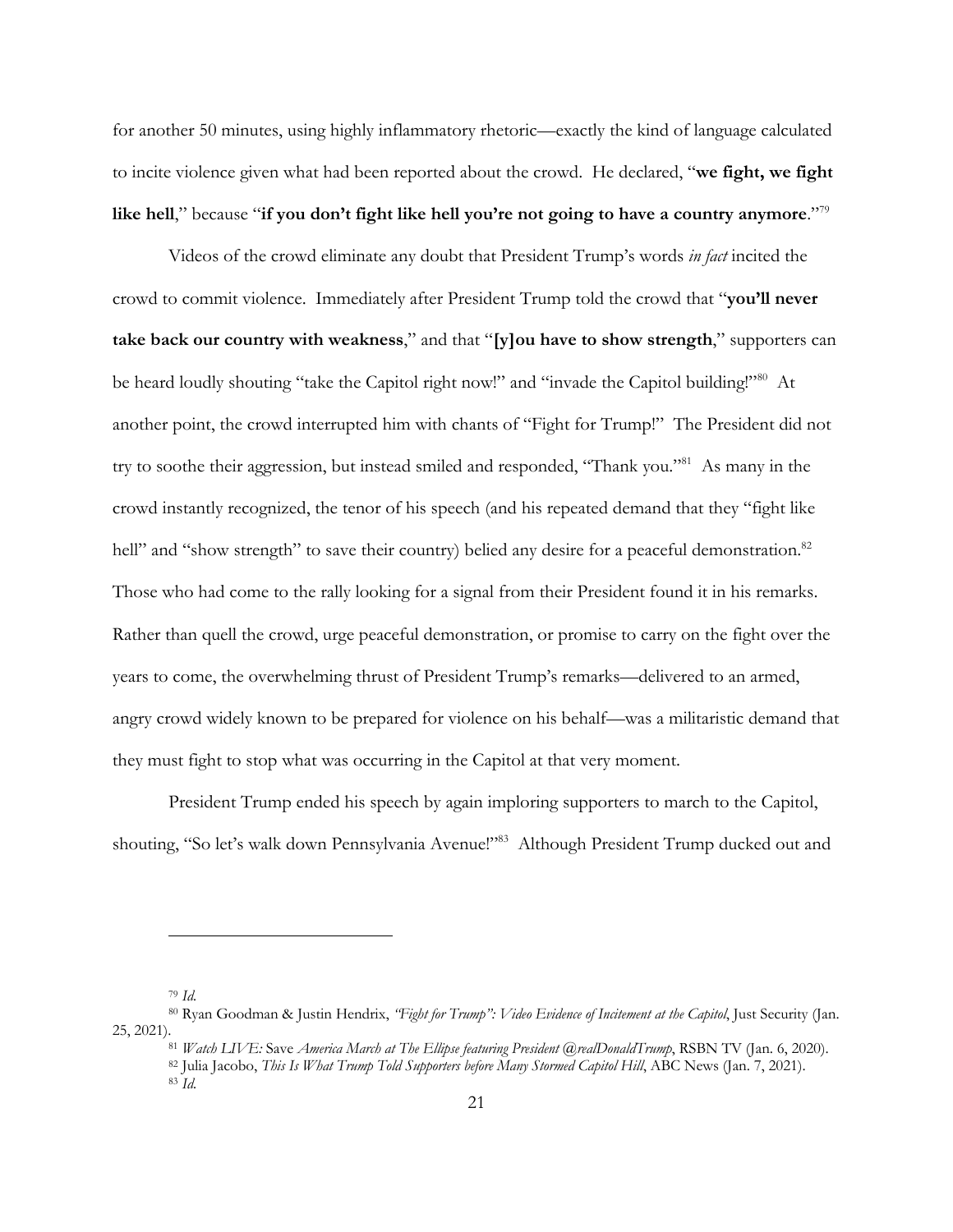returned to the White House to watch the day's events on television—and to lobby allies to stall the Joint Session—thousands of people, many of them armed, marched on the Capitol as he instructed.

### **E. Insurrectionists Incited by President Trump Attack the Capitol**

Provoked and incited by President Trump, who told them to "fight like hell," hundreds of insurrectionists arrived at the Capitol and launched an assault on the building—a seditious, deadly attack against the Legislative Branch and the Vice President without parallel in American history.

In short order, President Trump's mob crashed through security barriers that had been set up around the Capitol perimeter, tore down scaffolding, and bludgeoned law enforcement personnel guarding the building.<sup>84</sup> Rioters wearing Trump paraphernalia shoved and punched Capitol Police officers, gouged their eyes, assaulted them with pepper spray and projectiles, and denounced them as "cowards" and "traitors."85 Rioters attacked law enforcement personnel with weapons they had brought with them or stolen from the police: sledgehammers, baseball bats, hockey sticks, crutches, flagpoles, police shields, and fire extinguishers.<sup>86</sup> They tore off officers' helmets, beat them with batons, and deployed chemical irritants including bear spray, a chemical irritant similar to tear gas, designed to be used by hunters to fend off bear attacks.<sup>87</sup> Some attackers wore gas masks and bulletproof vests; many carried firearms—indeed, at least six handguns were recovered after the

<sup>84</sup> Lauren Leatherby et al., *How a Presidential Rally Turned Into a Capitol Rampage*, N.Y. Times (Jan. 12, 2021).

<sup>85</sup> Marc Fisher et al., *The Four-Hour Insurrection*, Wash. Post (Jan. 7, 2021).

<sup>86</sup> Evan Hill et al., *They Got a Officer!': How a Mob Dragged and Beat Police at the Capitol*, N.Y. Times (Jan. 11, 2021); Peter Hermann, *We Got to Hold This Door'*, Wash. Post (Jan. 14, 2021).

<sup>87</sup> *Id.*; Peter Hermann, *'We Got to Hold This Door'*, Wash. Post (Jan. 14, 2021); Lauren Leatherby et al., *How a Presidential Rally Turned Into a Capitol Rampage*, N.Y. Times (Jan. 12, 2021); Rich Schapiro, *Stun Guns, 'Stinger Whips' and a Crossbow: What Police Found on the Capitol Protesters*, NBC News (Jan. 13, 2021).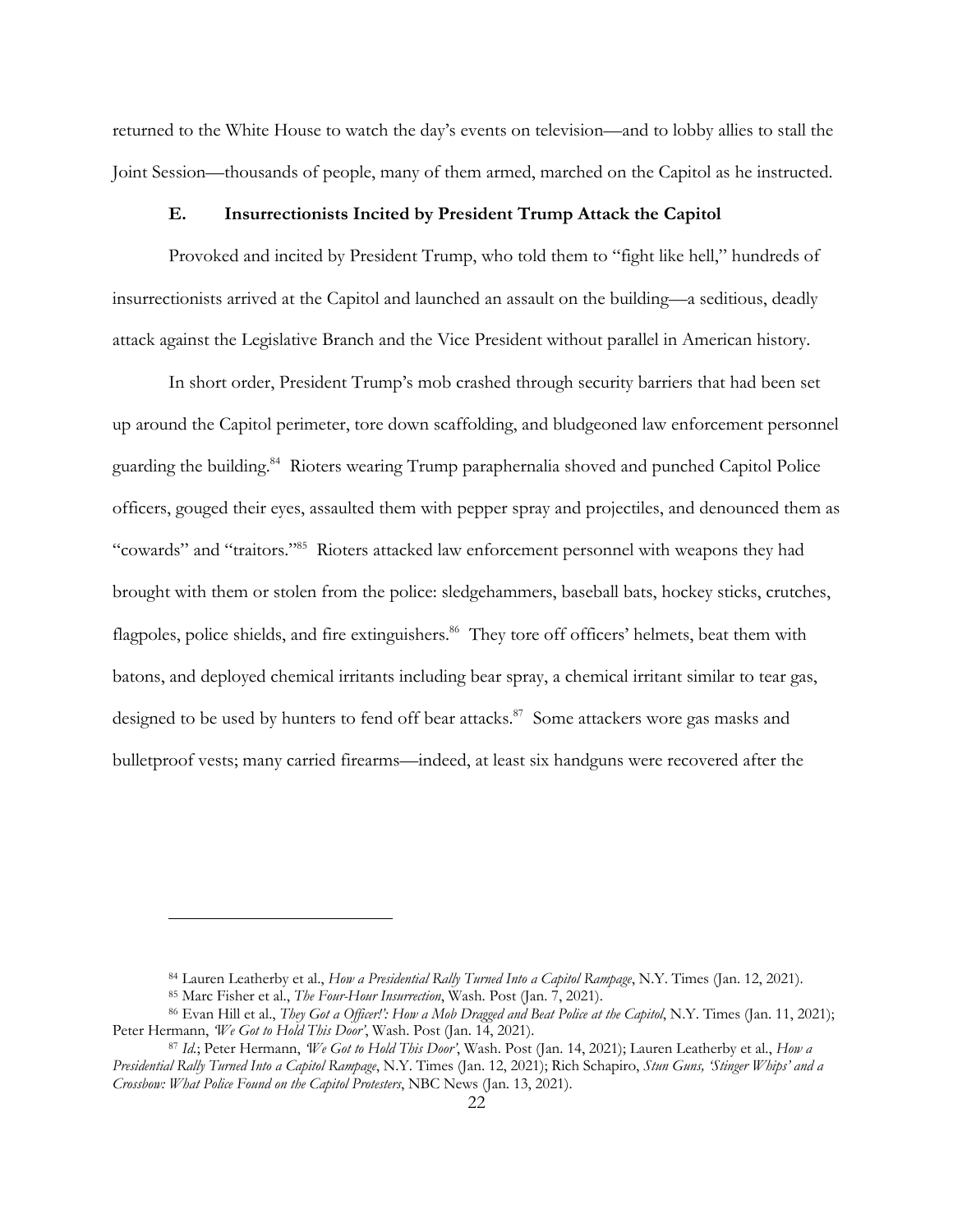insurrection<sup>88</sup>—while others carried knives, brass knuckles, a noose, and other deadly weapons.<sup>89</sup> One officer attempting to guard the Capitol described the attack as a "medieval battle scene."<sup>90</sup>

After storming through the barricades surrounding the building, rioters laid siege to the Capitol itself. One rioter screamed, "What are we waiting for? We already voted and what have they done? They stole it! We want our fucking country back! Let's take it!"<sup>91</sup> Some in the mob scaled walls to reach the Capitol, while others climbed makeshift ladders and still others clambered over one another to get inside.<sup>92</sup> The mob physically overwhelmed law enforcement personnel guarding the entrances to the building and smashed through windows to gain access.<sup>93</sup> Police put their own lives at risk to defend the Capitol, but they were overcome by a crush of insurrectionists.

The mob breached the Capitol on the Senate side first, after the Joint Session had separated for each Chamber to consider an objection to Arizona's Electoral College votes.<sup>94</sup> Senators were in the midst of debate when rioters stormed into the building.<sup>95</sup> Secret Service agents swiftly rushed Vice President Pence out of the Senate and evacuated him and his family to elsewhere in the Capitol complex, avoiding a potentially deadly encounter.<sup>96</sup> A Capitol Police officer shrewdly and heroically led a violent crowd away from the entrance to the Senate Chamber, narrowly preventing a swarm of

<sup>88</sup> *See, e.g.*, Officer Dallan Haynes Statement of Facts, at 2 (Jan. 7, 2021); DC Police Department (@DCPoliceDept), Twitter (Jan. 7, 2021, 1:52 PM).

<sup>89</sup> Officer Christopher Frank Affidavit, at 1 (Jan. 6, 2021), https://perma.cc/YN87-BDKH; Officer Alexandria Sims Affidavit, at 1 (Jan. 7, 2021), https://perma.cc/392C-CGPC; Special Agent Lawrence Anyaso Affidavit, at 1 (Jan. 7, 2021), https://perma.cc/M3GZ-WSVM; Luke Mogelson, *Among the Insurrectionists*, The New Yorker (Jan. 15, 2021).

<sup>90</sup> Peter Hermann, *'We Got to Hold This Door'*, Wash. Post (Jan. 14, 2021).

<sup>91</sup> Ryan Goodman & Justin Hendrix, *"Fight for Trump": Video Evidence of Incitement at the Capitol*, Just Security (Jan. 25, 2021).92 Marc Fisher et al., *The Four-Hour Insurrection*, Wash. Post (Jan. 7, 2021).

<sup>93</sup> *Id.*

<sup>94</sup> Lauren Leatherby & Anjali Singhvi, *Critical Moments in the Capitol Siege*, N.Y. Times (Jan. 15, 2021).

<sup>95</sup> Lauren Leatherby et al., *How a Presidential Rally Turned Into a Capitol Rampage*, N.Y. Times (Jan. 12, 2021).

<sup>96</sup> Ashley Parker et al., *How the Rioters Who Stormed the Capitol Came Dangerously Close to Pence*, Wash. Post (Jan. 15,

<sup>2021).</sup>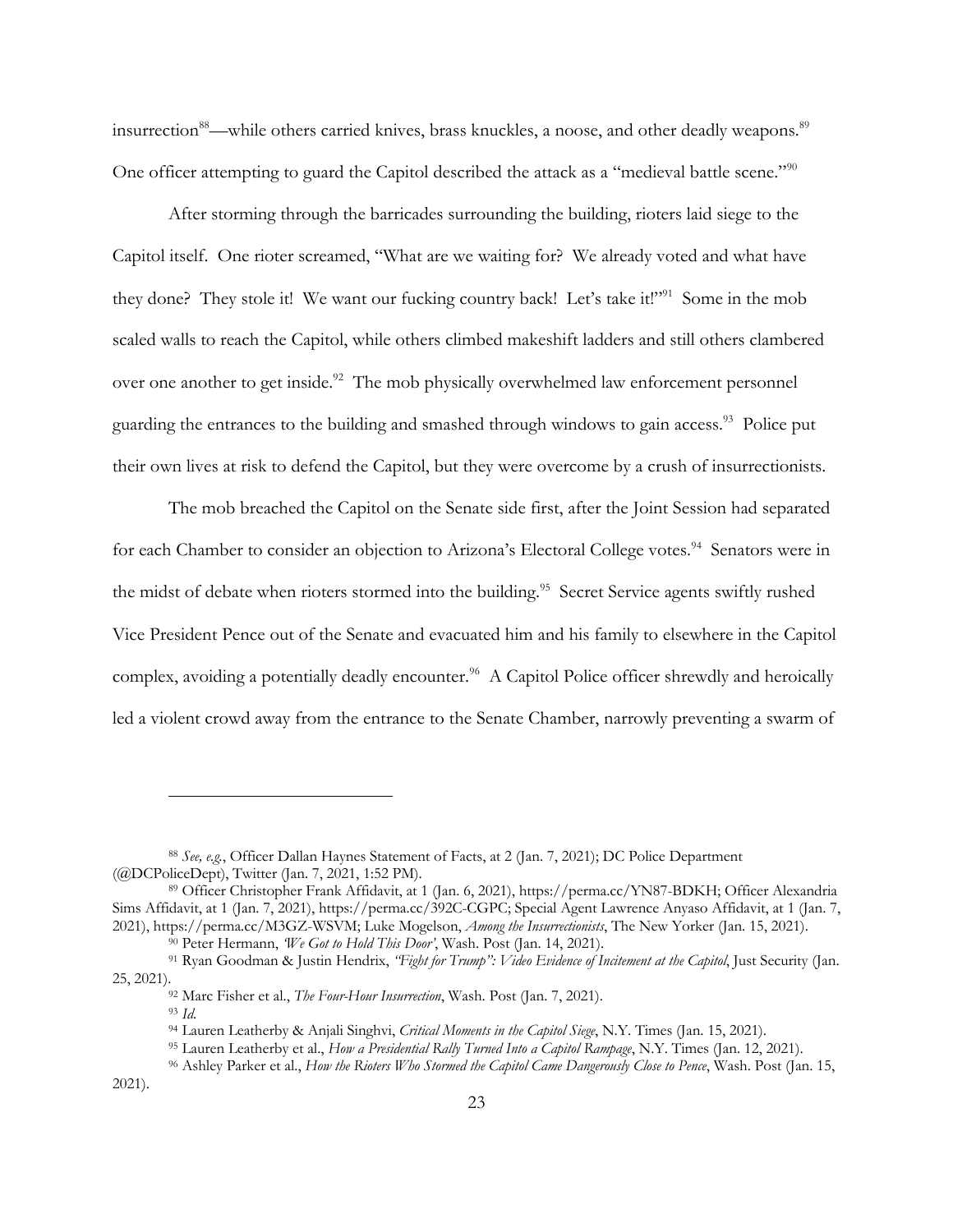insurrectionists from overcoming Senators who remained just feet away.<sup>97</sup> After that, the violent mob inside the Capitol embarked on a deadly mission.

Videos of the events show that dozens of the insurrectionists specifically hunted Vice President Pence and House Speaker Nancy Pelosi—the first and second in the line of Presidential succession, respectively. "Once we found out Pence turned on us and that they had stolen the election, like, officially, the crowd went crazy," said one rioter. "I mean, it became a mob."98 Rioters chanted, "**Hang Mike Pence!**"<sup>99</sup> Another shouted, "Mike Pence, we're coming for you ... fucking traitor!"100 Others shouted, "**Tell Pelosi we're coming for that bitch**."101 One rioter said that he and other rioters "kicked in Nancy Pelosi's office door" and that "Crazy Nancy probably would have been torn into little pieces but she was nowhere to be seen."<sup>102</sup>

The insurrectionists also menaced Members of Congress, their staffs, their families, and Capitol personnel. Senators were evacuated from their Chamber, scrambling quickly just as the mob massed nearby. 103 Rioters ultimately overpowered Capitol Police throughout the complex, forcing them to retreat closer and closer to where Members had sought safety. In the House, terrified Members were trapped in the Chamber; they prayed and tried to build makeshift defenses while

<sup>97</sup> *Id.*; Rebecca Tan, *A Black Officer Faced Down a Mostly White Mob at the Capitol. Meet Eugene Goodman*, Wash. Post (Jan. 14, 2021).

<sup>98</sup> Ashley Parker et al., *How the Rioters Who Stormed the Capitol Came Dangerously Close to Pence*, Wash. Post (Jan. 15, 2021).

<sup>99</sup> Peter Baker et al., *Pence Reached His Limit with Trump. It Wasn't Pretty*, N.Y. Times (Jan. 12, 2021).

<sup>100</sup> Ryan Goodman & Justin Hendrix, *"Fight for Trump": Video Evidence of Incitement at the Capitol*, Just Security (Jan. 25, 2021).

<sup>101</sup> Matthew S. Schwartz, *As Inauguration Nears, Concern Of More Violence Grows*, NPR (Jan. 9, 2021).

<sup>102</sup> David K. Li & Ali Gostanian, *Georgia Lawyer Said He Kicked in Pelosi's Door, She Could've Been 'Torn into Little Pieces'*, NBC News (Jan. 19, 2021).

<sup>103</sup> Marc Fisher et al., *The Four-Hour Insurrection*, Wash. Post (Jan. 7, 2021).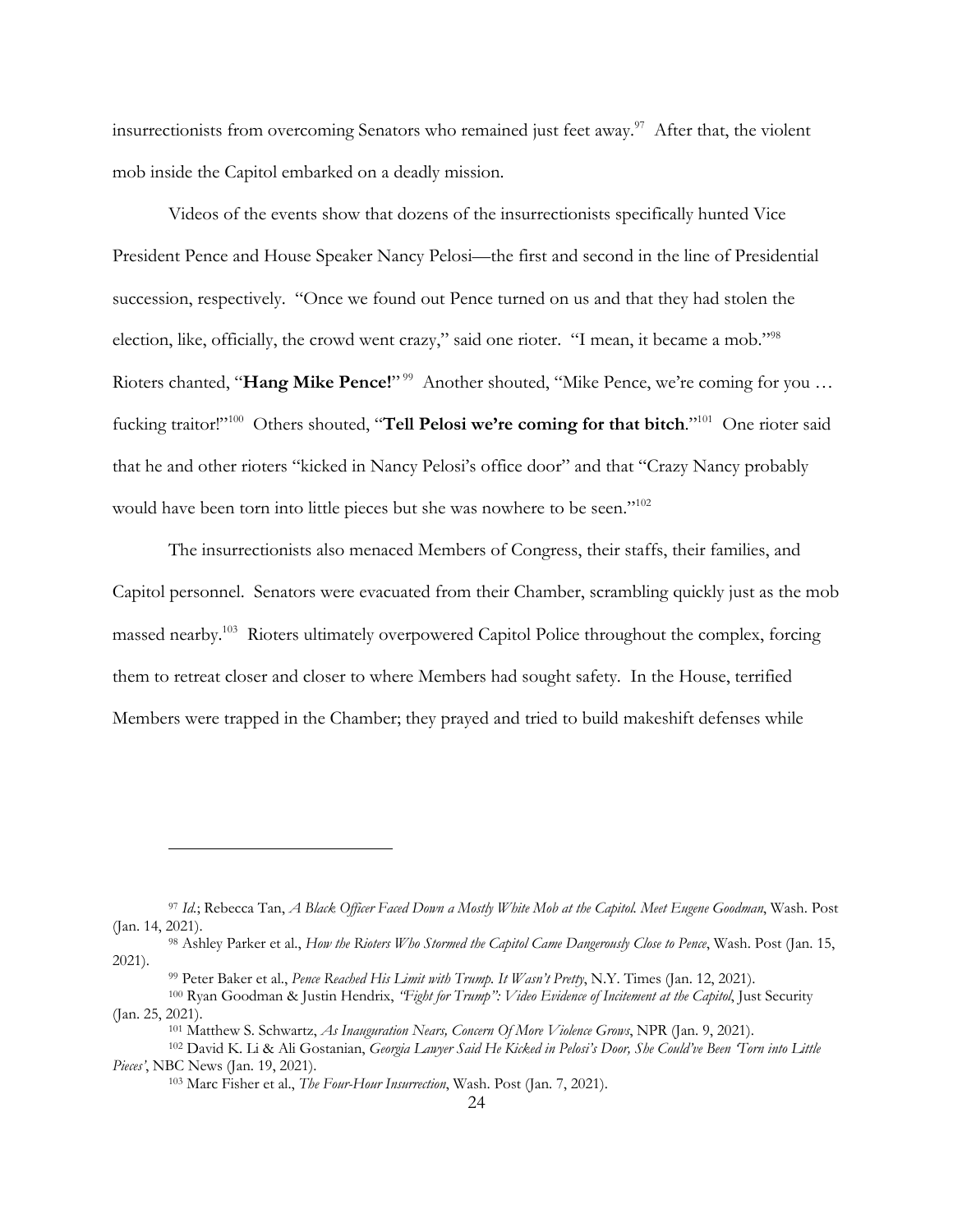rioters smashed the entryway. 104 Capitol Police dragged furniture to barricade the House Chamber doors against the mob attempting to break in; they then drew their guns to guard the doors. 105 Instructed to put on gas masks to protect against chemical agents, some Members called loved ones for fear that they would not survive the assault by President Trump's insurrectionist mob.<sup>106</sup>

As Members on the House floor evacuated through the Speaker's Lobby, rioters saw them and attempted to break through the barricaded glass door, which Capitol Police protected with their guns drawn. The officer at the door shot one woman attempting to break through, merely ten yards from the path where Members were being evacuated to safety from the House floor. Meanwhile, Members of Congress, press, and staff remained trapped in the Gallery, one floor up and fearing for their lives. When gunshots were heard outside the House Chamber, police screamed, "Get down! Get down!" and Members in the Gallery crawled to shelter behind chairs.<sup>107</sup>

Members and staff who were not on the House floor at the time of the siege were also in danger. Many barricaded themselves in their offices. Speaker Pelosi's staff hid under a table with the lights turned off for hours while they could hear rioters outside in the Speaker's office.<sup>108</sup> One Member asked his chief of staff to protect his visiting daughter and son-in-law "with her life" which she did by standing guard at the door clutching a fire iron while his family hid under a table.<sup>109</sup>

<sup>104</sup> Lauren Leatherby et al., *How a Presidential Rally Turned Into a Capitol Rampage*, N.Y. Times (Jan. 12, 2021); CBS News, *Video Shows Members of Congress Taking Cover in House Gallery* (Jan. 6, 2021); Haley Britzky, *This Army Ranger-Turned-Congressman Was Last Out of the House Chamber During the Capitol Riots*, Task and Purpose (Jan. 7, 2021).

<sup>105</sup> CNN, *Lawmaker Describes Moment Captured in Dramatic Photo*, YouTube (Jan. 6, 2021).

<sup>106</sup> Rep. Dan Killdee (@RepDanKildee), Twitter, (Jan. 6, 2021, 2:52 PM); Rose Minutaglio, *Rep. Susan Wild On The 'Sheer Panic' She Felt In That Viral Photo*, Elle (Jan. 7, 2021).

<sup>107</sup> Rose Minutaglio, *Rep. Susan Wild On The 'Sheer Panic' She Felt In That Viral Photo*, Elle (Jan. 7, 2021).

<sup>108</sup> Christina Zhao, *Pelosi Gets Emotional Talking About Her Staffers Hiding Under Desks Amid Capitol Riot*, Newsweek (Jan. 10, 2021).

<sup>109</sup> John Hendrickson, *Jamie Raskin Lost His Son. Then He Fled a Mob*, The Atlantic (Jan. 8, 2021).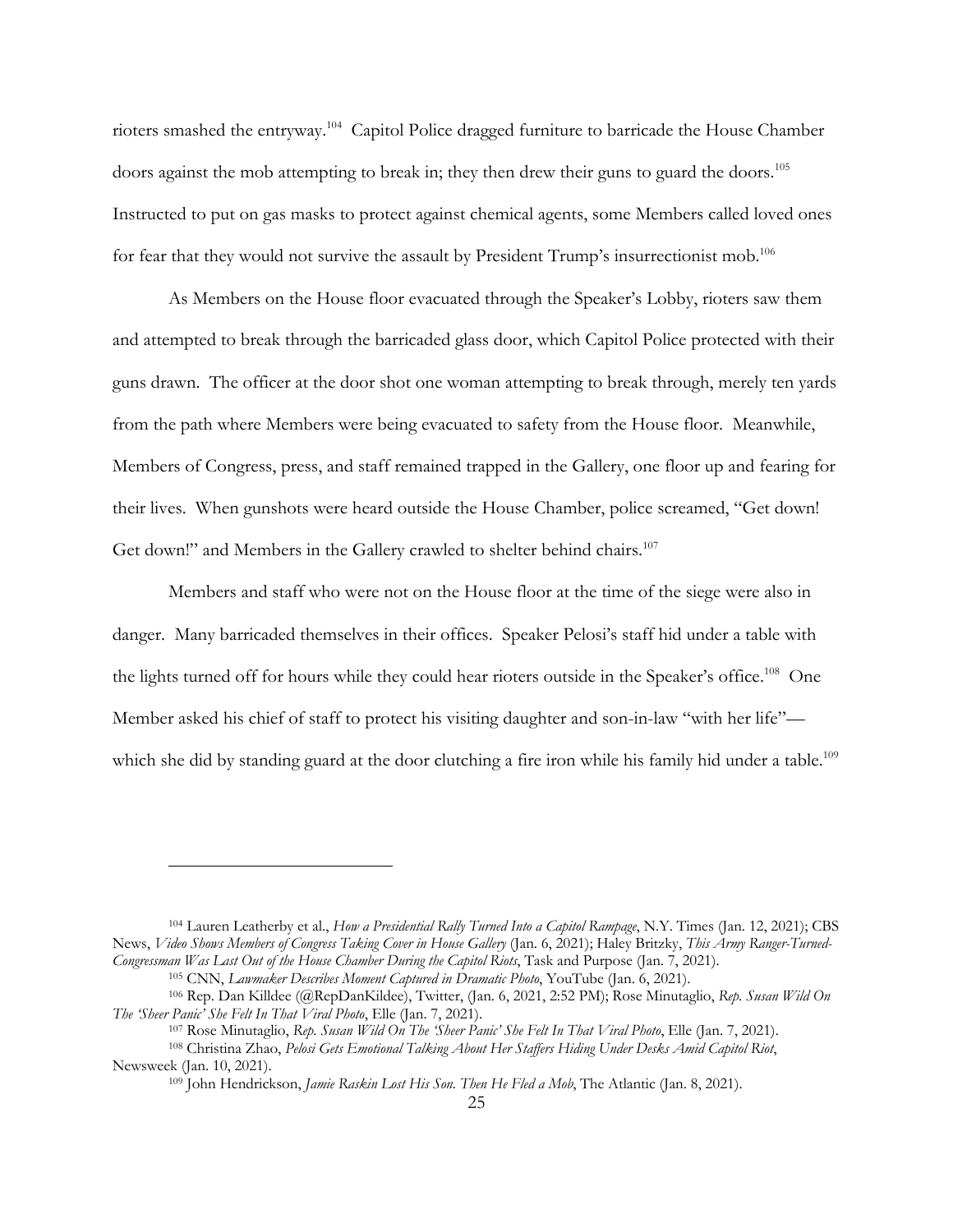Once inside, insurrectionists desecrated and vandalized the Capitol. They ransacked Congressional Leadership offices—breaking windows and furniture, and stealing electronics and other sensitive material.110 They left bullet marks in the walls, looted art, smeared feces in hallways, and destroyed monuments, including a commemorative display honoring the late Representative John Lewis.<sup>111</sup> Many rioters carried Trump flags and signs, while others wore the insignia of fringe militias and extremists such as the Proud Boys and neo-Nazis, including a shirt emblazoned with the slogan, "Camp Auschwitz."112 One insurrectionist paraded the Confederate battle flag through the Capitol halls—an act that thousands of troops gave their lives to prevent during the Civil War.113

Shortly after Senators had been evacuated from the Senate Chamber, insurrectionists entered it and rummaged through Senators' desks, taking photos of private notes and letters.<sup>114</sup> One of them shouted "Trump won that election!" on the Senate dais where Vice President Pence had presided.<sup>115</sup> Another rioter climbed onto the dais, announcing that "I'm gonna take a seat in this chair, because Mike Pence is a fucking traitor."<sup>116</sup> He left a note on the Vice President's desk stating, "ITS ONLY

<sup>110</sup> Natasha Bertrand, *Justice Department Warns of National Security Fallout from Capitol Hill Insurrection*, Politico (Jan. 7, 2021); Wilson Wong, *Shattered Glass, Ransacked Offices: Images of Damage at U.S. Capitol Left by Pro-Trump Mob*, NBC News (Jan. 7, 2021).

<sup>111</sup> *See* Chris Sommerfeldt, *Pro-Trump Rioters Smeared Poop in U.S. Capitol Hallways During Belligerent Attack*, N.Y. Daily News (Jan. 7, 2021); The Hill (@thehill), Twitter (Jan. 7, 2021, 1:16 PM); Sarah Bahr, *Curators Scour Capitol for Damage to the Building or Its Art*, N.Y. Times (Jan. 7, 2021); Lauren Egan*, Capitol Reels from Damage and Destruction Left by Violent Rioters*, NBC News (Jan. 7, 2021).

<sup>112</sup> *Here Are Some of the People Charged since a Mob Breached the Capitol*, Wash. Post (Jan. 15, 2021); Elana Schor, *Anti-Semitism Seen in Capitol Insurrection Raises Alarms*, Associated Press (Jan. 13, 2021); Special Agent Affidavit, at 13 (Jan. 15, 2021), https://www.justice.gov/opa/page/file/1355921/download.

<sup>113</sup> *Id.*; Julia Jacobo, *A Visual Timeline on How the Attack on Capitol Hill Unfolded*, ABC News (Jan. 10, 2021).

<sup>114</sup> *Id*.; Lauren Leatherby & Anjali Singhvi, *Critical Moments in the Capitol Siege*, N.Y. Times (Jan. 15, 2021); Luke Mogelson, *Among the Insurrectionists*, The New Yorker (Jan. 15, 2021).

<sup>115</sup> Igor Bobic (@igorbobic), Twitter (Jan. 6, 2021, 2:47 PM).

<sup>116</sup> Luke Mogelson, *Among the Insurrectionists*, The New Yorker (Jan 15. 2021).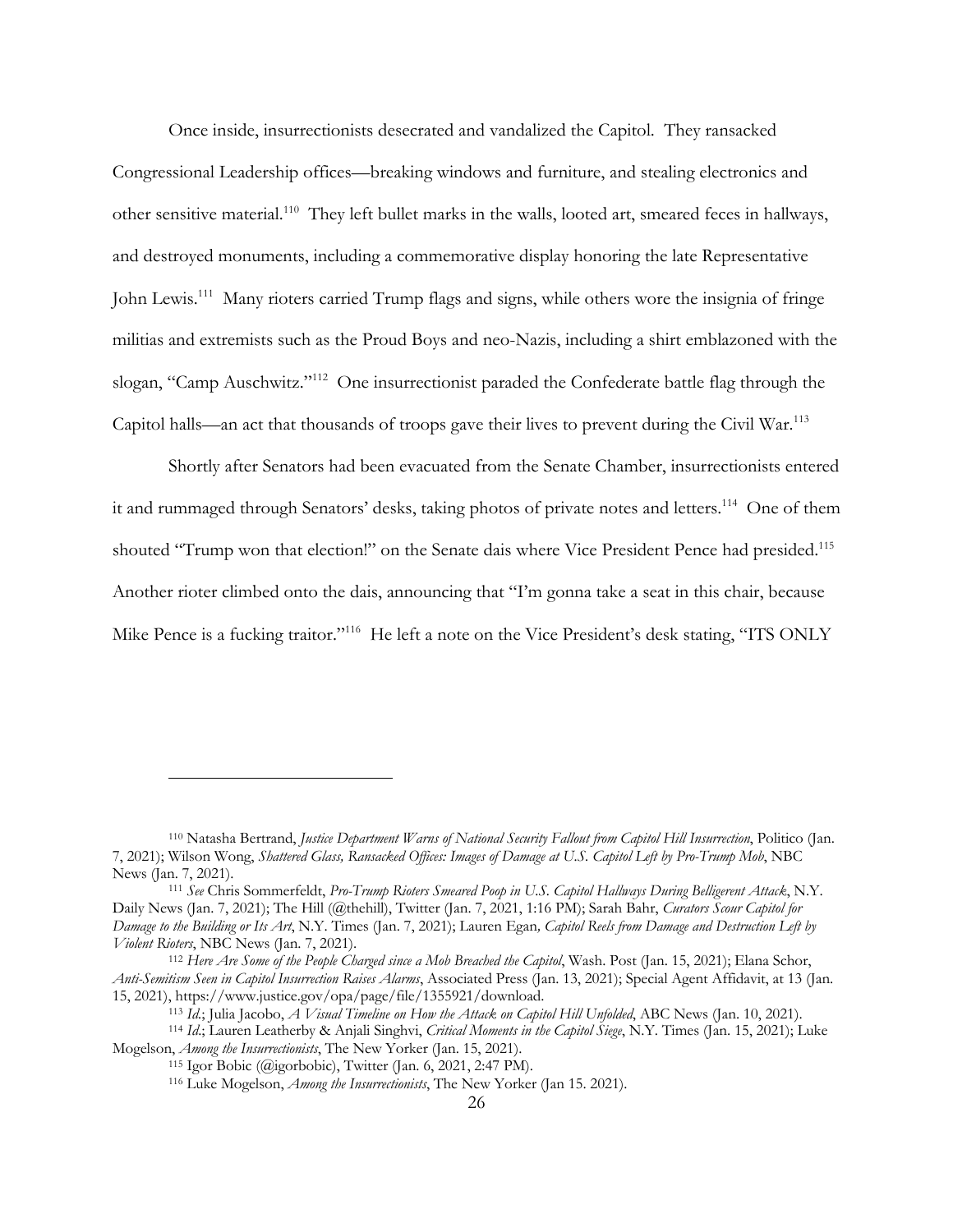A MATTER OF TIME / JUSTICE IS COMING."117 Some insurrectionists carried zip ties that could be used as handcuffs—apparently in anticipation of taking hostages.<sup>118</sup>

Meanwhile, the mob outside the building continued to attack the police and wreak havoc. Some erected a gallows directly outside of the Capitol.<sup>119</sup> Others disabled police vehicles, and still others left threatening messages for Members of Congress.120 In a nearby pickup truck belonging to a Trump supporter who had driven to Washington for the day's events, police discovered materials for making napalm-like explosives, a rifle, a shotgun, three pistols, five types of ammunition, a crossbow, several machetes, a stun gun, and smoke devices.121 Police found two other explosive devices near the Capitol, outside the offices of the Republican National Committee and the Democratic National Committee.<sup>122</sup> Law enforcement is currently seeking more information on a hooded figure captured on camera transporting the suspected pipe bombs.<sup>123</sup>

Provoked by President Trump's statements at the rally, many insurrectionists who assaulted the Capitol proudly proclaimed that they were doing President Trump's bidding. One told police officers that he came as part of a group of "patriots" "at the request of the President."124 In a livestreamed video from inside the Capitol, another declared that "**[o]ur president wants us here.** 

<sup>117</sup> *Id*.

<sup>118</sup> Alexander Mallin & Ivan Pereira, *Capitol Riot Suspects Who Allegedly Brought Zip Ties, Wore Tactical Gear Arrested*, ABC News (Jan. 11, 2021).

<sup>119</sup> Azi Paybarah & Brent Lewis, *Stunning Images as a Mob Storms the U.S. Capitol*, N.Y. Times (Jan. 6, 2021). <sup>120</sup> *Id.*

<sup>121</sup> *Here Are Some of the People Charged Since a Mob Breached the Capitol*, Wash. Post (Jan. 15, 2021).

<sup>122</sup> Michael Balsamo, *Discovery of Pipe Bombs in DC Obscured by Riot at Capitol*, Associated Press (Jan. 11, 2021).

<sup>123</sup> *See* DC Police Department (@DCPoliceDept), Twitter (Jan. 8, 2021, 10:52 AM).

<sup>124</sup> Special Agent James Soltes Affidavit, at 3 (Jan. 8, 2021).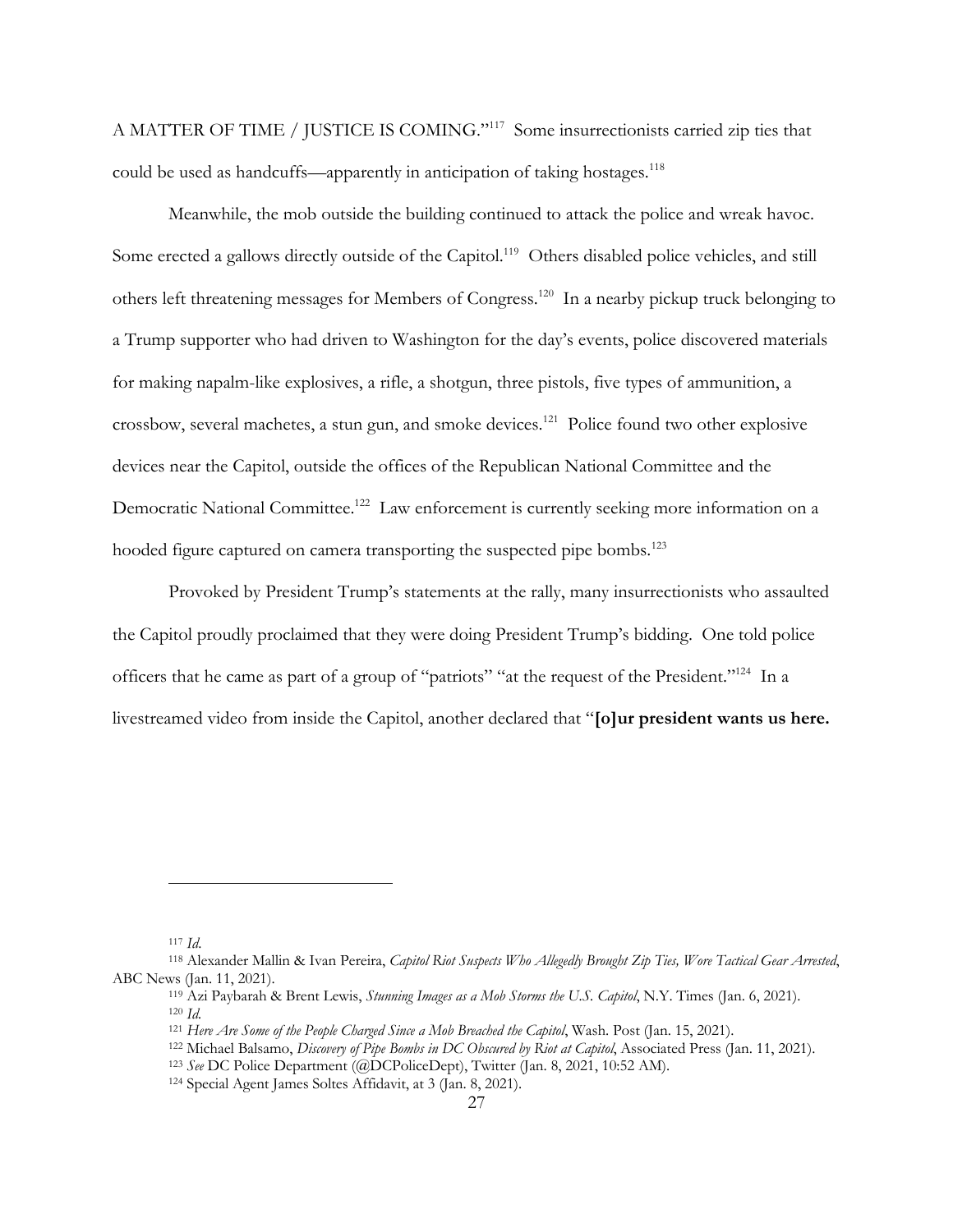**… We wait and take orders from our president**."125 Yet another rioter yelled at police officers, "**[w]e were invited here … by the President of the United States**!"126

After the insurrection, one participant who broke into the Capitol wearing combat gear and carrying zip ties stated that he acted because "[t]he President asked for his supporters to be there to attend, and I felt like it was important, because of how much I love this country, to actually be there."127 Another asserted, "I thought I was following my President. … He asked us to fly there, he asked us to be there, so **I was doing what he asked us to do**."128 She explained that she believed that she had "**answered the call of [her] president**," echoing the views of other participants.129 Subsequent reporting revealed that far-right groups had rallied members to attend the event based upon "the green light from the President."<sup>130</sup>

The insurrectionists killed a Capitol Police officer by striking him in the head with a fire extinguisher.<sup>131</sup> They injured over 140 police officers, including at least 81 U.S. Capitol Police officers and 65 members of the Metropolitan Police Department, with many requiring hospitalization and significant medical treatment.<sup>132</sup> One suffered an apparent heart attack after he was hit six times with a stun gun; another lost part of a finger.<sup>133</sup> To cite just a few of the many

<sup>125</sup> Dan Barry et al., *'Our President Wants Us Here': The Mob That Stormed the Capitol*, N.Y. Times (Jan. 9, 2021).

<sup>126</sup> *See* Philip Bump, *A House Republican Wanted Proof of Incitement. Here Are Four Rioters Who Came to D.C. Because of Trump*, Wash. Post (Jan. 13, 2021).

<sup>127</sup> *Here Are Some of the People Charged since a Mob Breached the Capitol,* Wash. Post (Jan. 15, 2021).

<sup>128</sup> David Begnaud (@DavidBegnaud), Twitter (Jan. 15, 2021, 8:30 PM).

<sup>129</sup> Alan Feurer & Nicole Hong, *'I Answered the Call of My President': Rioters Say Trump Urged Them On*, N.Y. Times (Jan. 17, 2021).

<sup>130</sup> Georgia Wells et al., *Proud Boys, Seizing Trump's Call to Washington, Helped Lead Capitol Attack*, Wall Street J. (Jan. 17, 2021); Aruna Viswanatha & Sadie Gurman, *Far-Right Affiliations Seen among Those Recently Charged in Capitol Riot*, Wall Street J. (Jan. 17, 2021).

<sup>131</sup> Marc Santora et al., *Capitol Police Officer Dies from Injuries in Pro-Trump Rampage*, N.Y. Times (Jan. 8, 2021). <sup>132</sup> Peter Hermann & Julie Zauzmer, *Beaten, Sprayed with Mace and Hit with Stun Guns: Police Describe Injuries to* 

*Dozens of Officers during Assault on U.S. Capitol*, Wash. Post (Jan. 11, 2021); Special Agent Michael Palian Affidavit, at 5 (Jan. 19, 2021); Tom Jackman, *Police Union Says 140 Officers Injured in Capitol Riot*, Wash. Post (Jan. 27, 2021).

<sup>133</sup> Peter Hermann & Julie Zauzmer, *Beaten, Sprayed with Mace and Hit with Stun Guns: Police Describe Injuries to Dozens of Officers during Assault on U.S. Capitol*, Wash. Post (Jan. 11, 2021).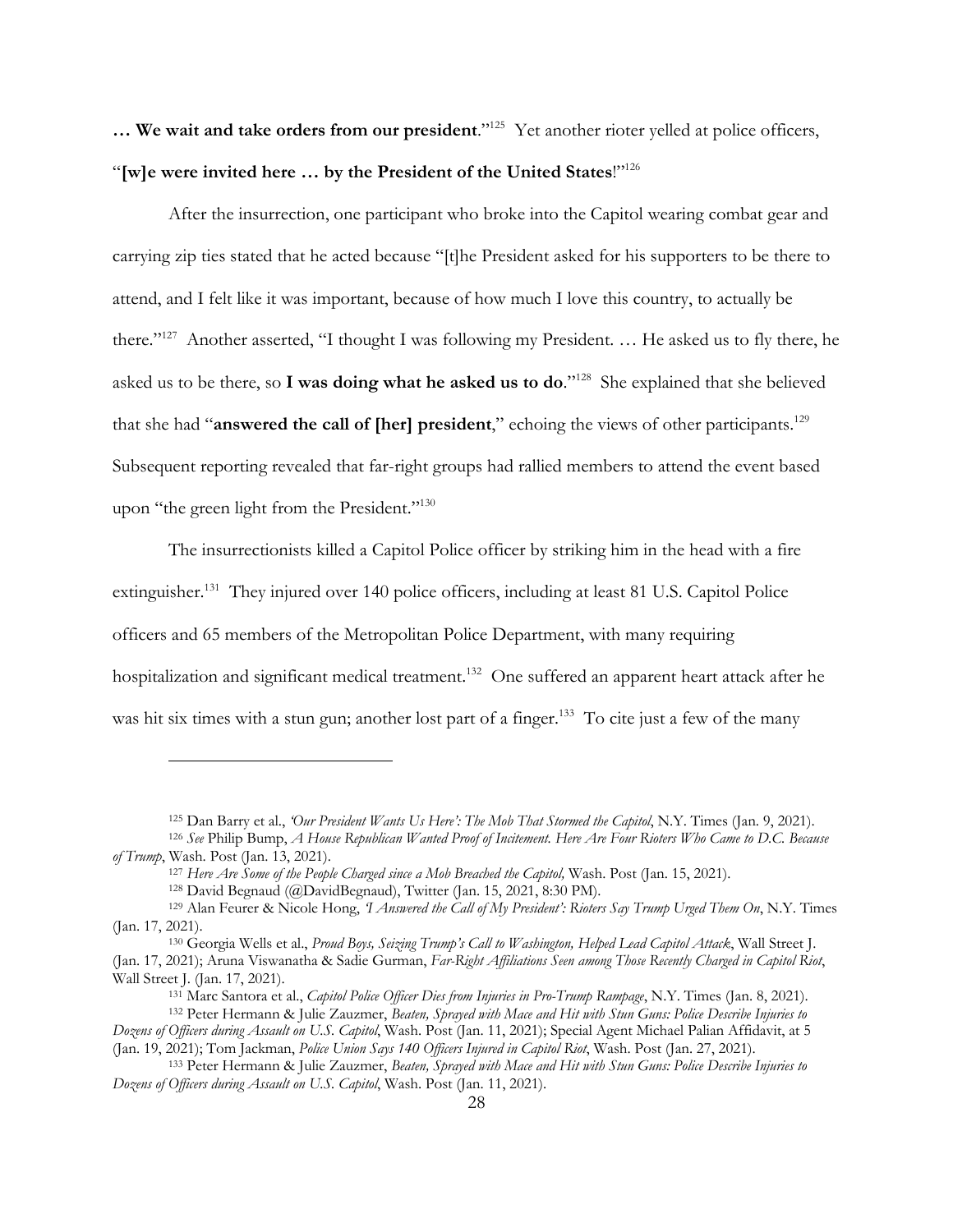incidents of violence captured on video: multiple officers were dragged down a flight of stairs and beaten with metal pipes and an American flag pole; another was bludgeoned with a hockey stick; another was crushed as he attempted to guard a door to the Capitol.<sup>134</sup> Rioters shouted as they surrounded one fallen officer: "We got one!" Others urged, "Kill him with his own gun!"<sup>135</sup> Four rioters died during the attack.<sup>136</sup>

It took more than three hours to secure the Capitol after the insurrectionists invaded the building.<sup>137</sup> Another three hours passed before the Joint Session could resume.<sup>138</sup> The rioters tried but—as Majority Leader McConnell noted—ultimately failed to prevent Vice President Pence and Congress from carrying out their constitutional responsibility to count the Electoral College votes.<sup>139</sup> At approximately 4 AM, President Biden was confirmed as the winner of the 2020 election.<sup>140</sup>

## **F. President Trump's Dereliction of Duty During the Attack**

As armed insurrectionists breached the Capitol—and as Vice President Pence, the Congress, and the Capitol Police feared for their lives—President Trump was described by those around him as "borderline enthusiastic because it meant the certification was being derailed."141 Senior administration officials described President Trump as "delighted" and reported that he was "walking around the White House confused about why other people on his team weren't as excited as he was

<sup>134</sup> *Id.*; Evan Hill et al., *They Got a Officer!': How a Mob Dragged and Beat Police at the Capitol*, N.Y. Times (Jan. 11, 2021); Katie Shepherd, *Video Shows Capitol Mob Dragging Police Officer Down Stairs. One Rioter Beat the Officer with a Pole Flying the U.S. Flag*, Wash. Post (Jan. 11, 2021); Peter Hermann, *'We Got to Hold This Door'*, Wash. Post (Jan. 14, 2021); Pierre Thomas et al., *"Like a Medieval Battle Scene": Officers Recount Being Attacked by Capitol Mob*, ABC News (Jan. 15, 2021).

<sup>135</sup> Peter Hermann, *'We Got to Hold This Door'*, Wash. Post (Jan. 14, 2021).

<sup>136</sup> Jack Healy, *These Are the Five People Who Died in the Capitol Riot*, New York Times (Jan. 11, 2021).

<sup>137</sup> Shelly Tan et al., *How One of America's Ugliest Days Unraveled Inside and Outside the Capitol*, Wash. Post (Jan. 9, 2021).

<sup>138</sup> *Id*. 139 Matthew Choi, *"They Failed": McConnell Condemns Rioters Who Stormed the Capitol*, Politico (Jan. 6, 2021).

<sup>140</sup> Shelly Tan et al., *How One of America's Ugliest Days Unraveled Inside and Outside the Capitol*, Wash. Post (Jan. 9, 2021).

<sup>141</sup> Kaitlan Collins (@kaitlancollins), Twitter (Jan. 6, 2021, 10:34 PM).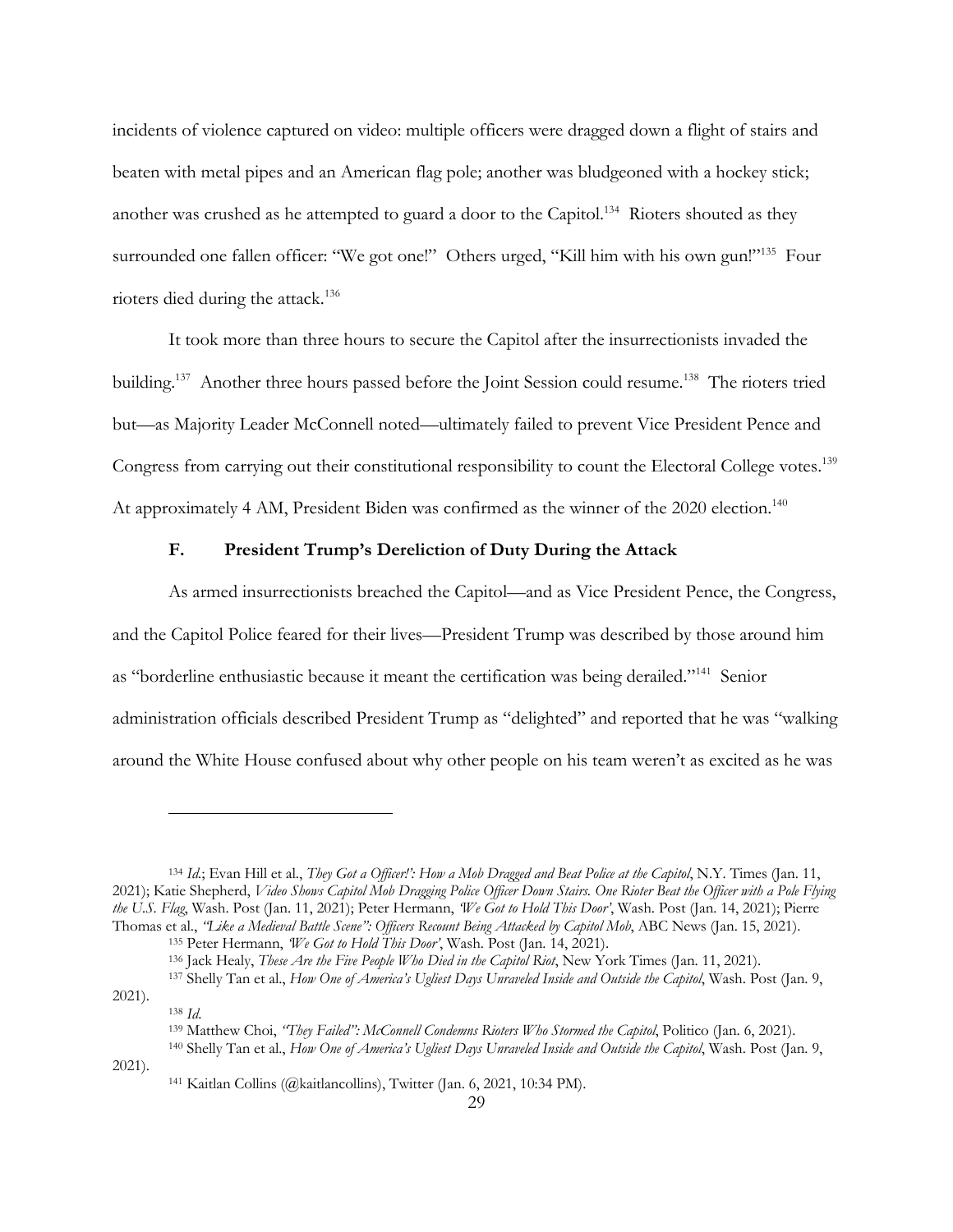as you had rioters pushing against Capitol Police trying to get into the building."142 These feelings were reflected in President Trump's actions (and inactions) over the following hours, which reveal an extraordinary, unprecedented repudiation of the President's duties to protect the government.

At 1:49 PM, after insurrectionists had overcome the Capitol perimeter—and after reports of pipe bombs had been confirmed—President Trump retweeted a video of his speech at the rally, which included his message that "Our country has had enough, we will not take it anymore, and that's what this is all about. … You have to be strong."143 Just over thirty minutes later, at 2:24 PM, while rioters were still attacking police and after Vice President Pence had been evacuated from the Senate floor, President Trump again tweeted to excoriate the Vice President for refusing to obstruct the Joint Session: "**Mike Pence didn't have the courage to do what should have been done to protect our Country and our Constitution**."144 President Trump thus singled out Vice President Pence for direct criticism *at the very same time* the Vice President and his family were hiding from a violent mob provoked by President Trump. As one rioter explained, the mob "went crazy" after learning that "Pence turned on us and that they had stolen the election."<sup>145</sup>

As the assault continued, President Trump continued his efforts to prevent the Joint Session from affirming the election results. After Senators had been evacuated from the Senate Chamber, President Trump called Senator Mike Lee—apparently trying to reach Senator Tommy Tuberville not to check on his safety, or assess the security threat, but to try to persuade him to delay and

2021).

<sup>142</sup> Andrew Prokop, *Republican Senator: White House Aides Say Trump Was "Delighted" as Capitol Was Stormed*, Vox (Jan. 8, 2021).

<sup>143</sup> Donald J. Trump (@realDonaldTrump), Twitter (Jan. 6, 2021, 1:49:54 PM).

<sup>144</sup> Donald J. Trump (@realDonaldTrump), Twitter (Jan. 6, 2021, 2:24 PM).

<sup>145</sup> Ashley Parker et al., *How the Rioters Who Stormed the Capitol Came Dangerously Close to Pence*, Wash. Post (Jan. 15,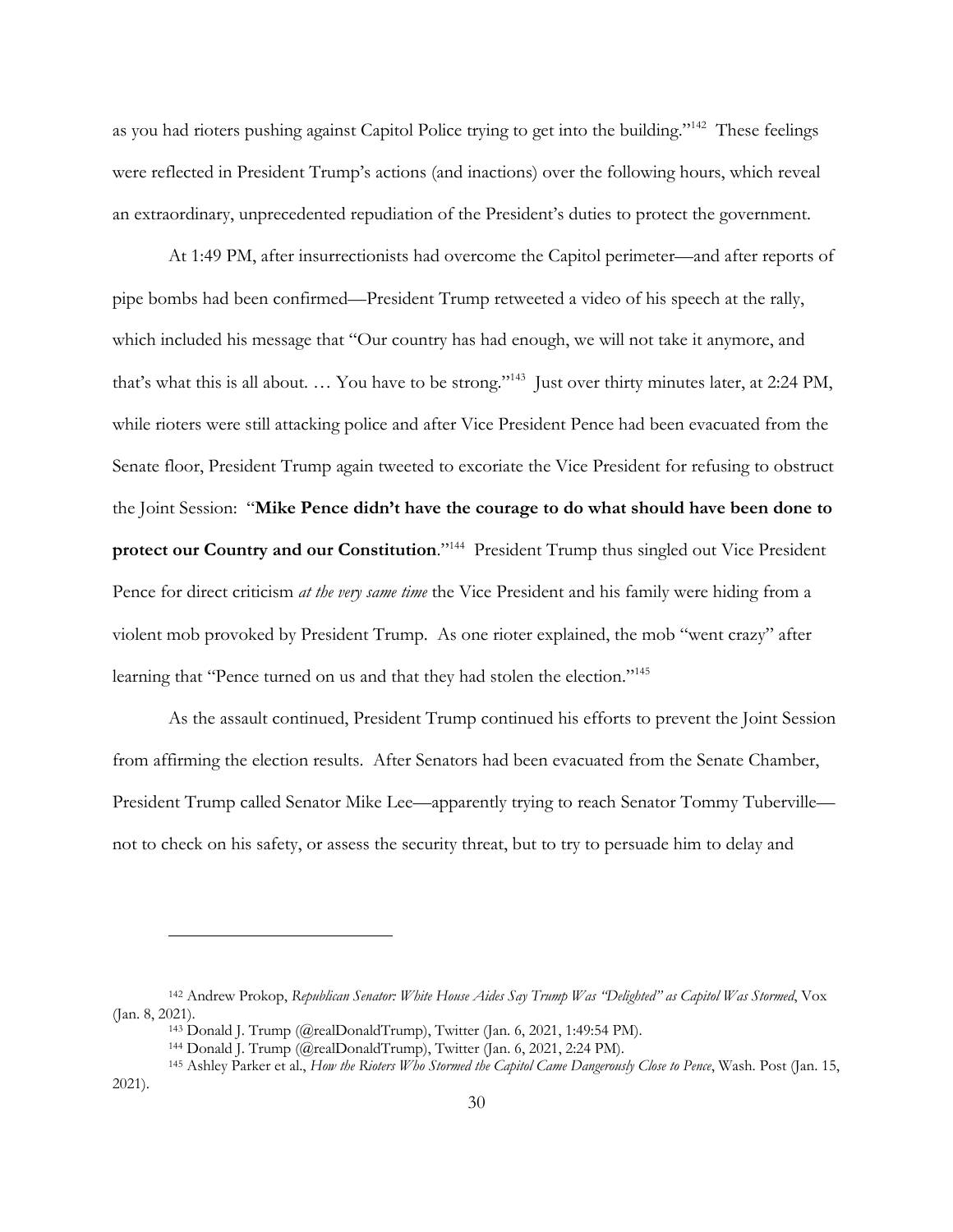further obstruct the Electoral College vote count.<sup>146</sup> In fact, there is no evidence that President Trump called Vice President Pence, Speaker Pelosi or Senator Chuck Grassley—the first three in the line of succession—or anyone else in the Capitol to check on their safety during the attack.

Recognizing President Trump's singular responsibility for the assault, as well as his unique ability to both provoke and quell the riotous mob, Members of the House and Senate from both parties urged the President to intervene.<sup>147</sup> This occurred both publicly and privately. House Minority Leader Kevin McCarthy confirmed that he had "talked to the President" on the telephone and said: "I think we need to make a statement. Make sure that we can calm individuals down."<sup>148</sup> Republican Representative Mike Gallagher tweeted, "Mr. President. You have got to stop this. You are the only person who can call this off."149 Mick Mulvaney, the President's former Acting Chief of Staff, tweeted that President Trump "can stop this now and needs to do exactly that. Tell these folks to go home."<sup>150</sup> Even the President's own Chief of Staff, Mark Meadows, was prompted to speak to him after aides bluntly insisted on it: "They are going to kill people."151

But the President did not take any action at all in response to the attack until 2:38 PM, when he issued his first tweet, and 3:13 PM, when he issued a second. These tweets told his followers to "support our Capitol Police and Law Enforcement … Stay peaceful!"152 and "ask[ed] everyone at the

<sup>146</sup> Sunlen Serfaty et al., *As Riot Raged at Capitol, Trump Tried to Call Senators to Overturn Election*, CNN (Jan. 8, 2021).

<sup>147</sup> *See e.g.,* Ashley Parker et al., *Six Hours of Paralysis: Inside Trump's Failure to Act after a Mob Stormed the Capitol*, Wash. Post (Jan. 11, 2021); Nancy Pelosi (@SpeakerPelosi), Twitter (Jan. 6, 2021, 3:55 PM).<br><sup>148</sup> Associated Press, *Trump Doesn't Ask Backers to Disperse after Storming Capitol*, PBS (Jan. 6, 2021); see also Chris

*Christie says Trump Should Tell Protesters to Leave Capitol*, ABC News (Jan. 6, 2021).

<sup>149</sup> Editorial, *Mike Gallagher Is Right: 'Call It Off, Mr. President'*, Wisconsin State Journal (Jan. 6, 2021).

<sup>150</sup> Mick Mulvaney (@MickMulvaney), Twitter (Jan. 6, 2021, 3:01 PM).

<sup>151</sup> Ashley Parker et al., *Six Hours of Paralysis: Inside Trump's Failure to Act after a Mob Stormed the Capitol*, Wash. Post (Jan. 11, 2021).

<sup>152</sup> Donald J. Trump (@realDonaldTrump), Twitter (Jan. 6, 2021, 2:38 PM).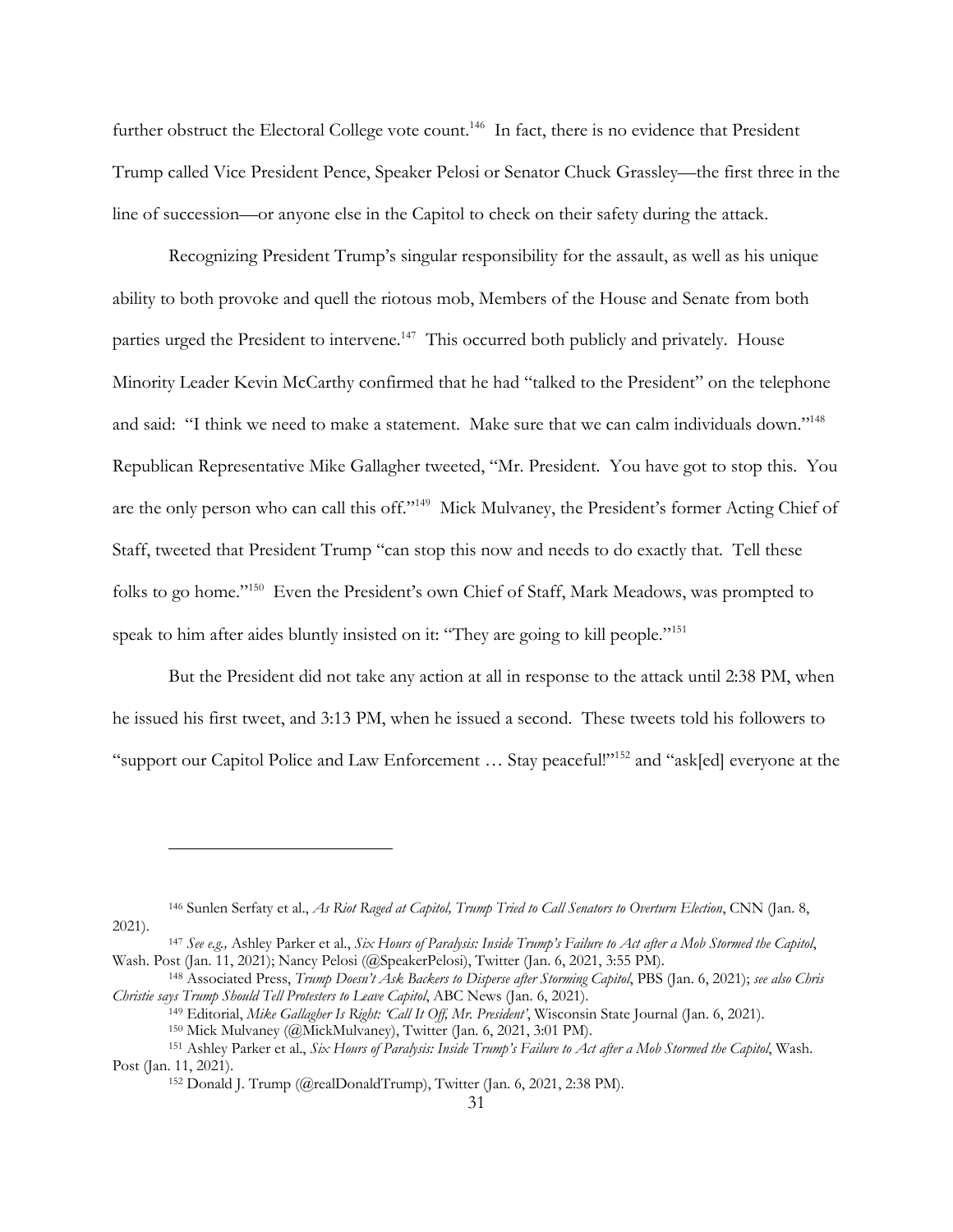U.S. Capitol to remain peaceful. No violence! Remember, WE are the Party of Law & Order."153 These tweets were, obviously, totally ineffectual at stopping the violence. And they did not reflect any substantial effort on the part of the President of the United States to protect the Congress.

During this time, not only did President Trump fail to issue unequivocal statements ordering the insurrectionists to leave the Capitol; he also failed in his duties as Commander in Chief by not immediately taking action to protect Congress and the Capitol. This failure occurred despite multiple members of Congress, from both parties, including on national television, vehemently urging President Trump to take immediate action.

The next action that President Trump took—while the violence persisted and escalated occurred more **than three hours** from the start of the siege. At this point, he released a scripted video that included a call for "peace" and "law and order," and instructed his followers, "you have to go home now."154 But even in that video, President Trump continued to provoke violence, telling his supporters—who were *at that very moment* committing violence inside the Capitol and terrorizing Members of Congress—that the election was "stolen from us."<sup>155</sup> He added that "[i]t was a landslide election and everyone knows it, especially the other side." He concluded by telling the violent insurrectionists: "**We love you, you're very special. … I know how you feel.** But go home and go home in peace."<sup>156</sup>

<sup>153</sup> Donald J. Trump (@realDonaldTrump), Twitter (Jan. 6, 2021, 3:13 PM).

<sup>154</sup> Donald J. Trump (@realDonaldTrump), Twitter (Jan. 6, 2021, 4:17 PM); *President Trump Video Statement on Capitol Protestors*, C-SPAN (Jan. 6, 2021).

<sup>155</sup> *Id.* 

<sup>156</sup> *Id*.; *see also* Tony Keith, *Twitter 'Locks' President Trump for 12 Hours Wednesday Evening*, KKTV (Jan. 6, 2021).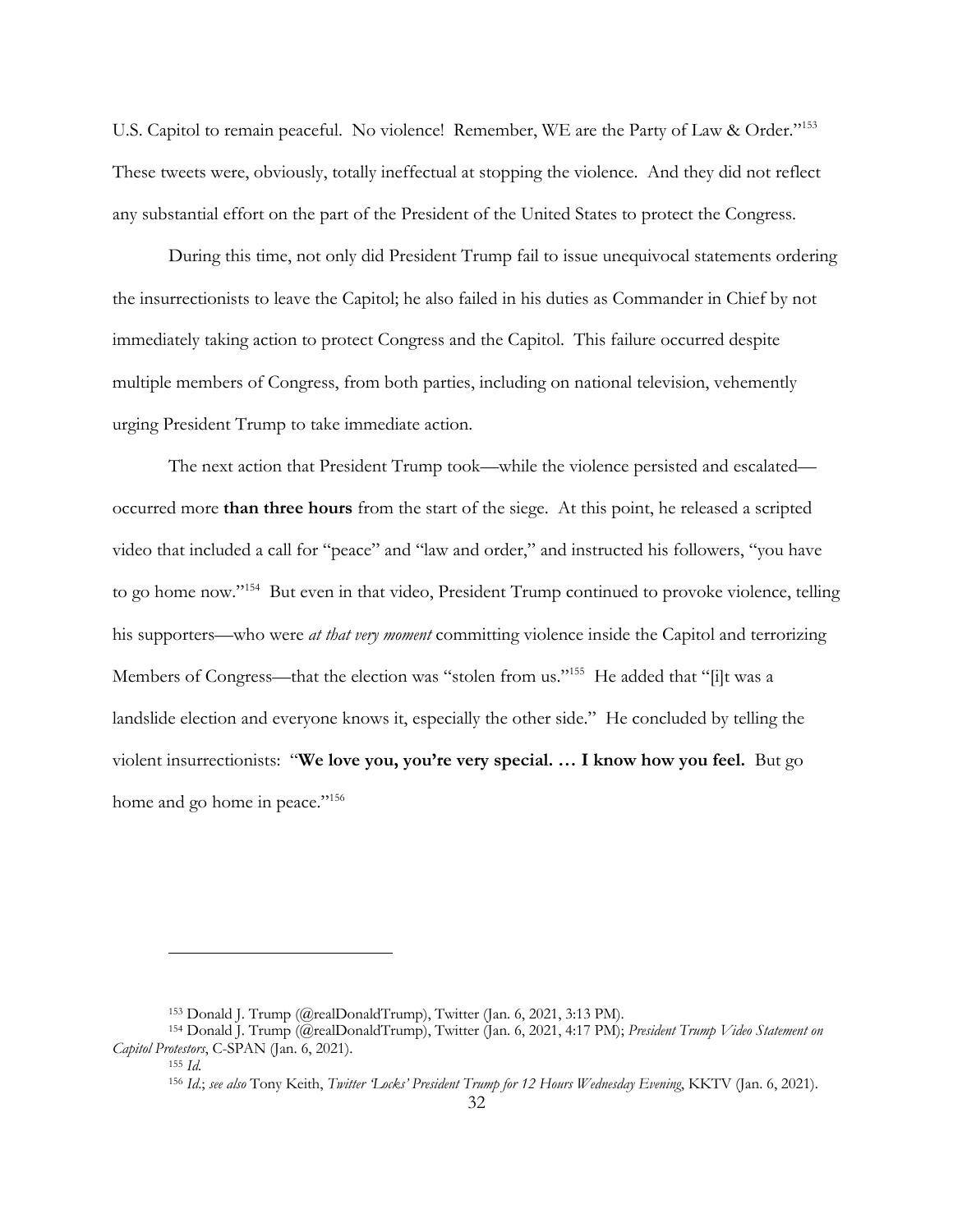The violence he had provoked unsurprisingly continued after President Trump released this video. 157 In the early evening, after the Capitol had finally been secured and the scope of the devastation was clear, President Trump sent another tweet. But rather than forcefully denounce the violence and express concern for the safety of law enforcement personnel and Members of Congress, he again validated the insurrection, reiterated his falsehoods about the election, and lionized the rioters as patriots: "**These are the things and events that happen when a sacred landslide election victory is so unceremoniously & viciously stripped away from great patriots who have been badly & unfairly treated for so long. Go home with love & in peace. Remember this day forever!**"158

Like his predecessors, President Trump swore an oath to "preserve, protect, and defend the Constitution of the United States." But on January 6, after inciting violence against the Congress to block certification of the election results, President Trump failed to honor that oath. And he concluded the day not by apologizing, or by repudiating the insurrectionists, but instead by embracing them and lending the imprimatur of the Presidency to their acts of domestic violence.

Since the events of January 6, President Trump has shown no remorse for his role in provoking an attack on our seat of government. To the contrary, he insisted to reporters days later that his speech prior to the insurrection had been "totally appropriate."159 Despite repeated

<sup>157</sup> Evan Hill & Arielle Ray, *Body Camera Footage Shows Capitol Rioters Trampling Over Woman*, N.Y. Times (Jan. 28, 2021).

<sup>&</sup>lt;sup>158</sup> Donald J. Trump (@realDonaldTrump), Twitter (Jan. 6, 2021, 6:01 PM).<br><sup>159</sup> Kevin Liptak & Betsy Klein, *Defiant Trump Denounces Violence but Takes No Responsibility for Inciting Deadly Riot,* CNN (Jan. 12, 2021).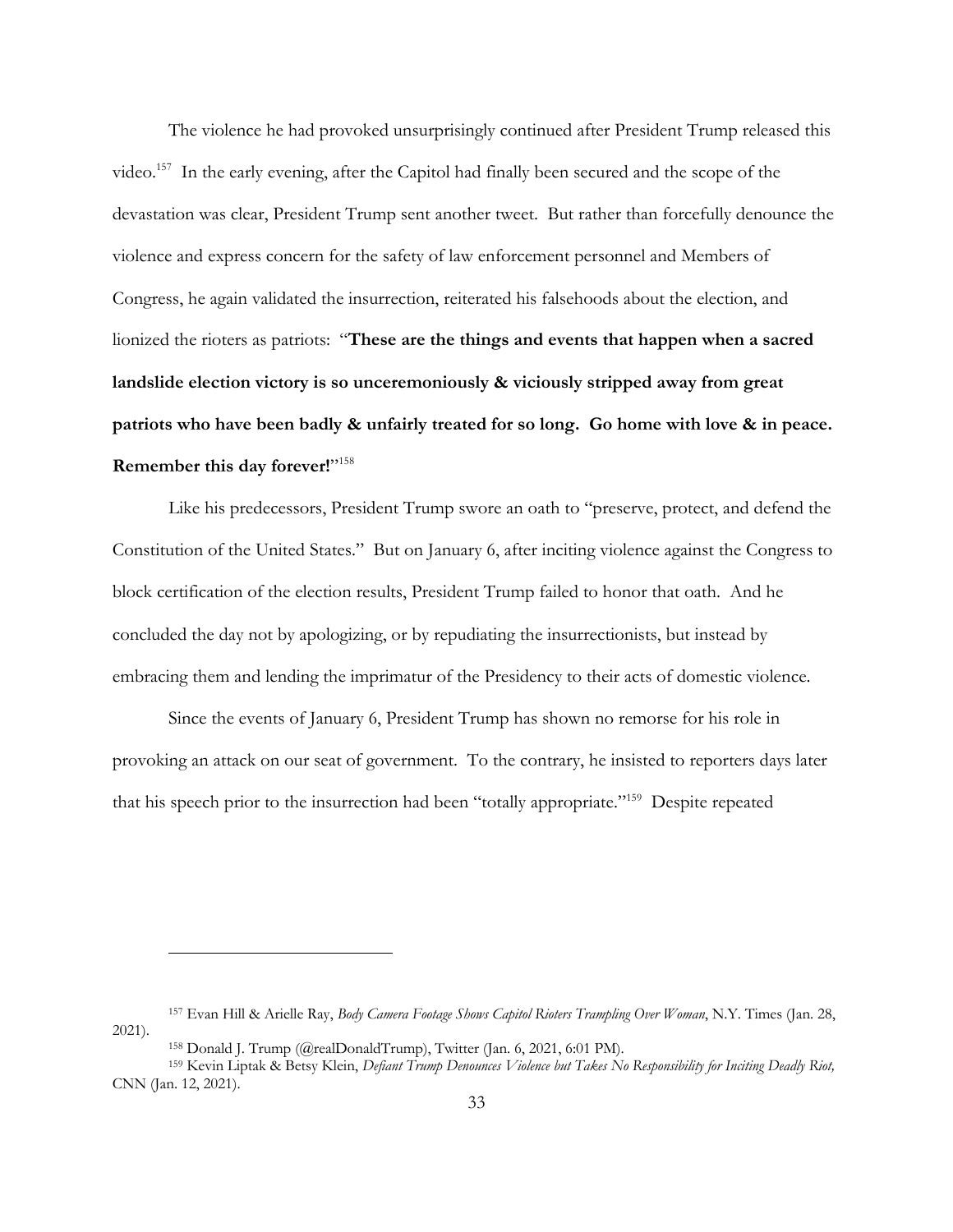entreaties, it took him three days to order the flag of the United States to be flown at half-staff to commemorate the death of a Capitol Police Officer who had been killed by insurrectionists.<sup>160</sup>

President Trump's conduct on and after January 6 exacerbated the continuing threat of violence following the assault on the Capitol. As a result, the federal and state governments had to take unprecedented measures to ensure security in Washington. The states sent 25,000 National Guard troops to protect the inauguration of an incoming President from potential violence incited by the outgoing President.<sup>161</sup> In addition, state capitols across the Nation shut their doors and took extreme security measures during the days leading up to the inauguration for fear of further violence in support of President Trump.<sup>162</sup> As the Director of the FBI stated, there was a major "potential for violence at multiple protests and rallies" both in Washington and at state capitols around the country "that could bring armed individuals within close proximity to government buildings and officials."163 Ultimately, President Trump announced he would not attend the inauguration of President Biden.<sup>164</sup> He never issued any statement condemning threatened attacks on the inauguration or repudiating violence against the lawful government of the United States of America

## **G. The House Approves An Article of Impeachment with Bipartisan Support**

In light of the crisis that President Trump created and the overwhelming public evidence of his guilt, the House acted quickly to impeach him.<sup>165</sup> Five days after the assault on the Capitol, an article of impeachment for incitement of insurrection was introduced in the House and referred to

<sup>160</sup> David Choi, *Trump Lowers the White House Flag after Pressure from Both Republicans and Democrats*, Business Insider (Jan. 10, 2021).

<sup>161</sup> Emily Davies et al., *With Mall, Bridges and Streets Closed in D.C., the Nation Prepares for a Celebration of Democracy Mostly Devoid of its Citizens*, Wash. Post (Jan. 15, 2021), https://perma.cc/FR4Y-6G7N.

<sup>162</sup> Associated Press, *State Capitols Boarded Up, Fenced Off, Patrolled by Troops*, KNAU (Jan. 18, 2021).

<sup>163</sup> Press Release, FBI, *FBI Director Christopher Wray's Remarks at Briefing on Inauguration Security* (Jan. 15, 2021).

<sup>164</sup> Kaitlin Collins & Kevin Liptak, *Trump Tweets He is Skipping Biden's Inauguration*, CNN (Jan. 8, 2021).

<sup>165</sup> H. Res. 24, 117th Cong. (Jan. 11, 2021).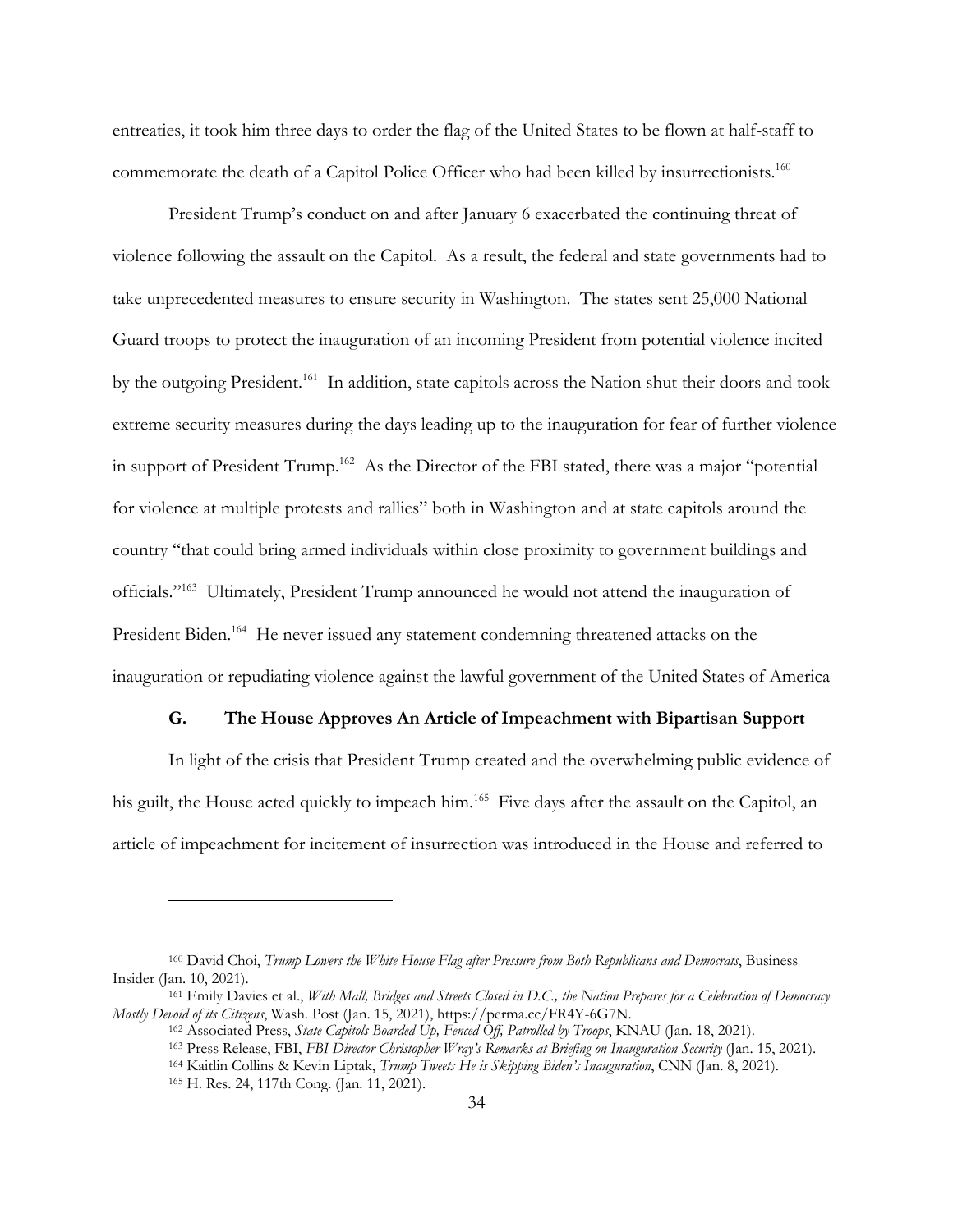the House Committee on the Judiciary. The following day, the House Committee on Rules convened a hearing to take testimony on the impeachment resolution.<sup>166</sup> During this hearing, the Chairman of the Judiciary Committee submitted a 50-page report documenting the Committee's findings in support of impeachment.<sup>167</sup> At the conclusion of this hearing, the Rules Committee adopted by a recorded vote a special rule providing for House debate on the resolution.<sup>168</sup>

One day later—January 13, 2021—the House voted to impeach President Trump with bipartisan support on charges that he incited an insurrection. The article of impeachment was adopted with the support of 232 House Members, including every Democrat and ten Republicans.<sup>169</sup> The House acted with urgency because President Trump's rhetoric and conduct before, during, and after the riot made clear that he was a menace to the Nation's security and democratic system. Moreover, President Trump never disputed the facts that gave rise to his impeachment, which were captured on recordings. Instead he merely stated publicly that what he did was appropriate.

Several Republican Members of the House issued statements explaining their decision to vote for impeachment. For example, Representative John Katko explained:

It cannot be ignored that President Trump encouraged this insurrection—both on social media ahead of January 6th, and in his speech that day. By deliberately promoting baseless theories suggesting the election was somehow stolen, the president created a combustible environment of misinformation, disenfranchisement, and division. When this manifested in violent acts on January 6th, he refused to promptly and forcefully call it off, putting countless lives in danger.<sup>170</sup>

<sup>&</sup>lt;sup>166</sup> House Rules Committee Debate on Resolution to Remove President Trump From Office, C-SPAN (Jan. 12, 2021).<br><sup>167</sup> House Judiciary Committee Majority Staff Report: Materials in Support of H. Res. 24, Impeaching Donald J

*President of the United States, for High Crimes and Misdemeanors*, 117th Cong (Jan. 12, 2021).

<sup>168</sup> U.S. House Committee on Rules*, Report on Providing for Consideration of the Resolution (H. Res. 24, Impeaching Donald John Trump, President of the United States, for High Crimes and Misdemeanors),* H. Rept. 117-2, 117th Cong. (Jan. 12, 2021).

<sup>169</sup> Clerk of the U.S. House of Representatives, Roll Call 17, H. Res. 24 (Jan. 13, 2021.

<sup>170</sup> Press Release, Representative John Katko, Statement from Rep. Katko on Articles of Impeachment (Jan. 12, 2021).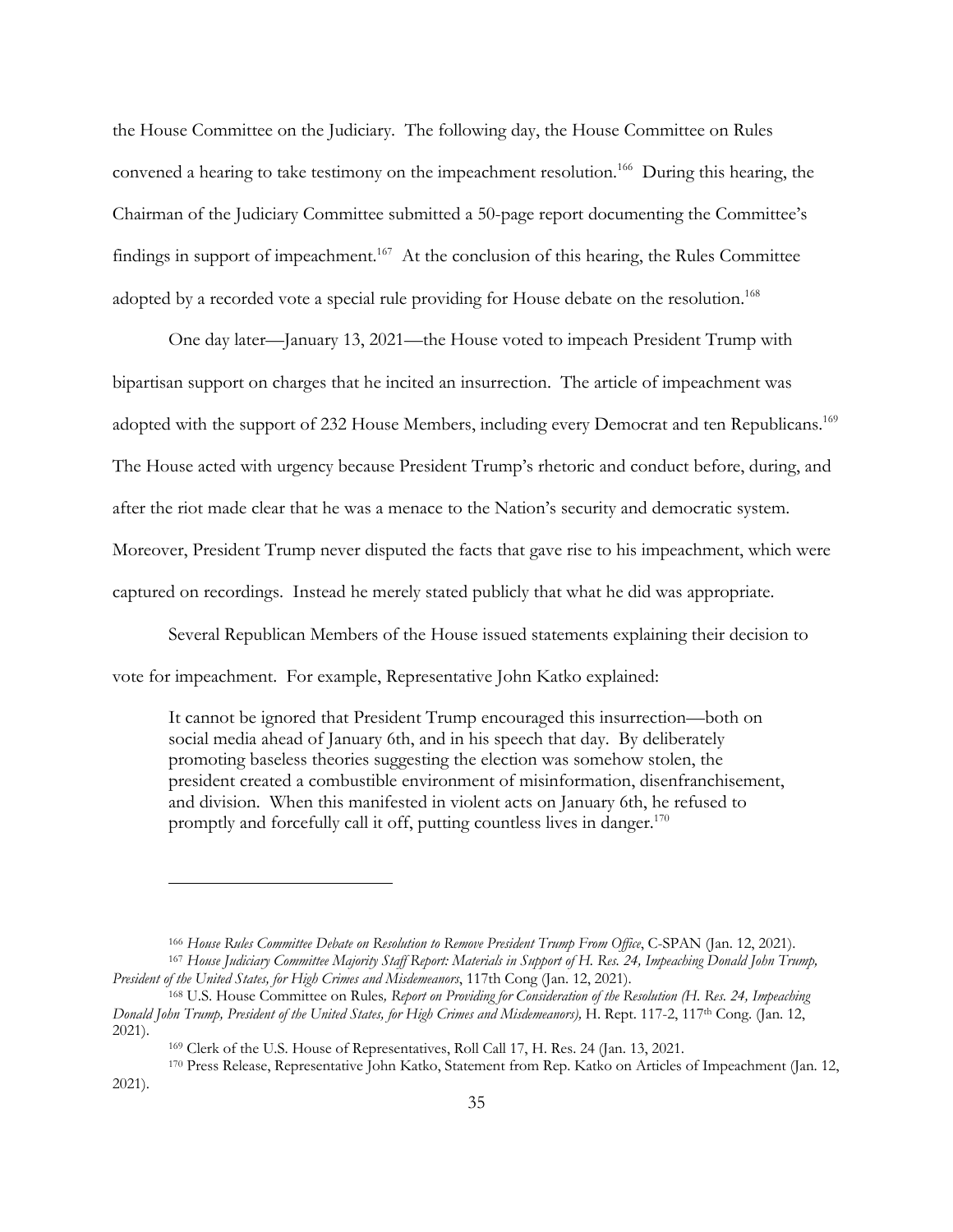Representative Tom Rice stated:

It has been a week since so many were injured, the United States Capitol was ransacked, and six people were killed, including two police officers. Yet, the President has not addressed the nation to ask for calm. He has not visited the injured and grieving. He has not offered condolences. Yesterday in a press briefing at the border, he said his comments were "perfectly appropriate."171

Representative Adam Kinzinger similarly explained: "There is no doubt in my mind that the

President of the United States broke his oath of office and incited this insurrection. He used

his position in the Executive to attack the Legislative."<sup>172</sup> Representative Liz Cheney put the

point simply when she recognized that "[t]here has never been a greater betrayal by a

President of the United States of his office and his oath to the Constitution."173

# **ARGUMENT**

# **I. President Trump Committed High Crimes and Misdemeanors**

A President is subject to impeachment, conviction, and disqualification from future federal

officeholding if he commits high crimes and misdemeanors. President Trump's incitement of

insurrection meets that standard.174 His conduct endangered the foundation of our government.

<sup>171</sup> Press Release, Representative Tom Rice, Rep. Tom Rice Votes to Impeach President Trump (Jan. 13, 2021).

<sup>172</sup> Press Release, Representative Adam Kinzinger, Congressman Kinzinger Statement on Impeachment (Jan. 12, 2012).173 Press Release, Representative Liz Cheney, I Will Vote To Impeach The President (Jan. 12, 2021).

<sup>174</sup> *See* Dan McLaughlin, *Convict and Disqualify Trump*, National Review (Jan. 15, 2021); David Post, *A Senatorial Impeachment Two-Step?*, The Volokh Conspiracy (Jan. 13, 2021); Gene Healy, *Only Impeachment is Censure Enough*, CATO Institute (Jan 13. 2021); Eric Posner, *The Effort to Disqualify Trump is Worth It*, Project Syndicate (Jan. 12, 2021); *ACLU Again Calls for Impeachment of President Trump*, ACLU Press Release (Jan. 10, 2021); Frank O. Bowman, III, *The Constitutional Case for Impeaching Donald Trump (Again)*, Just Security (Jan. 9, 2021); Jeannie Suk Gerson, *The Case For Removing Donald Trump*, New Yorker (Jan. 9, 2021); Michael Stokes Paulsen, *The Constitutional and Moral Imperative of Immediate Impeachment*, The Bulwark (Jan. 8, 2021); Jonathan H. Adler, *Yes, Congress May Impeach and Remove President Trump for Inciting Lawless Behavior at the Capitol*, The Volokh Conspiracy (Jan. 8, 2021); Noah Feldman, *I Testified at Trump's Last Impeachment. Impeach Him Again*., Bloomberg (Jan. 7, 2021); Steven G. Calabresi & Norman Eisen, *We Disagree on a Lot. But We Both Think Trump Should Be Convicted*, N.Y. Times (Jan. 13, 2021); David Landau and Rosalind Dixon, *The 25th Amendment Can Remove Trump, but We Shouldn't Stop There*, N. Y. Times (Jan. 7, 2021); *Stanford Law's Michael McConnell on the 25th Amendment and Trump*,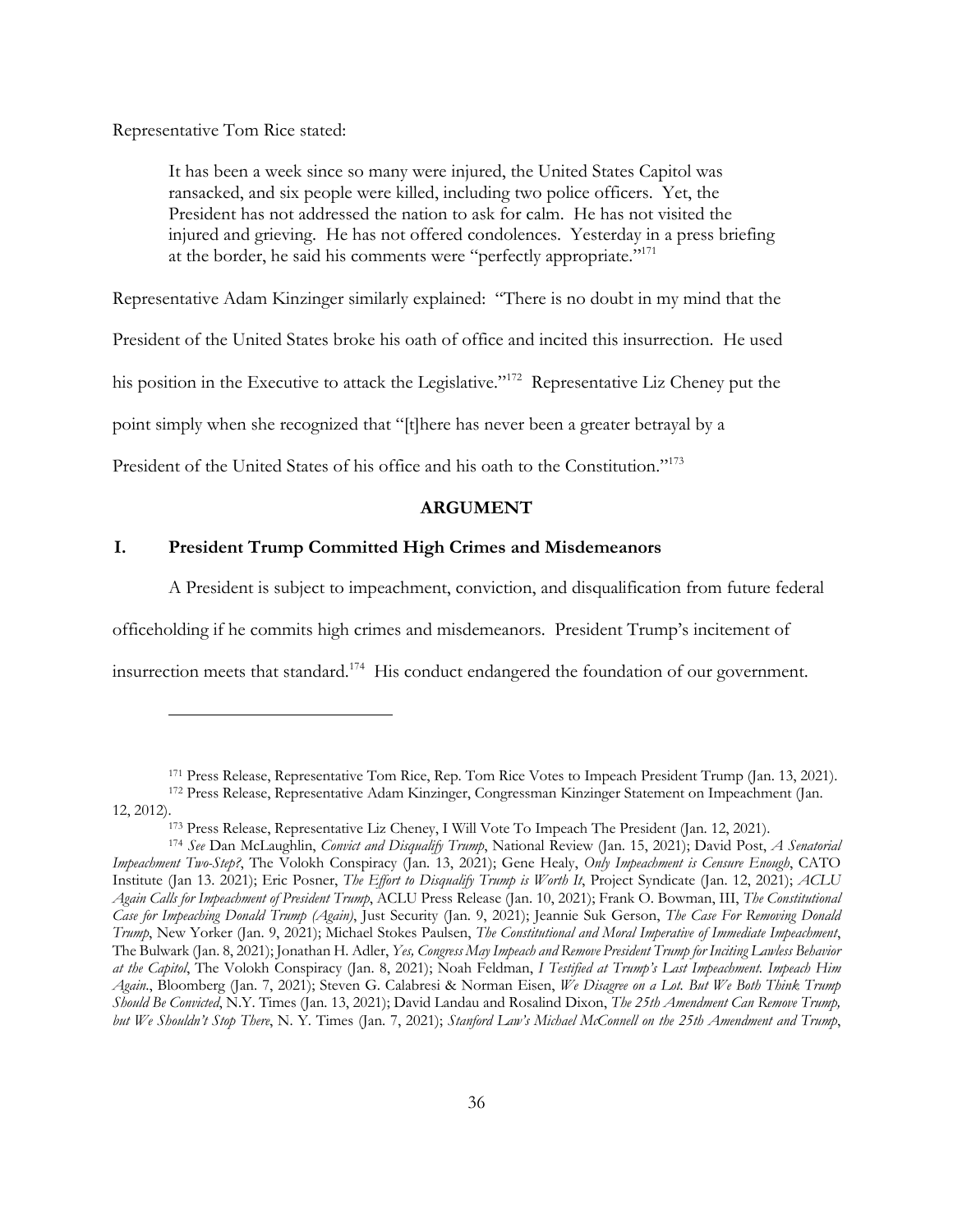### **A. President Trump Violated His Oath of Office**

Every President swears an oath to "faithfully execute the Office of the President of the United States"<sup>175</sup> and assumes the constitutional duty to "take Care that the laws be faithfully executed."<sup>176</sup> Impeachment is a safeguard against Presidents who violate that oath (and betray that duty) by using the powers of their office to advance their own personal political interests at the expense of the Nation. In particular, the Framers of the Constitution feared a President who would corrupt his office by sparing "no efforts or means whatever to get himself re-elected."<sup>177</sup>

President Trump's effort to extend his grip on power by fomenting violence against Congress was a profound violation of the oath he swore. If provoking an insurrectionary riot against a Joint Session of Congress after losing an election is not an impeachable offense, it is hard to imagine what would be. The Framers themselves would not have hesitated to convict on these facts. Their worldview was shaped by a study of classical history, as well as a lived experience of resistance and revolution. They were well aware of the danger posed by opportunists who incited mobs to violence for political gain. They drafted the Constitution to avoid such thuggery, which they associated with "the threat of civil disorder and the early assumption of power by a dictator."178 James Madison thus worked "to avoid the fate of those 'ancient and modern confederacies,' which he believed had succumbed to rule by demagogues and mobs."179 The *Federalist Papers*, too, strongly

<sup>179</sup> Jeffrey Rosen, *American is Living James Madison's Nightmare*, The Atlantic (October 2018).

Stanford Law School (Jan. 7, 2021); Keith E. Whittington, *The Conservative Case For Impeaching Trump Now*, Wash. Post (Jan. 7, 2021); David Priess & Jack Goldsmith, *Can Trump Be Stopped?*, Lawfare (Jan. 7, 2021); Cass Sunstein, *Does the 25th Amendment Apply to Trump? Quite Possibly*, Bloomberg (Jan. 7, 2021); John Podhoretz, *Donald Trump Should Be Impeached and Removed from Office Tomorrow*, Commentary Magazine (Jan. 6, 2021); Melissa De Witte and Sharon Driscoll, *Stanford Scholars React to Capitol Hill Takeover*, Stanford News (Jan. 6, 2021); Ilya Somin, *A Qualified Defense of Impeaching Trump Again*, Reason (Jan. 6, 2021); Will Baude, Samuel Bray & Stephen Sachs, *Impeach and Remove*, The Volokh Conspiracy (Jan. 6, 2021). 175 U.S. Const., Art. II, § 1, cl. 8.

<sup>176</sup> U.S. Const., Art. II, §§ 1, 3.

<sup>177</sup> <sup>2</sup>*The Records of the Federal Convention of 1787*, at 64 (Max Farrand ed., 1911) (Farrand). 178 Bernard Bailyn, *The Ideological Origins of the American Revolution* 282 (1967).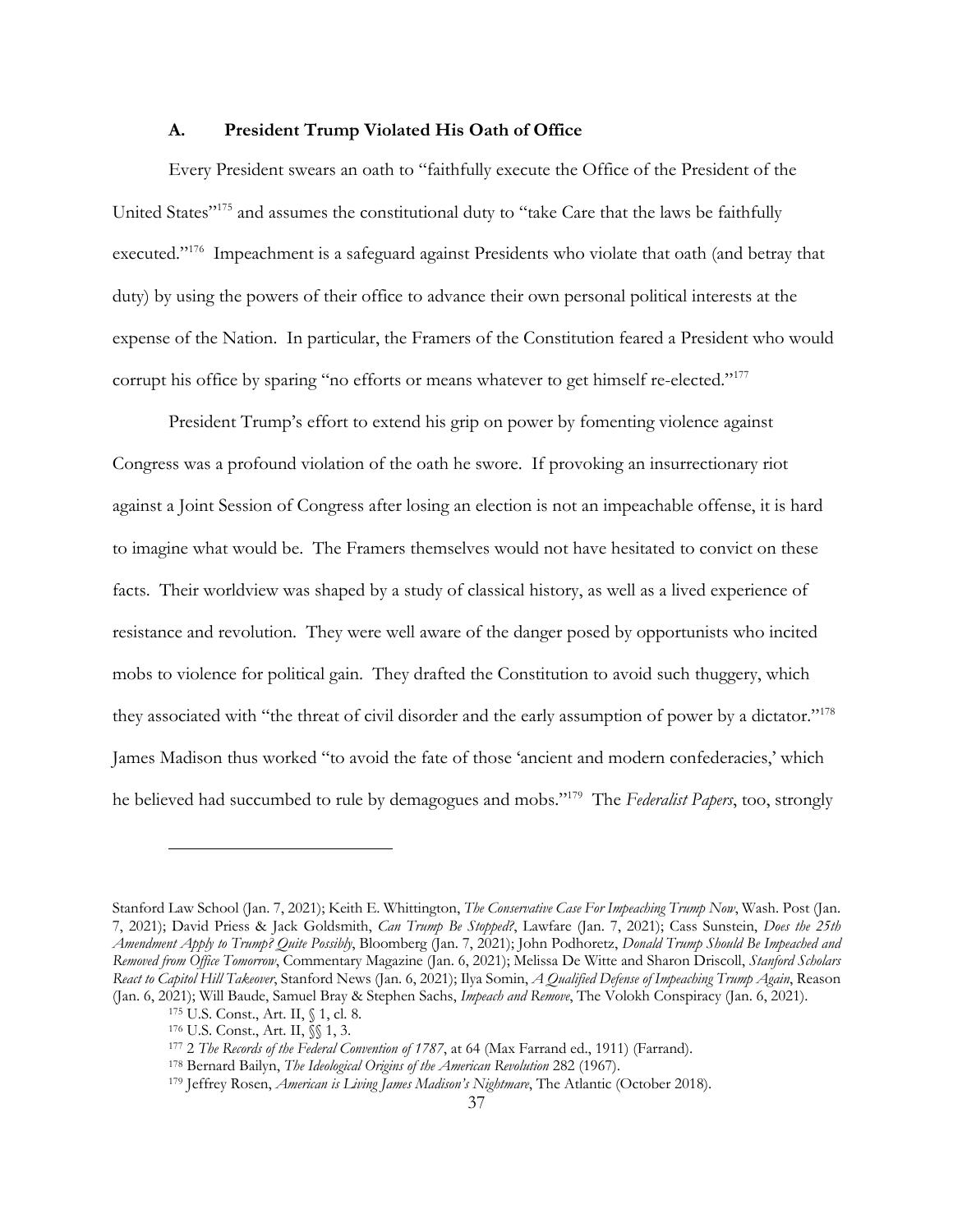warned against aspiring tyrants who would aggrandize themselves—and threaten the Republic—by stirring popular fury to advance personal ambition.<sup>180</sup> The founding generation was familiar with leaders who provoked mobs for their personal gain and threatened the political order. They would have immediately recognized President Trump's conduct on January 6 as an impeachable offense.

### **B. President Trump Attacked the Democratic Process**

The gravity of President Trump's offense is magnified by the fact that it arose from a course of conduct aimed at subverting and obstructing the election results. Since President George Washington willingly relinquished his office after serving two terms, our Nation has seen an unbroken chain of peaceful transitions from one presidential administration to the next—that is, until January 6, 2021. President Trump's incitement of insurrection disrupted the Joint Session of Congress as it performed its duty under the Twelfth Amendment to count the Electoral College votes.181 Although this assault was put down after several hours, and the Joint Session fulfilled its responsibility later that night, President Trump's abuse of office threatened and injured our democratic order. Under absolutely no circumstance may a candidate for any position, at any level of government, respond to electoral defeat by provoking armed violence.

As evidenced by the statements of William Davie, George Mason, and Gouverneur Morris at the Constitutional Convention, the Framers "anticipated impeachment if a President placed his own interest in retaining power above the national interest in free and fair elections."182 At a time when ''democratic self-government existed almost nowhere on earth,''183 the Framers imagined a society ''where the true principles of representation are understood and practised, and where all authority

<sup>180</sup> Alexander Hamilton, *The Federalist Papers*: No. 1.

<sup>181</sup> U.S. Const. Amend. XII.; Electoral Count Act of 1887, Pub. L. 49-90, 24 Stat. 373.

<sup>182</sup> *See* H. Rep. 116-346 at 52.

<sup>183</sup> Akhil Amar, *America's Constitution: A Biography* 8 (2006)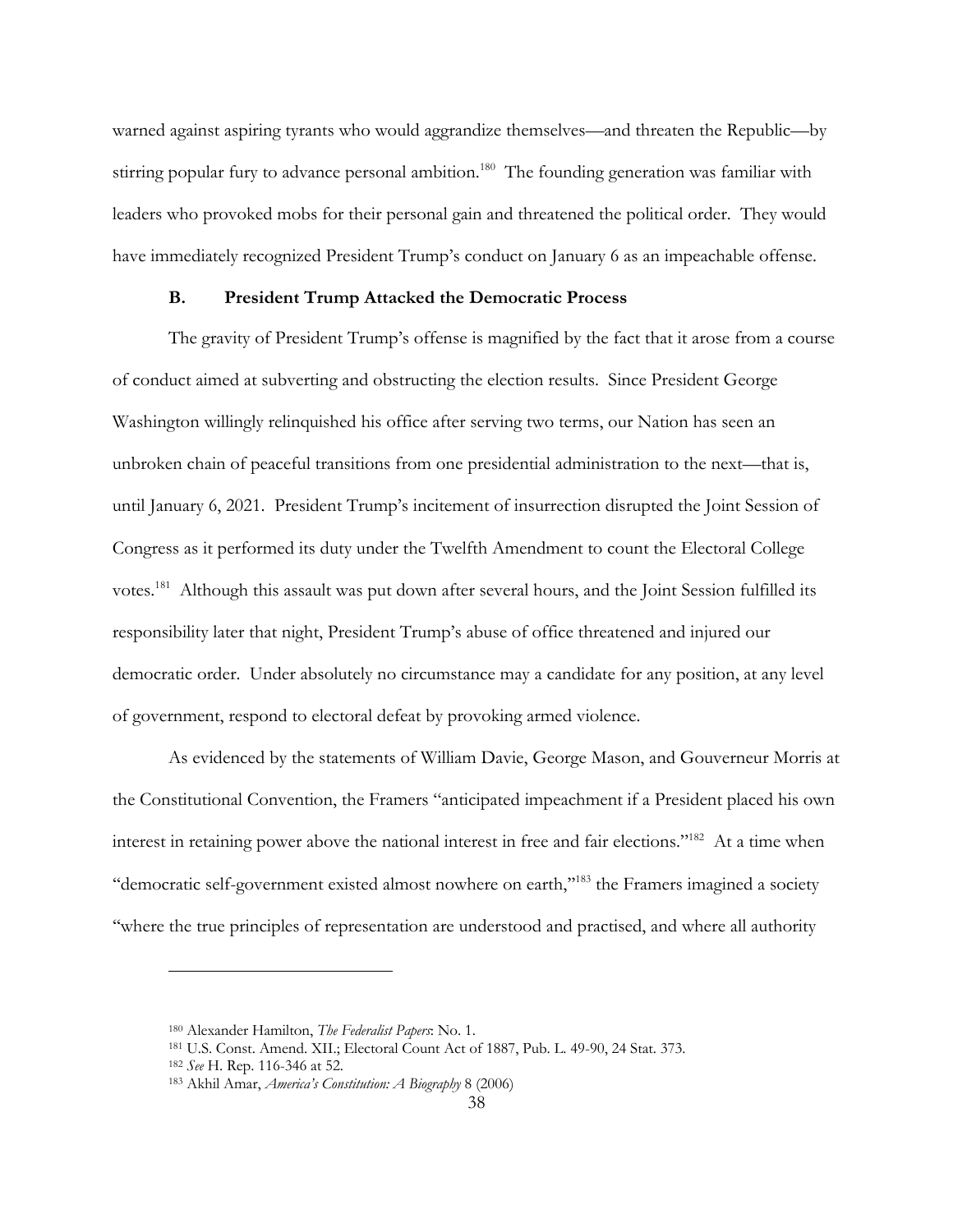flows from, and returns at stated periods to, the people."<sup>184</sup> That would be possible only if "those" entrusted with [power] should be kept in dependence on the people."<sup>185</sup> Thus, "[w]hen the President concludes that elections threaten his continued grasp on power, and therefore seeks to corrupt or interfere with them, he denies the very premise of our constitutional system."<sup>186</sup> President Trump placed his own political ambition above our Nation's commitment to democracy and the rule of law—and for that reason his actions plainly rank as high crimes and misdemeanors.

# **C. President Trump Imperiled Congress**

President Trump's conduct not only harmed democracy, but also jeopardized the safety of the Vice President and nearly the entire Legislative Branch, as well as the police officers protecting the Capitol. Members of Congress and their staffs were forced to improvise barricades and hiding places while they awaited rescue by law enforcement. Others were trapped in the House Chamber, where they seized gas masks and ducked behind furniture to avoid insurrectionists. Many feared for their lives as armed attackers battered doors and Capitol Police drew weapons. The duration and severity of this threat were amplified by President Trump's dereliction of duty during the attack.

The Framers understood that "[t]he accumulation of all powers, legislative, executive, and judiciary, in the same hands, … may justly be pronounced the very definition of tyranny."187 They wrote a Constitution that creates a system of checks and balances within the federal government. A President may be impeached for conduct that severely undermines this structural separation of powers.<sup>188</sup> Our constitutional system simply cannot function if the President, acting to extend his

<sup>184</sup> *See* 4 Elliot, *Debates in the Several State Conventions* at 331.

<sup>185</sup> James Madison, Federalist No. 37.

<sup>186</sup> *See* H. Rep. 116-346 at 53.

<sup>187</sup> James Madison, *The Federalist Papers*: No. 47.

<sup>188</sup> *See* H. Rept. 116-346 at 45-46, 145-148.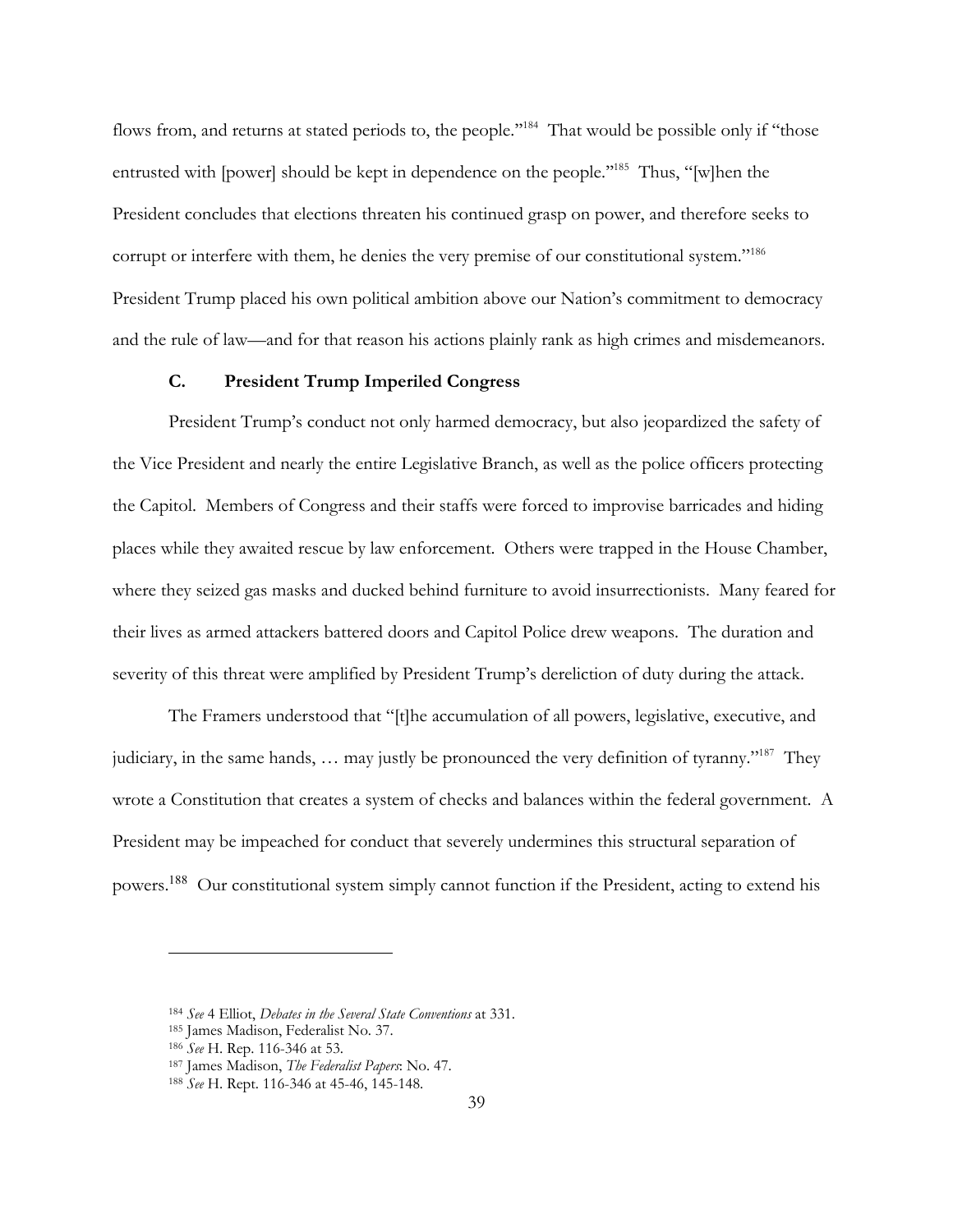own grasp on power against the expressed will of the people, prompts an armed attack against a coequal branch that prevents it from performing its core constitutional responsibilities.

President Trump's conduct will have other lasting effects on Congress. Before January 6, the Capitol was a place that the people of the United States could freely visit to see their democratic system at work. Since January 6, the Capitol complex has more closely resembled a fortress, ringed by fences with barbed wire and heavily guarded by the Capitol Police and the National Guard. The American people cannot now get anywhere near their Capitol. That is a sorry state of affairs for our Nation, one that no President should have played a role in bringing about.

# **D. President Trump Undermined National Security**

A final consideration requiring President Trump's conviction is the harm he inflicted on the national security of the United States. Most immediately, the insurrectionist mob had access to, and stole, sensitive materials and electronics—including a laptop from the office of the Speaker of the House.<sup>189</sup> The U.S. Attorney for the District of Columbia has stated that "electronic items" and other "[d]ocuments [and] materials" were "stolen from [S]enators' offices."190 These devices could be used to infiltrate federal networks.<sup>191</sup> It has therefore been necessary to undertake a thorough review to determine the extent of the security breach and implement appropriate remedial measures.

The attack that President Trump provoked has also emboldened other violent extremists.<sup>192</sup> As government officials and outside experts have warned, it may come to be seen as a rallying point for further insurrection—and as a "significant driver of violence" that inspires extremists "to engage

<sup>189</sup> Raphael Satter, *Laptop Stolen from Pelosi's Office during Storming of U.S. Capitol, Says Aide*, Reuters (Jan. 8, 2021). <sup>190</sup> Brian Fung, *Capitol Riots Raise Urgent Concerns about Congress's Information Security*, CNN (Jan. 8, 2021).

<sup>191</sup> Samantha Masunaga, *The Attack on the Capitol May Pose a Cybersecurity Risk. Here's How*, L.A. Times (Jan. 8, 2021).

<sup>192</sup> Molly Hennessy-Fiske, *'Second Revolution Begins': Armed Right-Wing Groups Celebrate Capitol Attack*, L.A. Times (Jan. 6, 2021).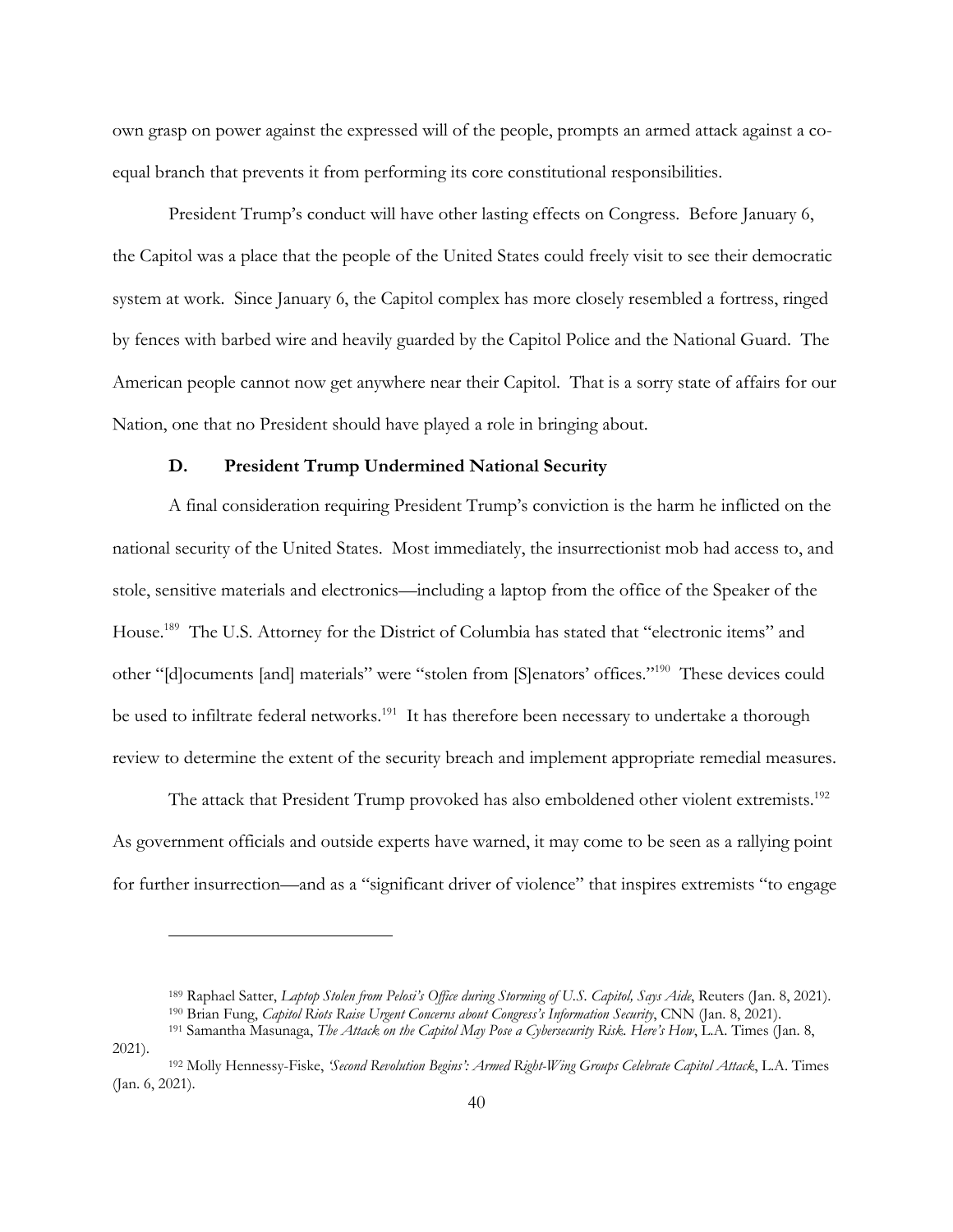in more sporadic, lone-actor or small-cell violence" against targets including "racial, ethnic, or religious minorities and institutions, law enforcement, and government officials and buildings."193 President Trump's conduct on January 6 brought distinct extremist groups into ad hoc coalition with one another, which might strengthen their "willingness, capability, and motivation to attack and undermine" the government.<sup>194</sup> Further, the armed insurrection has been nothing short of a "propaganda coup … in fueling recruitment and violence for years to come."195 President Trump only made matters worse when he tweeted, in the evening, "Remember this day forever!"—a statement that armed extremists will indeed remember. (Sadly, it will be remembered too by the Members of Congress, their staffs, and the law enforcement officials who were attacked by the insurrectionist mob.) In all of these respects, President Trump made Americans less safe, particularly Americans who belong to communities targeted by right-wing extremist groups.

Finally, President Trump's conduct tarnished the reputation of the United States abroad. Images of insurrectionists sacking the seat of American democracy—stirred to action by a President who said "we love you" during the assault—have been a propaganda bonanza for America's adversaries, for whom "the sight of the U.S. Capitol shrouded in smoke and besieged by a mob whipped up by their unwillingly outgoing president" is "proof of the fallibility of Western democracy."196 This country's reputation as a stable democracy has sustained a heavy blow. For

<sup>193</sup> Zolan Kanno-Youngs, *Federal Authorities Warn That the Capitol Breach Will Be a 'Significant Driver of Violence'*, N.Y. Times (Jan. 13, 2021).

<sup>194</sup> *Id*. 195 Neil MacFarquhar et al., *Capitol Attack Could Fuel Extremist Recruitment for Years, Experts Warn*, N.Y. Times (Jan. 16, 2021).

<sup>196</sup> Alexander Smith & Saphora Smith, *U.S. Foes like China and Iran See Opportunity in the Chaos of Trump-Stoked Riot at Capitol*, NBC News (Jan. 8, 2021).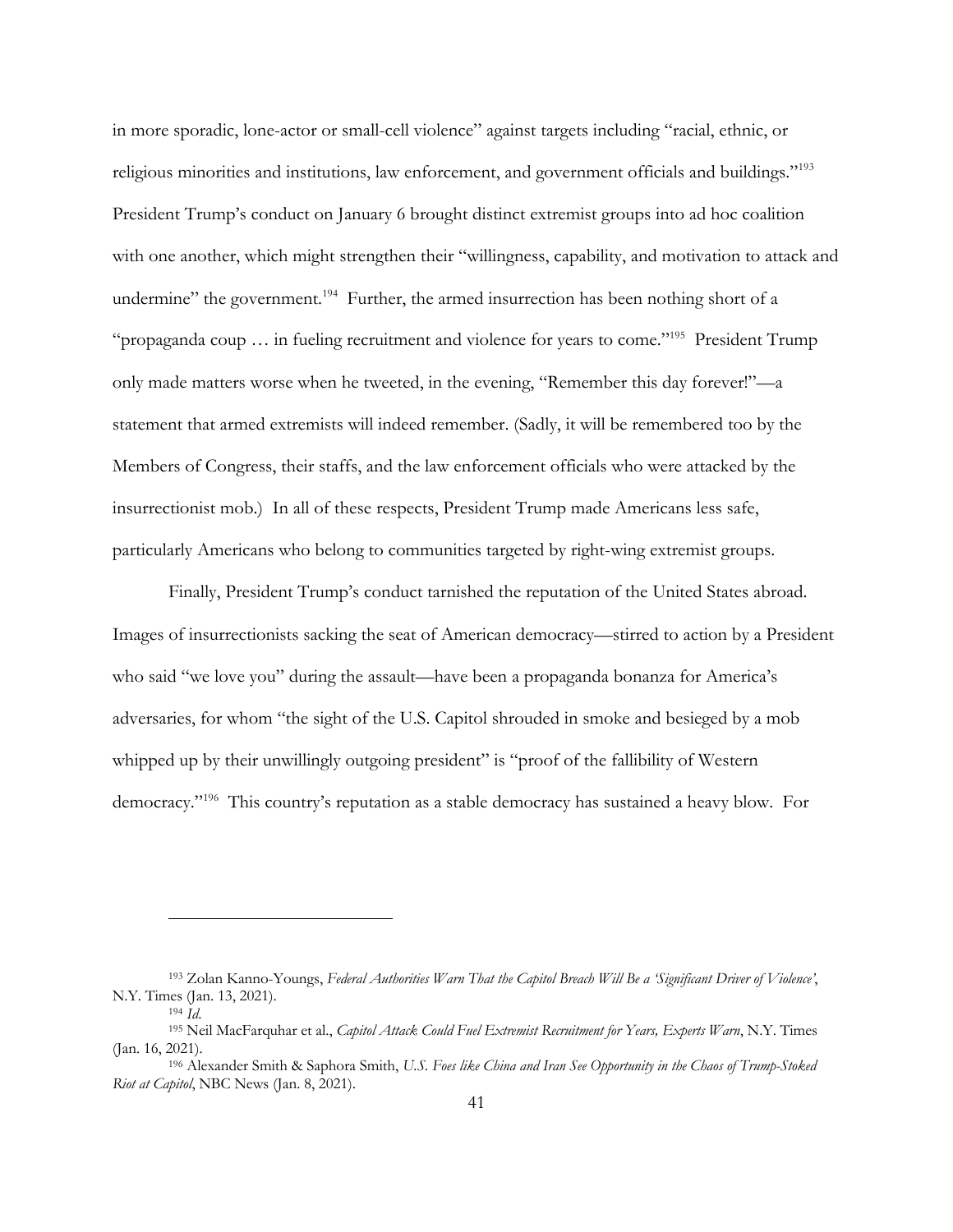years to come, the insurrectionist attack that President Trump incited may gravely undermine American efforts to promote democracy, even as it emboldens authoritarian regimes.

Since our Nation was founded, it has been well recognized that impeachment is warranted for "betrayal of the Nation's interest—and especially for betrayal of national security."197 President Trump's pursuit of power at all costs is a betrayal of historic proportions. It requires his conviction.

# **II. THERE IS NO DEFENSE FOR PRESIDENT TRUMP'S CONDUCT**

Every argument that may be raised in President Trump's defense further demonstrates that he is a danger to our democratic system of government.

### **A. Fair Impeachment Process**

President Trump incited a mob that attacked Congress during the Joint Session. The House's expeditious response to this attack was both necessary and appropriate. There must be no doubt that Congress will act decisively in the fact of such extraordinary abuse—which threatened not only the peaceful transfer of power, but also the very lives of senior government officials.

Any claim that the House moved too quickly in responding to a violent insurrection that President Trump incited is mistaken. The House serves as a grand jury and prosecutor under the Constitution. The events that form the basis for President Trump's impeachment occurred in plain view. They are well known to the American people. Many Members of Congress were themselves witnesses to his conduct and its consequences. There is no basis on which President Trump could assert that what a horrified Nation saw with its own eyes, and heard with its own ears, is somehow "fake news." Accordingly, in this unprecedented circumstance, the House acted squarely within its constitutional responsibilities in swiftly and emphatically approving an article of impeachment.

<sup>197</sup> H. Rept. 116-346 at 49.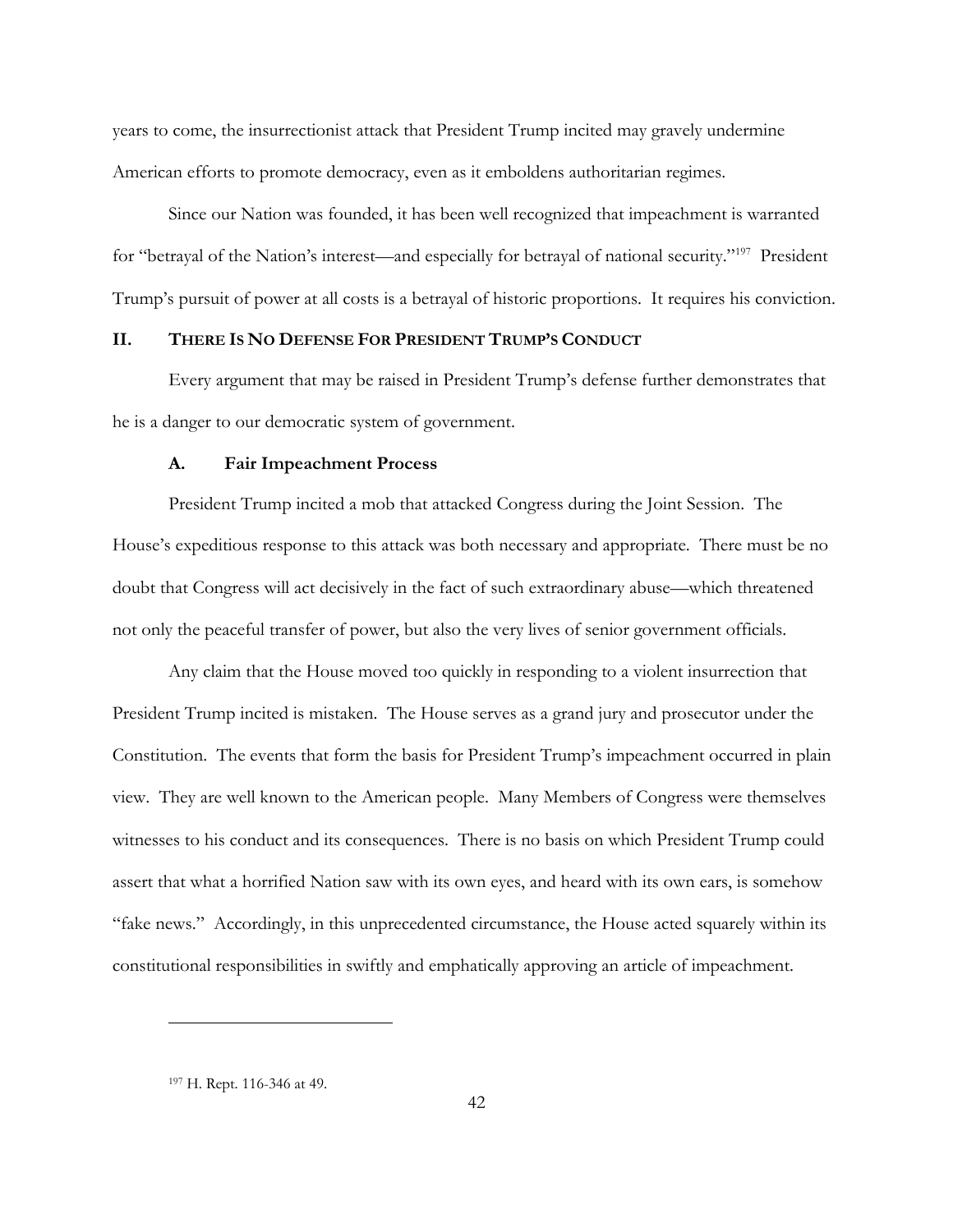Here, in the Senate, is where the Constitution calls for a trial and where President Trump will have ample opportunity to make his case through procedures that the Senate adopts.

For that reason, any process-based objections to this impeachment are wrong. This case does not involve secretive conduct, or a hidden conspiracy, requiring months or years of investigation. It does not raise complicated legal questions about the definition of a high crime and misdemeanor. And the gravity of the President's abuse—as well as the continuing nature of the threat it poses to our democracy if left unanswered—demand the clearest of responses from the Legislative Branch. Indeed, hundreds of people have already been arrested and charged for their role in the events of January 6. There is no reason for Congress to delay in holding accountable the President who incited the violent attack, inflamed the mob even as it ransacked the Capitol, and failed to take charge of a swift law enforcement response because he believed such dereliction of duty might advance his political interest in overturning the results of an election that he lost.

### **B. Criminality**

The Constitution authorizes impeachment and conviction for "high Crimes and Misdemeanors." As Alexander Hamilton explained in the *Federalist Papers*, impeachable offenses "are of a nature which may with peculiar propriety be denominated POLITICAL, as they relate chiefly to injuries done immediately to the society itself."198 Therefore, whether President Trump's conduct violated the criminal law is a question for prosecutors and courts; "offenses against the Constitution are different than offenses against the criminal code."<sup>199</sup> The only question here is

<sup>198</sup> Alexander Hamilton, *The Federalist Papers*: No. 65; *see* H. Rept. 116-346 at 58.

<sup>199</sup> *See* Constitutional Grounds for Presidential Impeachment, Report by the Majority Staff of the House Committee on the Judiciary, at 5 (Dec. 2019).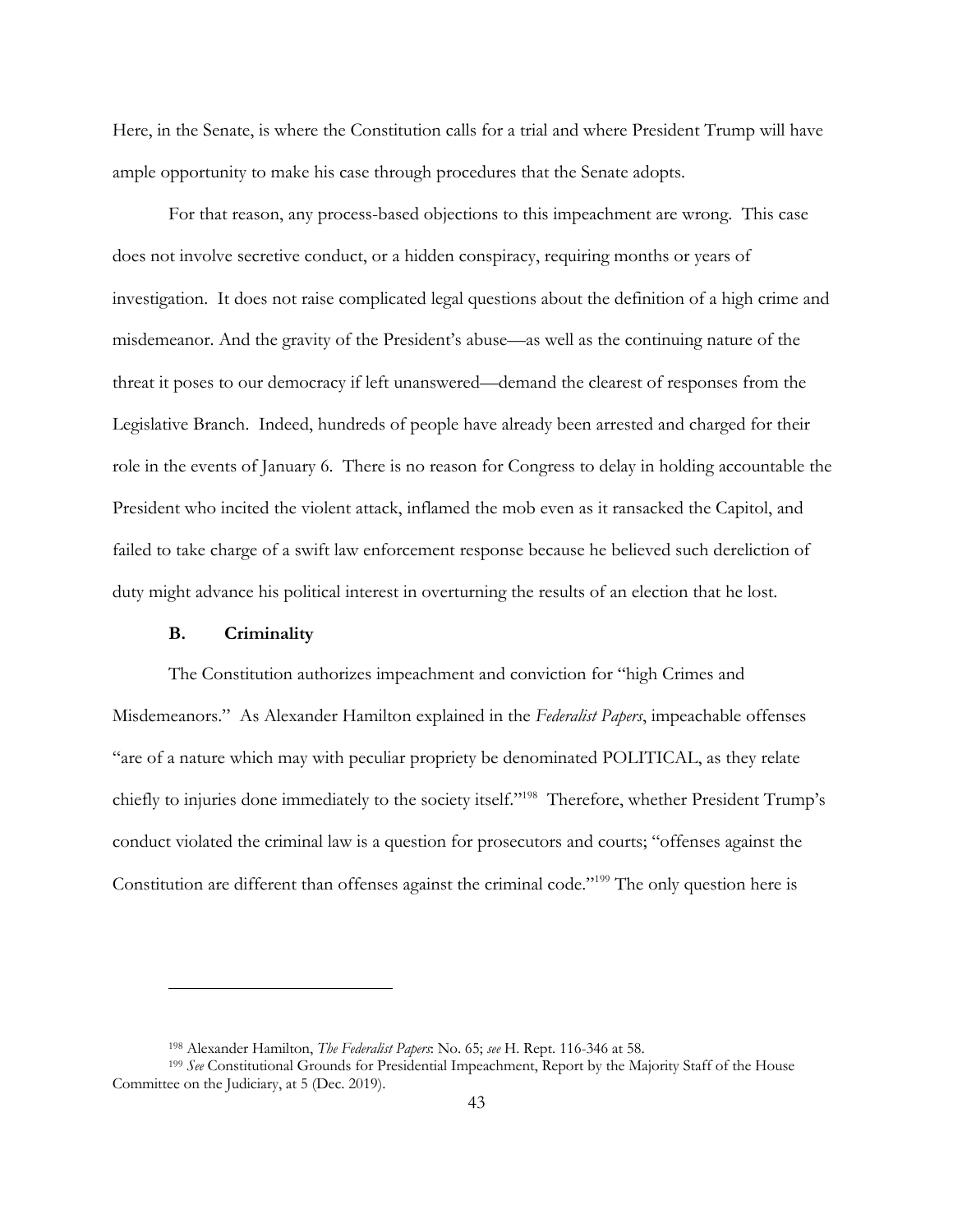whether President Trump committed offenses justifying conviction and disqualification from future officeholding. For the reasons given above, the answer to that question is indisputably "yes."

# **C. Election Results**

President Trump may persist in asserting that he actually won the 2020 presidential election, despite the overwhelming evidence to the contrary—and despite the rejection of this claim by every court and election official to consider it. President Trump may also suggest that his abuse of office is somehow justified or excused by his belief that the election was "rigged." Any such argument would rest upon demonstrable falsehoods about the legitimacy of the election results.

Moreover, we live in a Nation governed by the rule of law, not mob violence incited by candidates who cannot accept their own defeat. President Trump was not the first Presidential candidate who declared himself cheated out of victory.200 Andrew Jackson, for instance, strongly believed that the 1824 election had been stolen from him because powerful forces refused to accept his candidacy on behalf of the common man. Richard Nixon believed in 1960 that he had been cheated out of the Presidency by widespread voter fraud in Illinois, which he thought secured John F. Kennedy's victory. And in 2000, Vice President Al Gore and many of his political supporters thought he would have won the Presidency had all of Florida's votes been properly counted. Yet despite their feelings of grievance, all of these Presidential candidates accepted the election results and acquiesced to the peaceful transfer of power required by the Constitution. President Trump, alone in our Nation's history, did not. His belief that he won the election—regardless of its truth or falsity (though it is assuredly false)—is no defense at all for his abuse of office.

<sup>200</sup> For the discussion in this paragraph, see generally Robert Mitchell, *A Presidential Election History Lesson: Americans Often Waited Days Or Weeks For The Outcome*, Wash. Post (Nov. 4, 2020).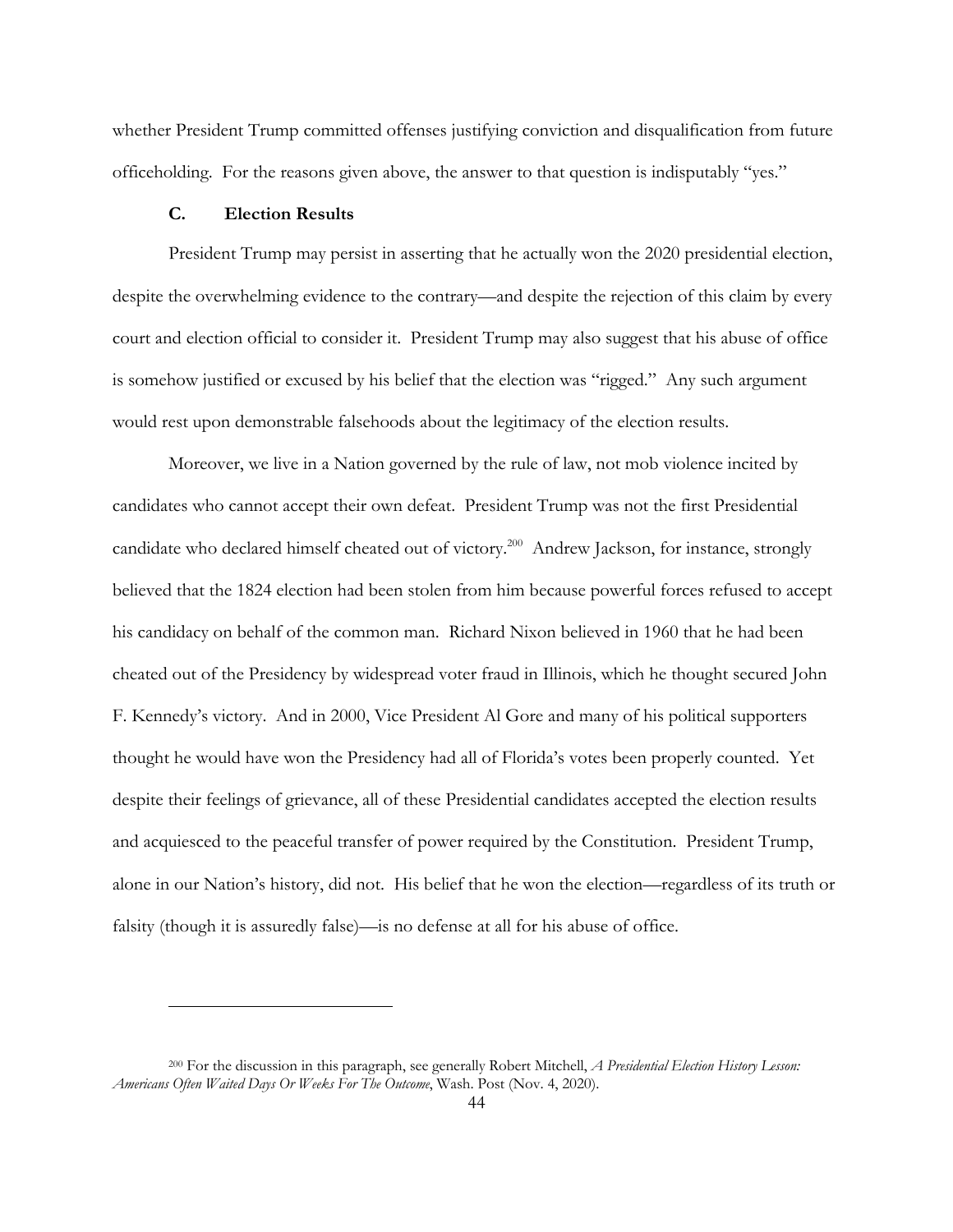## **D. Free Speech**

The First Amendment exists to protect our democratic system. It supports the right to vote and ensures robust public debate. But rights of speech and political participation mean little if the President can provoke lawless action if he loses at the polls. President Trump's incitement of deadly violence to interfere with the peaceful transfer of power, and to overturn the results of the election, was therefore a direct assault on core First Amendment principles. Holding him accountable through conviction on the article of impeachment would *vindicate* First Amendment freedoms which certainly offer no excuse or defense for President Trump's destructive conduct.

Most fundamentally, the First Amendment protects private citizens from the government; it does not protect government officials from accountability for their own abuses in office. Therefore, as scholars from across the political spectrum have recognized, the First Amendment does not apply at all to an impeachment proceeding.<sup>201</sup> The question in this case is not whether to inflict liability or punishment on a private citizen; instead, the Senate must decide whether to safeguard the Nation's constitutional order by disqualifying an official who committed egregious misconduct. As one scholar writes, "the First Amendment does not shrink the scope of the impeachment power or alter what conduct would fall within the terms of high and misdemeanors."<sup>202</sup>

Indeed, the notion that a President can attack our democracy, provoke violence, and interfere with the Electoral College so long as he does so through statements advocating such lawlessness would have astonished the Framers. They wrote the impeachment provisions of the

<sup>201</sup> *See* Michael C. Dorf, *Free Speech, Due Process, and Other Constitutional Limits in Senate Impeachment Trials*, Dorf on Law (Jan. 20, 2021, 7:00 AM); Keith E. Whittington, *Is There A Free Speech Defense to an Impeachment*?, Lawfare (Jan. 19, 2021, 4:18 PM); Jonathan H. Adler, *Yes, Congress May Impeach and Remove President Trump for Inciting Lawless Behavior at the Capitol*, The Volokh Conspiracy (Jan. 8, 2021, 3:21 PM); Ilya Somin, *The First Amendment Doesn't Protect Trump Against Impeachment for his Role in Inciting the Assault on the Capitol*, The Volokh Conspiracy (Jan. 8, 2021, 4:17 PM);

<sup>202</sup> *See* Keith E. Whittington, *Is There A Free Speech Defense to an Impeachment*?, Lawfare (Jan. 19, 2021, 4:18 PM).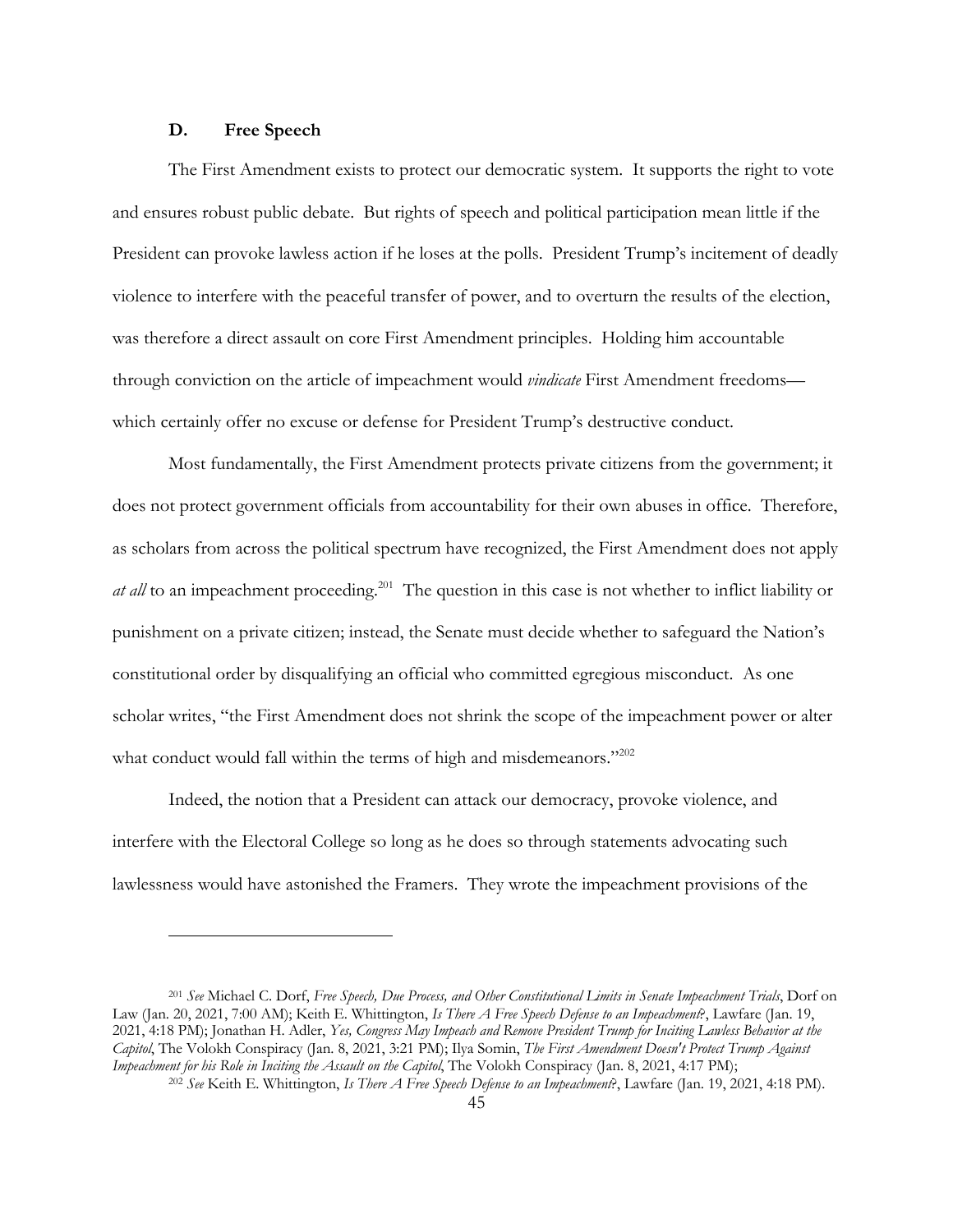Constitution to guard against *any* presidential conduct that constitutes a great and dangerous offense against the Nation—no matter the means for carrying out that malfeasance. And here, the House approved an article of impeachment that concerns not solely the President's incitement, but also his conduct preceding and following his provocation of an armed assault on the Capitol.

Regardless, even if the First Amendment were applicable here, private citizens and government officials stand on *very* different footing when it comes to being held responsible for their statements. As the leader of the Nation, the President occupies a position of unique power. And the Supreme Court has made clear that the First Amendment does not shield public officials who occupy sensitive policymaking positions from adverse actions when their speech undermines important government interests.<sup>203</sup> Thus, just as a President may legitimately demand the resignation of a Cabinet Secretary who publicly disagrees with him on a matter of policy (which President Trump did repeatedly), the public's elected representatives may disqualify the President from federal office when they recognize that his public statements constitute a violation of his oath of office and a high crime against the constitutional order. No one would seriously suggest that a President should be immunized from impeachment if he publicly championed the adoption of totalitarian government, swore an oath of eternal loyalty to a foreign power, or advocated that states secede from and overthrow the Union—even though private citizens could be protected by the First Amendment for such speech.<sup>204</sup> By its own terms, and in light of its fundamentally democratic

<sup>203</sup> *See Branti v. Finkel*, 445 U.S. 507, 517-518 (1980); *Elrod v. Burns*, 427 U.S. 347, 366-367 (1976) (plurality). <sup>204</sup> *See* Keith E. Whittington, *Is There A Free Speech Defense to an Impeachment*?, Lawfare (Jan. 19, 2021, 4:18 PM) (listing additional examples).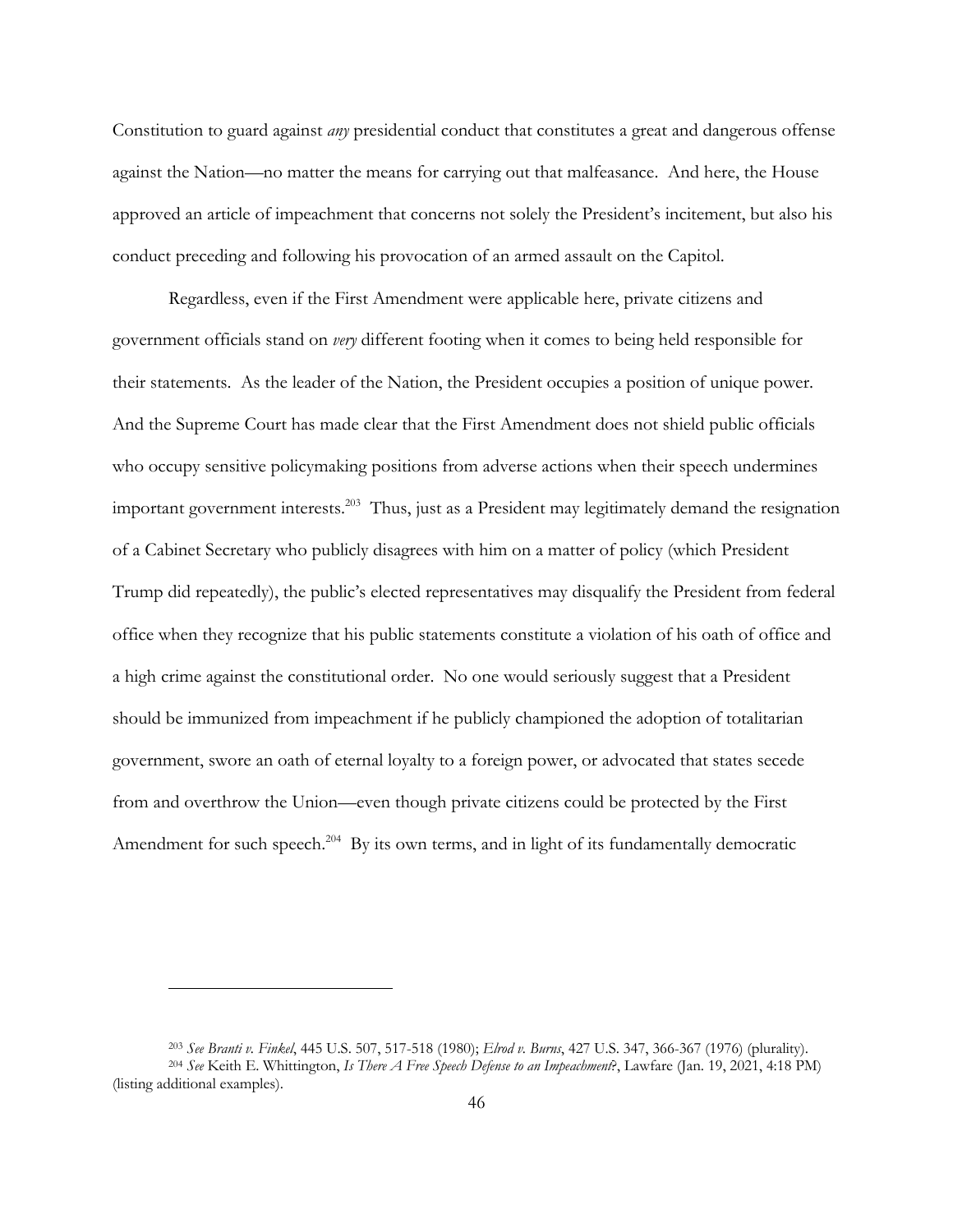purposes, the First Amendment does not constrain Congress from removing an official whose expression makes him unfit to hold or ever again occupy federal office.<sup>205</sup>

Yet even if President Trump's acts while occupying our highest office were treated like the acts of a private citizen, and even if the First Amendment somehow limited Congress's power to respond to presidential abuses, a First Amendment defense would *still* fail. Speech is not protected where it is "directed to inciting or producing imminent lawless action and is likely to incite or produce such action."206 Given the tense, angry, and armed mob before him, President Trump's speech—in which he stated "you'll never take back our country with weakness," proclaimed that "[y]ou have to show strength," and exhorted his supporters to "go to the Capitol" and "fight like Hell" immediately before they stormed the Capitol—plainly satisfies that standard.

Separate from these legal points, President Trump may assert that this impeachment reflects "cancel culture" or some supposed intolerance of his right to voice objections to the election results. That would be a red herring. President Trump endangered the very constitutional system that protects all other rights, including freedom of expression. It would be perverse to suggest that our shared commitment to free speech requires the Senate to ignore the obvious: that President Trump is singularly responsible for the violence and destruction that unfolded in our seat of government on January 6. "It can't be that the solemn price for protecting our civil liberties against current and future abuses is that the president can incite a mob bearing huge flags with his name on them to storm the Capitol, kill a police officer, and further, not immediately tell them to stop or, as

<sup>205</sup> *Branti*, 445 U.S. at 517, 519. Indeed, impeachment is fundamentally an employment action against a public official, and thus the First Amendment would not insulate the President's statements from discipline even if it applied, because the government's interest in orderly operation would outweigh the President's speech interests. *See Garcetti v. Ceballos*, 547 U.S. 410 (2006); *Connick v. Meyers*, 461 U.S. 138 (1983); *Pickering v. Board of Education*, 391 U.S. 563 (1968). 206 *Brandenburg v. Ohio*, 395 U.S. 444, 447 (1969).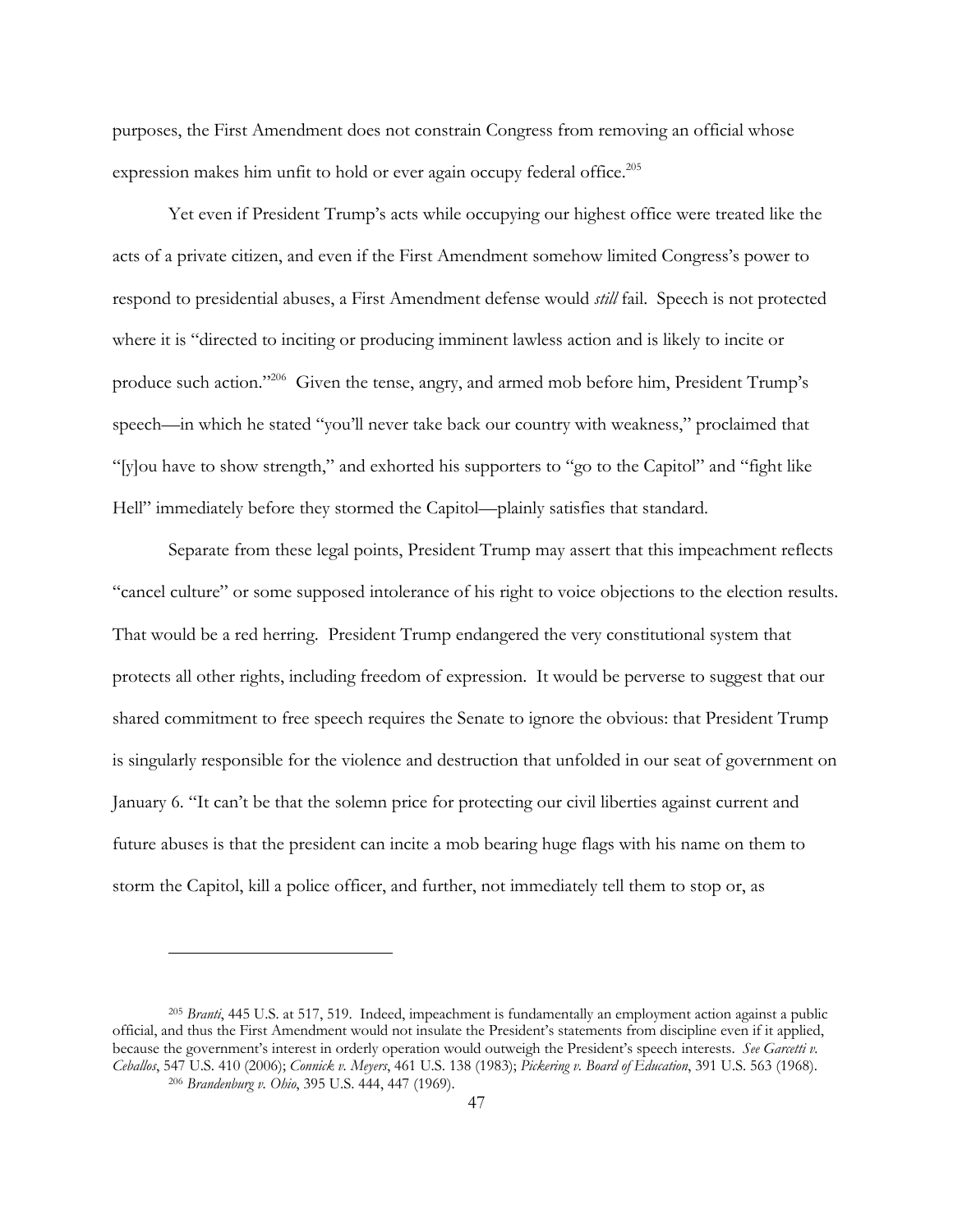commander-in-chief, to refuse to send help . . . . [T]hat would be a sure way to make a mockery of the civil liberties . . . contemplated and secured by the Constitution and Bill of Rights."207

### **III. THE SENATE HAS JURISDICTION TO TRY THIS IMPEACHMENT**

Given the overwhelming strength of the case against him, we expect President Trump will seek to escape any reckoning for his constitutional offenses by asserting that the Senate lacks jurisdiction over him as a former official. That argument is wrong. It is also dangerous. The period in which we hold elections and accomplish the peaceful transfer of power is a source of great pride in our nation. But the transition between administrations is also a precarious, fragile time for any democracy—ours' included. The Framers anticipated these risks and emphasized that presidential abuse aimed at our democratic process itself was the single most urgent basis for impeachment. It is unthinkable that those same Framers left us virtually defenseless against a president's treachery in his final days, allowing him to misuse power, violate his Oath, and incite insurrection against Congress and our electoral institutions simply because he is a lame duck. There is no "January Exception" to impeachment or any other provision of the Constitution. A president must answer comprehensively for his conduct in office from his first day in office through his last. Former President John Quincy Adams thus declared, "I hold myself, so long as I have the breath of life in my body, amenable to impeachment by [the] House for everything I did during the time I held any public office."<sup>208</sup>

As the Senate itself concluded in the trial of Secretary of War William Belknap, and as nearly every legal expert has affirmed, President Adams had the right idea. The Constitution does not allow officials to escape responsibility for committing impeachable offenses by resigning when

<sup>207</sup> Jonathan Zittrain, *Impeachment Defense, the Constitution, and Bill of Rights*, Just Security (Jan. 13, 2021).

<sup>208</sup> Cong. Globe, 29th Cong., 1st Sess. 641 (1846) (statement of Rep. Adams).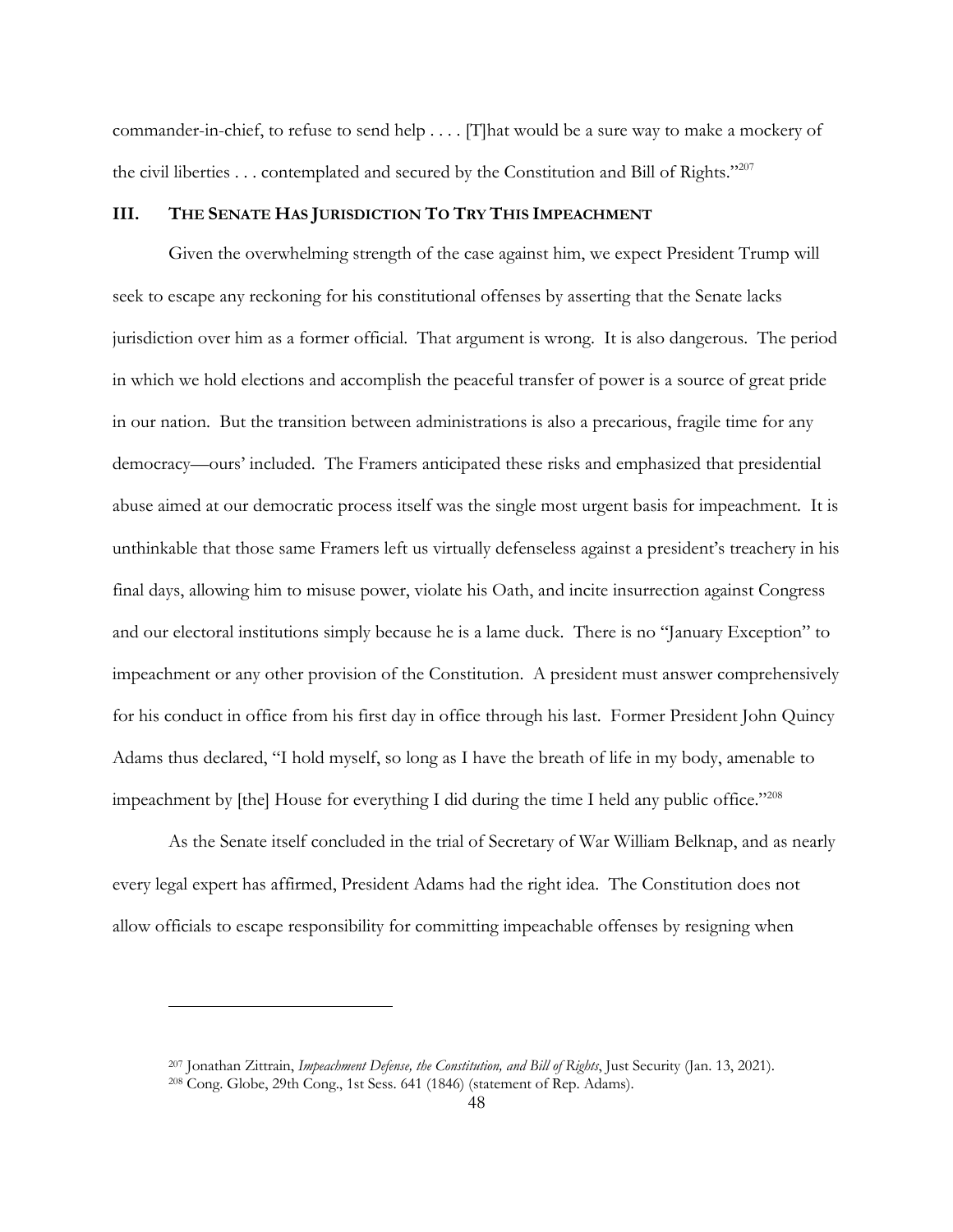caught, or by waiting until the end of their term to abuse power, or by concealing misconduct until their service concludes. Experts from across the ideological spectrum, including a co-founder of the Federalist Society and Ronald Reagan's Solicitor General, agree that "[t]he Constitution's text and structure, history, and precedent make clear that Congress's impeachment power permits it to impeach, try, convict, and disqualify former officers, including former presidents."209 Even Professor Jonathan Turley (who seems to have changed his long-held views on the subject less than a month ago) previously argued that impeaching former presidents for abuses in office is authorized by the Constitution and can serve as "a reaffirmation of the principle that, within this system, 'no man in no circumstance, can escape the account, which he owes to the laws of his country."<sup>210</sup>

It is particularly obvious that the Senate has jurisdiction here because President Trump was in office at the time he was impeached. There can be no doubt that the House had authority to impeach him at that point. So the question is not whether a former official can ever be impeached by the House—though, as we will explain, this is indeed authorized. The only issue actually presented is whether the Senate has jurisdiction to conduct a trial of *this* impeachment. And Article I, Section 3, Clause 6 provides a straightforward answer to that question: "The Senate shall have the sole Power to try *all* Impeachments" (emphasis added). As Professor Michael McConnell, a former Court of Appeals judge appointed by President George W. Bush, explains: "The key word is 'all.' This clause contains no reservation or limitation. It does not say 'the Senate has power to try

<sup>209</sup> *See* Constitutional Law Scholars on Impeaching Former Officers (Jan. 21, 2021), available at https://www.politico.com/f/?id=00000177-2646-de27-a5f7-3fe714ac0000; *see also* Congressional Research Service, *The Impeachment and Trial of a Former President* 1-2 (Jan. 15, 2021) ("[I]t appears that most scholars who have closely examined the question have concluded that Congress has authority to extend the impeachment process to officials who are no longer in office."). 210 Jonathan Turley, *Senate Trials and Factional Disputes: Impeachment As A Madisonian Device*, 49 Duke L.J. 1, 96

<sup>(1999);</sup> *see also* Jonathan Turley, *The Executive Function Theory, the Hamilton Affair, and Other Constitutional Mythologies*, 77 N.C. L. Rev. 1791, 1827 (1999).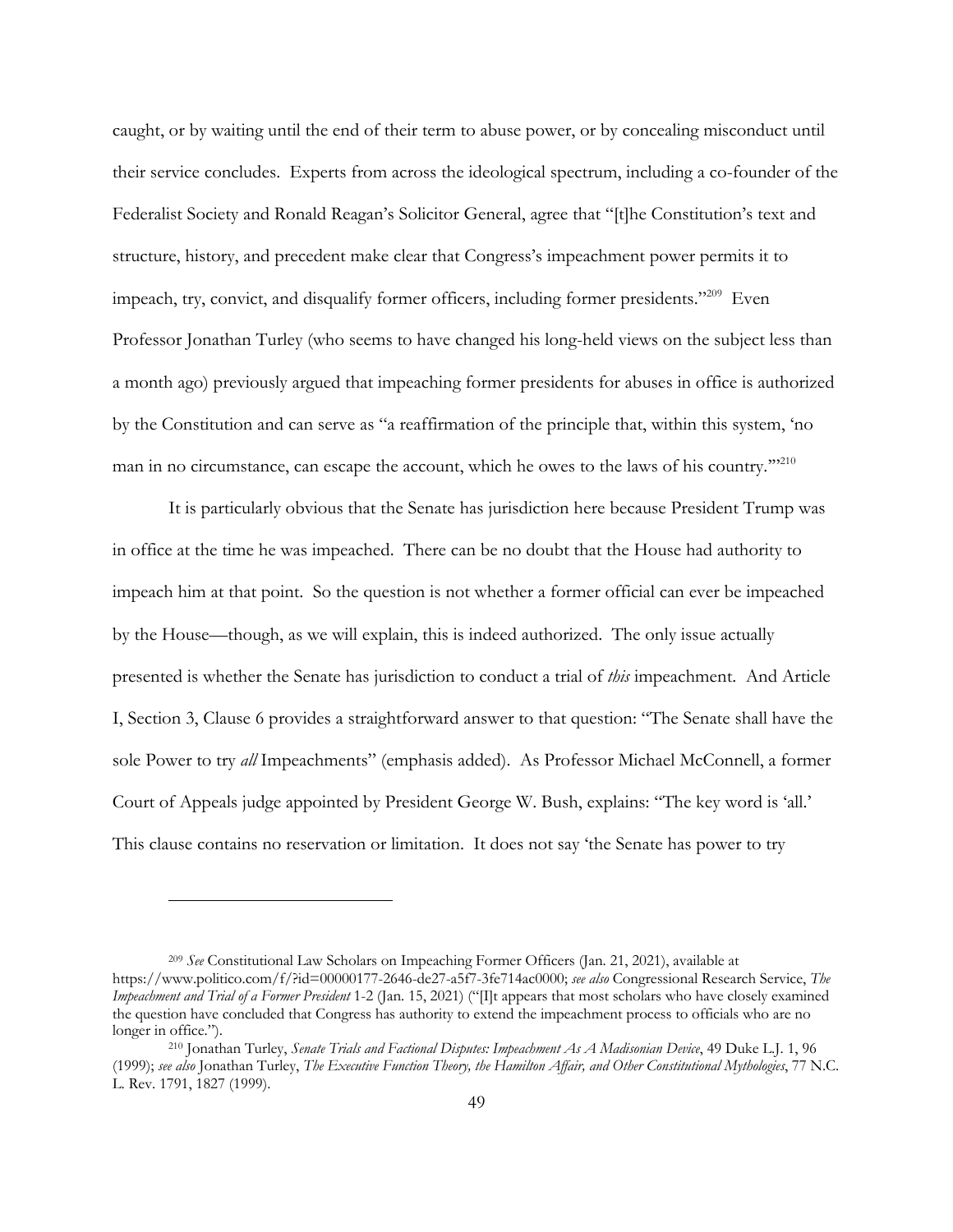impeachments against sitting officers.' Given that the impeachment of Mr. Trump was legitimate, the text makes clear that the Senate has power to try that impeachment."<sup>211</sup>

Accordingly, the Senate should not turn aside from centuries of its own practice and understanding. President Trump is personally responsible for inciting an armed attack on our seat of government that imperiled the lives of the Vice President, Members of Congress and our families, and those who staff and serve the Legislative Branch. The Nation cannot simply "move on" from presidential incitement of insurrection. If the Senate does not try President Trump (and convict him) it risks declaring to all future Presidents that there will be no consequences, no accountability, indeed no Congressional response at all if they violate their Oath to "preserve, protect and defend the Constitution" in their final weeks—and instead provoke lethal violence in a lawless effort to retain power. That precedent would horrify the Framers, who wrote the Presidential Oath of Office into the Constitution and attached no January Exception to it. President Trump must therefore stand trial for his high crimes and misdemeanors against the American people.

# **A. Former Officials in England and the Early American States Were Subject to Impeachment and Disqualification for Abuses Committed in Office**

As revolutionaries who overthrew a king, the Framers obsessed over protecting their young Republic from the abuse of power. Based on the history of impeachment in England and the early American states, they would have considered it self-evident that a former official like President Trump could be impeached and tried for high crimes and demeanors he had committed in office.

<sup>211</sup> Quoted in Eugene Volokh, *Impeaching Officials While They're in Office, but Trying Them After They Leave,* The Volokh Conspiracy (Jan. 28, 2021), https://reason.com/volokh/2021/01/28/impeaching-officials-while-theyre-inoffice-but-trying-them-after-they-leave/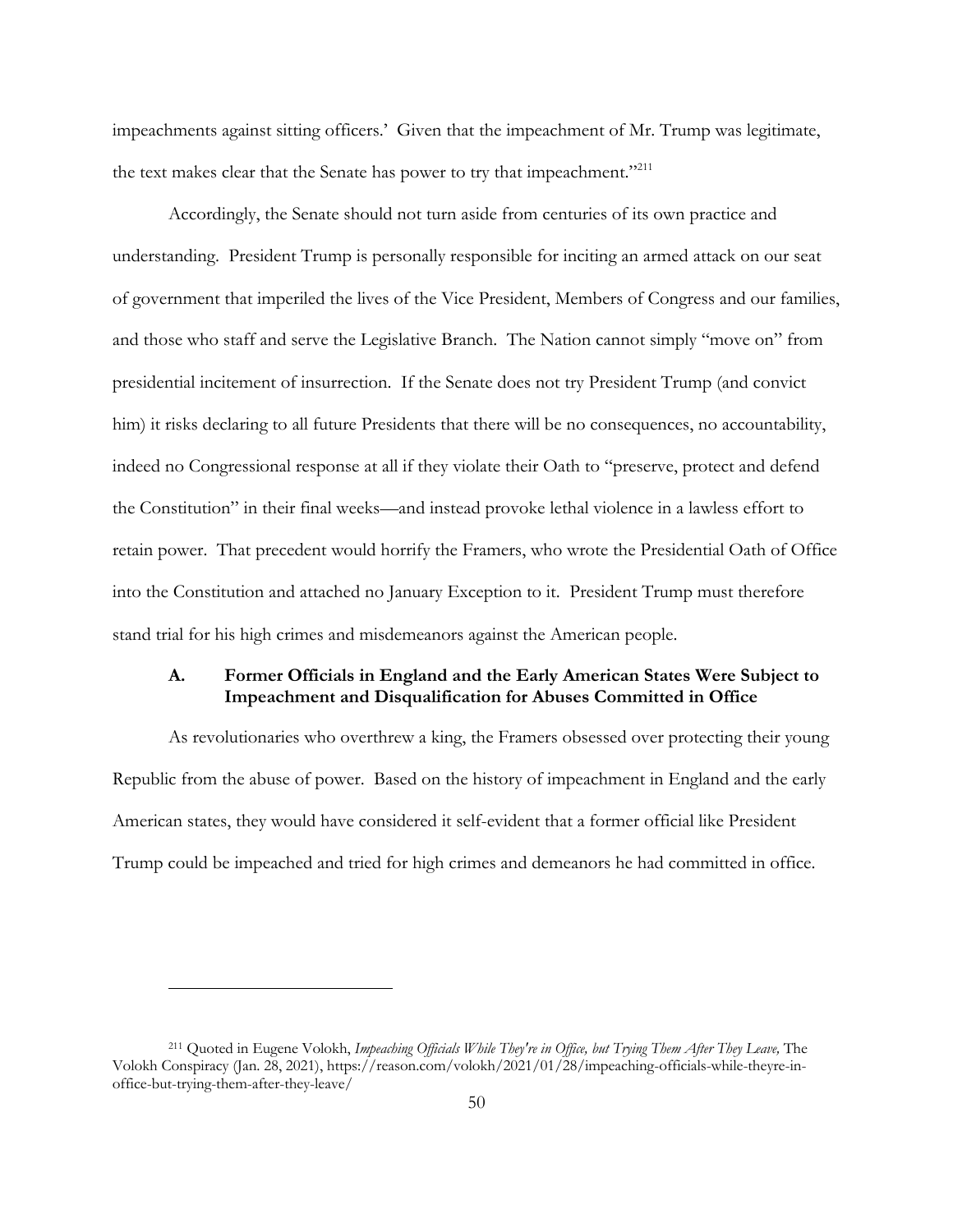When the Framers gathered in Philadelphia in 1787, they did not invent the impeachment power from scratch. As Alexander Hamilton explained in Federalist No. 65, they looked to English history, which provided "the model from which the idea of this institution has been borrowed."<sup>212</sup> The Framers were also influenced by "several of the State constitutions."213 *Id.* And it was firmly established in both England and the early states that former officials were subject to impeachment for abuses in office. This was not a remotely controversial view. It was widely accepted. By vesting Congress with the power of "impeachment," the Framers incorporated that history and meaning.

Looking to the unwritten British constitution confirms that former officials were subject to impeachment. In fact, "Parliament impeached only two men during the 18th century, both former officers."214 In 1725, former Lord Chancellor Macclesfield was impeached and convicted for acts of bribery committed during his tenure in office.<sup>215</sup> And while the Framers deliberated in Philadelphia in 1787, they knew that Warren Hastings faced charges in Parliament arising from abuses he had committed as the former Governor General of Bengal.<sup>216</sup> Those charges were championed by no less a figure than Edmund Burke, a great and founding figure of conservative political theory.

Early American states followed English practice in this respect. The impeachment of former officials was thus "known and accepted" under early state constitutions.217 Five states—including Virginia and Pennsylvania—specifically authorized such impeachments.218 In some states, *only* former officials (not current officials) could be impeached, which confirms the centrality of the

<sup>212</sup> *The Federalist No. 65*, at 397 (Alexander Hamilton) (Clinton Rossiter ed., 1961).

<sup>&</sup>lt;sup>213</sup> *Id.*<br><sup>214</sup> Keith Whittington, *Yes, the Senate Can Try Trump*, Wall Street Journal (Jan. 22, 2021).

<sup>&</sup>lt;sup>215</sup> See Brian C. Kalt, The Constitutional Case for the Impeachability of Former Federal Officials: An Analysis of the Law, *History, and Practice of Late Impeachment*, 6 Tex. Rev. L. & Pol. 13, 26 (2001) (hereinafter, *Former Officials*).

<sup>216</sup> *See id.* at 26-27. 217 *Id.* at 27.

<sup>218</sup> *Id.* at 29-31.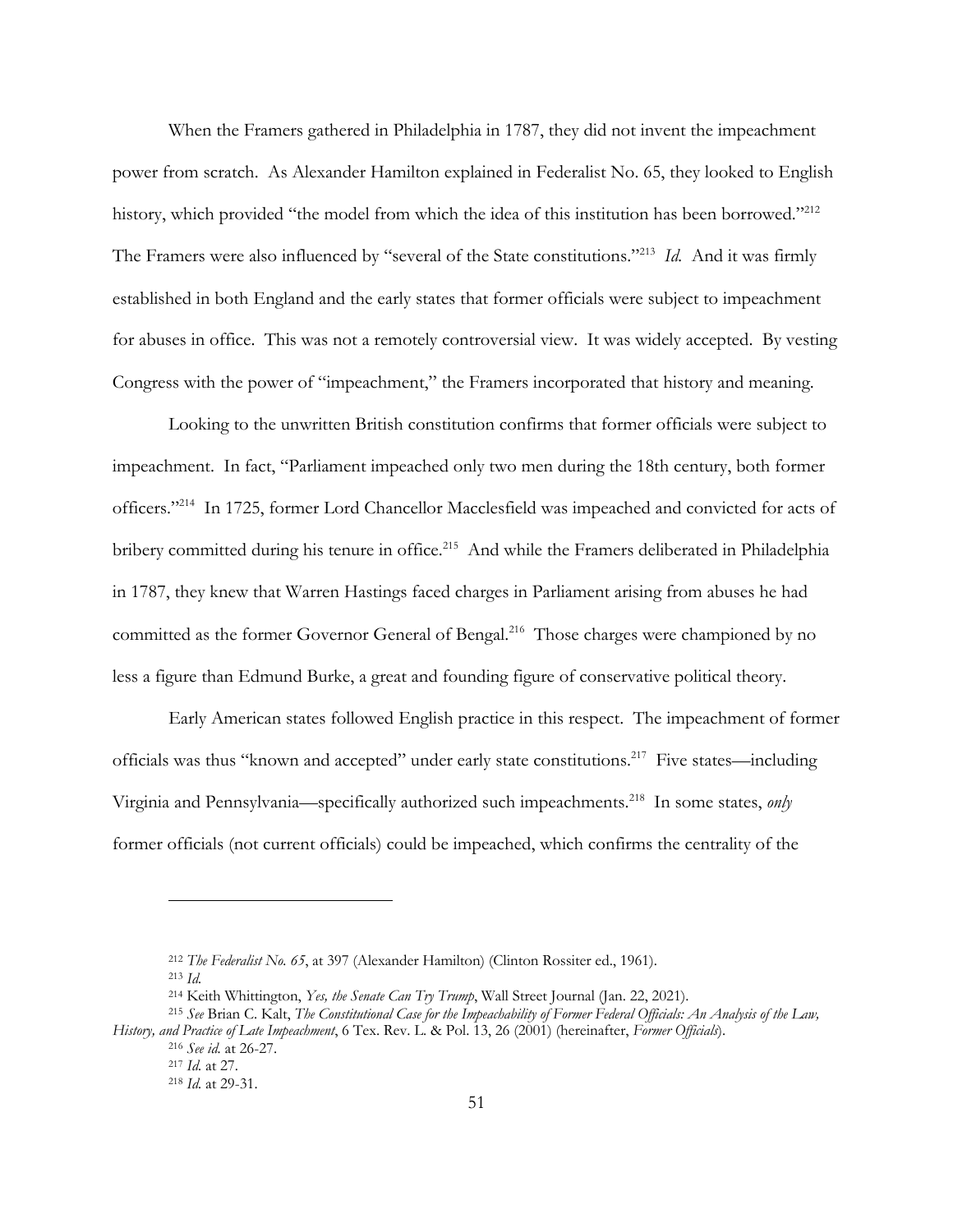disqualification remedy to early American thinking about impeachment and the oddity of any suggestion that former officials can never be impeached.<sup>219</sup> Looking to the state constitutions that allowed impeachment but did not expressly address former officials confirms that impeaching former officials was indeed consistent with American legal traditions.<sup>220</sup> And no state constitution expressly prohibited such impeachments.<sup>221</sup> Moreover, the precept that former officials could be impeached was acted upon: in 1781, for instance, the Virginia General Assembly subjected Thomas Jefferson to an impeachment inquiry after he completed his term as governor.<sup>222</sup>

As defined by British and early American practice, the phrase "impeachment" was thus understood as covering former officials. That was the rule on both sides of the Atlantic. Prohibiting former official impeachments would have been a marked departure from common legal usage and tradition—the kind of departure that we might expect to trigger heated debates and considerable writing. But as explained below, there were no such debates and there were no such writings. If anything, the Framers' deliberations confirm adherence to the tradition they inherited.

Throughout this early period, disqualification was recognized as essential to achieving the core purposes of impeachment. "Especially in an age of long, varied careers, it was very significant that an impeachment conviction said not only 'get out!' but added an emphatic and irreversible 'and stay out!"<sup>223</sup> Removal alone was not enough to protect the public from corrupt and abusive officials, who might later seek reelection or reappointment—and whose misconduct could create dangerous precedents if not decisively repudiated. Disqualification gave teeth to impeachment. The

<sup>219</sup> *See id.*

<sup>220</sup> *See id.* at 34-35. <sup>221</sup> *See id.* <sup>222</sup> *See id.* at 29. <sup>223</sup> *Id.* at 73-74.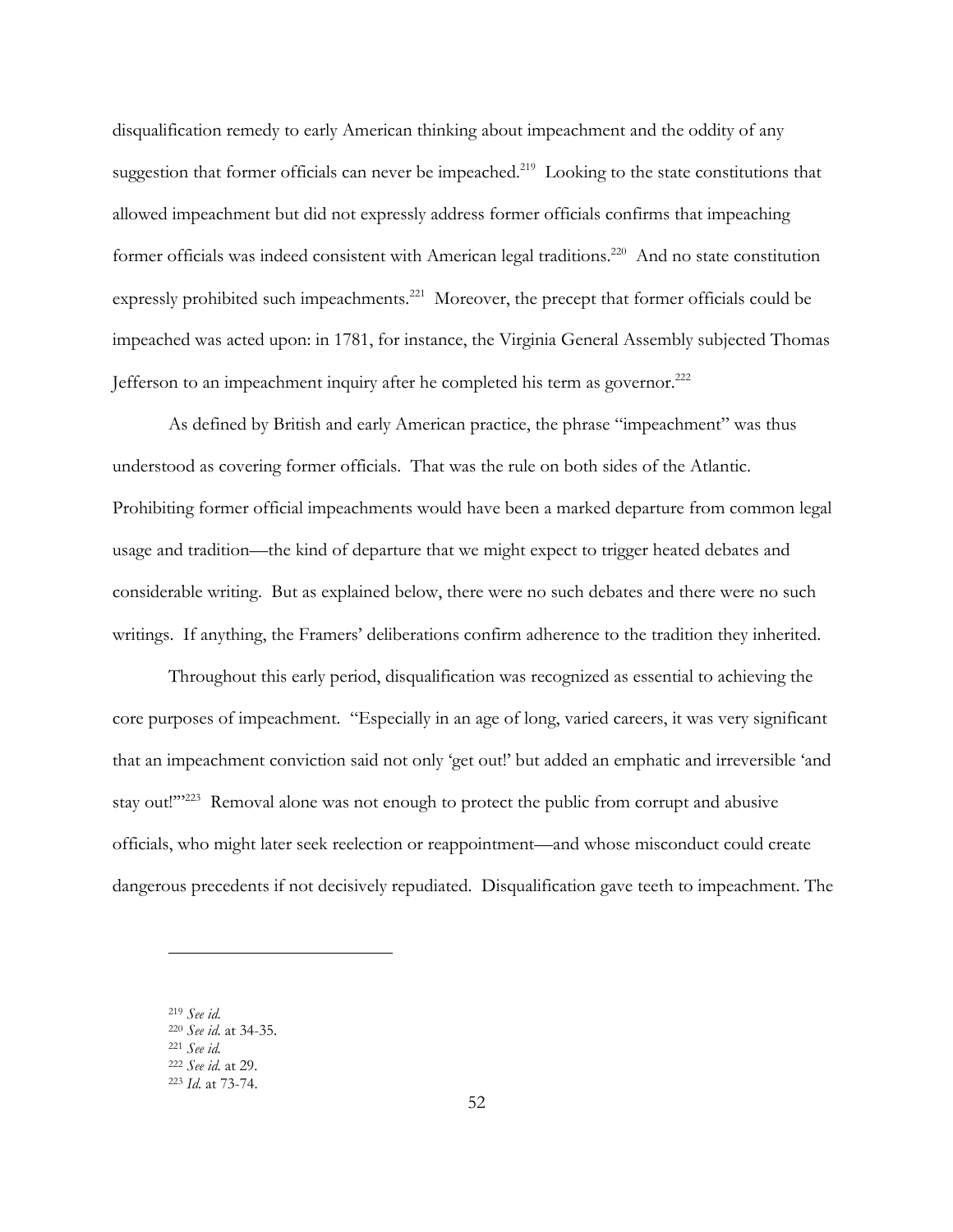threat of disqualification deterred officials from abusing their power by reminding them that "their political existence depends upon their good behavior."<sup>224</sup> It allowed legislatures to convene inquests—and to hold public trials—that "served as a vehicle for exposing and formally condemning official wrongdoing, or for a former officeholder to clear his name."225 Finally, it protected society from those who dishonored their offices and might do so again, whenever their abuse of power may have occurred or been discovered. These purposes defined the impeachment power as it was known to the Framers, who wrote it into the Constitution as a safeguard against presidential abuse.

## **B. The Framers Adhered to the Tradition That Former Officials Were Subject to Impeachment, Conviction, and Disqualification for Misconduct in Office**

The records of the Constitutional Convention and a close study of the Constitution's text confirm that a former official like President Trump remains subject to impeachment and trial for high crimes and misdemeanors. History, originalism, and textualism thus leave no doubt that the Senate has jurisdiction—and a constitutional duty—to decide this case on the merits.

As Justice Robert Jackson wisely observed, "the purpose of the Constitution was not only to grant power, but to keep it from getting out of hand."226 Nowhere is that truer than with regard to the presidency. As Edmund Randolph warned, "the Executive will have great opportunitys of abusing his power."227 Impeachment was the Framers' final answer to this threat. Their goal was not to criminally punish presidents for abuse or corruption; that they left to prosecutors and courts. The Framers had a much greater purpose in mind: the preservation of the Republic itself.

<sup>224</sup> *See* Whittington, *Yes, the Senate Can Try Trump.*

<sup>225</sup> *Id.*

<sup>226</sup> *Youngstown Sheet & Tube Co. v. Sawyer*, 343 U.S. 579, 640 (Jackson, J., concurring).

<sup>227</sup> 2 Max Farrand, ed., *The Records of the Federal Convention of 1787*, 67 (1911)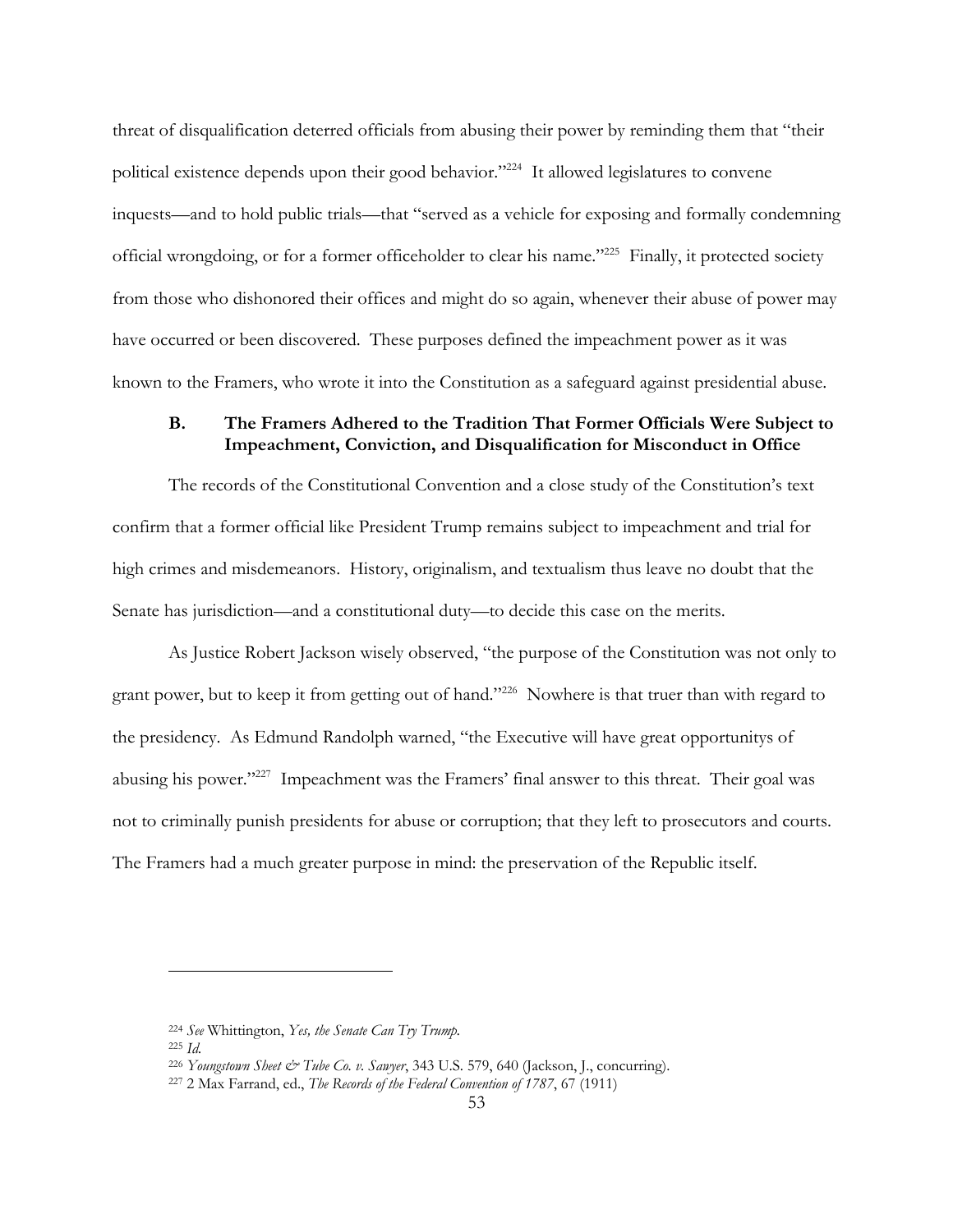To achieve that purpose, the Framers vested Congress with the power to investigate, impeach, and convict officials for constitutional offenses. The Framers then provided two separate remedies, both focused on an offender's ability to seek and exercise government power: removal from office and disqualification from future officeholding. As confirmed by their deliberations at the Constitutional Convention, as well as the text and structure of the Constitution, the Framers adhered to British and early state practice in authorizing impeachment for *any* high crimes and misdemeanors against the American people—whenever committed and whenever discovered.

That is not surprising. The Framers were too savvy to make up a new rule, at odds with centuries of historical practice, that would allow officials to escape accountability by resigning at the last minute, or by waiting until near the end of their tenure in office to commit abuses, or by concealing misconduct until after they left public service. This would create extremely dangerous and perverse incentives, especially for Presidents who sought to retain power by subverting election results in their final days. In designing the Constitution, the Framers aimed to ensure that the President could never become a King; they did not leave the Nation unprotected against abuse surrounding the transfer of power from one administration to the next.

To that end, the Constitution establishes a clear framework. The House has the sole power to impeach. The Senate has the sole power to try impeachments. These grants of jurisdiction over impeachment are categorical and include no statute of limitations. Any person who commits an extraordinary abuse of power in office may face impeachment for high crimes and misdemeanors. If they are currently a civil officer and are convicted, they must at least be removed from office. And in all events, the Senate's judgment in an impeachment case cannot extend further than disqualification from holding any office of honor, trust, or profit under the United States. These rules arise directly from the history, text, and structure of the Constitution.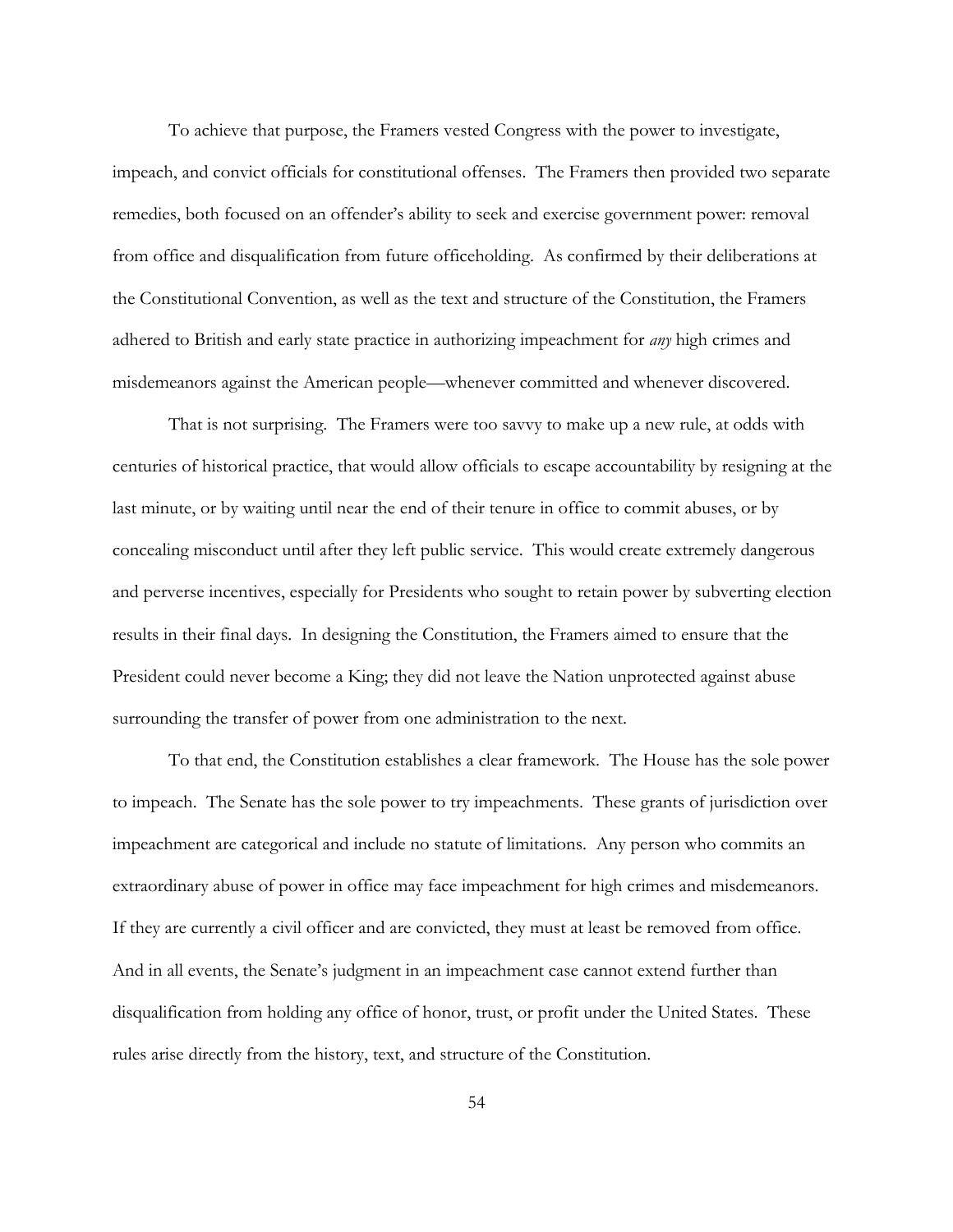## **1. The Constitutional Convention**

The Framers were familiar with the history of impeachment. They understood that the Constitution's references to "impeachment" incorporated centuries of prior practice. In certain very specific respects, they decided to vary from that history—for instance, by requiring a two-thirds supermajority in the Senate to convict. But *nobody* at the Constitutional Convention suggested departing from the existing practice that former officials could be impeached (and disqualified from future officeholding) for their abuses while in office. If anything, the opposite is true. Four aspects of the Framers' deliberations signal their intent to follow historical practice.

First, in debating the standard for impeachable offenses, George Mason explicitly raised the ongoing case of Warren Hastings—and did so to describe when impeachment *should* occur. Were anybody present at the Convention opposed to authorizing the impeachment of former officials, this would have been an obvious opportunity to speak up. "If Mason and the Framers knew anything about the Hastings case," it was that he faced an impeachment proceeding in Parliament *after* he had left his position as Governor General of Bengal.<sup>228</sup> Yet nobody objected. "Given the prominence of the Hastings's impeachment to the framers, the absence of debate on the question at the federal or state ratifying conventions . . . speaks volumes."<sup>229</sup>

Second, and highly relevant here, many Framers described efforts to overturn or corrupt elections as the paradigm case for impeachment. Gouverneur Morris explained that "the Executive ought  $\parallel$  to be impeachable for ... Corrupting his electors."<sup>230</sup> William Davie favored impeachment

<sup>228</sup> Kalt, *Former Officials*, at 47.

<sup>229</sup> Laurence H. Tribe, *The Senate Can Constitutionally Hold An Impeachment Trial After Trump Leaves Office*, New York Times (Jan. 13, 2021).

<sup>230</sup> 2 Farrand, Records of the Federal Convention, at 69.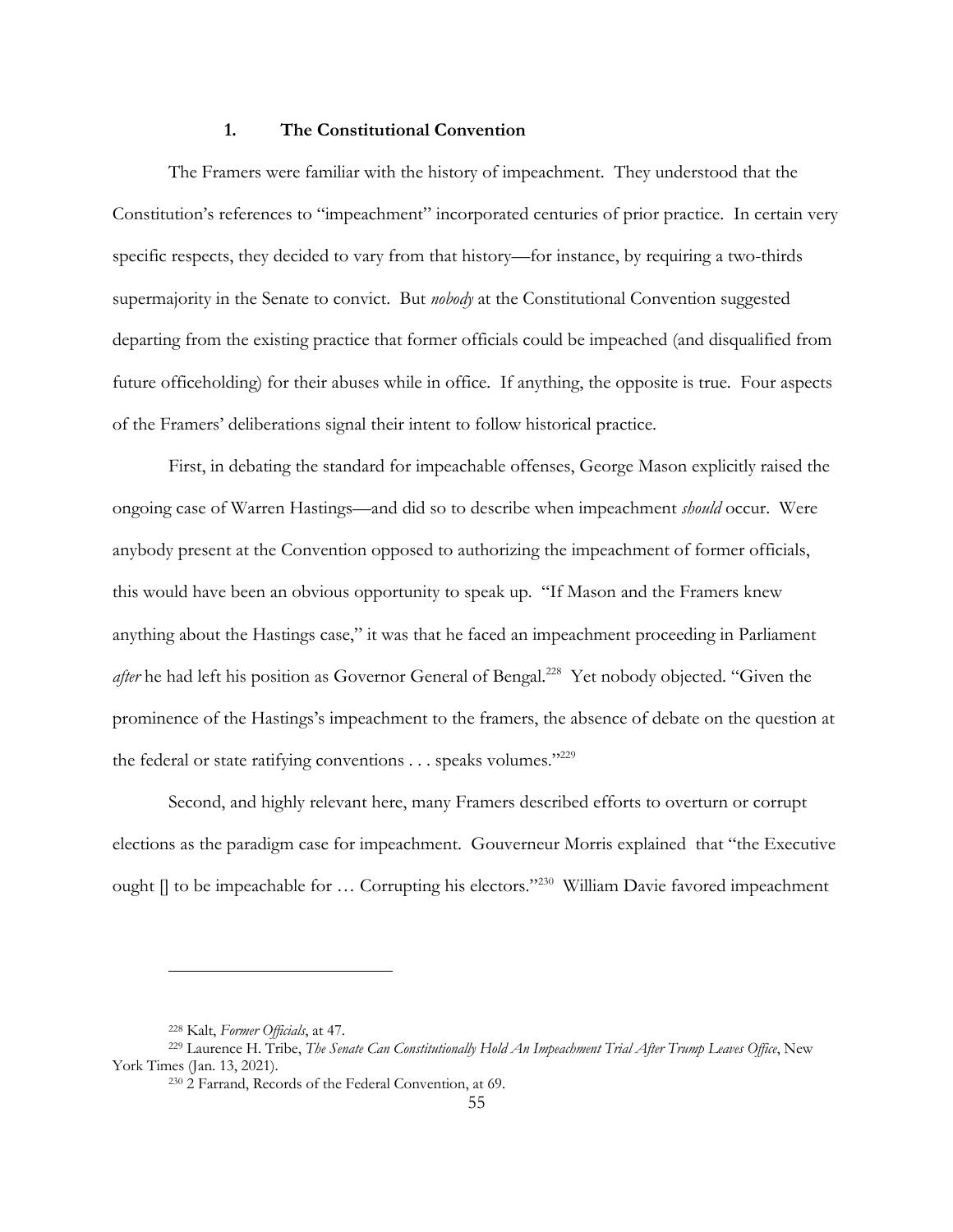for a President who spared "no efforts or means whatever to get himself re-elected."<sup>231</sup> And Mason intended impeachment for a President "who has practiced corruption & by that means procured his appointment in the first instance."<sup>232</sup> By necessity, this kind of misconduct would usually occur near the end of a President's term in office.<sup>233</sup> Given their intense focus on danger to elections and the peaceful transfer of power, it is inconceivable that the Framers designed impeachment to be virtually useless in a President's final days, when opportunities to interfere with the peaceful transfer of power would be most tempting and dangerous. Moreover, it would have made no sense for the Framers to allow impeachment if a President succeeded in winning re-election through corrupt means, but to prohibit *any* Congressional response if his efforts to corrupt the election fell short. A President who tried and narrowly failed to retain power improperly could easily try again. He would still warrant disqualification, both to protect the nation from his future wrongdoing and as a deterrent to anybody else contemplating last-ditch attacks on the electoral process.

Indeed, "a singular concern of the Framers in devising our constitutional system was the danger of a power-seeking populist of the type they referred to as a 'demagogue."<sup>234</sup> Madison and Hamilton repeatedly warned against this ancient threat to the young Republic.<sup>235</sup> Yet "the Framers" further understood that the source of such a person's power does not expire if he or she is expelled from office; so long as such a person retains the loyalty of his or her supporters, he or she might return to power."236 Accordingly, "the Framers devised the disqualification power to guard against

<sup>231</sup> *Id.* at 64.

<sup>232</sup> *Id.* at 65. 233 *See* Jed Shugerman, *An Originalist Case for Impeaching Ex-Presidents: Mason, Randolph, and Gouverneur Morris*, Shugerblog (Jan. 16, 2021) ("[T]he Framers supported a broad impeachment process for presidential misconduct at the end of their terms, especially with respect to re-election abuses [and] corrupting or contesting electors . . .").

<sup>234</sup> *Letter from Constitutional Law Scholars on Impeaching Former Officers.*

<sup>235</sup> *See* Jeffrey Rosen, *American is Living James Madison's Nightmare*, The Atlantic (October 2018).

<sup>236</sup> *Letter from Constitutional Law Scholars on Impeaching Former Officers.*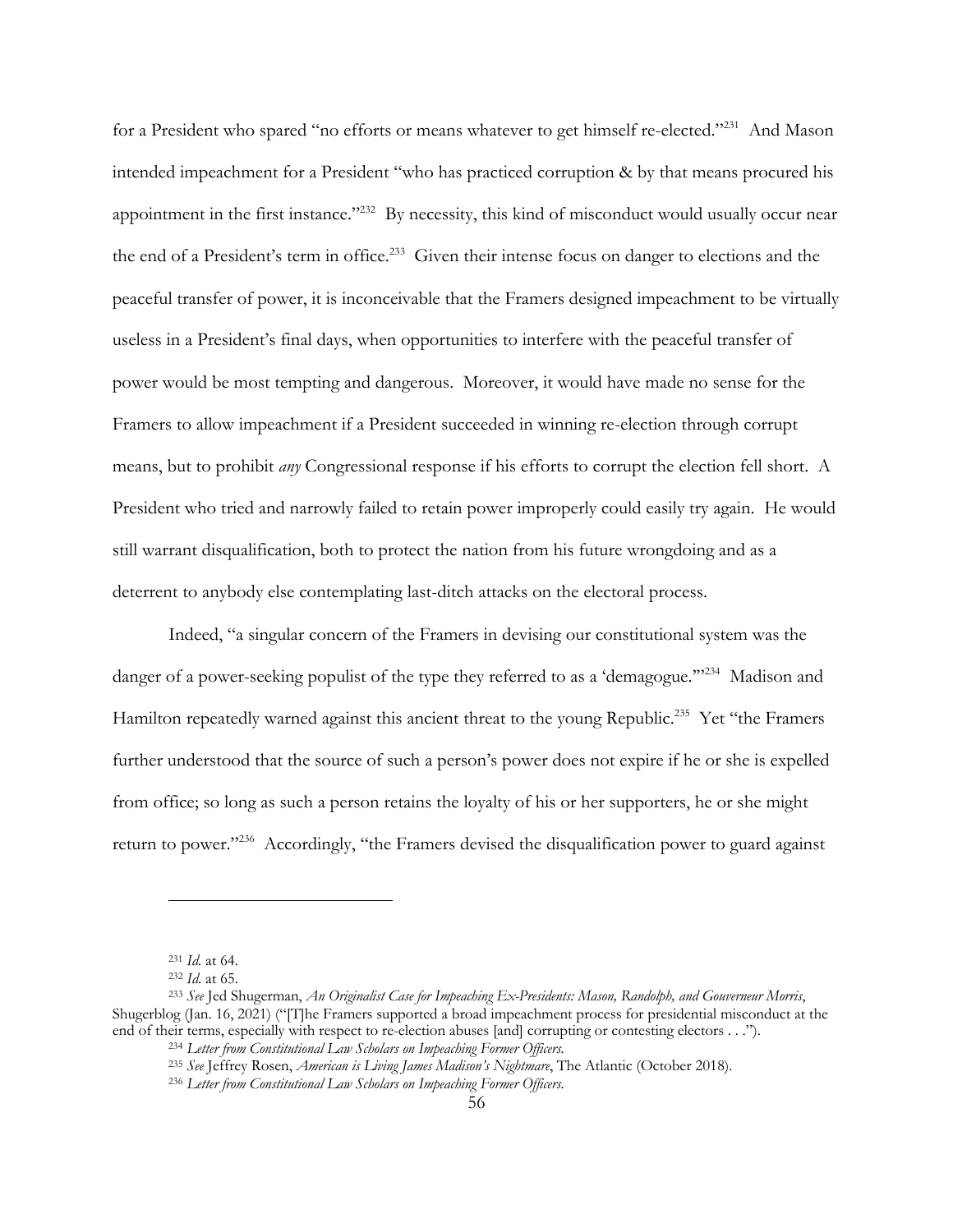that possibility, and would surely disagree that a person who sought to overthrow our democracy could not be disqualified from holding a future office of the United States because the plot reached its crescendo too close to the end of his or her term."237

Third, those who wrote and ratified the Constitution saw that impeachment was meant to deter abuse of office—which it could not achieve if wrongdoers knew they could easily escape any inquiry or trial. At the Convention, Davie described impeachment as "an essential security for the good behaviour of the Executive."238 In Massachusetts, Reverend Samuel Stillman warned, "With such a prospect [of impeachment], who will dare to abuse the powers vested in him by the people."239 In North Carolina, future Justice James Iredell stated, "[Impeachment] will be not only the means of punishing misconduct, but it will prevent misconduct."<sup>240</sup> And in Federalist No. 64, future Chief Justice John Jay wrote, "so far as the fear of punishment and disgrace can operate, that motive to good behavior is amply afforded by the article on the subject of impeachments."<sup>241</sup>

If all it took to evade impeachment were quitting—or delaying misconduct until the end of a term—then Davie, Stillman, Iredell, and Jay badly misjudged its deterrent effect. The Framers did not commit such a glaring blunder. To protect the Republic, they designed the impeachment power to cover *anyone* who engaged in abuse or corruption while entrusted with public office—thereby ensuring that any wrongdoer's "infamy might be rendered conspicuous, historic, eternal, in order to prevent the occurrence of likely offenses in the future."<sup>242</sup>

<sup>237</sup> *Id.*

<sup>238</sup> 2 Farrand, *Records of the Federal Convention*, at 64.

<sup>239</sup> 2 Jonathan Elliot, ed., *The Debates in the Several State Conventions on the Adoption of the Federal Constitution* 169

<sup>(1861)</sup>

<sup>240</sup> <sup>4</sup>*id.* at 32. 241 Federalist 64

<sup>242</sup> *Belknap Proceedings* at 203 (Mr. Manager Knott)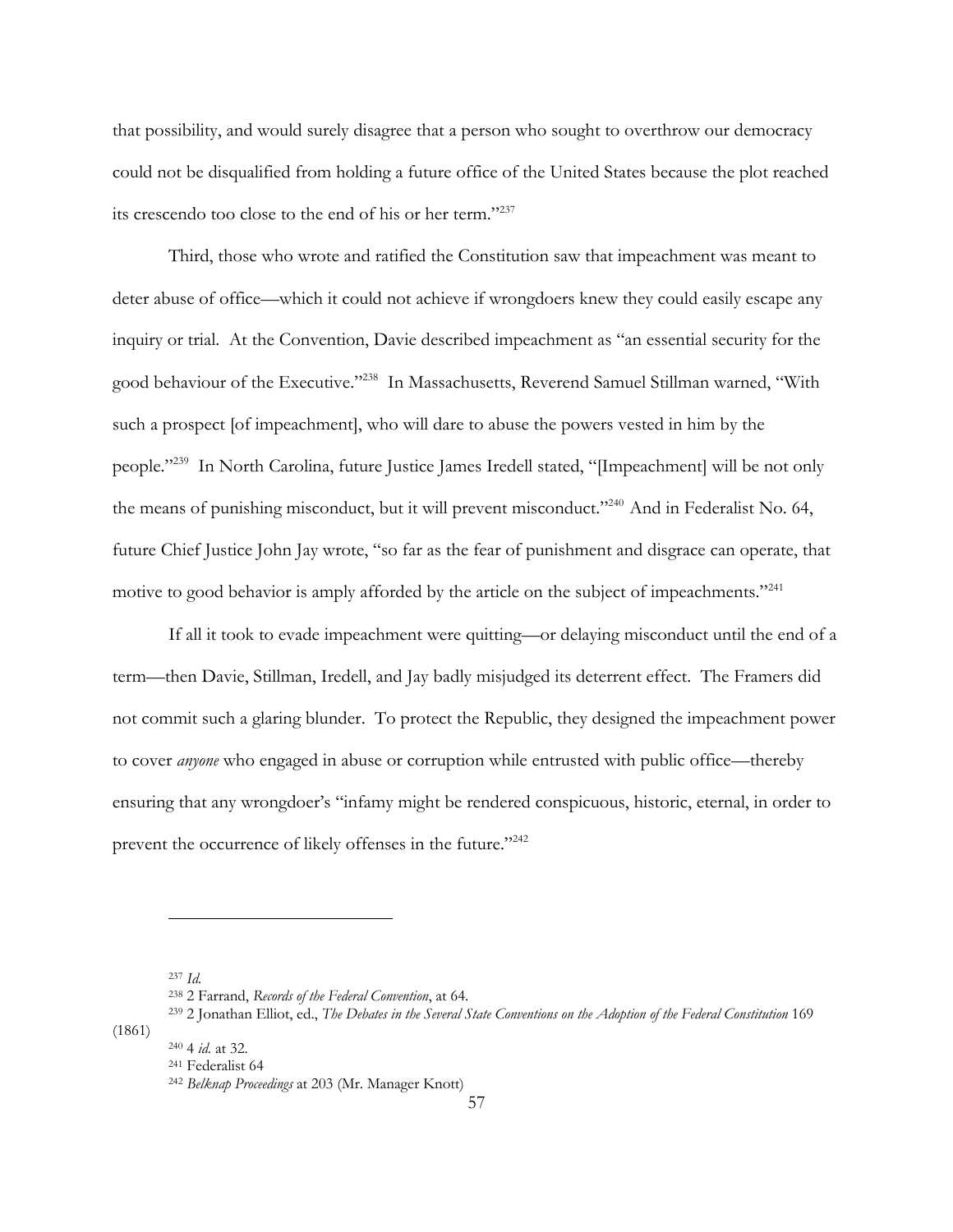Fourth, and finally, the Framers saw themselves not as restricting the impeachment power in comparison to the states, but rather as broadening it. Federalist No. 39 illustrates the point. There, Madison compared the state and federal governments. Turning to impeachment, he first remarked that "several of the States" did not allow impeachment of "the chief magistrate," adding that "in Delaware and Virginia he is not impeachable till out of office."<sup>243</sup> In contrast, he noted, "the President of the United States is impeachable at any time during his continuance in office."<sup>244</sup> Read in isolation, this may suggest that only a current official can be impeached, but in context it reflects Madison's pride that the President is subject to a *broader* impeachment power than in states that confined impeachment only to former officials. Hamilton confirmed this point in Federalist No. 69. While discussing impeachment, he wrote: "[T]he President of Confederated America would stand upon no better ground than a governor of New York, and upon worse ground than the governors of Maryland and Delaware."245 Here, too, the upshot is that the President is even *more* accountable than state officials—including in states, like Delaware, that provided for the impeachment of former governors. Neither Hamilton nor Madison suggests any departure from the rule that a former official can be impeached for their abuses in office; instead, they celebrate the extension of the impeachment power to also encompass (and permit the removal of) current officeholders.

All these sources confirm that the Framers intended the impeachment power to reach both current and former officials who engaged in gross abuse of their office. The text and structure of the Constitution that emerged from their debates reflect—in fact, *require*—that conclusion.

<sup>243</sup> Federalist No. 39 244 *Id.*

<sup>245</sup> Federalist No. 69.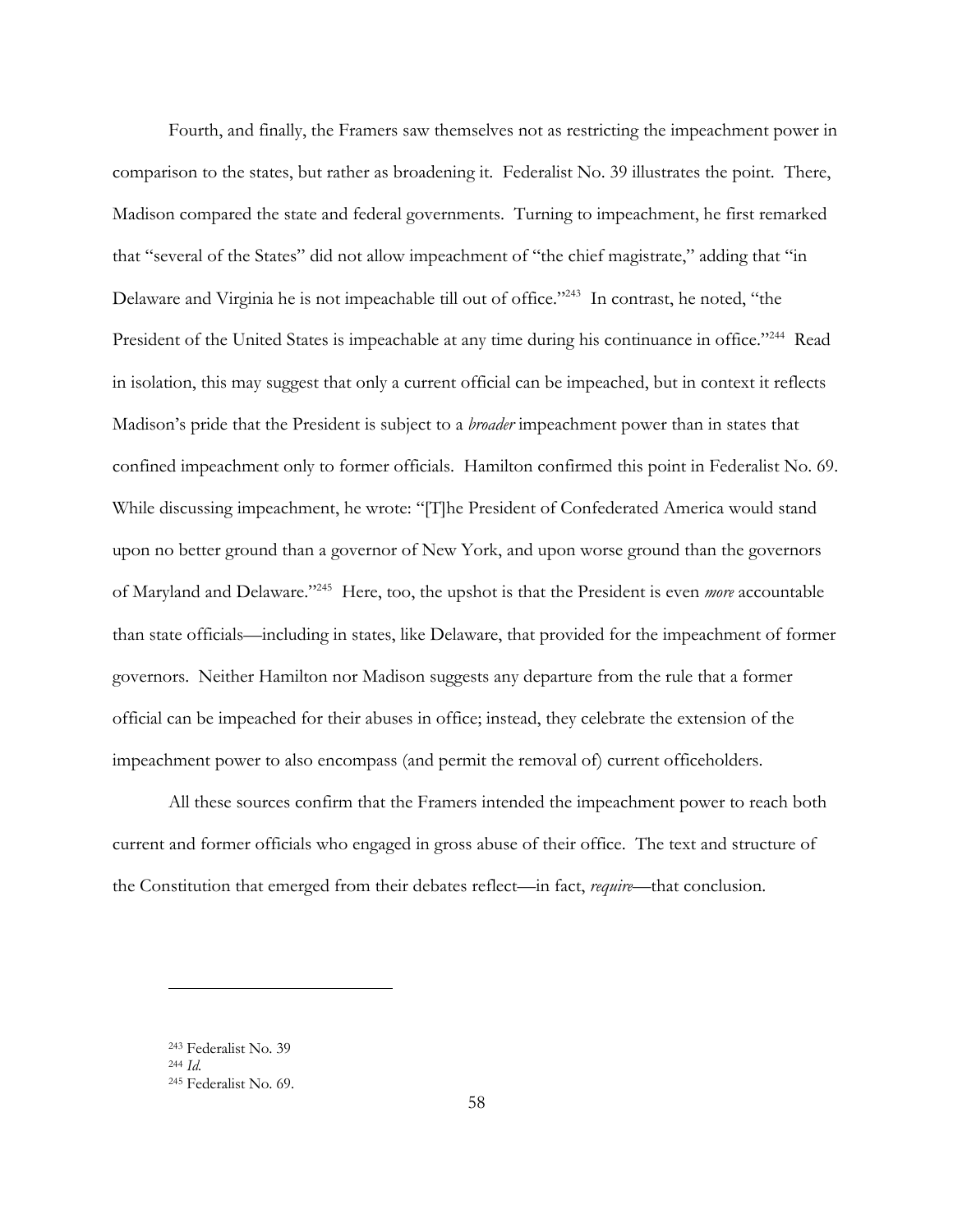## **2. Constitutional Text and Structure**

The Constitution contains several provisions addressing impeachment. A careful review of the Constitution's text and structure permits only a single conclusion: that the Senate has jurisdiction to hear this trial against President Trump for the constitutional offenses that he committed against the American people while he was entrusted with our highest political office.

The Constitution's impeachment provisions are properly understood by reference to the overarching constitutional plan. Senator John H. Mitchell of Oregon thus explained during the Belknap trial that each provision's "particular location in the Constitution" must "receive consideration in giving construction to its purpose."<sup>246</sup> So that is how we will approach them.

Article I of the Constitution defines the powers of the Legislative Branch. Here, the Constitution uses unqualified language to vest the House and Senate with jurisdiction over all impeachments. That grant of authority does not contain any statute of limitations or any other language limiting Congress's impeachment jurisdiction over people who committed high crimes and misdemeanors while in office. Article I also provides for two separate possible judgments in any impeachment case: removal and disqualification. Nowhere does the Constitution suggest that an impeachment is permitted only when both judgments can be imposed. Instead, it treats them as distinct penalties, mandating only that the Senate not exceed them in rendering judgment. The separate availability of disqualification—without any suggestion that it must necessarily follow removal—confirms that former officials like President Trump can be tried by the Senate. Finally, Article I refers to a "Person" and a "Party" (but not a "civil Officer") in describing the accused in an impeachment. This broader word choice plainly encompasses former officials.

<sup>246</sup> *Belknap Proceedings* at 347 (Senator Mitchell).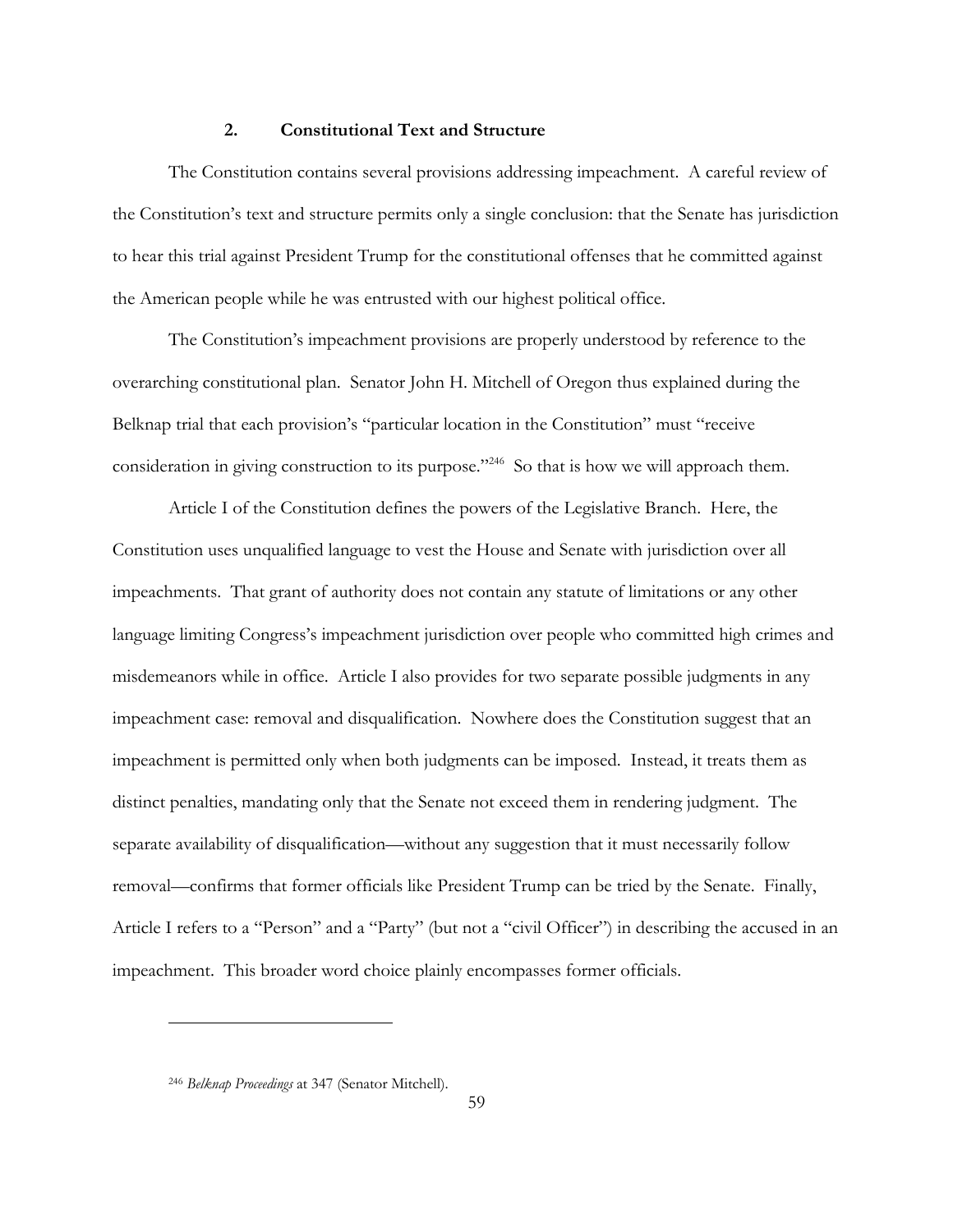Whereas Article I addresses the Legislative Branch, Article II concerns the Executive Branch. It refers to impeachment only twice—and on both occasions it *restrains* the Executive's power to resist an impeachment: first by confirming that the President's pardon power cannot defeat impeachments; and second by requiring at least the removal of any current officer convicted of an impeachable offense. Neither of these provisions limits the jurisdiction of the Senate over President Trump or makes the possibility of removal a requirement of impeachment.

### **a. Article I of the Constitution**

Article I sets up the Legislative Branch of the federal government. In Section 2, it vests the House with the "sole Power of Impeachment." This is an "express, distinct, positive, absolute and unqualified grant of jurisdictional power to the House of Representatives to impeach."<sup>247</sup> And as explained above, the phrase "Power of Impeachment" had a well-defined, well-developed meaning in the 1780s that the Framers understood to encompass former officers. Whenever the House exercises its "sole Power of Impeachment," the Senate has comprehensive, exclusive jurisdiction under Article I, Section 3, which vests it with "the sole Power to try all Impeachments."

These are the *only* provisions anywhere in the Constitution that affirmatively vest and define the jurisdiction of the House and Senate in matters of impeachment. Both of them provide broad authority, with no statute of limitations, no restriction based on whether a person is still in office, and no other caveats based on *when* the accused committed their high crimes and misdemeanors. By its plain and categorical language, the Constitution vests the Senate with full jurisdiction to hear any valid impeachment case brought by the House for high crimes and misdemeanors. And it makes

<sup>247</sup> *Id.* at 338 (Senator Mitchell).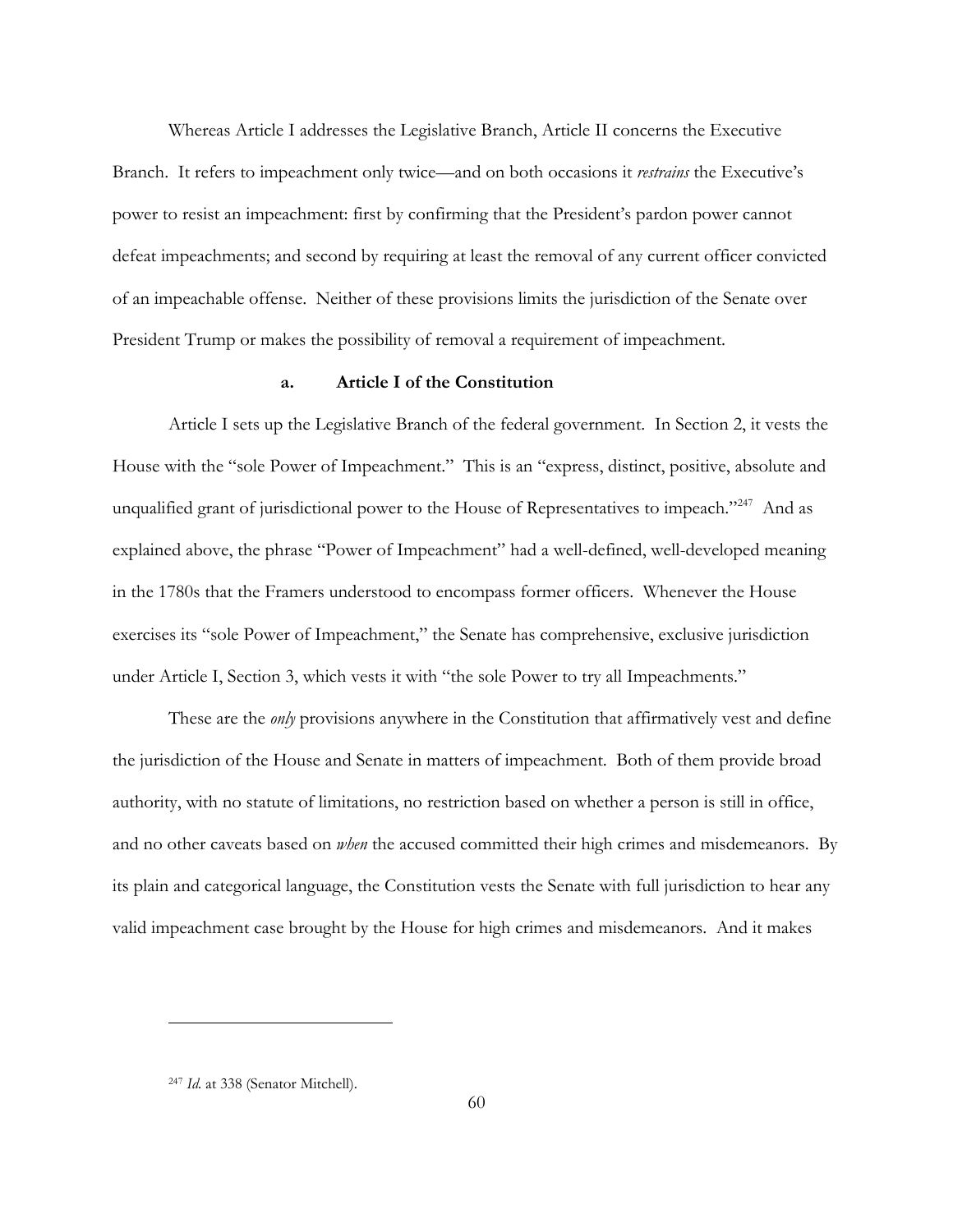perfectly clear that the Senate is empowered to "try all Impeachments," which at bare minimum must include jurisdiction where the House impeached an official while he was still in office.

As a result, any claim that Congress lacks authority to impeach and convict a former official must arise not from jurisdictional language in the text itself, but from supposed implications of the text. Yet a careful study of the Constitution instead confirms that the Framers intended impeachment to reach anyone who abused power while in office.

This is clear from Article I, Section 3, Clause 7: "Judgment in Cases of Impeachment *shall not extend further* than to removal from Office, and disqualification to hold and enjoy any Office of honor, Trust or Profit under the United States" (emphasis added). In interpreting this language, we must assign meaning to every word. Following that rule, this provision can only be read as "fixing a minimum and maximum penalty."<sup>248</sup> As Professor McConnell explains, "the clause does not say that both sanctions are required; it says that the judgment may not go beyond imposition of both sanctions."<sup>249</sup> Therefore, "the clause does not require removal; it just precludes the Senate from imposing penalties like fines, imprisonment or death."250 This language limits the possible remedies as compared to British impeachment, "in which the full range of criminal penalties was available." 251

Under Clause 7, when the Senate convicts, it (1) may remove the accused if they are in office and (2) separately, it may impose disqualification. What it may not do is impose judgments that "extend further" than those options. Critically, "these 'judgments'—removal and disqualification—

<sup>248</sup> C.S. Potts, *Impeachment As A Remedy*, 12 St. Louis L. Rev. 15, 23 (1926).

<sup>249</sup> Quoted in Eugene Volokh, *Impeaching Officials While They're in Office, but Trying Them After They Leave,* The Volokh Conspiracy (Jan. 28, 2021), https://reason.com/volokh/2021/01/28/impeaching-officials-while-theyre-inoffice-but-trying-them-after-they-leave/

<sup>250</sup> Brian Kalt, *The Constitutional Case for Allowing Late Impeachment Trials*, The Hill (Jan. 29, 2021),

https://thehill.com/opinion/judiciary/536487-the-constitutional-case-for-allowing-late-impeachment-trials <sup>251</sup> *Id.*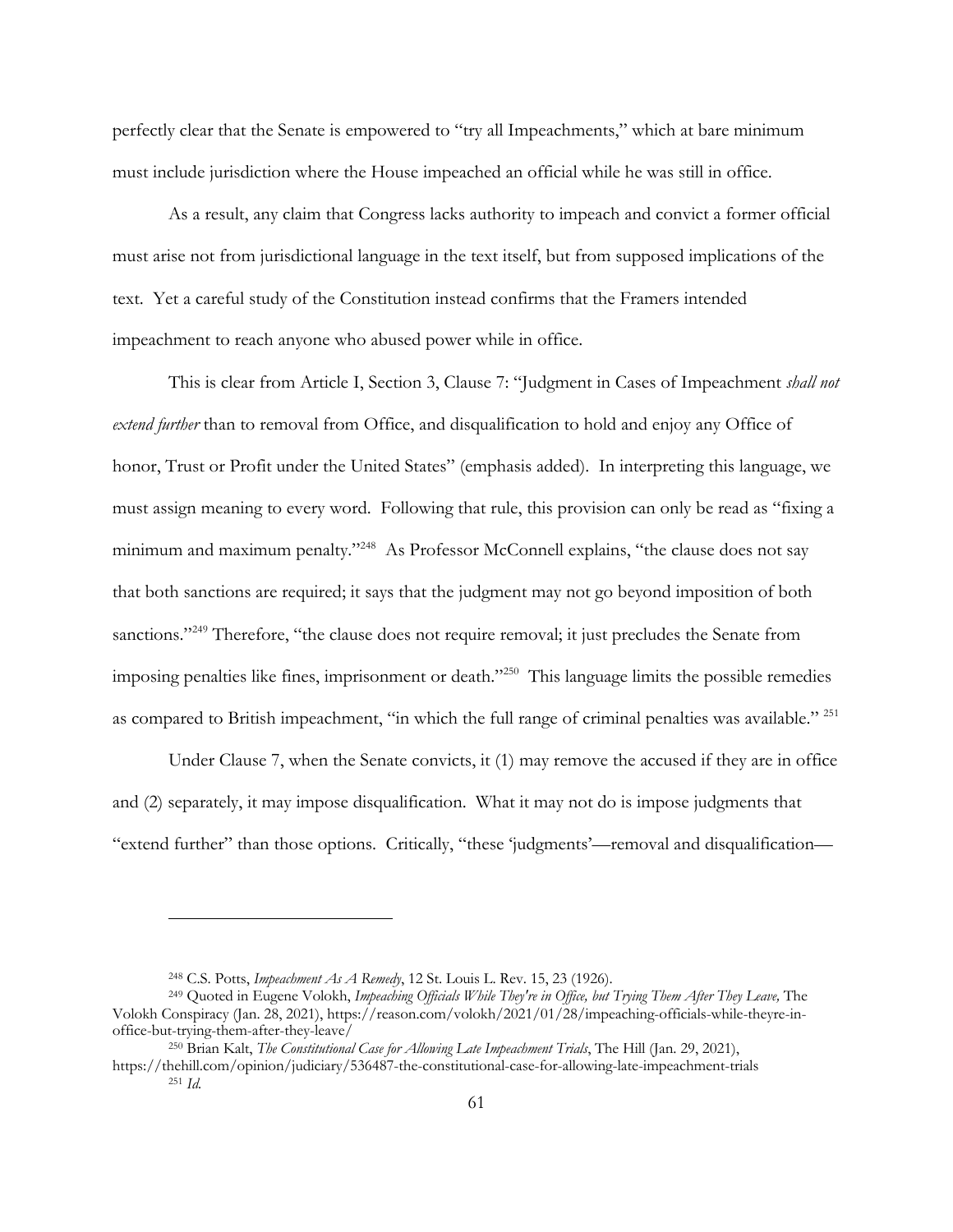are analytically distinct and linguistically divisible."252 The text does not say "removal from Office, and *then* disqualification" or "removal from Office, *followed by* disqualification." It simply identifies two separate possible sentences and provides that the Senate cannot exceed them. "[T]he inclusion of both present removal and future disqualification as penalties for impeachment suggests that they are two separate penalties that may be separately applied."253

In fact, given how the Senate has historically structured its proceedings, it is *impossible* for the Senate to impose disqualification on a current official: it can disqualify only a former official. If the accused is currently in office, and is convicted by the Senate, they are removed upon conviction. By the time Senators separately vote on disqualification, they are considering what penalty to inflict on someone who is at that point a former officer. In this respect, removal and disqualification must be separate penalties—and disqualification must be available for former officials—because disqualification "is itself necessarily a vote about a former (as opposed to current) officer."<sup>254</sup>

Impeachment thus has "two aspects"—and the Constitution "must be read so as to give full effect to both aspects of this power."255 It provides for removal from office, and it separately provides for disqualification from future officeholding. Consistent with that understanding, "of the eight officers the Senate has ever voted to remove, it subsequently voted to disqualify only three of them—reinforcing that removal and disqualification are separate inquiries."256

Ultimately, neither removal nor disqualification is itself the purpose of impeachment. They both serve the deeper purpose of protecting public against officials who have proven themselves a

<sup>&</sup>lt;sup>252</sup> Tribe, *The Senate Can Constitutionally Hold An Impeachment Trial After Trump Leaves Office.*<br><sup>253</sup> Michael J. Gerhardt, *The Federal Impeachment Process: A Constitutional and Historical Analysis* 79-80 (1996).<br><sup>254</sup>

<sup>255</sup> *Letter from Constitutional Law Scholars on Impeaching Former Officers.*

<sup>256</sup> Vladeck, *Why Trump Can Be Convicted Even as an Ex-President*.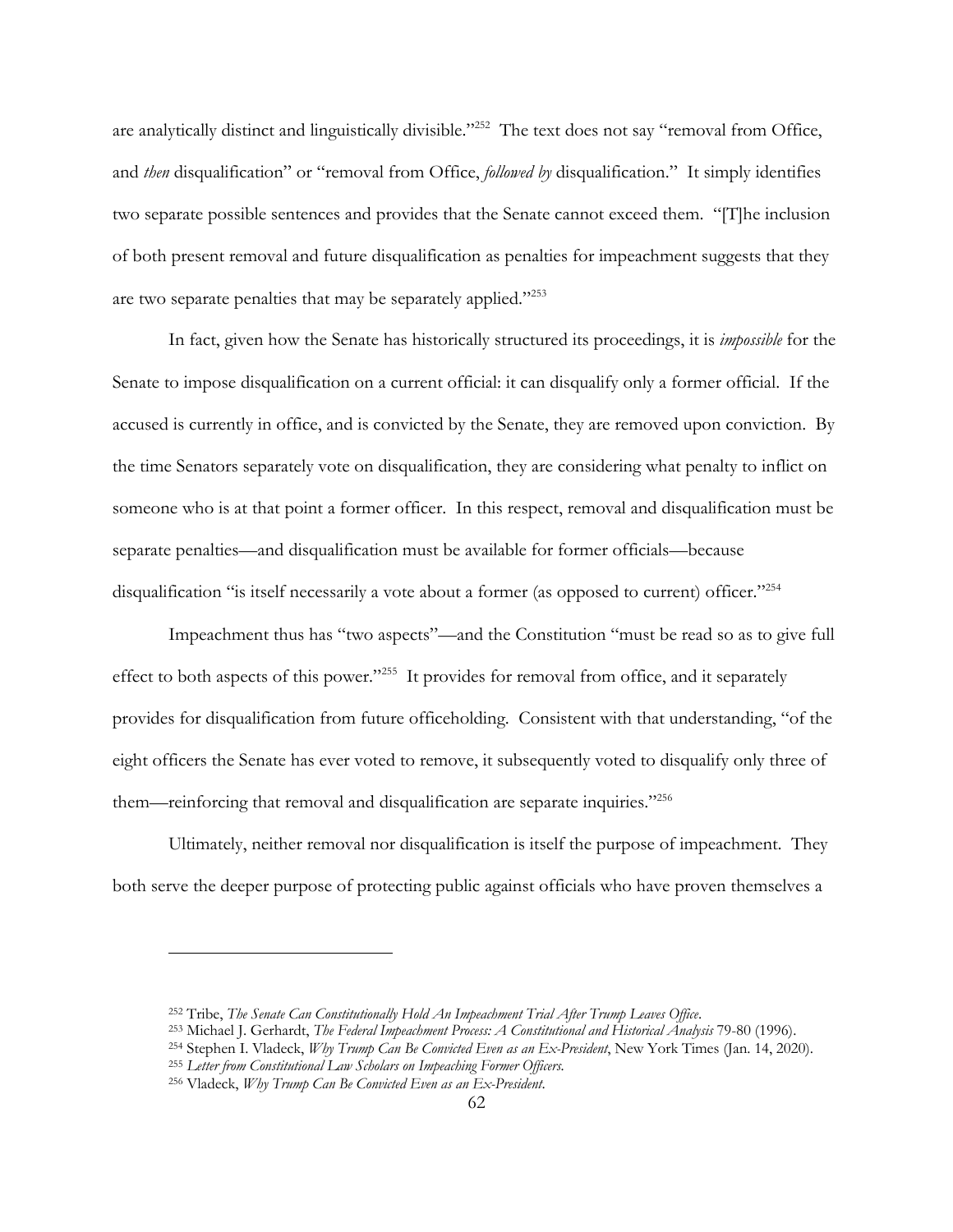threat to our Constitution. And that purpose would be obstructed if Clause 7 were distorted by an interpretation that precluded the impeachment of former officials. This would create incentives for a President "to behave only early in his term, to conceal his wrongdoing long enough to run out the clock, and to skip out of office if congressional action becomes a serious issue."257 To ensure that the impeachment power promotes integrity in office, the Constitution must be given its natural reading—one that treats the judgment of disqualification as a distinct remedy that can be imposed on both current and former officials following conviction by the Senate.

Although President Trump may argue that Clause 7 limits impeachment only to cases where removal can occur, that view is mistaken. As explained, it clashes with the text of the Constitution. Further, it rests on a logical fallacy. Clause 7 bars the Senate from imposing any sentence *beyond* removal or disqualification. But "a prohibition against doing more than two things cannot be turned into a command to do both or neither."258 "It certainly will not be seriously maintained that, when a statute prescribes two punishments, one of which has become impossible, the offender is thereby exempted from the other."<sup>259</sup> Such analysis collapses upon scrutiny: in authorizing two possible penalties upon conviction, and saying the Senate may not exceed them, the Constitution did not confer a right on the accused to escape trial entirely because one of the penalties is unavailable. If a defendant made that contention in court, her argument would be rejected out of hand.

That position is especially untenable because it would give abusive officials total control over their own impeachment proceedings. Any official "who betrayed the public trust and was impeached could avoid accountability simply by resigning one minute before the Senate's final

<sup>&</sup>lt;sup>257</sup> Kalt, *Former Officials*, at 71-72.<br><sup>258</sup> Belknap Proceedings at 277 (Senator Edmunds).

<sup>259</sup> Id. at 193 (Mr. Manager Hoar).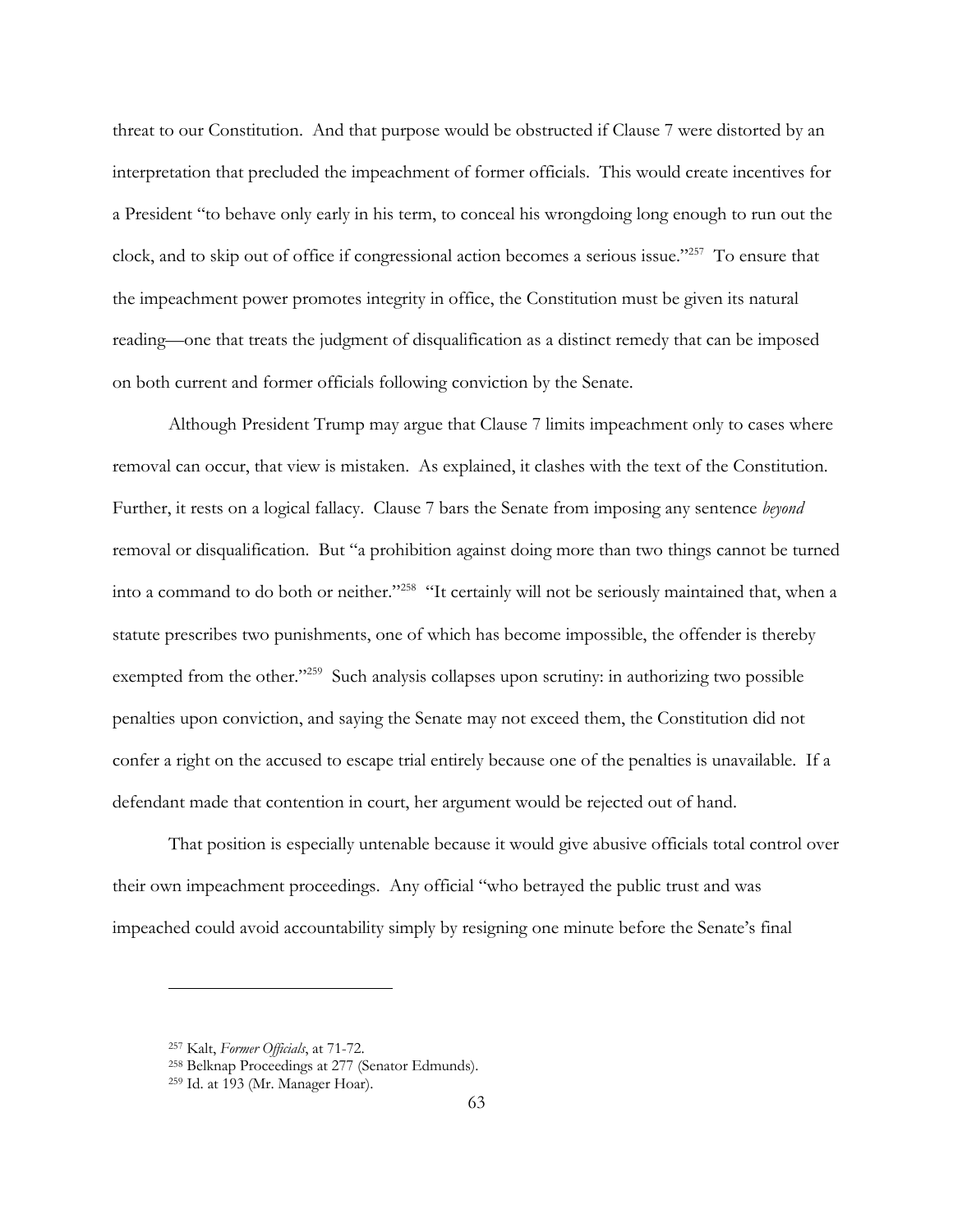conviction vote."260 Needless to say, there is an overwhelming presumption against "a proposition that makes the jurisdiction of the Senate depend upon the will of the accused," and that "would practically annihilate the power of impeachment in all cases of guilt clearly provable."261 The Framers did not design the Constitution's mightiest safeguards to be so easily undermined. As House Manager James Proctor Knott of Kentucky explained to the Senate during the trial of Secretary Belknap, the ultimate question is simply stated: "Whether you exercise the functions devolved upon you today as the highest court known to our Government by virtue of a constitutional power, or merely at the will and pleasure of the accused."262

To ask that question is to answer it. The Framers authorized disqualification for a reason. They knew that in especially grievous cases, a failure to impeach and disqualify could imperil the nation—both by setting a dangerous precedent and by allowing an official to repeat his misconduct. It is implausible that the Framers structured impeachment to allow abusive officials, at their own discretion, to readily escape trial, judgment, and disqualification. Instead, the Framers adhered to established English and state practice. And they used language in Article I, Section 3, Clause 7 that very clearly treats removal and disqualification as separate possible judgments upon conviction. It is therefore wrong to assert that "removal from office is the sole object of impeachment," since "the Constitution authorizes a sentence of disqualification that may be as properly pronounced against the man who has left office as against him who clings to it."263

That conclusion is confirmed (and independently required) by the language used in the impeachment provisions of Article I, Section 3, Clauses 6 and 7:

<sup>260</sup> *Letter from Constitutional Law Scholars on Impeaching Former Officers.*

<sup>261</sup> *Id.* at 247 (Senator Thurman).

<sup>262</sup> *Id.* at 144 (Mr. Manager Knott).

<sup>263</sup> *Id.* at 250 (Senator Thurman).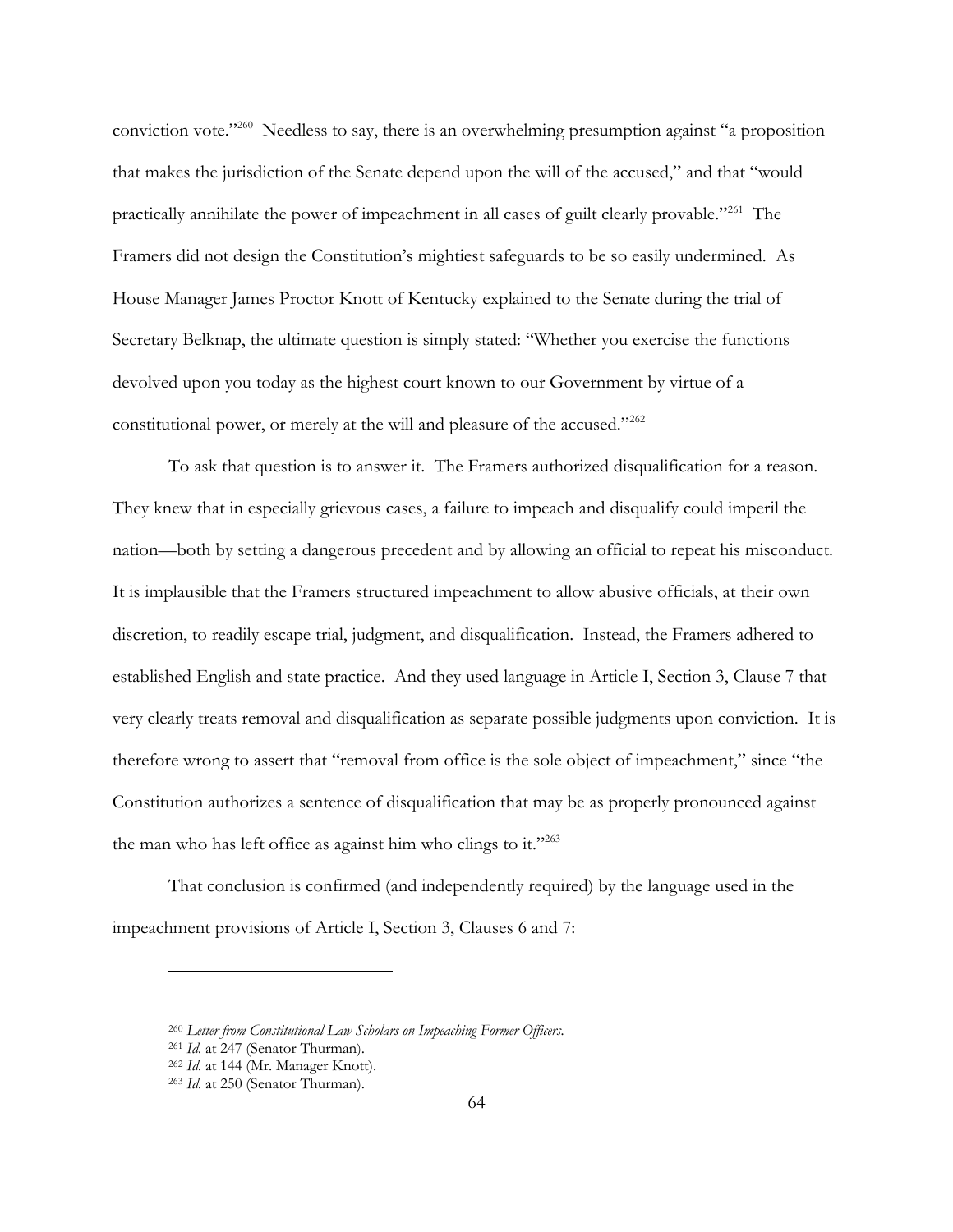The Senate shall have the sole Power to try all Impeachments. When sitting for that Purpose, they shall be on Oath or Affirmation. When the President of the United States is tried, the Chief Justice shall preside: And no **Person** shall be convicted without the Concurrence of two thirds of the Members present.

Judgment in Cases of Impeachment shall not extend further than to removal from Office, and disqualification to hold and enjoy any Office of honor, Trust or Profit under the United States: but the **Party** convicted shall nevertheless be liable and subject to Indictment, Trial, Judgment and Punishment, according to Law.

(emphasis added).

The word choice here is significant, especially in contrast to Article II, Section 4 of the Constitution, which provides that "all civil Officers of the United States" must be removed from office upon conviction for impeachable offenses. Unlike that provision, Article I—which creates the impeachment power and vests Congress with jurisdiction—does not refer to "civil Officers." Instead, in describing who may be subject to impeachment, it uses broader language: "Person" and "Party." The Framers chose their words carefully. They could have written "civil Officers" in Article I to describe who can be impeached, yet they did not do so. It follows that there must be a "Person" or "Party" subject to impeachment who is not a "civil Officer<sup>[]</sup>." But in order to face impeachment, a person must commit high crimes and misdemeanors, which by definition only a government official can do. That leaves only a single possible explanation for why the Framers used "Person" and "Party" rather than "civil Officers" in Article I, Section 3: they wanted to ensure that the text of the Constitution covered the impeachment, conviction, and disqualification of *former* officials for high crimes and misdemeanors committed while they were in office.264

<sup>264</sup> *Id.* at 403-404 (Senator Bayard).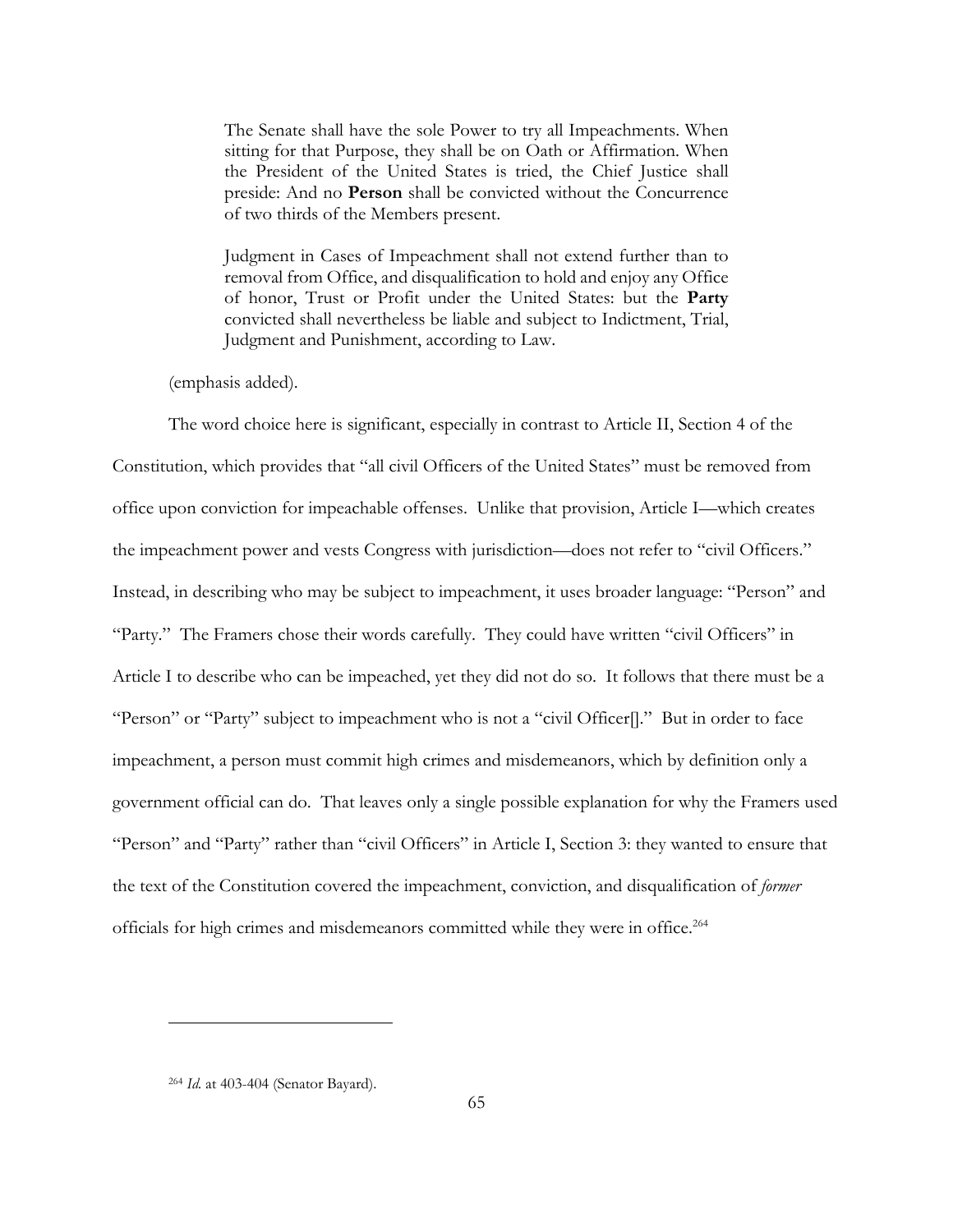## **b. Article II of the Constitution**

Article II defines and limits the authority of the Executive Branch. As a review of its plain text confirms, Article II "contains no grant of power" to any branch of government on the subject of impeachment.265 Instead, it addresses impeachment only twice and, significantly, only to *constrain* the Executive Branch. Although President Trump may attempt to rely on language in Article II to contest the Senate's jurisdiction over him, any such reliance would be misplaced.

First consider Article II, Section 2, which provides that the President "shall have Power to grant Reprieves and Pardons for Offenses against the United States, *except in Cases of Impeachment*" (emphasis added). This rule reflects a critical feature of the Constitution's design: because impeachment "is a great check upon misconduct in the executive branch . . . the power of impeachment and conviction is placed as far as possible beyond the influence of or interference by the executive branch or any member therefore."266 An impeachment proceeding is not subject to a Presidential veto. It does not depend upon support from federal prosecutors (who serve in the Executive Branch). It can override the President's ordinarily sweeping discretion to select his own officers. And a President cannot use his pardon power to prevent Congress from impeaching and convicting anyone who has committed a great and dangerous offense. These aspects of impeachment are essential to its role in the separation of powers. The jurisdiction and authority of Congress in matters of impeachment are not subject to control by the Executive Branch; after all, a major purpose of the impeachment power is to restrain the Executive Branch.

<sup>265</sup> *Id.* at 299-300 (Senator Wright).

<sup>266</sup> *Id.* at 402 (Senator Bayard).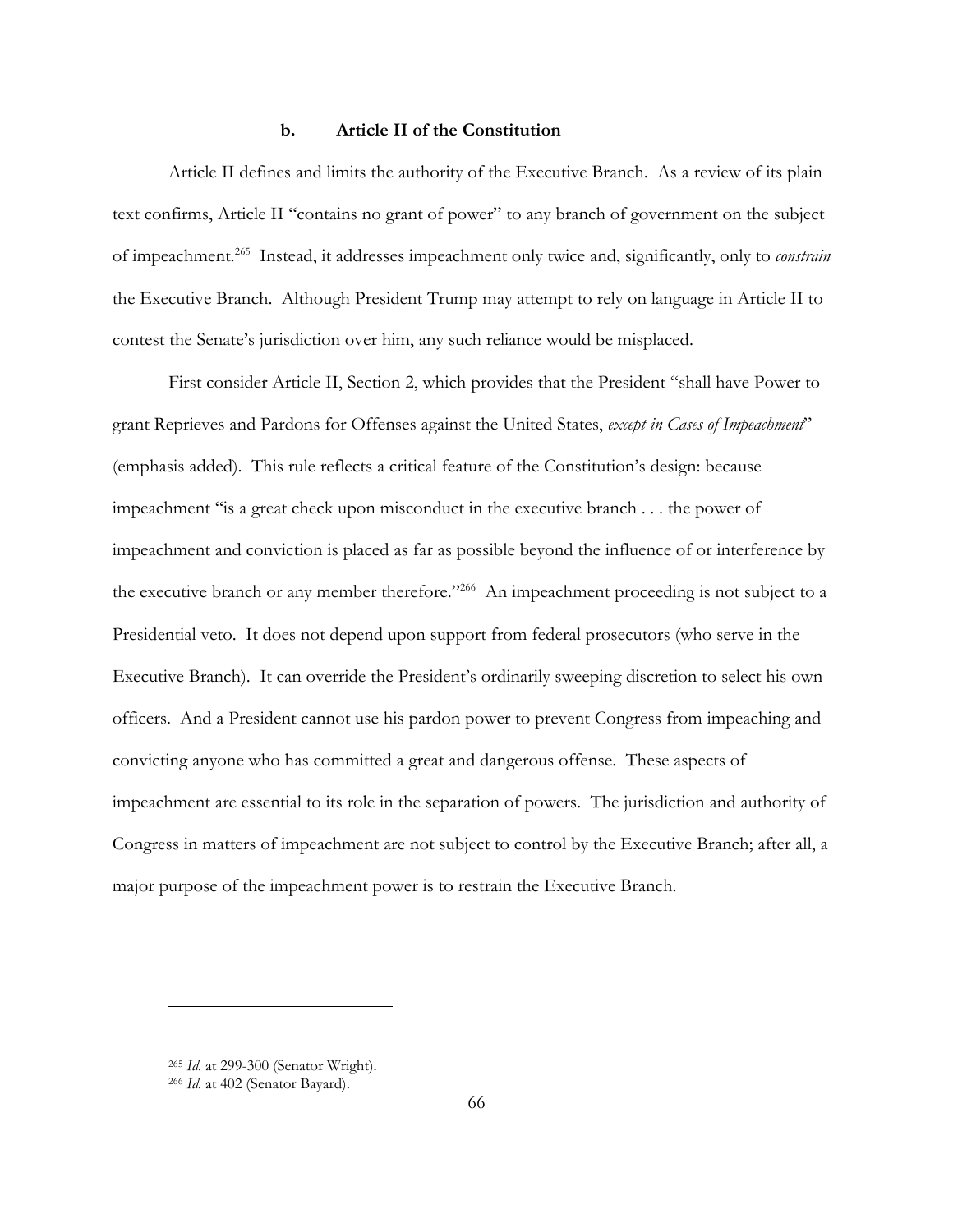This principle confirms that former officials must be subject to impeachment for any and all abuses committed while in office. Under the Appointments Clause—which appears in Article II of the Constitution—the President enjoys a broad "removal power."<sup>267</sup> This allows him to fire many officials within the Executive Branch. If only current officials could be impeached for high crimes and misdemeanors, the President could easily stop impeachments by firing officials accused (or suspected) of high crimes and misdemeanors. That would prevent Congress from getting to the bottom of what happened. It would also weaken the deterrent effect of impeachment, and allow the President to block the Senate from convicting and disqualifying officials who deserve it.

Again, the Framers were not foolish. The Constitution does not enable the President to accomplish through his removal power the very same interference with impeachment that it forbids by expressly limiting his pardon power. As explained above, it allows the impeachment of former officials for abuses committed in office, thus ensuring that the President's power to fire officials cannot halt an impeachment. This rule also avoids another awkward result: if only current officials could be impeached, a President might face a choice between leaving a scofflaw in office (so that an impeachment process could unfold) or immediately firing him to protect the public (which would also stop the impeachment and make it impossible for the Senate to impose disqualification, even if fully warranted).<sup>268</sup> As a matter of constitutional text and structure—not to mention common sense—Article II, Section 2 strongly supports the conclusion that former officials remain subject to impeachment and trial for grievous abuses committed during their tenure in office.

<sup>267</sup> *Seila Law LLC v. C.F.P.B.*, 140 S. Ct. 2183, 2197 (2020) <sup>268</sup> *See* Kalt, *Former Officials*, at 78.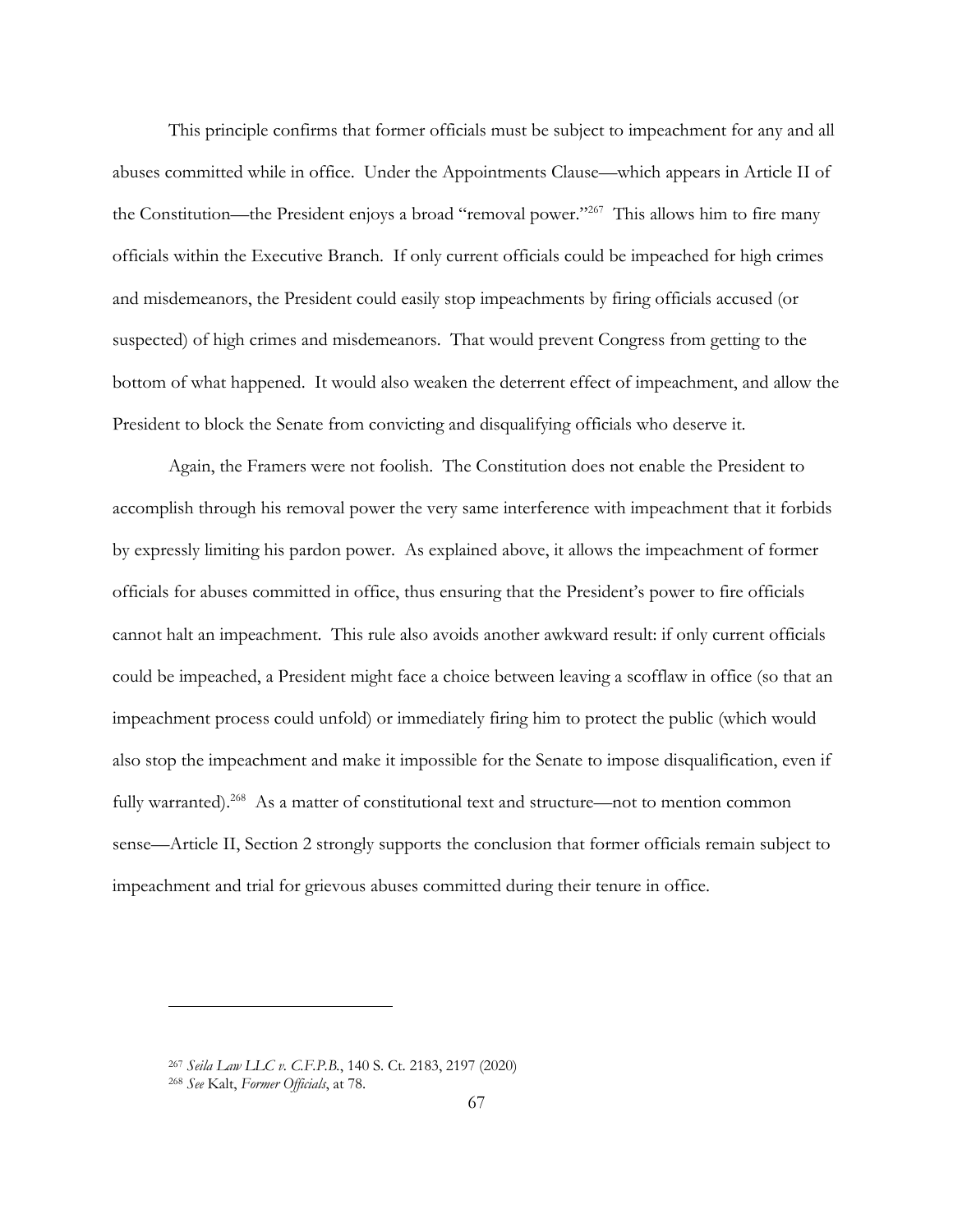So does Article II, Section 4: "The President, Vice President and all civil Officers of the United States, shall be removed from Office on Impeachment for, and Conviction of, Treason, Bribery, or other high Crimes and Misdemeanors." President Trump may cite this provision to argue that only current officials can be impeached, but that argument has no basis in the text.

Article II, Section 4 states a straightforward rule: whenever a civil officer is impeached and convicted for high crimes and misdemeanors, they "shall be removed." Absolutely nothing about this rule implies, let alone requires, that former officials—who can still face disqualification—are immune from impeachment and conviction. That is unsurprising, since this provision is contained in a part of the Constitution addressed only to current officers, whereas the impeachment provisions set forth in Article I use broader language and emerge from a tradition that covers former officials. Indeed; it would be strange for a provision concerning what happens when a civil officer is convicted to somehow indirectly control the Senate's power under Article I to try all impeachments. As Professor McConnell observes, Article II, Section 4 "does not limit the power of the Senate to try, which comes from Article I, Section 3, Clause 6. It merely states that removal from office is mandatory upon conviction of any sitting officer. No lesser sanction will suffice."<sup>269</sup>

It is therefore a mistake to read Article II, Section 4 as somehow providing protection to officials who abuse their power but escape impeachment while in office (*e.g*., by committing abuse in their final days, or by concealing wrongdoing, or by resigning at the last minute). Like the rule that pardons cannot defeat an impeachment, the rule set forth in Section 4 is meant to *restrain* the Executive Branch—and it does so by establishing a baseline requirement that officials at least be removed if convicted of impeachable offenses. Thus, whereas the first half of Section 4 concerns

<sup>269</sup> Quoted in Volokh, *Impeaching Officials While They're In Office But Trying Them After They Leave*.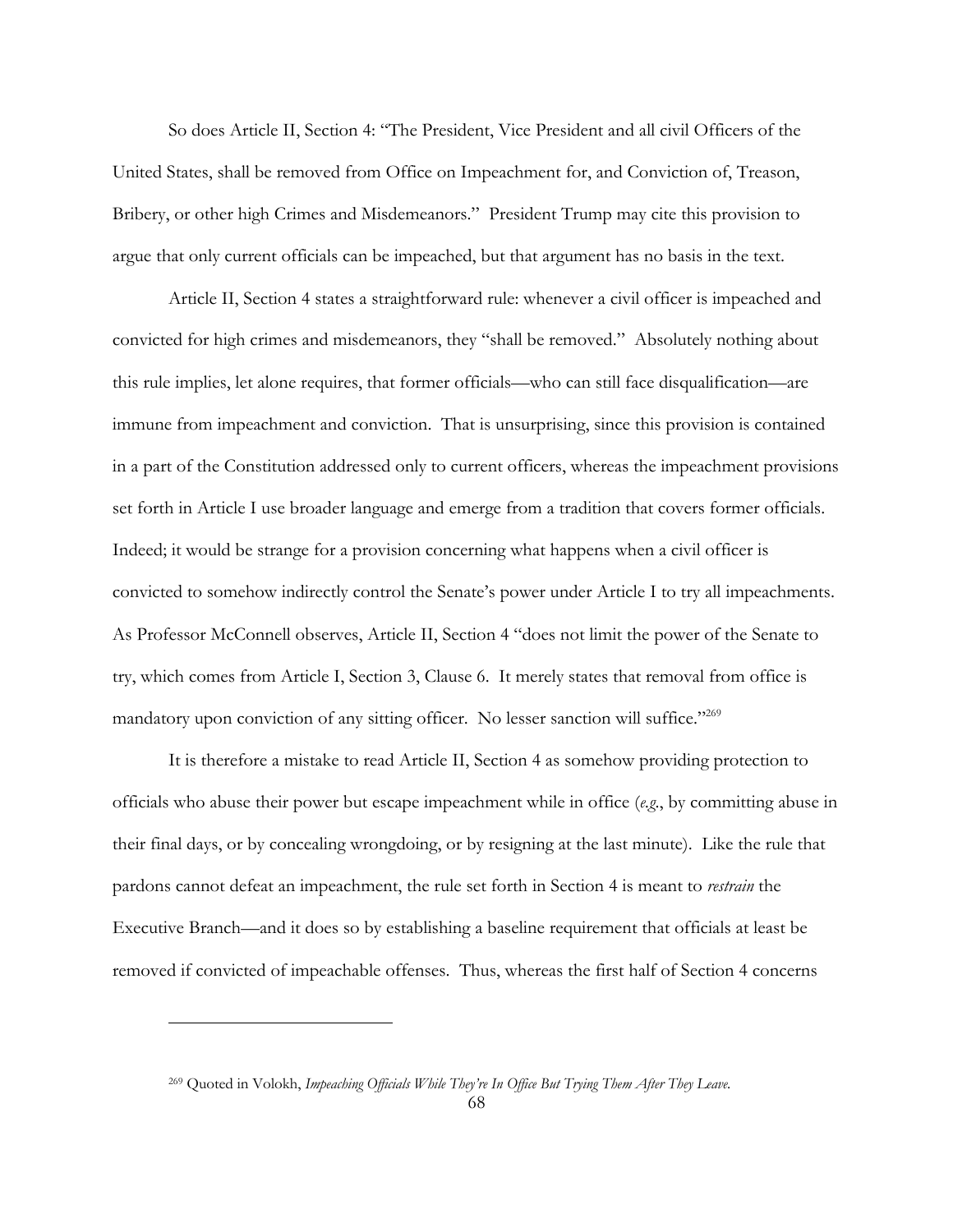itself generally with the requirements for conviction (high crimes and misdemeanors), the second half speaks only about the consequences of convicting a current officer (removal from office).

President Trump may argue that Article II, Section 4 makes removal the primary purpose of *any* impeachment, and that it is strange to imagine an impeachment trial that cannot result in removal. Yet that misreads both Section 4 and Article I. "The fact that the Constitution empowers the Senate to disqualify, as well as remove from office, would, it seems, be a perfect answer to the assumption that the sole purpose of impeachment is the removal from office."270 The Senate's own practice reflects this: "Senators vote 'guilty' or 'not guilty.' Their formal verdict is not 'remove' or 'don't remove."<sup>271</sup> Further, the purpose of impeachment is to protect the nation by deterring official misconduct and ensuring accountability for those who abuse power. Removal and disqualification are each methods of achieving that purpose, which would be hindered rather than furthered if officials knew they could escape any reckoning through resignation or by waiting until their last days in office. "It certainly makes no sense for presidents who commit misconduct late in their terms . . . to be immune from the one process the Constitution allows for barring them from serving in any other federal office or from receiving any federal pensions."<sup>272</sup>

In the alternative, President Trump might contend that the reference to "civil Officers" in Article II means that only government officials—and not private citizens—can ever be subject to impeachment. The flaw in this argument is obvious: "[P]residents and the other officials who are subject to impeachment are not like the rest of us. Once they leave office and return to their private lives, they are still ex-presidents and former officials who may have committed impeachable offenses

<sup>270</sup> Id. at 350 (Senator Mitchell).

<sup>271</sup> Brian Kalt, *The Constitutional Case For Allowing Late Impeachment Trials*. 272 Michael J. Gerhardt, *The Constitution's Option for Impeachment After a President Leaves Office*, Just Security (Jan. 8,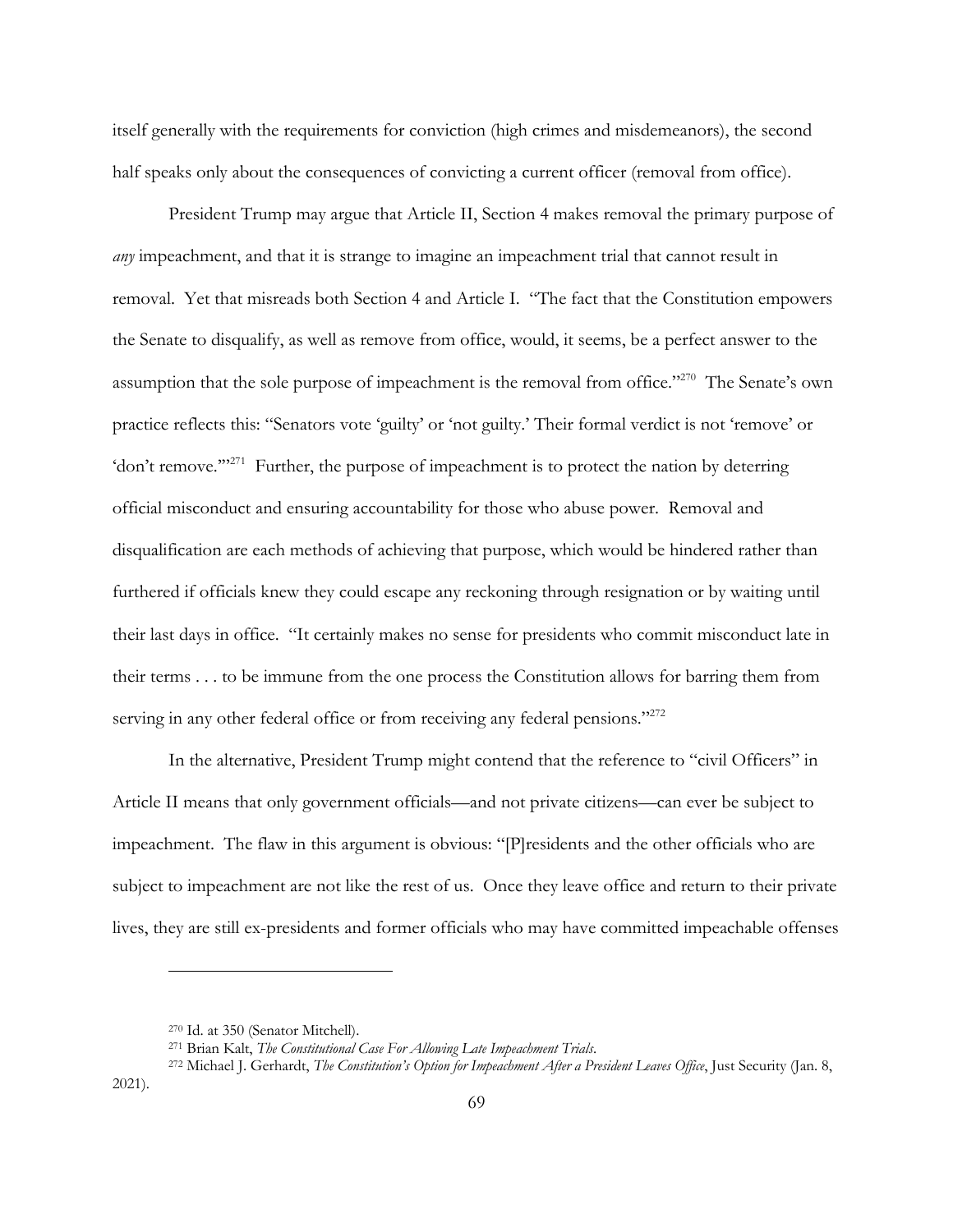in office."273 In other words, impeaching a former official for their official acts while they were a "civil Officer[]" is not the same as impeaching a private citizen. The Constitution "demands of all its officials purity, honesty, and fidelity, and it is plain enough and strong enough to enforce its demands at all times and upon every class of those who enjoy its high places."<sup>274</sup> There is thus no basis for President Trump to object to the Senate's jurisdiction over him (or to raise related Bill of Attainder Clause concerns). The trial of a former official for abuses he committed as an official arising from an impeachment that also occurred while he was in office—poses no risk of subjecting private parties to punitive legislative action targeting their private conduct.

Next, President Trump may argue that it somehow matters that Chief Justice Roberts is not presiding over this trial. It does not. Under Article I, Section 3, "When the President of the United States is tried, the Chief Justice shall preside." But under Article II, there is only ever a single person at a time who is "the President of the United States." That person is now Joseph R. Biden, Jr. As a former official, President Trump does not trigger the requirement that the Chief Justice preside. Moreover, the reason the Chief Justice is summoned is to ensure the Vice President does not preside over a trial where conviction would result in her becoming the President; obviously, that concern is not implicated in the trial of a *former* president. The normal rules for a Senate trial therefore apply including those governing who presides (which allow the President *pro tempore* to do so).<sup>275</sup>

<sup>273</sup> *Id.*

<sup>&</sup>lt;sup>274</sup> *Belknap Proceedings* at 255 (Senator Wallace).<br><sup>275</sup> President Trump may separately contend that the Constitution does not permit a person to be disqualified from seeking the Presidency. But as the DOJ Office of Legal Counsel concluded under President Obama, "The President surely 'hold[s] an<sup>[]</sup> Office of Profit or Trust."" *See* David J. Barron, *Applicability of the Emoluments Clause and the Foreign Gifts and Decorations Act to the President's Receipt of the Nobel Peace Prize*, 33 Op. O.L.C. 1, 4 (2009). Indeed, this is the only conclusion consistent with the text of the Constitution, which repeatedly refers to the President as holding an "Office"—including in the Natural Born Citizen Clause, the Presidential Oath Clause, and the Twelfth, Twenty-Second, and Twenty-Fifth Amendments. *See* Saikrishna Prakash, *Why the Incompatibility Clause Applies to the Office of the President*, 4 Duke J. Const. L. & Pub. Pol'y Sidebar 143 (2009).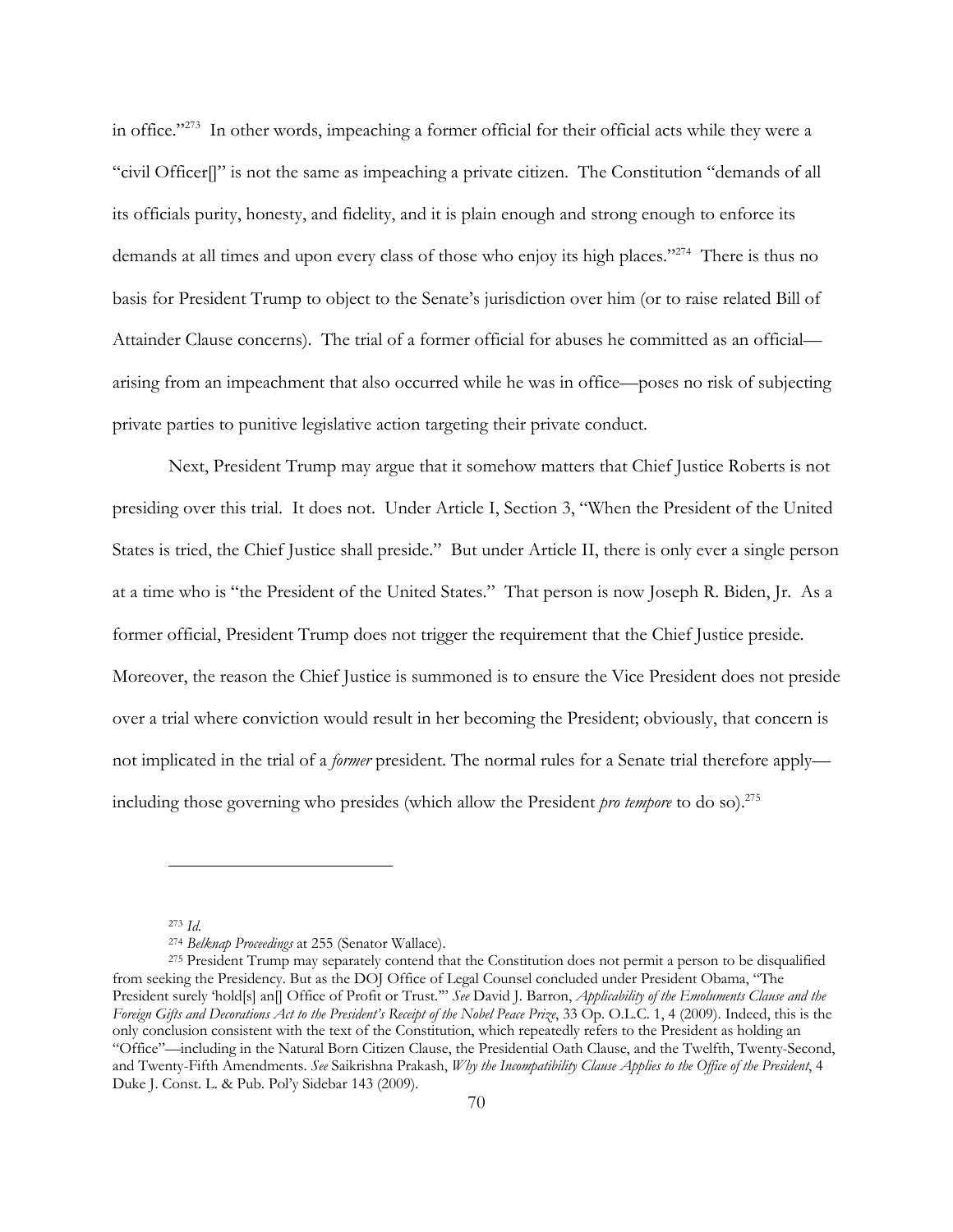Finally, President Trump may assert that finding jurisdiction here will invite the House to undertake a slew of other impeachments, dusting off old issues and pursuing tired grudges. But history disproves such slippery slope concerns. For centuries, the prevailing view—bolstered by the Blount and then Belknap precedents—has been that former officials are subject to impeachment. Yet only in Belknap's case did the House take that step. In the vast majority of cases, including that of President Richard Nixon, the House has properly recognized that an official's resignation or departure abated any need for the extraordinary remedy of impeachment. That remains true today: "There is no likelihood that we shall ever unlimber this clumsy and bulky monster piece of ordinance to take aim at an object from which all danger has gone by."276 But President Trump's case is exceptional. The danger has not "gone by." The threat to our democracy makes Watergate pale in comparison—and remains with us to this day. Here is the rare case in which love of the Constitution, and commitment to our democracy, required the House to impeach President Trump. And for the same reasons, the Senate can and must take jurisdiction.

## **C. Congressional Precedent Supports Jurisdiction over President Trump**

Prior practice of the House and Senate point the same way as a careful study of the Constitution. Indeed, the case for exercising jurisdiction over President Trump—and convicting him of high crimes and misdemeanors—is even stronger than in any of these precedents.

### **1. Senator William Blount**

The Nation's very first impeachment trial concerned an ex-official: Senator William Blount, who had plotted to give the British control over parts of Florida and Louisiana (which were then

<sup>276</sup> *Belknap Proceedings* at 198 (Mr. Manager Hoar).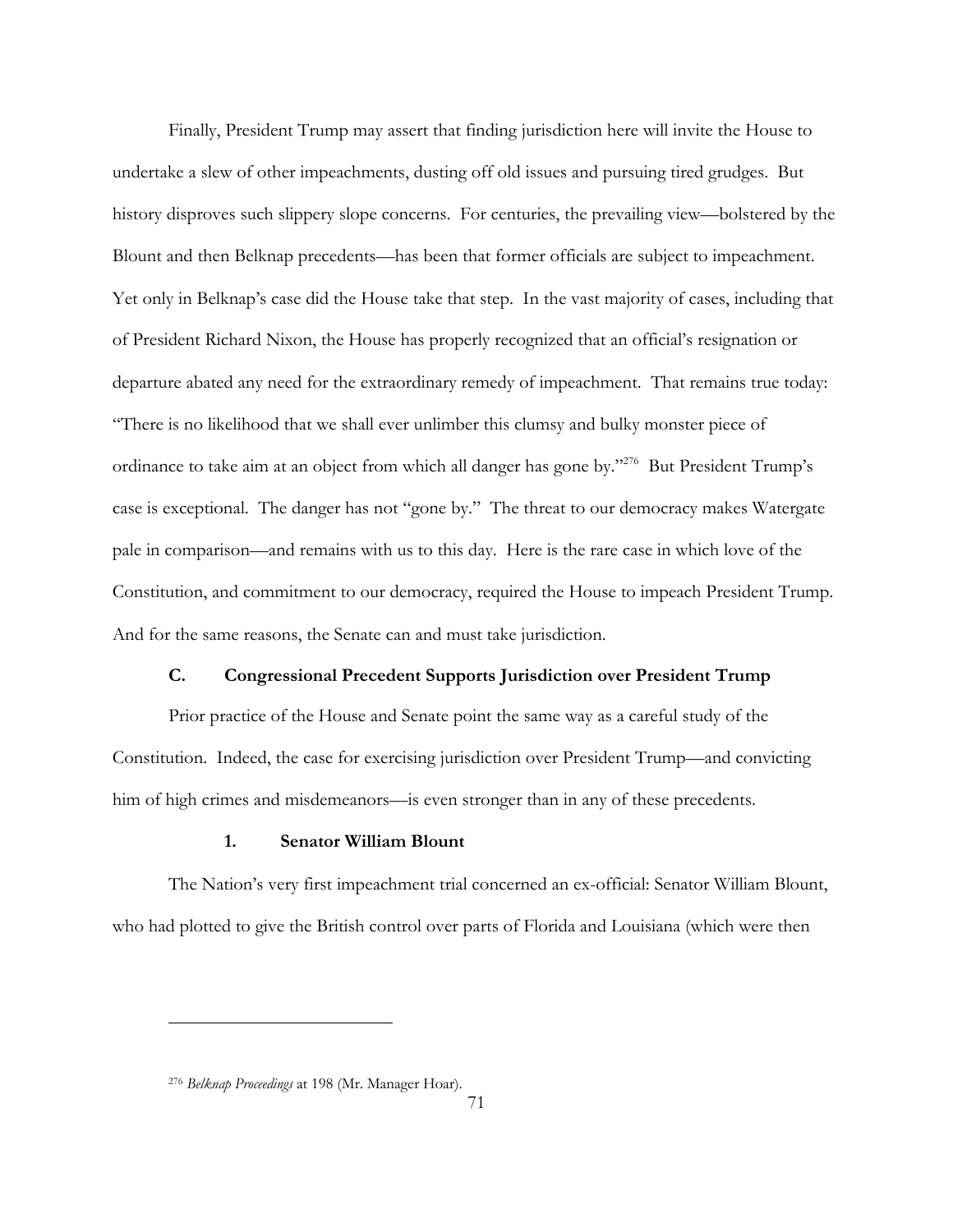controlled by Spain and France, respectively).<sup>277</sup> After President Adams provided the House with evidence of this betrayal, the House impeached Blount on July 7, 1797. One day later, by a vote of 25 to 1, the Senate expelled him from its ranks. This was not the end of the matter, however. The House concluded that Blount should also be disqualified from future officeholding, so it proceeded with its investigation and adopted five articles of impeachment on January 29, 1798.<sup>278</sup> Despite Blount's refusal to appear in person, the Senate commenced an impeachment trial with Thomas Jefferson presiding. Ultimately, it dismissed the case on the ground that Members of Congress are not subject to the impeachment power at all. But notably, Blount had also asserted that the Senate lacked jurisdiction over him as a former official—and the Senate did not dismiss on that basis.<sup>279</sup>

## **2. Secretary of War William Belknap**

Nearly eighty years later, in 1876, the House Committee on Expenditures discovered that Secretary of War William Belknap was involved in an elaborate kickback scheme.<sup>280</sup> Hours before the committee released its report, Belknap "rushed to the White House in an unholy panic to tender his resignation," which President Ulysses Grant accepted on the spot.<sup>281</sup> Two hours later, fully aware that Belknap had resigned, the House voted unanimously to impeach him.<sup>282</sup>

The ensuing Senate trial is "the single most important precedent" on the question whether a former official is subject to impeachment.<sup>283</sup> Belknap strenuously argued that the Senate lacked jurisdiction because he had resigned before the House impeached him. The Senate heard "[m]ore

<sup>277</sup> *See* Bowman & Kalt, *Congress Can Impeach Trump Now And Convict Him When He's Gone*. 278 Eleanore Bushnell, *Crimes, Follies, and Misfortunes: The Federal Impeachment Trials* 30 (1992).

<sup>279</sup> *See id.* at 32-41.

<sup>280</sup> *See* Kalt, *Former Officials*, at 94. 281 Ron Chernow, *Grant* 821 (2017).

<sup>282</sup> Kalt, *Former Officials*, at 95. 283 *Id.* at 94.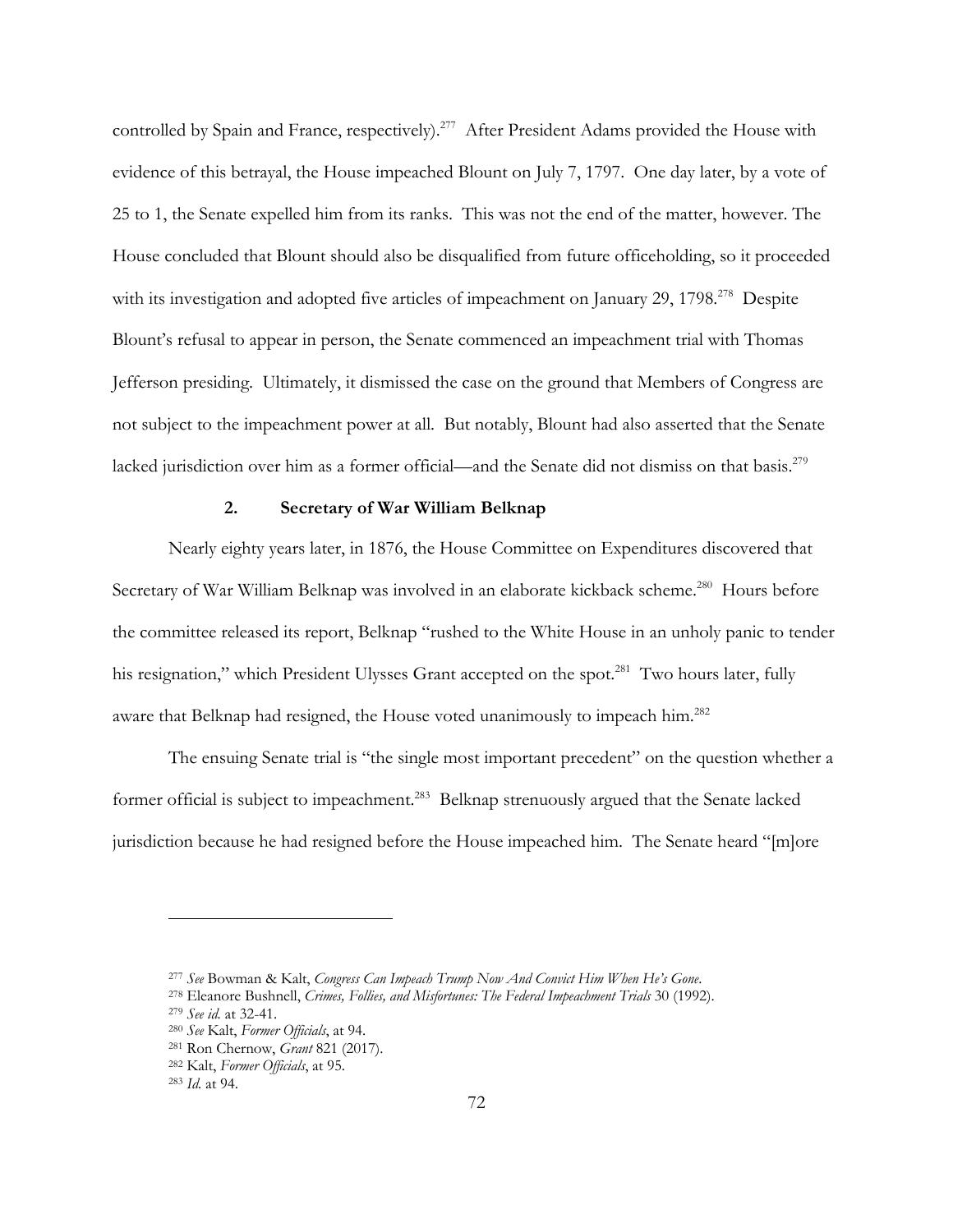than two weeks of wide-ranging arguments on the question . . . followed by two weeks of [S]enators' reciting their own conclusions."284 After this exhaustive presentation—which covered virtually all of the points likely to be raised here—the Senate voted 37 to 29 that it had jurisdiction over the case. It proceeded to a full presentation of argument and evidence over a two-month period and ultimately acquitted Belknap, though only after plenary consideration of the merits of the case.

# **3. Judges Robert Archbald & George English**

Two cases from the early 1900s further support the Senate's jurisdiction here. The first involved Circuit Judge Robert Archbald, who was impeached in 1912. Of the thirteen articles of impeachment that the House approved, six addressed conduct in his former role as a district judge. In the end, Judge Archbald was convicted on five articles relating to his tenure as a circuit judge; on that basis, he was removed from office and disqualified from future officeholding. The Senate acquitted him of two articles relating to his circuit judgeship, as well as the articles concerning his conduct as a district judge. It is clear from the public record, however, that the case against Judge Archbald relating to his earlier role failed on the merits—and that "a majority of the [S]enators voting saw no problem" with impeaching Judge Archbald for conduct in his former office.<sup>285</sup> Once again, the arguments for jurisdiction over former officials commanded a clear majority in the Senate.

Fourteen years later, the House impeached District Judge George English for corrupt conduct on the bench. Six days before his Senate trial, Judge English resigned. In light of that decision—and given his advanced age—the House resolved that it did "not desire further to urge the articles of impeachment."286 In a filing with the Senate, however, the House Managers pointedly

<sup>284</sup> *Id.* at 96. 285 *Id.* at 103. 286 Quoted in *id.* at 104.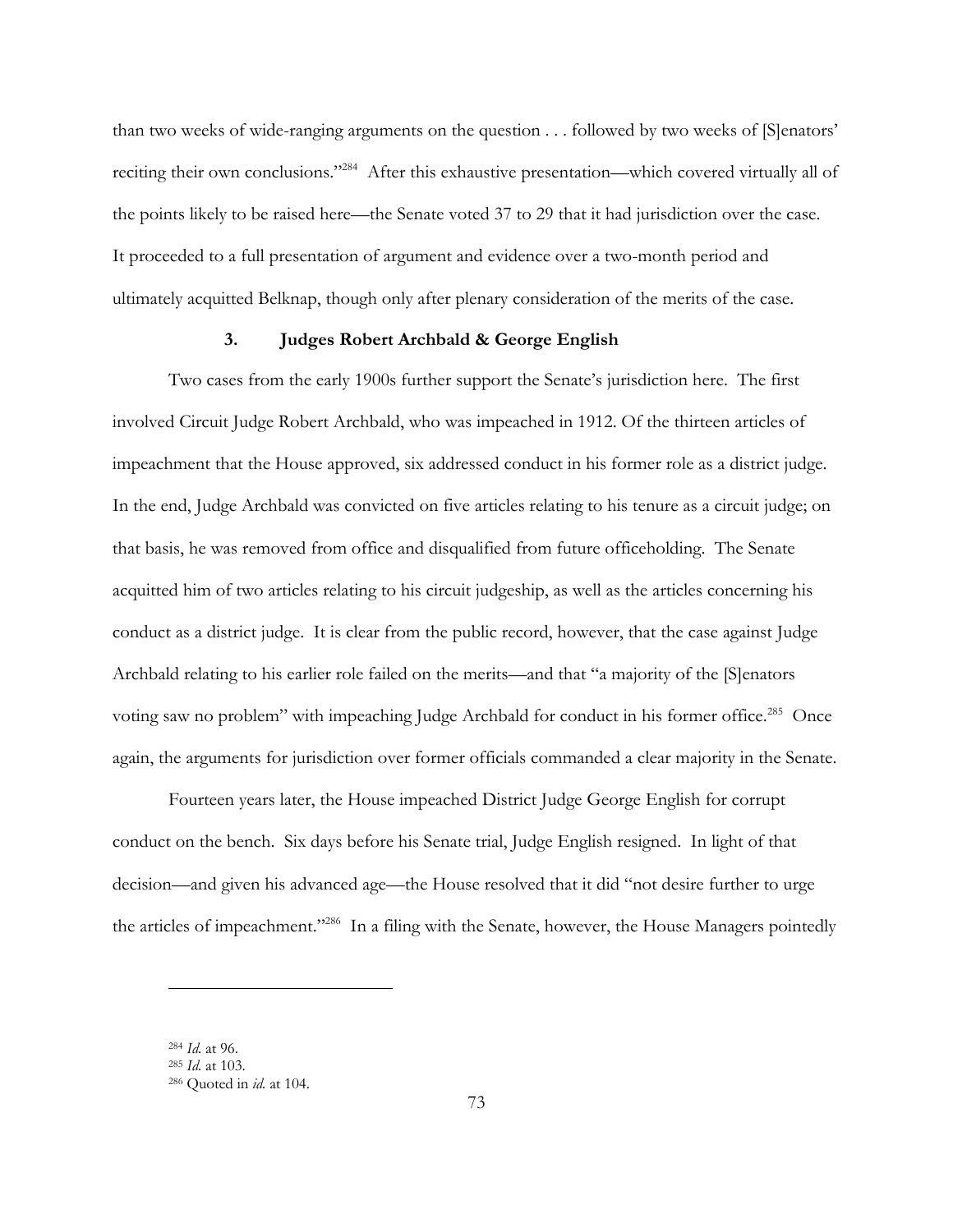stated that "the resignation of Judge English in no way affects the right of the Senate, sitting as a court of impeachment, to hear and determine [the case]."287 Further, "No [S]enator suggested that it would have been impossible or unconstitutional to proceed if the House had not 'desired' to do otherwise."288 To the contrary, several Senators stated that the Senate in fact retained jurisdiction. Senator William C. Bruce of Maryland remarked, "I deeply regret the conclusion that the House of Representatives has reached."289 And Senator Duncan Fletcher of Florida wanted it "distinctly understood" that the case was not precedent for the idea that resignation terminates a trial.<sup>290</sup> Thus, the proceeding against Judge English supports the Senate's jurisdiction over former officials, since "the House and the Senate felt that they could have proceeded with [that] case."<sup>291</sup>

In fact, as noted above, the case for jurisdiction here is stronger than in *any* of the precedents just mentioned. Unlike Senator Blount, who was held accountable through expulsion, President Trump will escape responsibility for his betrayal of the Constitution unless this body tries and convicts him. Unlike Secretary Belknap, who resigned before the House could act, President Trump was impeached by the House while he was still in office. Moreover, whereas Secretary Belknap and Judge English left office in disgrace, President Trump insists that his constitutional offenses were perfectly acceptable—and so the precedent set by a failure to try him would pose an astronomically greater threat to the Republic. Finally, unlike in the case of Judge Archbold, the evidence against President Trump is overwhelming. His is personally responsible for an attack that unleashed death and mayhem at the Capitol amid the transfer of power. For Congress to stand aside in the face of

<sup>287</sup> Quoted in *id.*

<sup>&</sup>lt;sup>289</sup> Quoted in *id*.

<sup>290</sup> Quoted in *id.* <sup>291</sup> *Id.* at 106.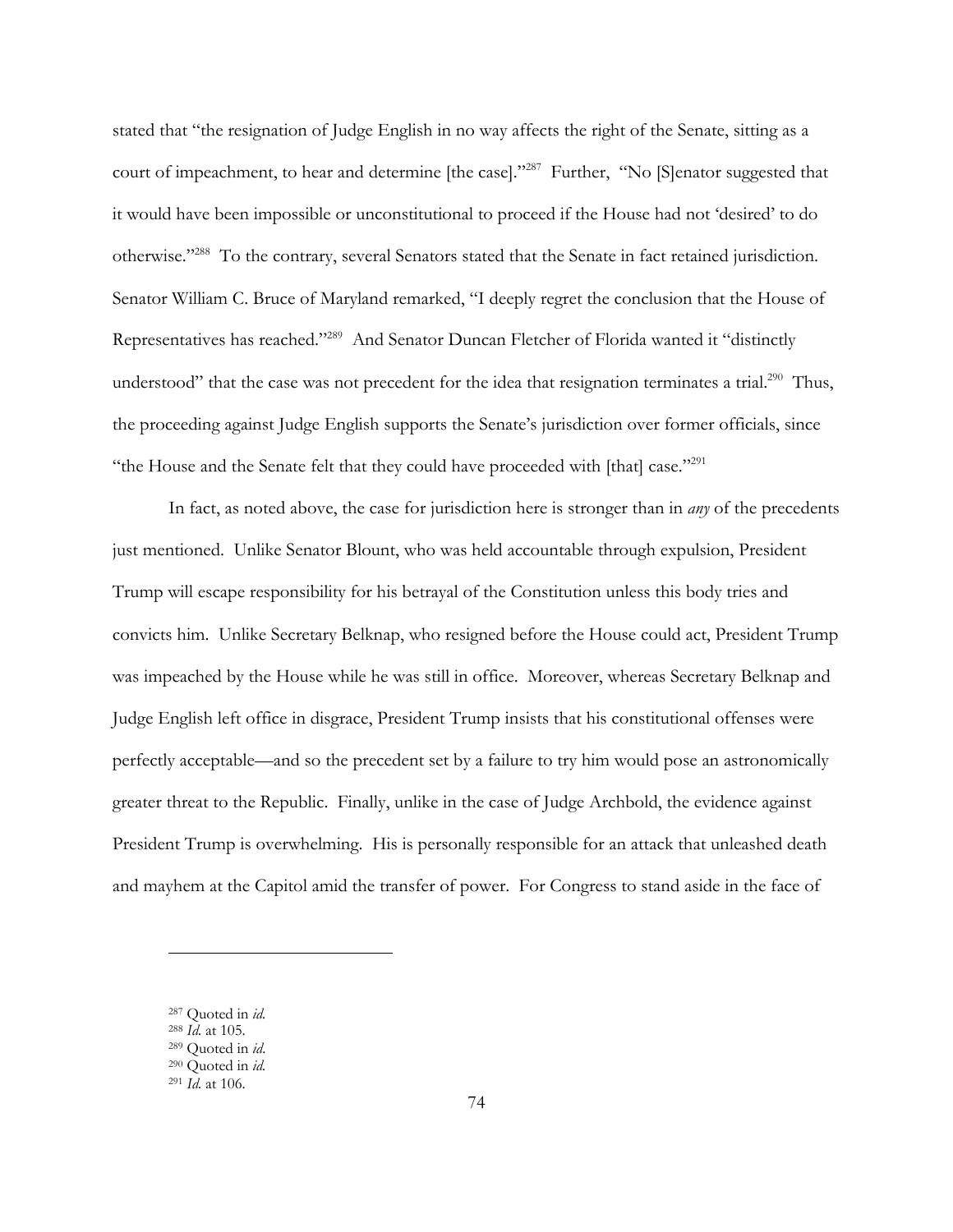such conduct would be a grave abdication of its constitutional duty, and an invitation for future Presidents to act without fear of constraint during their final months in office.

\* \* \* \* \*

Constitutional history, text, and structure, as well as prior Congressional practice, all confirm that the Senate has jurisdiction to try President Trump. So does common sense. While sworn to faithfully execute the laws—and to preserve, protect, and defend the Constitution—President Trump incited insurrection against the United States government. His conduct endangered the life of every single Member of Congress, jeopardized the peaceful transition of power and line of succession, and compromised our national security. This is *precisely* the sort of constitutional offense that warrants disqualification from federal office. President Trump has proven his willingness to break and brutalize the law in his quest for power. The Senate must establish beyond doubt, for all time, and for officials of all political parties that President Trump's behavior was intolerable.

#### **CONCLUSION**

President Trump falsely asserted that he won the 2020 election and then sought to overturn its results. He and his supporters filed dozens of lawsuits nationwide—including before judges he had appointed—but their claims uniformly failed to persuade. He also tried to convince state and federal election officials and law enforcement personnel to attempt to reverse the election outcome. These attempts failed, too. The only honorable path at that point was for President Trump to accept the results and concede his electoral defeat. Instead, he summoned a mob to Washington, exhorted them into a frenzy, and aimed them like a loaded cannon down Pennsylvania Avenue. As the Capitol was overrun, President Trump was reportedly "delighted." And rather than take immediate steps to quell the violence and protect lives, President Trump left his Vice President and Congress to fend for themselves while he lobbied allies to continue challenging election results.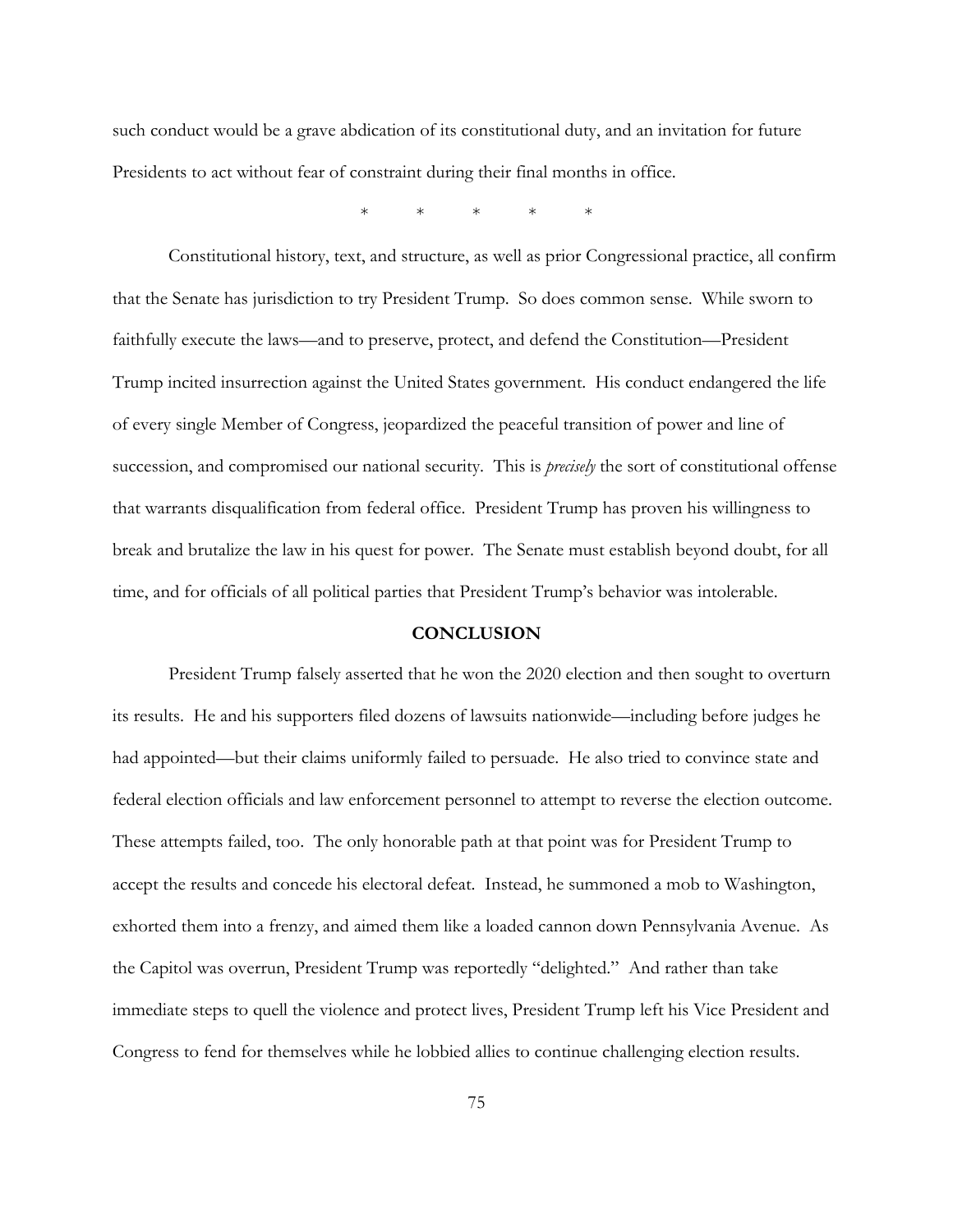As will be shown at trial, President Trump endangered our Republic and inflicted deep and lasting wounds on our Nation. His conduct resulted in more than five deaths and many more injuries. The Capitol was defiled. The line of succession was imperiled. America's global reputation was damaged. For the first time in history, the transfer of presidential power was interrupted. And the threat of violence remains with us: as President Biden was inaugurated and even now, the Capitol more closely resembles an armed camp than the seat of American democracy.

President Trump's incitement of insurrection requires his conviction and disqualification from future federal officeholding. This is not a case where elections alone are a sufficient safeguard against future abuse; it is the electoral process itself that President Trump attacked and that must be protected from him and anyone else who would seek to mimic his behavior. Indeed, it is difficult to imagine a case that more clearly evokes the reasons why the Framers wrote a disqualification power into the Constitution. The need for conviction and disqualification is further supported by Section 3 of the Fourteenth Amendment, which bars from government service those who "having previously taken an oath … to support the Constitution of the United States, shall have engaged in insurrection or rebellion against the same, or given aid or comfort to the enemies thereof."292 President Trump's conduct offends everything that the Constitution stands for. The Senate must make clear to him and all who follow that a President who provokes armed violence against the government of the United States in an effort to overturn the results of an election will face trial and judgment.

Many have suggested that we should turn the page on the tragic events of January 6, 2021. But to heal the wounds he inflicted on the Nation, we must hold President Trump accountable for his conduct and, in so doing, reaffirm our core principles. Failure to convict would embolden future

<sup>292</sup> U.S. Const. Amend. XIV § 3.